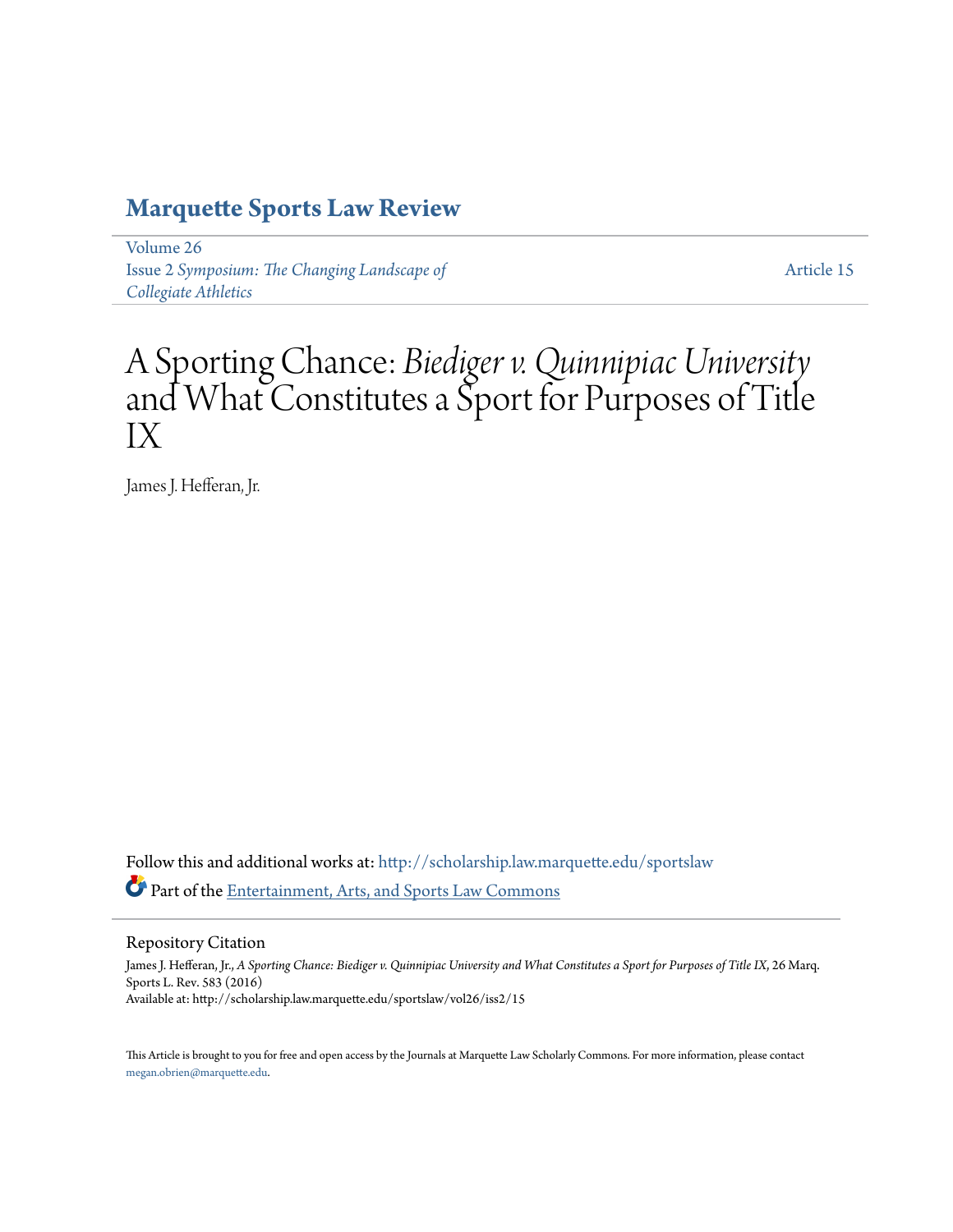# **A SPORTING CHANCE:** *BIEDIGER V. QUINNIPIAC UNIVERSITY* **AND WHAT CONSTITUTES A SPORT FOR PURPOSES OF TITLE IX**

JAMES J. HEFFERAN, JR.\*

#### I. INTRODUCTION

At the 2012 Summer Olympics in London, women comprised over half the members of the United States Olympic team.<sup>1</sup> Female athletes accounted for fifty-eight medals, which represented fifty-six percent of the United States' total medal count of 104.<sup>2</sup> These totals stand in stark contrast to the 1972 Summer Olympics in Munich, where American women won only twenty-two medals, representing twenty-three percent of the American total.<sup>3</sup> What accounts for the remarkable growth in female athletic participation and success over this forty-year period? The obvious answer is that this period coincides with the enactment of Title IX of the Education Amendments of 1972.<sup>4</sup>

"Title IX . . . is widely recognized as the source of [the] vast expansion of athletic opportunities for women in the nation's schools and universities . . . ." 5

<sup>\*</sup> James J. Hefferan, Jr., BA in Political Science, with highest distinction, from the University of Michigan in 1999, and a JD, *magna cum laude*, from Wake Forest University in 2003. He is currently an Assistant Professor of Law at the Charlotte School of Law, where he teaches Sales, Secured Transactions, Contracts, Contract Drafting, Amateur Sports Law, and Constitutional Law. He would like to thank the staff of the *Marquette Sports Law Review* for making the publication process efficient and seamless. This Article became a far more voluminous and time-consuming project than he had originally envisioned, so he would like to thank his colleague, Megan Annitto, and his uncle, John Johnston, for their subtle (and sometimes not so subtle) encouragement in seeing it through to completion. Finally, he would like to dedicate this Article to Colleen.

<sup>1.</sup> MATTHEW J. MITTEN ET AL., SPORTS LAW AND REGULATION: CASES, MATERIALS, AND PROBLEMS 771 (3d ed. 2013).

<sup>2.</sup> *Id.*

<sup>3.</sup> *Id.*

<sup>4.</sup> *See generally* 20 U.S.C. § 1681 (2016).

<sup>5.</sup> Mansourian v. Regents of the Univ. of Cal., 602 F.3d 957, 961 (9th Cir. 2010); *see also*  McCormick *ex rel.* McCormick v. Sch. Dist. of Mamaroneck, 370 F.3d 275, 286 (2d Cir. 2004) ("The participation of girls and women in high school and college sports has increased dramatically since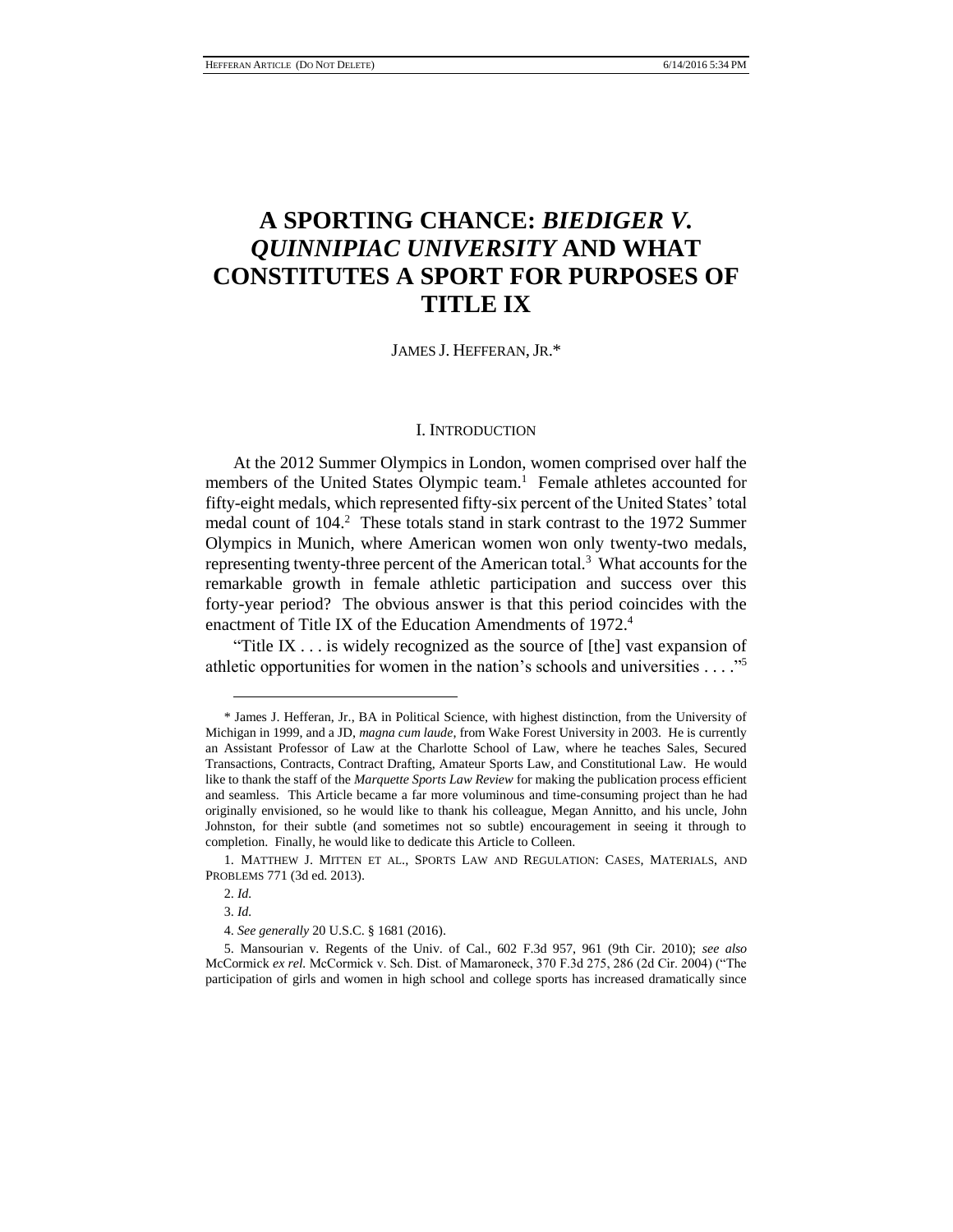In 1972, the year Title IX was enacted, only 30,000 women participated in collegiate varsity or recreational sports. $6$  By the 2011–2012 school year, 195,657 women participated in intercollegiate athletics sponsored by the National Collegiate Athletic Association (NCAA).<sup>7</sup>

Not only has Title IX "had a tremendous impact on women's opportunities in intercollegiate athletics," it has also "enabled women to reap the myriad benefits of participation in athletic programs."<sup>8</sup> Courts have long recognized the manifold benefits student-athletes derive from participating in sports:

> For college students, athletics offers [sic] an opportunity to exacuate [sic] leadership skills, learn teamwork, build self-confidence, and perfect self-discipline. In addition, for many student-athletes, physical skills are a passport to college admissions and scholarships, allowing them to attend otherwise inaccessible schools. These opportunities, and the lessons learned on the playing fields, are invaluable in attaining career and life successes in and out of professional sports.<sup>9</sup>

Ironically, given its significant contributions to female athletic participation, Title IX itself does not specifically mention athletics. Rather, the statute "require[s] the promulgation of regulations to achieve gender equity in educational opportunities."<sup>10</sup> The resulting regulations require schools to "provide equal athletic opportunity for members of both sexes," through "selection of sports and levels of competition [which] effectively accommodate the interests and [abilities] of members of both sexes[.]"<sup>11</sup> Thus, whether a school complies with Title IX by offering equal athletic opportunities to women turns in large part on whether the sports offered effectively accommodate the interests of female students.

Title IX was enacted.").

<sup>6.</sup> MITTEN ET AL., *supra* note 1, at 772.

<sup>7.</sup> *Id.* at 775. Throughout the 1970s, women athletes competed at the intercollegiate level under the auspices of the Association for Intercollegiate Athletics for Women (AIAW). *Id.* at 772. "In 1980, however, the NCAA began offering national championships for women" and effectively absorbed the women's athletics programs at its member institutions. *Id.* Following an unsuccessful antitrust suit against the NCAA, the AIAW disbanded. *Id.*

<sup>8.</sup> Nat'l Wrestling Coaches Ass'n v. U.S. Dep't of Educ., 263 F. Supp. 2d 82, 93–94 (D.D.C. 2003).

<sup>9.</sup> Cohen v. Brown Univ., 991 F.2d 888, 891 (1st Cir. 1993).

<sup>10.</sup> MITTEN ET AL., *supra* note 1, at 773.

<sup>11. 34</sup> C.F.R. § 106.41(c)(1) (2016).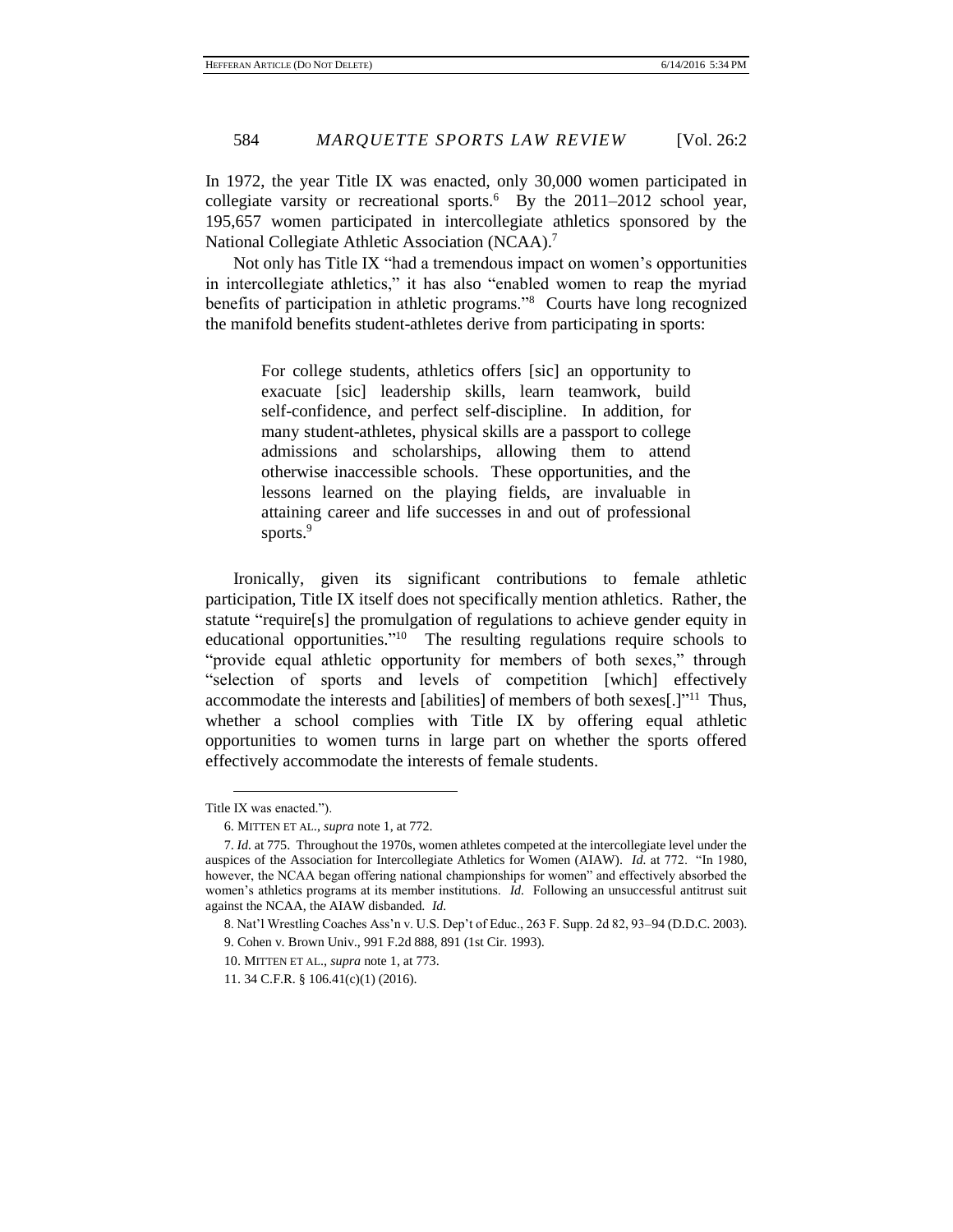$\overline{a}$ 

This, of course, begs the question of what exactly constitutes a sport for purposes of the Title IX analysis. Surprisingly, there has been little guidance from either courts or those individuals and agencies responsible for enforcement of Title IX as to which athletic activities are considered sports for Title IX compliance purposes.<sup>12</sup> This is not merely an idle academic exercise. As discussed in more detail later in the Article, adopting an overly-broad definition of "sport" runs the risk of "watering-down" women's sports for purposes of Title IX compliance.<sup>13</sup> In 2008, the Office of Civil Rights (OCR) of the United States Department of Education (DOE) issued a policy letter that, for the first time, directly addressed the question of what will be considered a "sport" for purposes of Title IX compliance.<sup>14</sup> Subsequently, in a series of decisions issued between 2010 and 2013 in the case of *Biediger v. Quinnipiac University*, the United States District Court for the District of Connecticut and the United States Court of Appeals for the Second Circuit became the first federal courts to consider the analysis set forth in the 2008 OCR Letter and to attempt to define "sport" within the context of Title IX.<sup>15</sup>

Part II of this Article explores in some detail the historical background of Title IX. Particular attention is paid to the level of deference given by courts to the regulations and various other pronouncements on the subject issued by the relevant government agencies and individuals tasked with enforcing Title IX. Part III analyzes the three *Biediger* decisions that directly address the issue of what constitutes a "sport" for purposes of Title IX. Part IV discusses the implications of the *Biediger* decisions for future Title IX litigation. Finally, this Article concludes that the *Biediger* decisions represent an appropriate balancing of the relevant factors and provide an important bulwark against the temptation of schools to take short cuts toward Title IX compliance in these challenging economic times.

<sup>12.</sup> Ephraim Glatt, *Defining "Sport" Under Title IX: Cheerleading,* Biediger v. Quinnipiac University*, and the Proper Scope of Agency Deference*, 19 SPORTS L.J. 297, 298 (2012) (noting the long-running debate among lawyers and academics regarding this issue).

<sup>13.</sup> Erin E. Buzuvis, *The Feminist Case for the NCAA's Recognition of Competitive Cheer as an Emerging Sport for Women*, 52 B.C. L. REV. 439, 464 (2011).

<sup>14.</sup> *See* Stephanie Monroe, Assistant Secretary for Civil Rights, *Dear Colleague Letter*, OFF. FOR CIV. RTS., U.S. DEP'T EDUC. (Sept. 17, 2008), http://www2.ed.gov/about/offices/list/ocr/letters/colleague-20080917.pdf; *see also* Glatt, *supra* note 12, at 308.

<sup>15.</sup> *See generally* Biediger v. Quinnipiac Univ., 691 F.3d 85 (2d Cir. 2012); Biediger v. Quinnipiac Univ., 928 F. Supp. 2d 414 (D. Conn. 2013); Biediger v. Quinnipiac Univ., 728 F. Supp. 2d 62 (D. Conn. 2010). The United States District Court for the District of Connecticut also issued another decision granting the plaintiffs a preliminary injunction, an opinion beyond the scope of the present analysis. *See* Biediger v. Quinnipiac Univ., 616 F. Supp. 2d 277, 298 (D. Conn. 2009).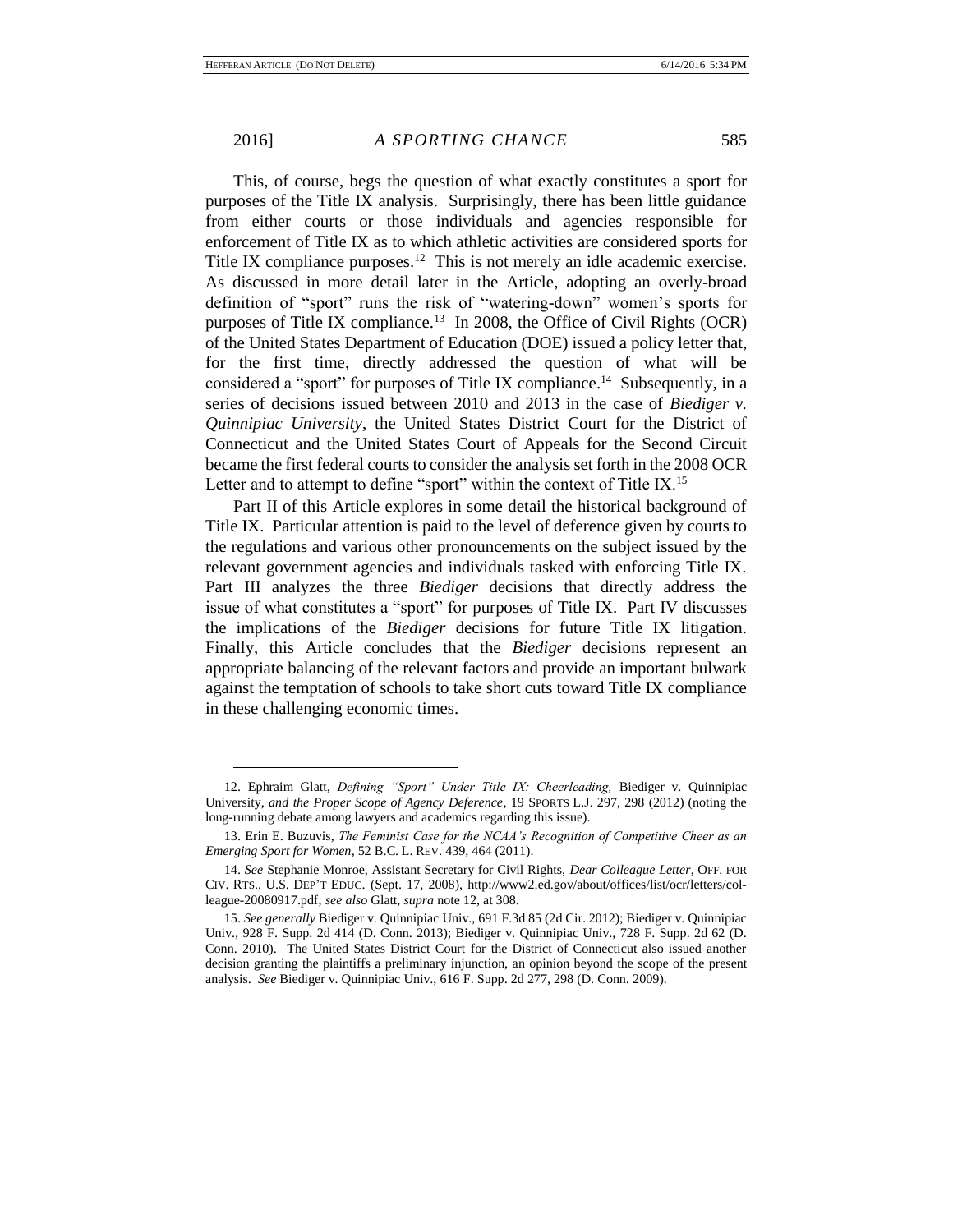# II. HISTORICAL BACKGROUND

# *A. Enactment of Title IX*

"Title IX was Congress's response to significant concerns about discrimination against women in education."<sup>16</sup> The hearings leading up to the enactment of Title IX elicited over 1,200 pages of testimony, "documenting 'massive, persistent patterns of discrimination against women' in colleges and universities."<sup>17</sup> Congress intended the statute to serve a dual purpose: "'to avoid the use of federal resources to support discriminatory practices,' and 'to provide individual citizens effective protection against those practices.'"<sup>18</sup> Section 901 of Title IX provides, "No person in the United States shall, on the basis of sex, be excluded from participation in, be denied the benefits of, or be subjected to discrimination under any education program or activity receiving Federal financial assistance." 19

Interestingly, given the topic with which Title IX has subsequently become most associated, the language of the statute itself makes no mention of athletics. Rather, Title IX constitutes "a broad prohibition of gender-based discrimination in all programmatic aspects of educational institutions."<sup>20</sup> Congress designed "[t]he statute [to] sketch[] wide policy lines, leaving the details to regulating agencies."<sup>21</sup> Moreover, because Congress adopted Title IX as a floor amendment, Title IX lacks the usual committee report and other secondary legislative materials, which led to confusion regarding the statute's scope.<sup>22</sup> Indeed, "[t]he issue of discrimination against women in athletics programs of schools was mentioned only briefly during the congressional debates leading up to Title IX's enactment."<sup>23</sup> In light of the uncertainty over

<sup>16.</sup> Neal v. Bd. of Trs., 198 F.3d 763, 766 (9th Cir. 1999).

<sup>17.</sup> Nat'l Wrestling Coaches Ass'n v. U.S. Dep't of Educ., 263 F. Supp. 2d 82, 87 (D.D.C. 2003) (quoting 118 Cong. Rec. 5804 (daily ed. Feb. 28, 1972) (statement of Sen. Bayh)) (citing Education Amendments of 1972, Pub. L. No. 92–318, §§ 901–05, 86 Stat. 373, 373-75 (1972)).

<sup>18.</sup> *Id.* (quoting Cannon v. Univ. of Chi., 441 U.S. 677, 704 (1979)).

<sup>19.</sup> Title IX of the Education Amendments of 1972, 20 U.S.C. § 1681(a) (2016). The provision "is patterned after Title VI of the Civil Rights Act of 1964, 42 U.S.C. § 2000d." *Nat'l Wrestling Coaches Ass'n*, 263 F. Supp. 2d at 87 (citing Education Amendments § 901; N. Haven Bd. of Educ. v. Bell, 456 U.S. 512, 514, 529 (1982); 118 Cong. Rec. 5802, 5803, 5807 (daily ed. Feb. 28, 1972) (statement of Sen. Bayh)).

<sup>20.</sup> Cohen v. Brown Univ., 991 F.2d 888, 894 (1st Cir. 1993).

<sup>21.</sup> *Id.* at 893.

<sup>22.</sup> *Id.*; Glatt, *supra* note 12, at 300.

<sup>23.</sup> McCormick *ex rel*. McCormick v. Sch. Dist. of Mamaroneck, 370 F.3d 275, 286 (2d Cir. 2004); *see also Cohen*, 991 F.2d at 893 (noting "there were apparently only two mentions of intercollegiate athletics during the congressional debate").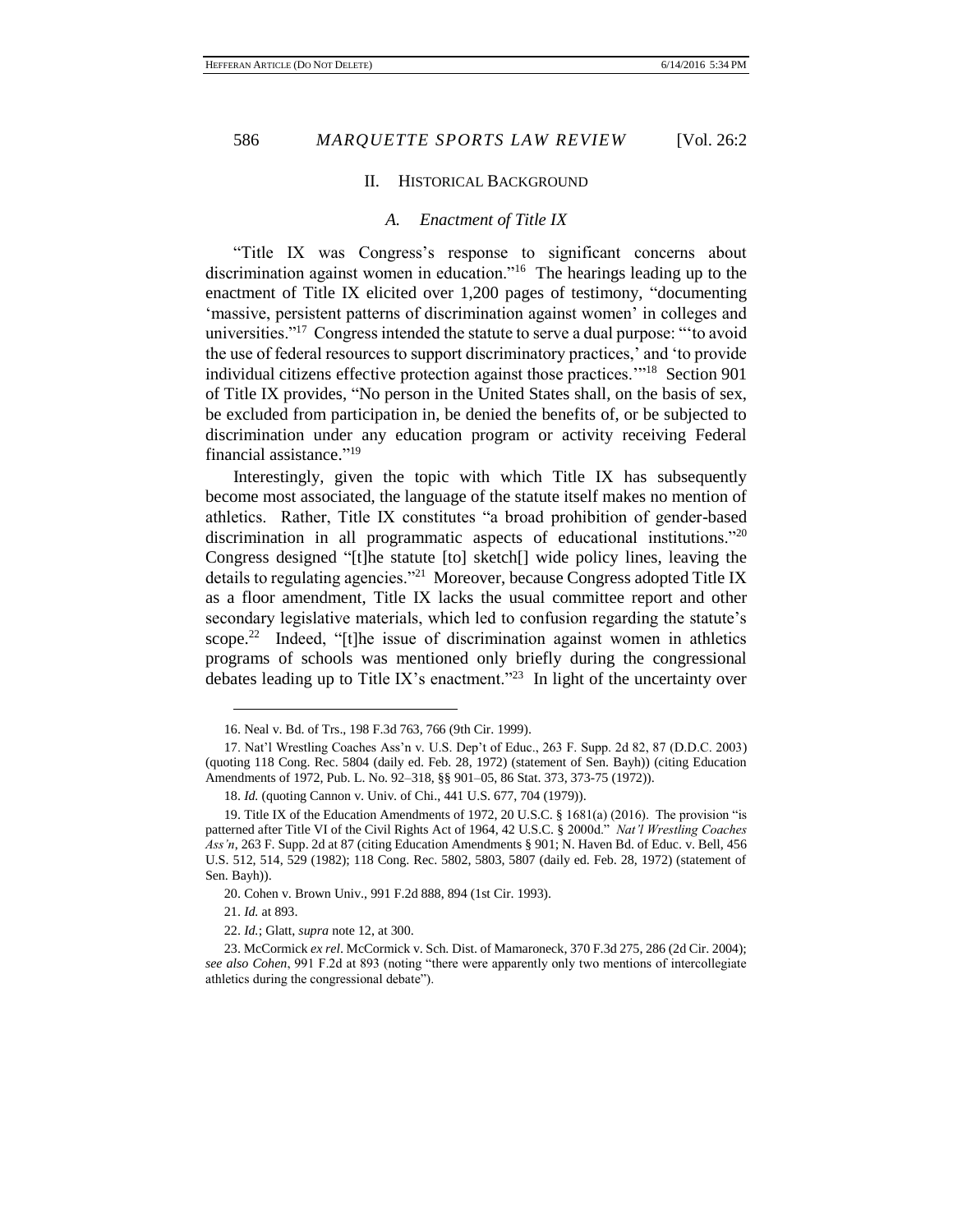whether athletics fell within the scope of Title IX, "for the first few years after it was passed, no court applied Title IX to find discrimination in an educational athletic setting."<sup>24</sup>

# *B. The 1975 Regulations*

In 1974, Congress made it clear that Title IX encompassed athletics when it enacted section 844 of the Education Amendments of 1974 (known as the Javits Amendment), which provided that

> The Secretary of . . . H[ealth,] E[ducation, and] W[elfare] shall prepare and publish . . . proposed regulations implementing the provisions of Title IX of the Education Amendments of 1972 relating to the prohibition of sex discrimination in federally assisted education programs *which shall include with respect to intercollegiate athletic activities reasonable provisions considering the nature of particular sports*. 25

"On June 20, 1974, [the Department of] H[ealth,] E[ducation, and] Welfare] (HEW) published its proposed regulations implementing Title IX," which included provisions specifically "address[ing] [Title IX]'s application to athletic programs." 26 HEW followed the requisite notice and comment procedures and, "[a]fter considering over 9,700 comments, suggestions, and objections . . . published [its] final regulations implementing Title IX on June 4, 1975."<sup>27</sup> President Ford signed the regulations on May 27, 1975, after which they were submitted to Congress for review pursuant to the General Education Provisions Act (GEPA).<sup>28</sup> Congress subsequently held six days of hearings on the regulation and did not disapprove them within the forty-five days allowed

<sup>24.</sup> Glatt, *supra* note 12, at 300–01.

<sup>25.</sup> OFFICE FOR CIVIL RIGHTS, A POLICY INTERPRETATION: TITLE IX AND INTERCOLLEGIATE ATHLETICS (1979) [hereinafter POLICY INTERPRETATION] (alteration in original) (emphasis added); *see also* Equity in Athletics, Inc. v. Dep't of Educ., 639 F.3d 91, 95 (4th Cir. 2011); *McCormick*, 370 F.3d at 287; Kelley v. Bd. of Trs., 35 F.3d 265, 268 (7th Cir. 1994); Nat'l Wrestling Coaches Ass'n v. U.S. Dep't of Educ., 263 F. Supp. 2d 82, 88 (D.D.C. 2003); Glatt, *supra* note 12, at 301.

<sup>26.</sup> *Equity in Athletics, Inc.*, 639 F.3d at 95 (citing 39 Fed. Reg. 22,227, 22,236 (June 20, 1974)); *see also McCormick*, 370 F.3d at 287.

<sup>27.</sup> Equity in Athletics, Inc. v. Dep't of Educ., 675 F. Supp. 2d 660, 664 (W.D. Va. 2009); *see also Equity in Athletics*, 639 F.3d at 95; *McCormick*, 370 F.3d at 287.

<sup>28.</sup> POLICY INTERPRETATION, *supra* note 25.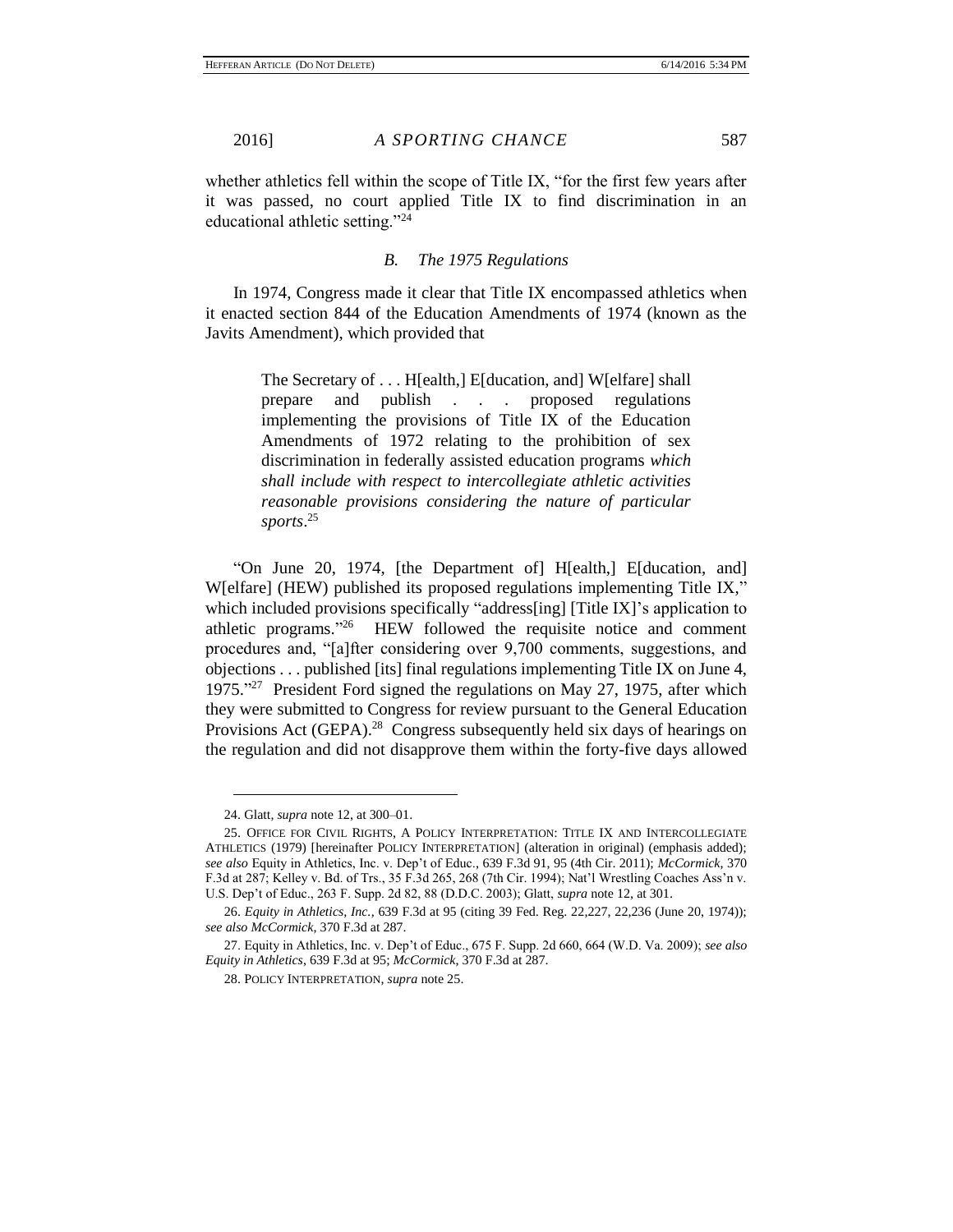under GEPA; accordingly, the regulations became effective on July 21, 1975.<sup>29</sup>

The regulation applying Title IX to the athletic programs of educational institutions receiving federal funding remains effective today and "is the only regulation that discusses the application of Title IX to athletics."<sup>30</sup> It states as follows:

> No person shall, on the basis of sex, be excluded from participation in, be denied the benefits of, be treated differently from another person or otherwise be discriminated against in any interscholastic, intercollegiate, club or intramural athletics offered by a recipient, and no recipient shall provide any such athletics separately on such basis.<sup>31</sup>

While this language appears to mandate co-ed teams, the regulation also recognizes that schools may offer separate teams for each gender as long as "either the sport in which the team competes is a contact sport or the institution offers comparable teams in the sport to both genders.<sup> $32$ </sup> However, regardless of whether or not a school offers gender-segregated teams, "[a] recipient which operates or sponsors interscholastic, intercollegiate, club or intramural athletics shall provide equal athletic opportunity for members of both sexes."<sup>33</sup> The regulation goes on to provide a non-exhaustive list of ten factors relevant to the determination of whether a school is providing equal athletic opportunities to members of both sexes:

> In determining whether equal opportunities are available the Director will consider, among other factors:

(1) Whether the selection of sports and levels of competition effectively accommodate the interests and abilities of members of both sexes;

- (2) The provision of equipment and supplies;
- (3) Scheduling of games and practice time;
- (4) Travel and per diem allowance;
- (5) Opportunity to receive coaching and academic

<sup>29.</sup> *Id.*; *McCormick*, 370 F.3d at 287; *Equity in Athletics*, 675 F. Supp. 2d at 664.

<sup>30.</sup> Glatt, *supra* note 12, at 302; *see also Nat'l Wrestling Coaches Ass'n*, 263 F. Supp. 2d at 88. 31. 34 C.F.R. § 106.41(a) (2016).

<sup>32.</sup> Cohen v. Brown Univ., 991 F.2d 888, 896 (1st Cir. 1993); *see also* § 106.41(b).

<sup>33. §</sup> 106.41(c).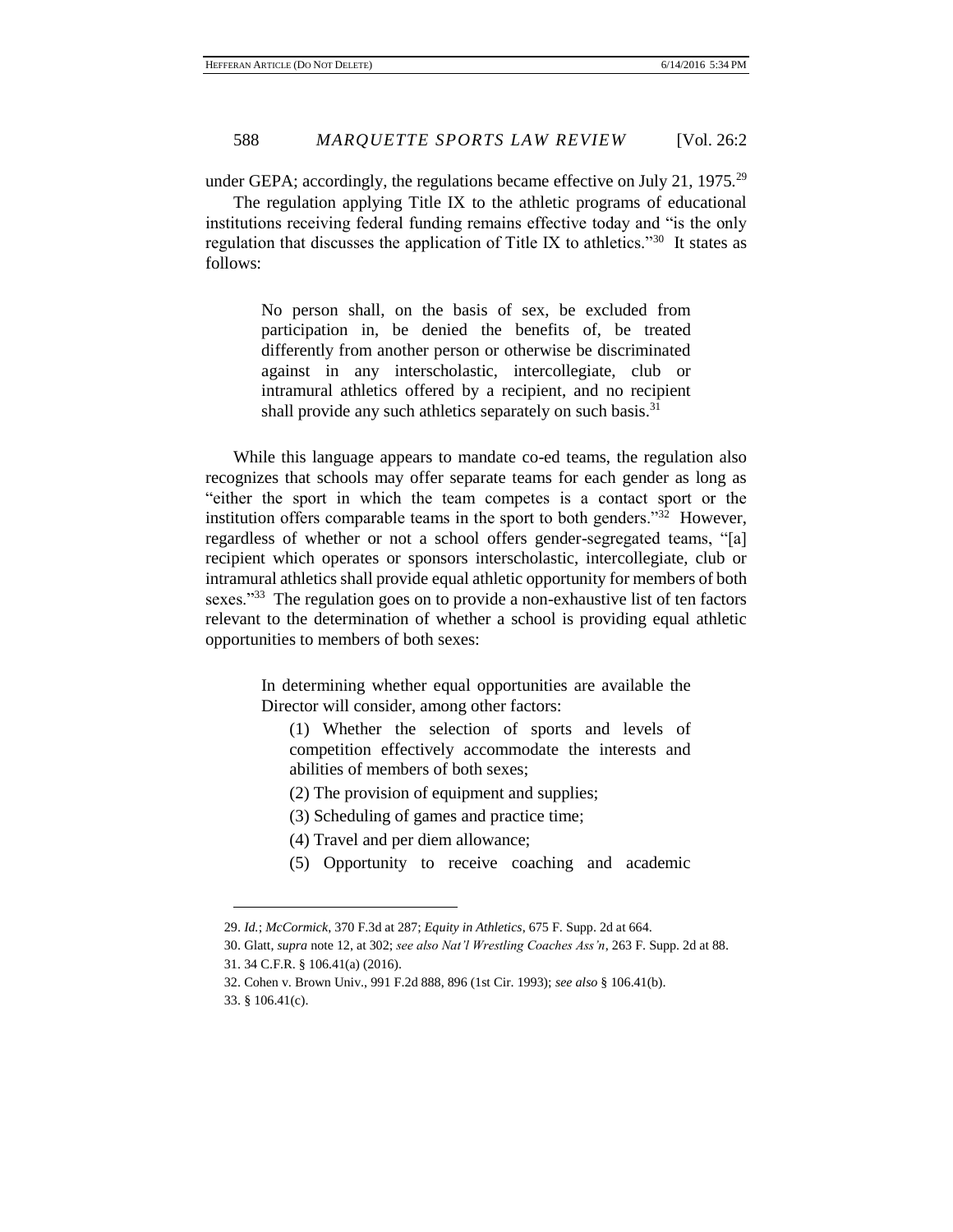tutoring;

(6) Assignment and compensation of coaches and tutors;

(7) Provision of locker rooms, practice and competitive facilities;

(8) Provision of medical and training facilities and services;

(9) Provision of housing and dining facilities and services;  $(10)$  Publicity.<sup>34</sup>

Title IX claims based on the failure of an institution to provide equal athletic opportunities to members of both sexes fall into two categories based on the factors listed in the regulation. "Effective accommodation" claims derive from the first factor and concern "a school's allocation of athletic participation opportunities to its female and male students."<sup>35</sup> "Equal treatment" claims, on the other hand, focus on the remaining factors, which have been interpreted to require "equivalence in the availability, quality and kinds of other athletic benefits and opportunities provided male and female athletes,"<sup>36</sup> and typically "allege sex-based differences in the schedules, equipment, coaching, and other factors affecting participants in athletics."<sup>37</sup> Regardless of whether a school provides equal athletic benefits to both sexes in the sports offered, the school may still be in violation of Title IX based solely on its failure to effectively accommodate the interests and abilities of student-athletes of both sexes under the first factor.<sup>38</sup>

Courts have accorded the 1975 Regulations substantial deference. Where Congress entrusted the administration of a statute to an executive agency and explicitly left a gap in the statute for the agency to fill, the United States Supreme Court has deemed this to be "an express delegation of authority to the agency to elucidate a specific provision of the statute by regulation."<sup>39</sup> "Such . . . regulations are given controlling weight unless they are arbitrary,

<sup>34.</sup> *Id.*; *see also* Biediger v. Quinnipiac Univ., 691 F.3d 85, 92 (2d Cir. 2012).

<sup>35.</sup> McCormick *ex rel.* McCormick v. Sch. Dist. of Mamaroneck, 370 F.3d 275, 291 (2d Cir. 2004); *see also Biediger*, 691 F.3d at 92.

<sup>36.</sup> Mansourian v. Regents of the Univ. of Cal., 602 F.3d 957, 964 (9th Cir. 2010) (citation omitted). 37. *Id.* at 965; *see also McCormick*, 370 F.3d at 291. Most appellate decisions in the Title IX context

involve effective accommodation claims, as opposed to equal treatment claims. *Id.* 38. *Mansourian*, 602 F.3d at 965; Kelley v. Bd. of Trs., 35 F.3d 265, 268 (7th Cir. 1994); Glatt, *supra* note 12, at 302.

<sup>39.</sup> Chevron U.S.A., Inc. v. Nat. Res. Def. Council, Inc., 467 U.S. 837, 843–44 (1984).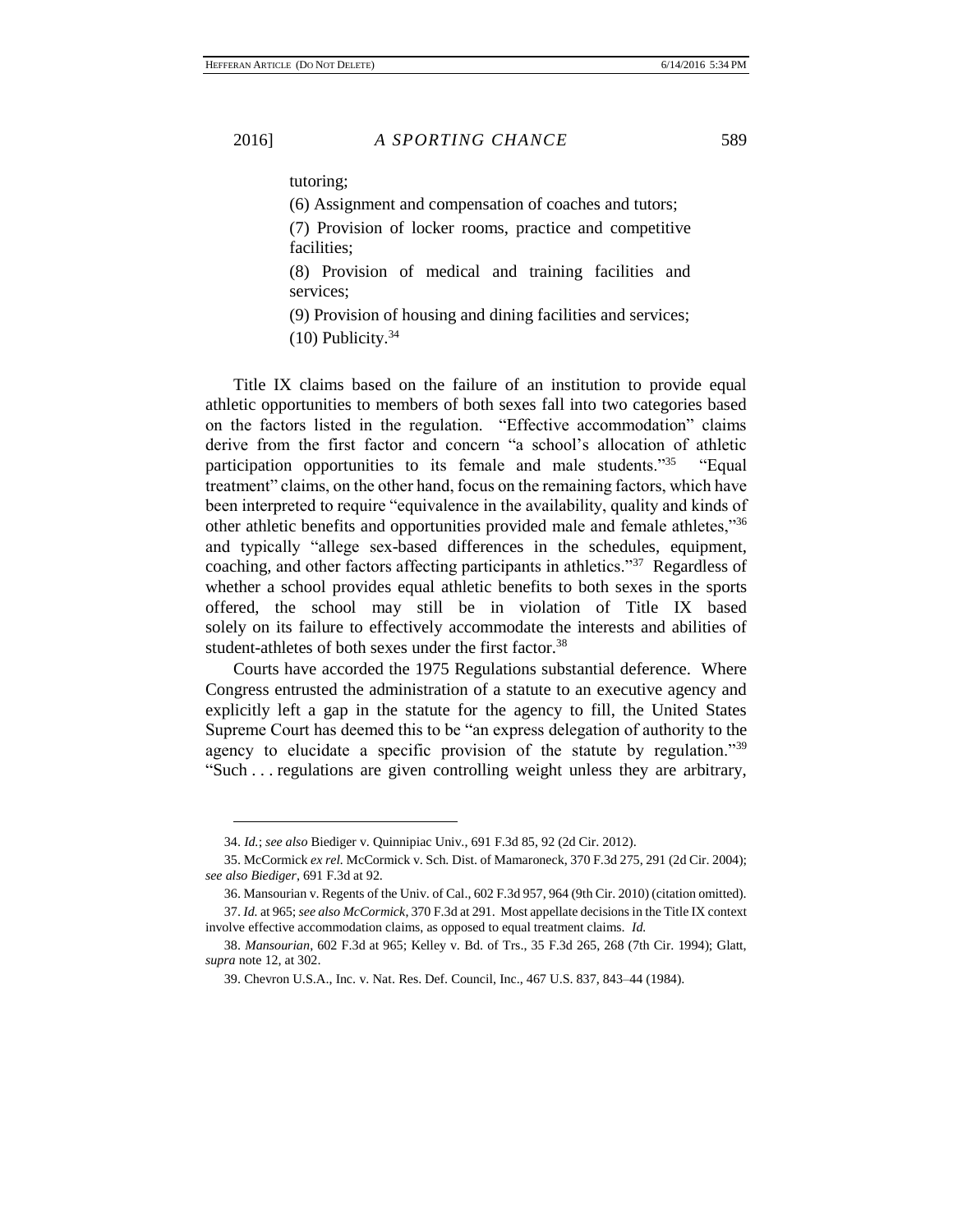capricious, or manifestly contrary to the statute.<sup> $40$ </sup> Courts have consistently found that Congress explicitly delegated to HEW (and, ultimately, DOE) the task of issuing "regulations containing 'reasonable provisions considering the nature of particular sports'" "with respect to 'intercollegiate athletic activities'" under Title IX. $41$  Moreover, the ensuing regulations were held to be "neither 'arbitrary . . . [n] or manifestly contrary to the statute.<sup>''42</sup> Therefore, the 1975 Regulations have received "considerable deference."<sup>43</sup>

# *C. The 1979 Policy Interpretation*

Unfortunately, while the 1975 Regulations clarified whether Title IX applied to athletics, they "did little to clarify [many of the] issues arising from that application." 44 Over the next three years, HEW "received nearly 100 complaints alleging discrimination in athletics against more than 50 institutions of higher education."<sup>45</sup> In the course of investigating these complaints and attempting to answer questions from educational institutions, HEW decided it needed to further explain the regulations "so as to provide a framework within which the complaints can be resolved, and to provide institutions of higher education with additional guidance on the requirements for compliance with Title IX in intercollegiate athletic programs."<sup>46</sup>

44. Glatt, *supra* note 12, at 302.

<sup>40.</sup> *Id.* at 844. Indeed, the Supreme Court "ha[s] long recognized that considerable weight should be accorded to an executive department's construction of a statutory scheme it is entrusted to administer, and the principle of deference to administrative interpretations." *Id.* (citation omitted).

<sup>41.</sup> *Kelley*, 35 F.3d at 270 (quoting Education Amendments of 1974, Pub. L. No. 93-380, 88 Stat. 484, 612 (1974)); *see also McCormick*, 370 F.3d at 288; Cohen v. Brown Univ., 991 F.2d 888, 895 (1st Cir. 1993); Equity in Athletics, Inc. v. Dep't of Educ., 675 F. Supp. 2d 660, 675 (W.D. Va. 2009).

<sup>42.</sup> *Kelley*, 35 F.3d at 270 (alteration and omission in original) (quoting *Chevron U.S.A., Inc.*, 467 U.S. at 844).

<sup>43.</sup> *Id.*; Nat'l Wrestling Coaches Ass'n v. U.S. Dep't of Educ., 263 F. Supp. 2d 82, 96 (D.D.C. 2003); *see also Cohen*, 991 F.2d at 895 ("The degree of deference is particularly high in Title IX cases because Congress explicitly delegated to the agency the task of prescribing standards for athletic programs under Title IX."); Glatt, *supra* note 12, at 312 (stating that the regulations "are awarded substantial deference under Chevron"); *cf.* Biediger v. Quinnipiac Univ., 728 F. Supp. 2d 62, 92 (D. Conn. 2010) (finding the 1975 Regulations "a reasonable interpretation of Title IX promulgated by HEW (and, today, enforced by OCR) according to specific congressional delegation," mandating "'particularly high deference' under . . . *Chevron*.").

<sup>45.</sup> POLICY INTERPRETATION, *supra* note 25; *see also McCormick*, 370 F.3d at 290 (quoting POLICY INTERPRETATION, *supra* note 25); *Kelley*, 35 F.3d at 271 n.7; *Cohen*, 991 F.2d at 896; Glatt, *supra* note 12, at 302.

<sup>46.</sup> POLICY INTERPRETATION, *supra* note 25; *see also McCormick*, 370 F.3d at 290 (Policy Interpretation was proposed "to provide additional guidance to schools on the requirements of Title IX compliance"); *Kelley*, 35 F.3d at 271 n.7 (Policy Interpretation was promulgated to enable schools "to establish whether they were in compliance with Title IX"); *Cohen*, 991 F.2d at 896 (Policy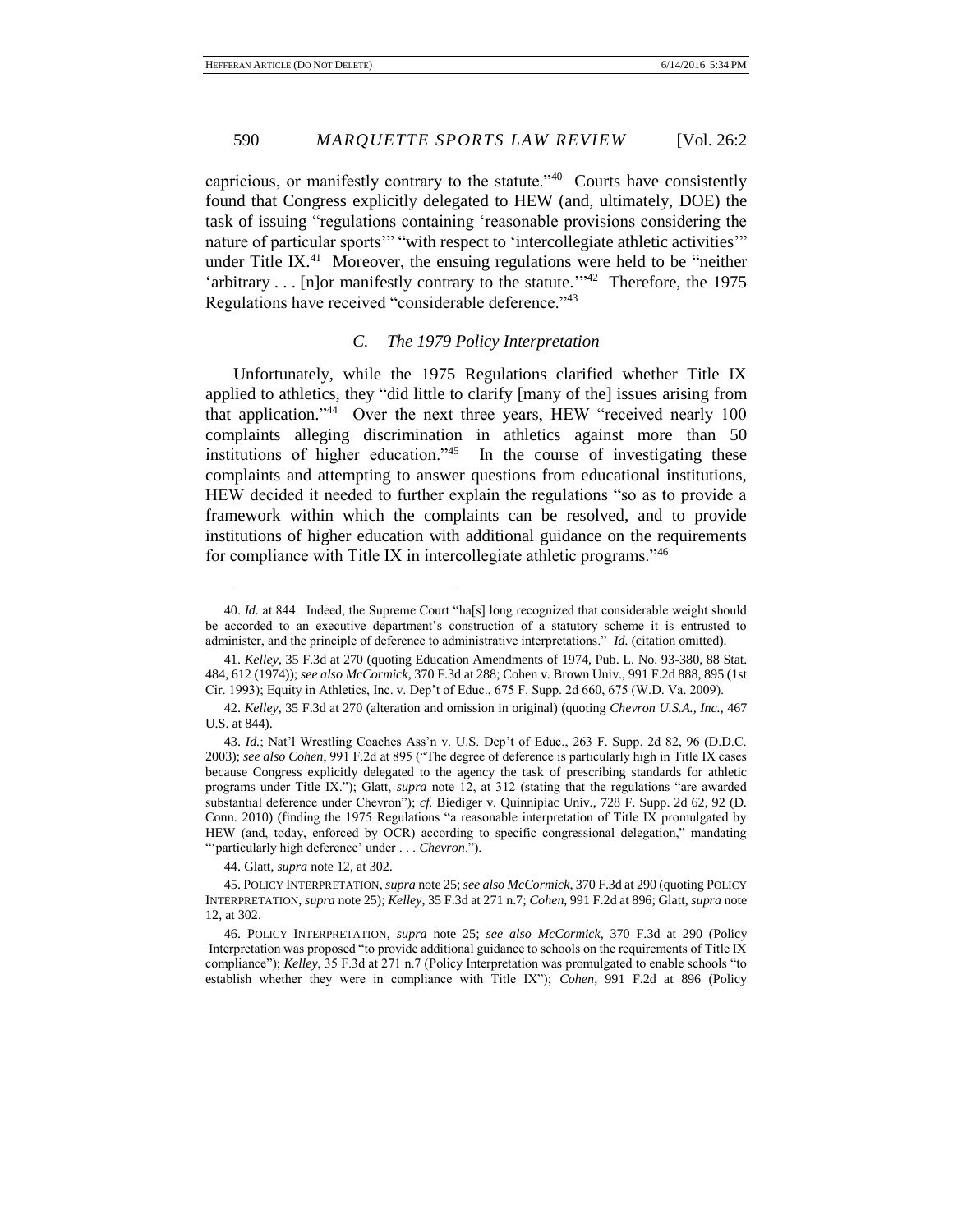To that end, on December 11, 1978, HEW published a proposed Policy Interpretation of the intercollegiate athletic provisions of Title IX for public comment.<sup>47</sup> In the months that followed, HEW received "[o]ver 700 comments reflecting a broad range of opinion." 48 Agency staff also "visited eight universities in June and July, 1979, to see how the proposed policy and other suggested alternatives would apply in actual practice at individual campuses."<sup>49</sup> "The final Policy Interpretation[, published on December 11, 1979,] reflects the many comments HEW received and the results of the individual campus visits."<sup>50</sup>

The Policy Interpretation "applies to any public or private institution . . . that operates an educational program or activity which receives or benefits from [federal] financial assistance," including "educational institutions whose students participate in [federally] funded or guaranteed student loan or assistance programs."<sup>51</sup> Its stated goals are: (1) to "clarif[y] the meaning of 'equal opportunity' in intercollegiate athletics," as set forth in the 1975 Regulations; (2) to "explain[] the factors and standards set out in the law and regulation" which will be considered in determining whether an institution's intercollegiate athletics program is in compliance with the equal opportunity requirements of the regulations; and (3) to "provide[] guidance to assist institutions in determining whether any disparities which may exist between men's and women's programs are justifiable and nondiscriminatory."<sup>52</sup> The Policy Interpretation sets forth the requirements necessary to achieve compliance within three major areas of Title IX: (1) athletic financial assistance (i.e., scholarships); (2) equivalence in other athletic benefits and opportunities (the factors laid out in 34 C.F.R.  $\S$  106.41(c)(2)–(10)); and (3) effective accommodation of student interests and abilities (the factor laid out in 34 C.F.R. § 106.41 $(c)(1)$ .<sup>53</sup> A university is in violation of Title IX if it violates any one of these three major areas of investigation.<sup>54</sup>

Interpretation was implemented to "encourage self-policing and thereby winnow complaints").

<sup>47.</sup> POLICY INTERPRETATION, *supra* note 25; *see also* Equity in Athletics, Inc. v. Dep't of Educ., 675 F. Supp. 2d 660, 664 (W.D. Va. 2009).

<sup>48.</sup> POLICY INTERPRETATION, *supra* note 25.

<sup>49.</sup> *Id.*; *see also Equity in Athletics, Inc.*, 675 F. Supp. 2d at 664–65.

<sup>50.</sup> POLICY INTERPRETATION, *supra* note 25; *see also McCormick*, 370 F.3d at 290.

<sup>51.</sup> POLICY INTERPRETATION, *supra* note 25.

<sup>52.</sup> *Id.*; *see also Equity in Athletics, Inc.*, 675 F. Supp. 2d at 665; Nat'l Wrestling Coaches Ass'n v. U.S. Dep't of Educ., 263 F. Supp. 2d 82, 89 (D.D.C. 2003).

<sup>53.</sup> Cohen v. Brown Univ., 991 F.2d 888, 897 (1st Cir. 1993); *Nat'l Wrestling Coaches Ass'n*, 263 F. Supp. 2d at 89 n.3; POLICY INTERPRETATION, *supra* note 25.

<sup>54.</sup> *Nat'l Wrestling Coaches Ass'n*, 263 F. Supp. 2d at 89 n.3. Thus, a school may be in violation of Title IX if it ineffectively accommodates students' interests and abilities, even if it meets the athletic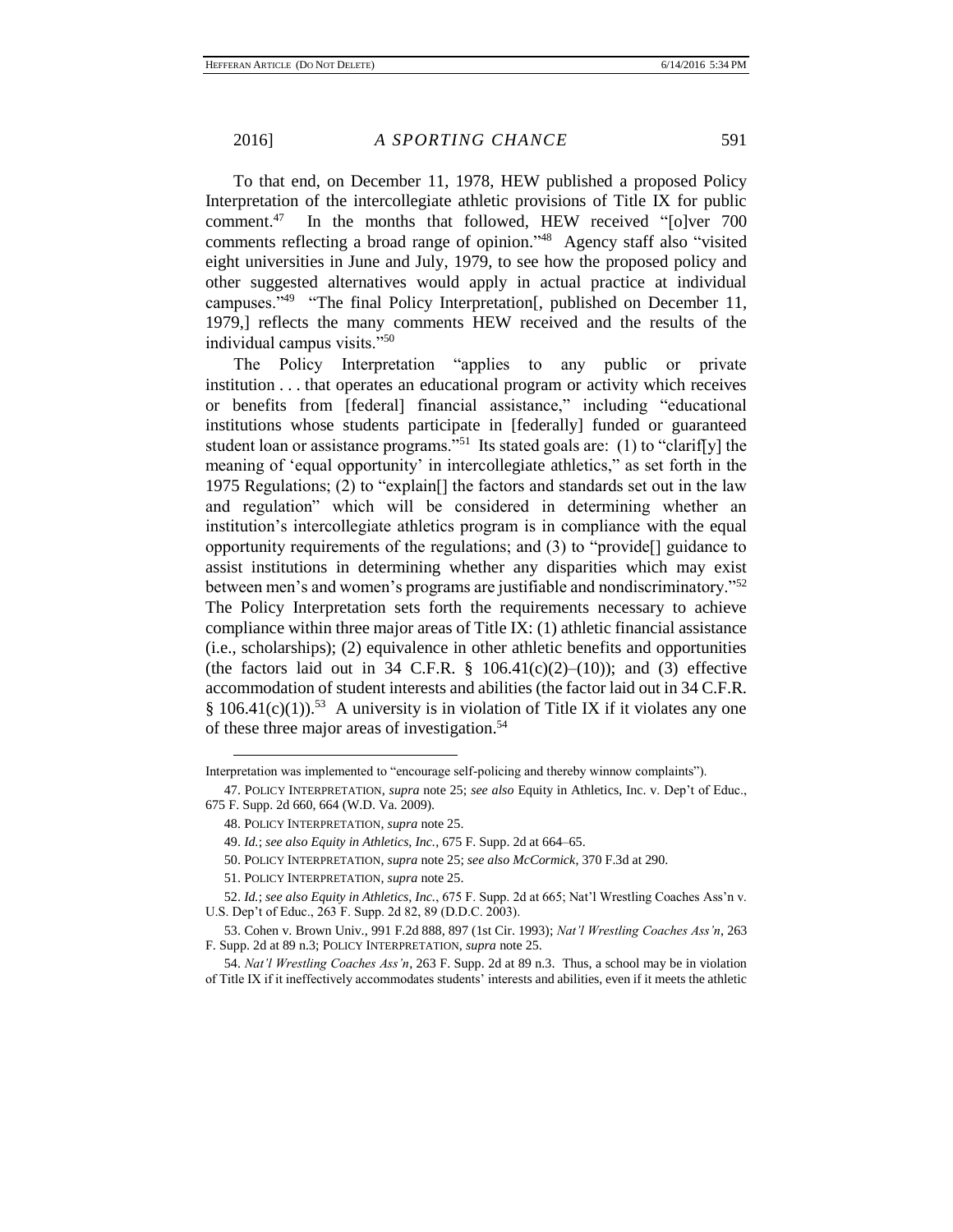As to the effective accommodation of student interests and abilities, "the governing principle in this area is that the athletic interests and abilities of male and female students must be equally effectively accommodated."<sup>55</sup> In assessing compliance with this area, the agency examines three factors:

> a. The determination of athletic interests and abilities of students;

b. The selection of sports offered; and

c. The levels of competition available including the opportunity for team competition.<sup>56</sup>

Under the third factor—levels of competition—the Policy Interpretation states that "[i]n effectively accommodating the interests and abilities of male and female athletes, institutions must provide both the opportunity for individuals of each sex to participate in intercollegiate competition, *and* for athletes of each sex to have competitive team schedules which equally reflect their abilities."<sup>57</sup> Thus, compliance under this third factor is measured by reference to two separate benchmarks: "(1) equity in athletic opportunities; and (2) equity in competition."<sup>58</sup> Whether a university meets these obligations is determined under two distinct tests, both of which must be satisfied to comply with this component of Title IX's mandate.<sup>59</sup>

As to whether a university is providing equal opportunity for individuals of each sex to participate in intercollegiate competition, compliance is assessed in any of the following ways:

(1) Whether intercollegiate level participation opportunities for

financial assistance and equivalence in other athletics benefits and opportunities prongs. *See Cohen*, 991 F.2d at 897. "In other words, an institution that offers women a smaller number of athletic opportunities than the statute requires may not rectify that violation simply by lavishing more resources on those women or achieving equivalence in other respects." *Id.*

<sup>55.</sup> POLICY INTERPRETATION, *supra* note 25; *see also McCormick*, 370 F.3d at 291.

<sup>56.</sup> POLICY INTERPRETATION, *supra* note 25; *see also* Roberts v. Colo. State Bd. of Agric., 998 F.2d 824, 828 (10th Cir. 1993) (quoting POLICY INTERPRETATION, *supra* note 25); *Nat'l Wrestling Coaches Ass'n*, 263 F. Supp. 2d at 90 (quoting POLICY INTERPRETATION, *supra* note 25).

<sup>57.</sup> POLICY INTERPRETATION, *supra* note 25 (emphasis added); *see also McCormick*, 370 F.3d at 300 (quoting POLICY INTERPRETATION, *supra* note 25); Biediger v. Quinnipiac Univ., 928 F. Supp. 2d 414, 437 (D. Conn. 2013) (quoting POLICY INTERPRETATION, *supra* note 25); *Nat'l Wrestling Coaches Ass'n*, 263 F. Supp. 2d at 91 (quoting POLICY INTERPRETATION, *supra* note 25).

<sup>58.</sup> *Biediger*, 928 F. Supp. 2d at 437.

<sup>59.</sup> *Id.*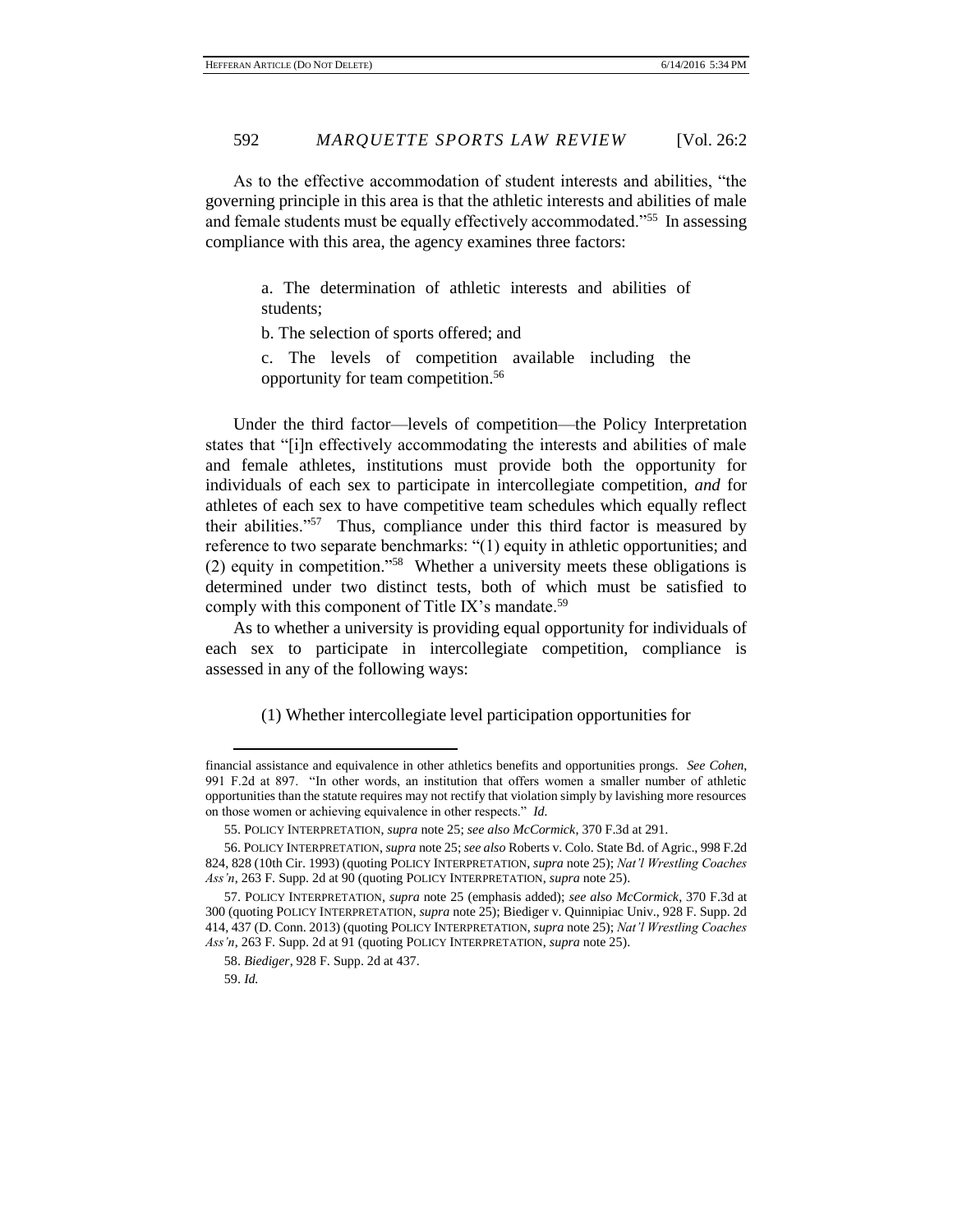male and female students are provided in numbers substantially proportionate to their respective enrollments; or

(2) Where the members of one sex have been and are underrepresented among intercollegiate athletes, whether the institution can show a history and continuing practice of program expansion which is demonstrably responsive to the developing interest and abilities of the members of that sex; or

(3) Where the members of one sex are underrepresented among intercollegiate athletes, and the institution cannot show a continuing practice of program expansion such as that cited above, whether it can be demonstrated that the interests and abilities of the members of that sex have been fully and effectively accommodated by the present program.<sup>60</sup>

This is the famous (or infamous) "three-part test," the application of which forms the crux of most Title IX litigation.<sup>61</sup> "The test is applied to assess whether an institution is providing nondiscriminatory *participation opportunities* to individuals of both sexes . . . ." 62 The three prongs of the test establish "safe harbors," and a university is in compliance with Title IX as long as it meets any one of the three prongs.<sup>63</sup>

As to the second benchmark—equity in competition—the Policy Interpretation sets forth a two-part "levels of competition" test.<sup>64</sup> Compliance is assessed by examining the following:

> (1) Whether the competitive schedules for men's and women's teams, on a program-wide basis, afford

<sup>60.</sup> POLICY INTERPRETATION, *supra* note 25; *see also* Biediger v. Quinnipiac Univ., 691 F.3d 85, 92–93 (2d Cir. 2012) (quoting POLICY INTERPRETATION, *supra* note 25); Equity in Athletics, Inc. v. Dep't of Educ., 639 F.3d 91, 96 (4th Cir. 2011) (quoting POLICY INTERPRETATION, *supra* note 25); Mansourian v. Regents of the Univ. of Cal., 602 F.3d 957, 965 (9th Cir. 2010) (quoting POLICY INTERPRETATION, *supra* note 25); *McCormick*, 370 F.3d at 300 (quoting POLICY INTERPRETATION, *supra* note 25); *Roberts*, 998 F.2d at 828-29 (quoting POLICY INTERPRETATION, *supra* note 25); Cohen v. Brown Univ., 991 F.2d 888, 897 (1st Cir. 1993) (quoting POLICY INTERPRETATION, *supra* note 25); *Nat'l Wrestling Coaches Ass'n*, 263 F. Supp. 2d at 91 (quoting POLICY INTERPRETATION, *supra* note 25).

<sup>61.</sup> *McCormick*, 370 F.3d at 300.

<sup>62.</sup> *Id.*

<sup>63.</sup> *Id.*; *Mansourian*, 602 F.3d at 965; Biediger v. Quinnipiac Univ., 728 F. Supp. 2d 62, 88 (D. Conn. 2010).

<sup>64.</sup> *See Biediger*, 928 F. Supp. 2d at 437.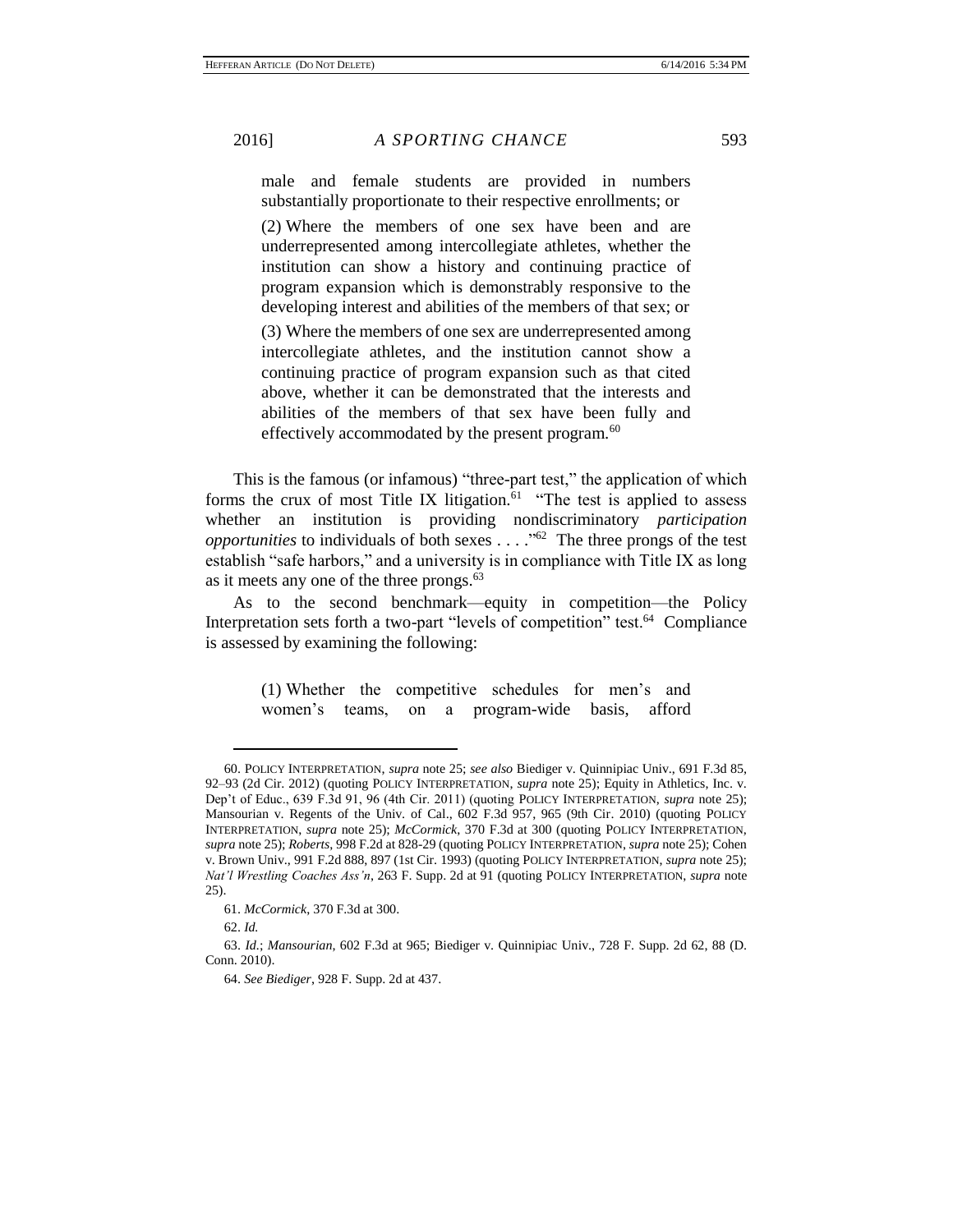proportionally similar numbers of male and female athletes equivalently advanced competitive opportunities; or

(2) Whether the institution can demonstrate a history and continuing practice of upgrading the competitive opportunities available to the historically disadvantaged sex as warranted by developing abilities among the athletes of that sex.<sup>65</sup>

Informal agency rulings such as the Policy Interpretation, which are not arrived at after a formal adjudication or notice-and-comment rulemaking, are not entitled to *Chevron*-level deference.<sup>66</sup> Still, as the Supreme Court acknowledged in *Skidmore v. Swift & Co.*, <sup>67</sup> such rulings "are made in pursuance of official duty, based upon more specialized experience and broader investigations and information than is likely to come to a judge in a particular case," and are therefore "entitled to respect."<sup>68</sup> "[These] rulings, interpretations and opinions . . . while not controlling upon the courts by reason of their authority, do constitute a body of experience and informed judgment to which courts and litigants may properly resort for guidance."<sup>69</sup> Unlike the more lenient standard in *Chevron*, whether such pronouncements receive deference in a given case "will depend upon the thoroughness evident in [their] consideration, the validity of [their] reasoning, [their] consistency with earlier and later pronouncements, and all those factors which give [them] power to persuade, if lacking power to control."<sup>70</sup>

However, some informal agency pronouncements lacking the force of law are still entitled to "substantial deference."<sup>71</sup> "Because applying an agency's regulation to complex or changing circumstances calls upon the agency's unique expertise and policymaking prerogatives," courts will "presume that the power authoritatively to interpret its own regulations is a component of the agency's delegated lawmaking powers."<sup>72</sup> Accordingly, if the informal agency pronouncement is an interpretation of the agency's own regulation, and the

<sup>65.</sup> POLICY INTERPRETATION, *supra* note 25; *see also Roberts*, 998 F.2d at 829 (quoting POLICY INTERPRETATION, *supra* note 25); *Biediger*, 928 F. Supp. 2d at 439 (quoting POLICY INTERPRETATION, *supra* note 25).

<sup>66.</sup> Christensen v. Harris Cty., 529 U.S. 576, 587 (2000); *see also* Glatt, *supra* note 12, at 312–13. 67. *See generally* 323 U.S. 134 (1944).

<sup>68.</sup> *Id.* at 139–40.

<sup>69.</sup> *Id.* at 140.

<sup>70.</sup> *Id.*; *see also Christensen*, 529 U.S. at 586–87; Glatt, *supra* note 12, at 313.

<sup>71.</sup> Martin v. Occupational Safety & Health Review Comm'n, 499 U.S. 144, 150 (1991) (quoting Lyng v. Payne, 476 U.S. 926, 939 (1986)).

<sup>72.</sup> *Id.* at 151.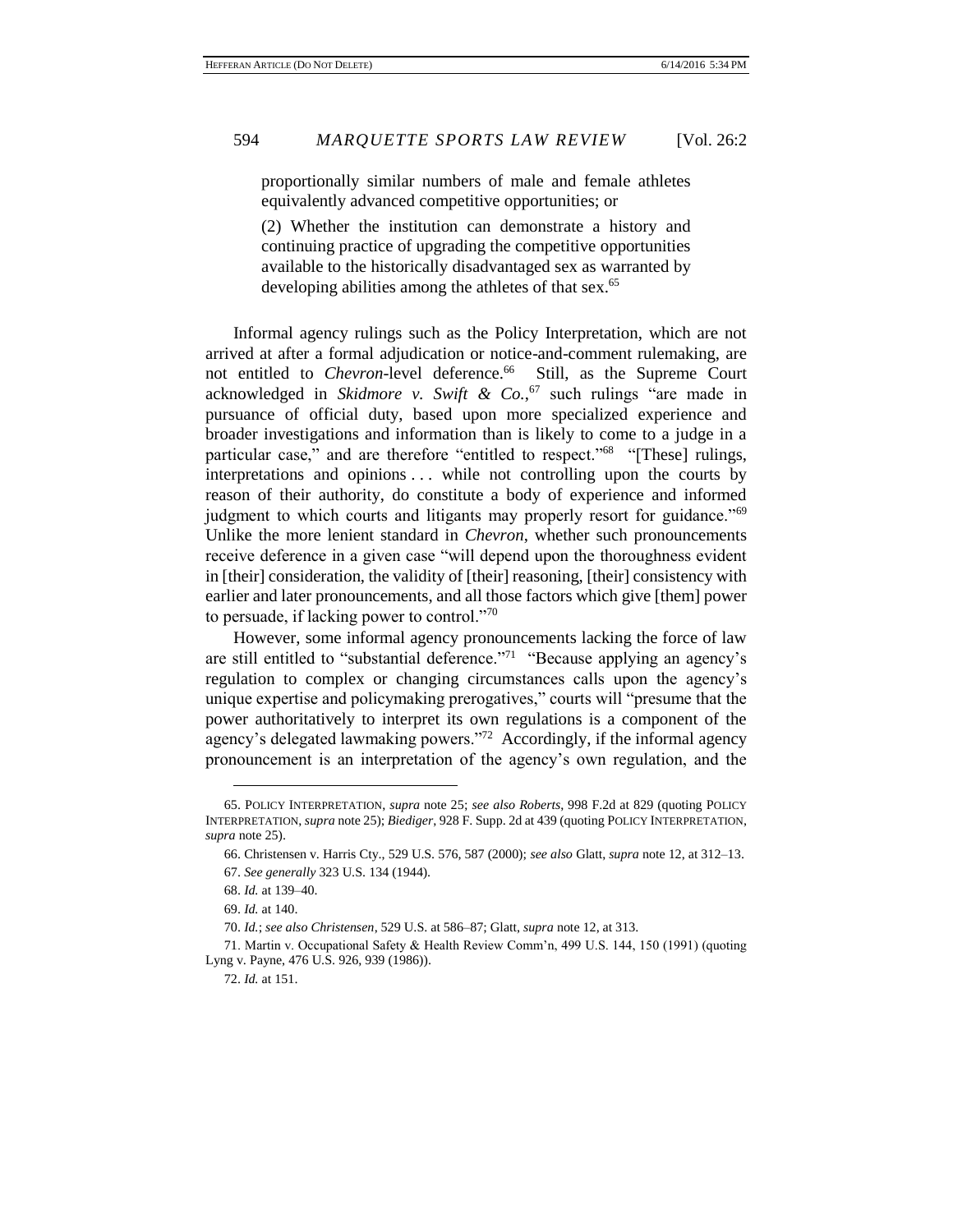language of the regulation is ambiguous, courts will give effect to the agency's interpretation as long as it is "reasonable" and "sensibly conforms to the purpose and wording of the regulations."<sup>73</sup> Courts will, therefore, defer to the agency's interpretation "unless that interpretation is 'plainly erroneous or inconsistent with the regulation[s] or there is any other reason to suspect that the interpretation does not reflect the agency's fair and considered judgment on the matter in question."<sup>774</sup>

The Policy Interpretation, though an informal agency pronouncement, is accorded the substantial level of deference discussed above. Courts have determined that "the regulatory language that the policy interpretation construes describes how an institution can provide 'equal athletic opportunity for members of both sexes' and 'effectively accommodate the interests and abilities of members of both sexes.'"<sup>75</sup> The applicable language from the 1975 Regulations has been found to have been "written at a high level of abstraction and, as a result, is ambiguous," as evidenced by "the high number of suits that arose immediately after the promulgation of the regulation  $[s]$ .<sup>776</sup> Accordingly, the Policy Interpretation has been deemed "a reasonable and 'considered interpretation of the regulation[s],'" which is entitled to "controlling deference."<sup>77</sup> Indeed, "every court that has confronted the issue has held that the 1979 Policy Interpretation constitutes a reasonable and considered interpretation of  $\S [106]$ .41, and thus, that it is entitled to deference.<sup>778</sup>

75. *Chalenor*, 291 F.3d at 1046–47 (quoting 34 C.F.R. § 106.41(c) (2000)).

76. *Id.* at 1047.

 $\overline{a}$ 

77. *Id.* (citation omitted).

78. *Equity in Athletics, Inc.*, 675 F. Supp. 2d at 675; *see also, e.g.*, Mansourian v. Regents of the Univ. of Cal., 602 F.3d 957, 965 n.9 (9th Cir. 2010) (holding that the Policy Interpretation is entitled to deference under *Chevron* and *Martin*); Roberts v. Colo. State Bd. of Agric., 998 F.2d 824, 828 (10th Cir. 1993) (deferring "substantially" to the Policy Interpretation as an "effectively legislative" agency interpretation of its own regulations, "pursuant to a statutory delegation"); Cohen v. Brown Univ., 991 F.2d 888, 896–97 (1st Cir. 1993) (according the Policy Interpretation "substantial deference" as a "considered interpretation of the regulation"); Biediger v. Quinnipiac Univ., 928 F. Supp. 2d 414, 440 (D. Conn. 2013) ("The Second Circuit has held that courts owe the 1979 Policy Interpretation . . . a high degree of deference."); Biediger v. Quinnipiac Univ., 728 F. Supp. 2d 62, 92 (D. Conn. 2010) (finding the Policy Interpretation subject to deference under either *Chevron* or *Skidmore* because "it is both persuasive and not unreasonable") (citation omitted); Nat'l Wrestling Coaches Ass'n v. U.S. Dep't

<sup>73.</sup> *Id.* at 150–51 (quoting N. Ind. Pub. Serv. Co. v. Porter Cty. Chapter of Izaak Walton League of Am., Inc., 423 U.S. 12, 15 (1975)); *Christensen*, 529 U.S. at 588; *see also* Kelley v. Bd. of Trs., Univ. of Ill., 35 F.3d 265, 271 (7th Cir. 1994).

<sup>74.</sup> Mullins v. City of New York, 653 F.3d 104, 106 (2d Cir. 2011) (alteration in original) (quoting Talk Am., Inc. v. Mich. Bell Tel. Co., 131 S. Ct. 2254, 2261 (2011)); *see also* Chalenor v. Univ. of N.D., 291 F.3d 1042, 1046 (8th Cir. 2002) (deferring to any reasonable construction by the agency, "even though its interpretation might 'not be the best or most natural one by grammatical or other standards.'") (quoting Pauley v. BethEnergy Mines, Inc., 501 U.S. 680, 702 (1991)); Equity in Athletics, Inc. v. Dep't of Educ., 675 F. Supp. 2d 660, 675 (W.D. Va. 2009).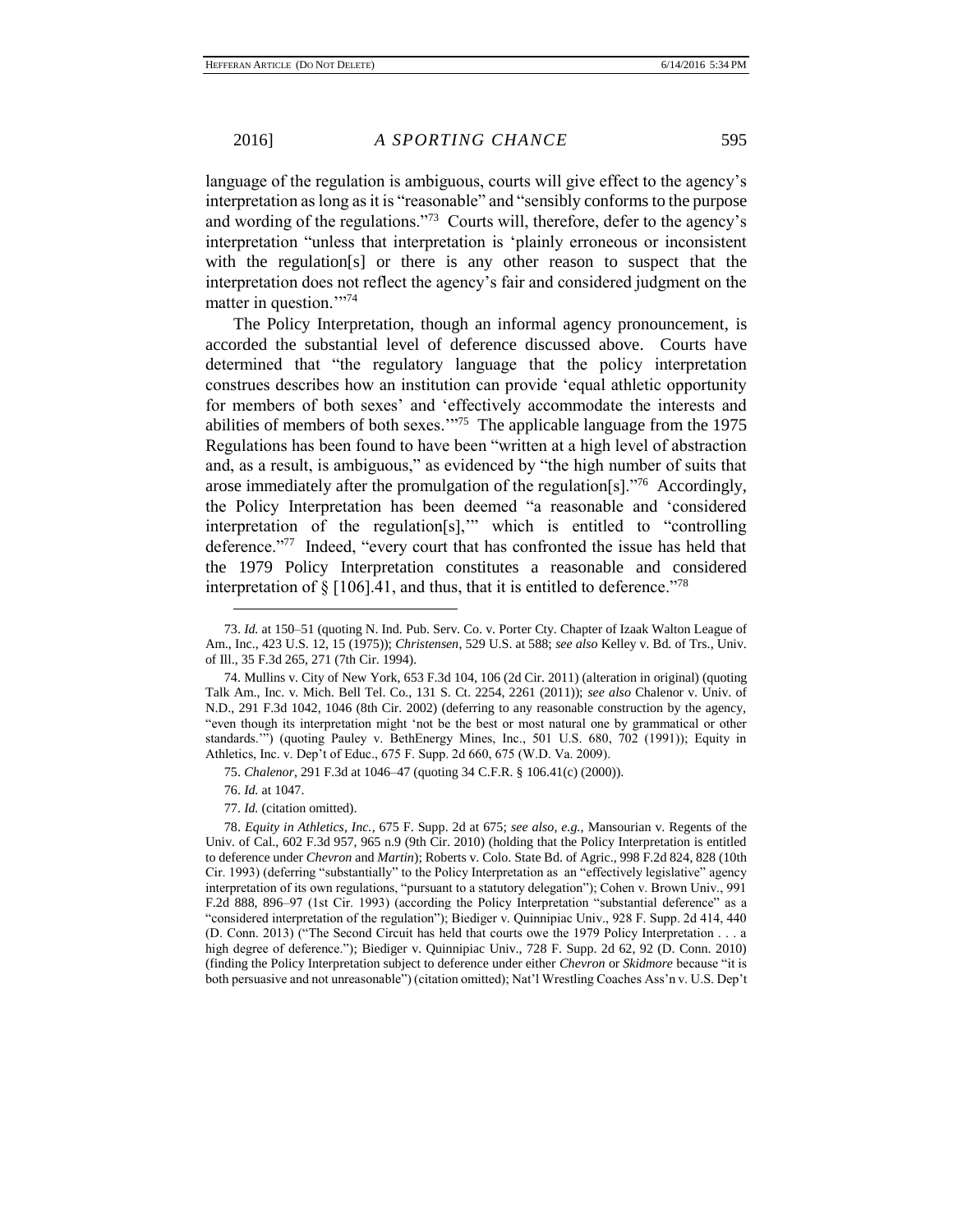Shortly after publication of the Policy Interpretation in 1979, Congress enacted the Department of Education Organization Act of 1979, which divided HEW into two new agencies—the Department of Health and Human Services (HHS) and DOE.<sup>79</sup> The existing Title IX regulations promulgated by HEW were left with HHS, and DOE duplicated and re-codified them.<sup>80</sup> However, all of HEW's educational functions were transferred to DOE, and DOE became the principal locus of Title IX enforcement activity, treating the 1975 HEW Regulations as its own.<sup>81</sup> Accordingly, courts have "treat[ed] DOE as the [administrative] agency charged with administering Title IX."82

#### *D. Developments in the 1980s*

The regulatory regime contemplated by the 1975 Regulations and the Policy Interpretation hit a roadblock in 1984, when the United States Supreme Court held in *Grove City College v. Bell*<sup>83</sup> that Title IX was "program-specific."<sup>84</sup> This meant that "only the particular program that received federal financial assistance could be regulated under Title IX, as opposed to the entire institution."<sup>85</sup> As the First Circuit observed, "[b]ecause few athletic departments are direct recipients of federal funds—most federal money for universities is channeled through financial aid offices or invested directly in research grants—*Grove City* cabined Title IX and placed virtually all collegiate athletic programs beyond its reach."<sup>86</sup>

of Educ., 263 F. Supp. 2d 82, 96 (D.D.C. 2003) (according "considerable deference" to the Policy Interpretation "based on findings that it does not violate the statute or regulations, exceed the agency's statutory authority, or offend constitutional principles of Equal Protection"); *cf.* Biediger v. Quinnipiac Univ., 691 F.3d 85, 96–97 (2d Cir. 2012) (erroneously citing *McCormick* for the proposition that the Policy Interpretation is entitled to "high deference" under *Chevron*, when *McCormick* refrained from determining which level of deference to apply to the Policy Interpretation).

<sup>79.</sup> *Nat'l Wrestling Coaches Ass'n*, 263 F. Supp. 2d at 91; *see also* Equity in Athletics, Inc. v. Dep't of Educ., 639 F.3d 91, 96 (4th Cir. 2011); McCormick *ex rel.* McCormick v. Sch. Dist. of Mamaroneck, 370 F.3d 275, 287 (2d Cir. 2004); *Cohen*, 991 F.2d at 895.

<sup>80.</sup> *McCormick*, 370 F.3d at 287; *Cohen*, 991 F.2d at 895; *Nat'l Wrestling Coaches Ass'n*, 263 F. Supp. 2d at 91–92.

<sup>81.</sup> *Equity in Athletics, Inc.*, 639 F.3d at 96; *McCormick*, 370 F.3d at 287, 290; *Cohen*, 991 F.2d at 895; *Equity in Athletics, Inc.*, 675 F. Supp. 2d at 676.

<sup>82.</sup> *Biediger*, 691 F.3d at 96 n.4; *see also McCormick*, 370 F.3d at 287 (quoting *Biediger*, 691 F.3d at 96 n.4); *Cohen*, 991 F.2d at 895.

<sup>83.</sup> *See generally* 465 U.S. 555 (1984).

<sup>84.</sup> *McCormick*, 370 F.3d at 287; *Cohen*, 991 F.2d at 894; *Equity in Athletics, Inc.*, 675 F. Supp. 2d at 665.

<sup>85.</sup> *Equity in Athletics, Inc.*, 675 F. Supp. 2d at 665; *see also McCormick*, 370 F.3d at 287; *Cohen*, 991 F.2d at 894.

<sup>86.</sup> *Cohen*, 991 F.2d at 894.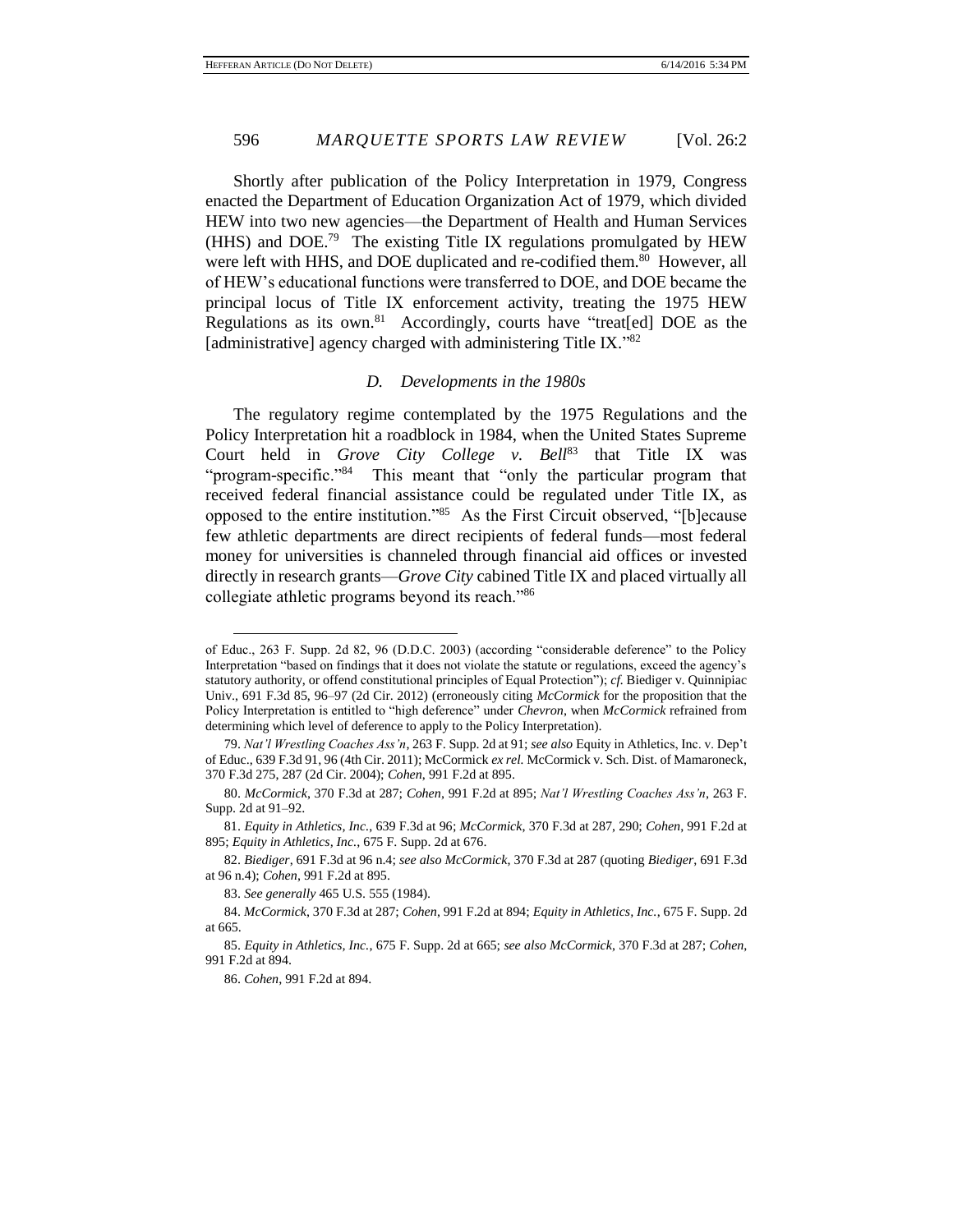In response to *Grove City*, Congress enacted the Civil Rights Restoration Act of 1987.<sup>87</sup> The Civil Rights Restoration Act reinstated the institution-wide application of Title IX and requires that if any part of an educational institution receives federal funds, then the institution as a whole must comply with Title IX.<sup>88</sup> While the Civil Rights Restoration Act does not specifically reference athletics, "the record of the floor debate leaves little doubt that the enactment was aimed, in part, at creating a more level playing field for female athletes."<sup>89</sup> As a result, courts consider it "crystal clear that Title IX applies to athletic programs operated by any school receiving federal funding for any of its educational programs and activities, and not just to those athletic programs which directly receive<sup>[]</sup> federal dollars."<sup>90</sup>

# *E. Letters of Clarification*

Since the 1980s, OCR, the sub-agency of DOE tasked with enforcing Title IX, has issued several letters of clarification relating to the three-prong test, as well as a letter addressing which activities constitute a sport for Title IX purposes.<sup>91</sup>

# 1.The 1996 Clarification

Recognizing "the need to provide additional clarification regarding what is commonly referred to as the 'three-part test,' [and] to respond to requests for specific guidance about the existing standards that have guided the enforcement of Title IX in the area of intercollegiate athletics," on September 20, 1995, OCR circulated a draft of a proposed policy clarification to over 4,500 interested parties, "soliciting comments about whether the document provided sufficient clarity to assist institutions in their efforts to comply with Title IX." $92$ 

<sup>87.</sup> *See* Title IX of the Education Amendments of 1972, 20 U.S.C. § 1687 (2016).

<sup>88.</sup> *McCormick*, 370 F.3d at 287; *Cohen*, 991 F.2d at 894; *Equity in Athletics, Inc.*, 675 F. Supp. 2d at 666.

<sup>89.</sup> *Cohen*, 991 F.2d at 894.

<sup>90.</sup> *Equity in Athletics, Inc.*, 675 F. Supp. 2d at 666 (quoting Nat'l Wrestling Coaches Ass'n v. U.S. Dep't of Educ., 263 F. Supp. 2d 82, 94 (D.D.C. 2003)).

<sup>91.</sup> Rachel Schwarz, Note, *Timeout! Getting Back to What Title IX Intended and Encouraging Courts and the Office of Civil Rights to Re-Evaluate the Three-Prong Compliance Test*, 20 WASH. & LEE J. CIV. RTS. & SOC. JUST. 633, 646 (2014); *see also* Biediger v. Quinnipiac Univ., 928 F. Supp. 2d 414, 440 (D. Conn. 2013).

<sup>92.</sup> Norma V. Cantú, Assistant Secretary for Civil Rights, *Dear Colleague Letter*, OFF. FOR CIV. RTS., U.S. DEP'T EDUC. (Jan. 16, 1996), http://www2.ed.gov/print/about/offices/list/ocr/docs/clarific.html; *see also Equity in Athletics, Inc.*, 675 F. Supp. 2d at 666; *Nat'l Wrestling Coaches Ass'n*, 263 F. Supp. 2d at 92.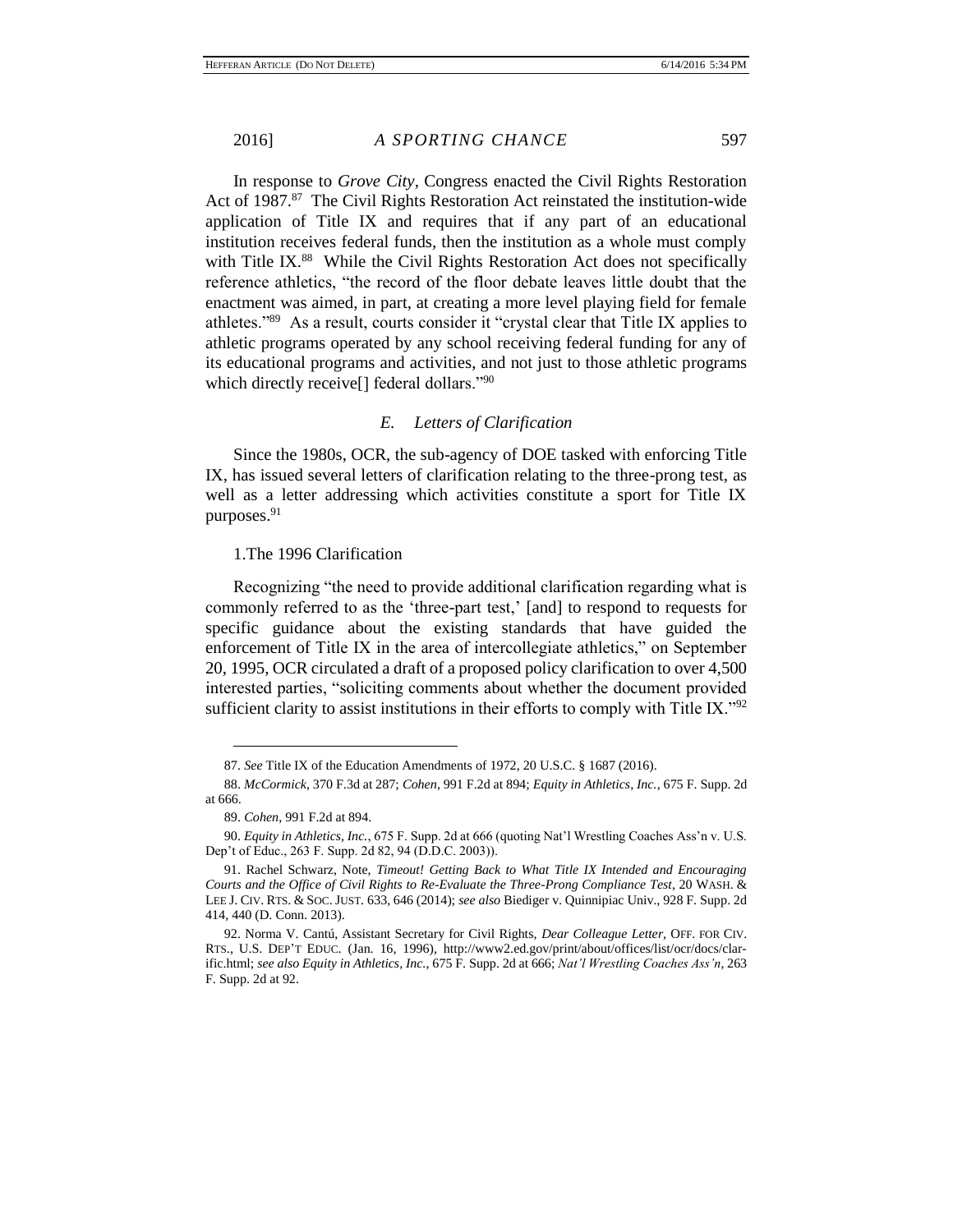DOE also published a notice in the Federal Register announcing the availability of the draft clarification.<sup>93</sup> After receiving comments from over 200 individuals as to whether the proposed clarification provided the appropriate level of clarity, on January 16, 1996, DOE released the final version of the policy clarification.<sup>94</sup>

The final version of the policy clarification "provides specific factors that guide an analysis of each part of the three-part test . . . [and] provides examples to demonstrate, in concrete terms, how these factors will be considered."<sup>95</sup> In particular, the 1996 Clarification emphasizes that

> [T]he three-part test furnishes an institution with three individual avenues to choose from when determining how it will provide individuals of each sex with nondiscriminatory opportunities to participate in intercollegiate athletics. If an institution has met any part of the three-part test, OCR will determine that the institution is meeting this requirement.<sup>96</sup>

As to the first prong of the three-part test—substantial proportionality—the 1996 Clarification states that "where an institution provides intercollegiate level athletic participation opportunities for male and female students in numbers substantially proportionate to their respective full-time undergraduate enrollments, OCR will find that the institution is providing nondiscriminatory participation opportunities for individuals of both sexes."<sup>97</sup> The first step in this analysis entails "a determination of the number of participation opportunities afforded to male and female athletes in the intercollegiate athletic program."<sup>98</sup> This, in turn, begs the question of who exactly may be counted as a "participant" for purposes of this analysis.

<sup>93.</sup> *Equity in Athletics, Inc.*, 675 F. Supp. 2d at 666.

<sup>94.</sup> *Nat'l Wrestling Coaches Ass'n*, 263 F. Supp. 2d at 92; *see also Equity in Athletics, Inc.*, 675 F. Supp. 2d at 666; Cantú, *supra* note 92.

<sup>95.</sup> Cantú, *supra* note 92; *see also Equity in Athletics, Inc.*, 675 F. Supp. 2d at 666; *Nat'l Wrestling Coaches Ass'n*, 263 F. Supp. 2d at 92–93 (quoting Cantú, *supra* note 92).

<sup>96.</sup> Cantú, *supra* note 92 (noting "that an institution can choose which part of the test it plans to meet," and it "need . . . comply only with any one part of the three-part test in order to provide nondiscriminatory participation opportunities for individuals of both sexes."); *see also* Equity in Athletics, Inc. v. Dep't of Educ., 639 F.3d 91, 97 (4th Cir. 2011); *Equity in Athletics, Inc.*, 675 F. Supp. 2d at 666; *Nat'l Wrestling Coaches Ass'n*, 263 F. Supp. 2d at 93 (quoting Cantú, *supra* note 92).

<sup>97.</sup> Cantú, *supra* note 92 (noting that the substantial proportionality prong "focuses on the participation rates of men and women at an institution and affords an institution a 'safe harbor' for establishing that it provides nondiscriminatory participation opportunities.").

<sup>98.</sup> *Id.* (emphasizing that the clarification "further clarifies how Title IX requires OCR to count participation opportunities"); *see also* Biediger v. Quinnipiac Univ., 691 F.3d 85, 93 (2d Cir. 2012); Biediger v. Quinnipiac Univ., 728 F. Supp. 2d 62, 88 (D. Conn. 2010).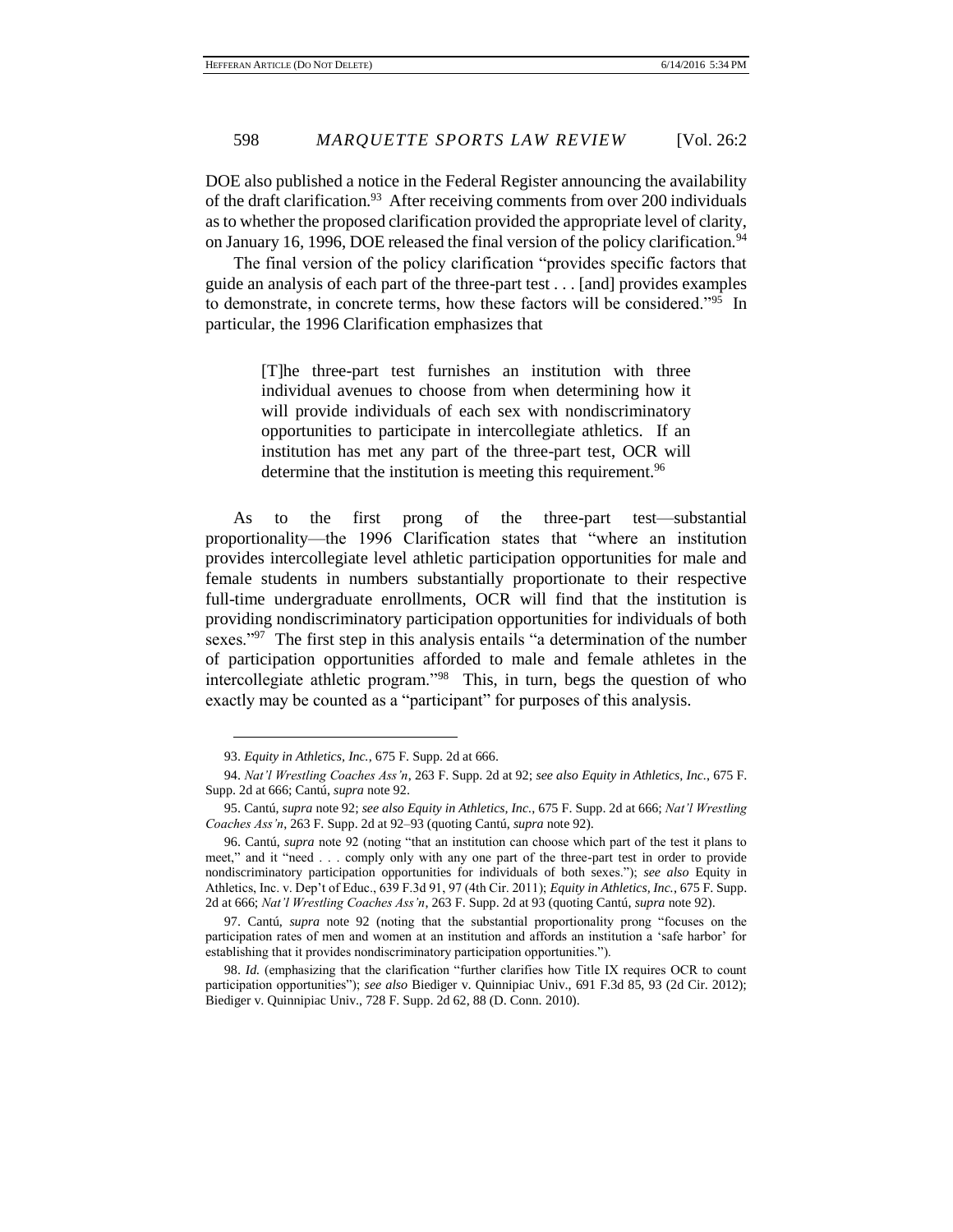$\overline{a}$ 

The Policy Interpretation defines participants as those athletes:

a. Who are receiving the institutionally-sponsored support normally provided to athletes competing at the institution involved, e.g., coaching, equipment, medical and training room services, on a regular basis during a sport's season; and

b. Who are participating in organized practice sessions and other team meetings and activities on a regular basis during a sport's season; and

c. Who are listed on the eligibility or squad lists maintained for each sport; or

d. Who, because of injury, cannot meet a, b, or c above but continue to receive financial aid on the basis of athletic ability.<sup>99</sup>

The 1996 Clarification reiterates that the definition of "participant" is quite broad indeed. A "participant" does not need "to meet minimum criteria of playing time or athletic ability."<sup>100</sup> The definition includes not only scholarship athletes receiving playing time, but "those athletes who do not receive scholarships (e.g., walk-ons), those athletes who compete on teams sponsored by the institution even though the team may be required to raise some or all of its operating funds, and those athletes who practice but may not compete."<sup>101</sup> In general, "all athletes who are listed on a team's squad or eligibility list and are on the team as of the team's first competitive event are counted as participants by OCR."<sup>102</sup> Student-athletes who participate in more than one sport may be counted as a participant in each sport in which they participate.<sup>103</sup> Notwithstanding this broad definition of "participant,"

<sup>99.</sup> Cantú, *supra* note 92 (quoting language from the Policy Interpretation as the "definition of participant to determine the number of participation opportunities provided by an institution for purposes of the three-part test.").

<sup>100.</sup> *Biediger*, 691 F.3d at 93; *see also Biediger*, 728 F. Supp. 2d at 88 (quoting *Biediger*, 691 F.3d at 93); Cantú, *supra* note 92.

<sup>101.</sup> Cantú, *supra* note 92; *see also Biediger*, 728 F. Supp. 2d at 89 (quoting Cantú, *supra* note 92). This is because OCR determined "that these athletes receive numerous benefits and services, such as training and practice time, coaching, tutoring services, locker room facilities, and equipment, as well as important non-tangible benefits derived from being a member of an intercollegiate athletic team." Cantú, *supra* note 92.

<sup>102.</sup> Cantú, *supra* note 92; *accord Biediger*, 691 F.3d at 93.

<sup>103.</sup> Cantú, *supra* note 92; *see also Biediger*, 691 F.3d at 93; Mansourian v. Regents of the Univ. of Cal., 602 F.3d 957, 966 (9th Cir. 2010).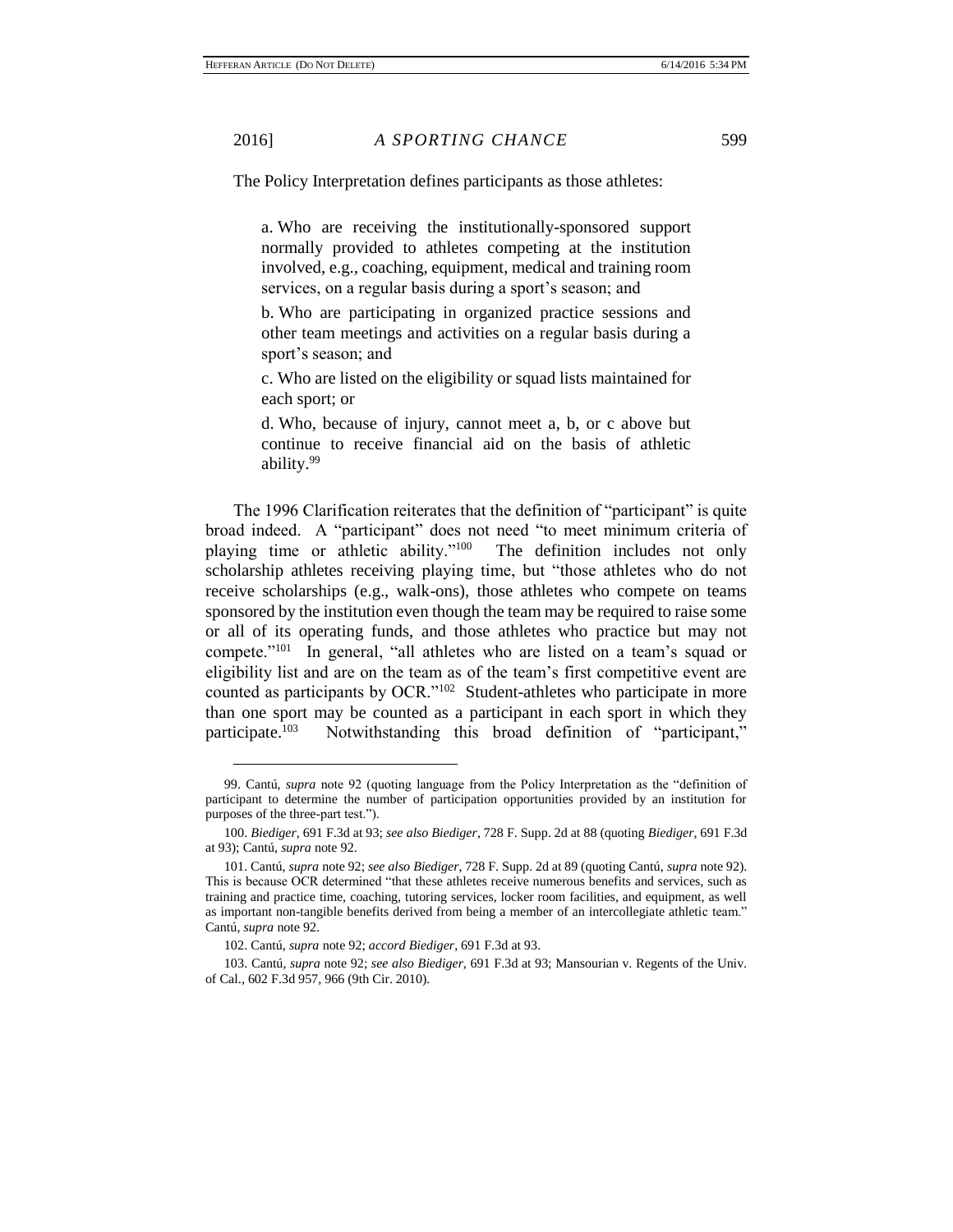however, OCR cautions that only "actual" athletes may be counted, "because participation opportunities must be real, not illusory."<sup>104</sup> This means that the student-athlete must be "offer[ed] the same benefits as would be provided to other *bona fide* athletes."<sup>105</sup>

Unfortunately, while OCR devoted much of its attention in the 1996 Clarification to which student-athletes may be counted as participants under the substantial proportionality prong, it neglected to devote the same coverage to the related issue of which activities qualify as participation opportunities. The only insight on this topic offered in the 1996 Clarification is the brief statement that "the requirement to provide nondiscriminatory participation opportunities is only one of many factors that OCR examines to determine if an institution is in compliance with the athletics provision of Title IX."<sup>106</sup> "OCR also considers *the quality of competition* offered to members of both sexes in order to determine whether an institution effectively accommodates the interests and abilities of its students."<sup>107</sup>

Once all male and female participants are counted, the second step in the analysis is to determine whether athletic opportunities at the institution are substantially proportionate to the percentages of male and female undergraduate enrollment at the institution.<sup>108</sup> The 1996 Clarification makes clear that substantial proportionality does not mean exact proportionality.<sup>109</sup> "Because this determination depends on the institution's specific circumstances and the size of its athletic program, OCR makes this determination on a case-by-case basis, rather than . . . us[ing] . . . a statistical test." 110 OCR further clarified that it would

consider [participation] opportunities . . . substantially

106. Cantú, *supra* note 92.

 $\overline{a}$ 

107. *Id.* (emphasis added); *see also Nat'l Wrestling Coaches Ass'n*, 263 F. Supp. 2d at 93.

108. *Biediger*, 691 F.3d at 94; Biediger v. Quinnipiac Univ., 928 F. Supp. 2d 414, 440 (D. Conn. 2013); *Biediger*, 728 F. Supp. 2d at 89; Cantú, *supra* note 92.

109. Cantú, *supra* note 92; *see also* Cohen v. Brown Univ., 991 F.2d 888, 894 (1st Cir. 1993) (holding "that, while Title IX prohibits discrimination, it does not mandate strict numerical equality between the gender balance of a college's athletic program and the gender balance of its student body.").

<sup>104.</sup> Cantú, *supra* note 92; *see also Mansourian*, 602 F.3d at 965–66 (defining participants as "the number of . . . athletes who actually participate in varsity athletics"); Nat'l Wrestling Coaches Ass'n v. U.S. Dep't of Educ., 263 F. Supp. 2d 82, 93 (D.D.C. 2003) (citing 1996 Clarification as "making it clear that the number of actual athletes on a team, as opposed to the number of slots available on a team, is used").

<sup>105.</sup> *Biediger*, 691 F.3d at 93; *Biediger*, 728 F. Supp. 2d at 89.

<sup>110.</sup> Cantú, *supra* note 92; *see also Biediger*, 691 F.3d at 94; *Biediger*, 928 F. Supp. 2d at 440; *Biediger*, 728 F. Supp. 2d at 89.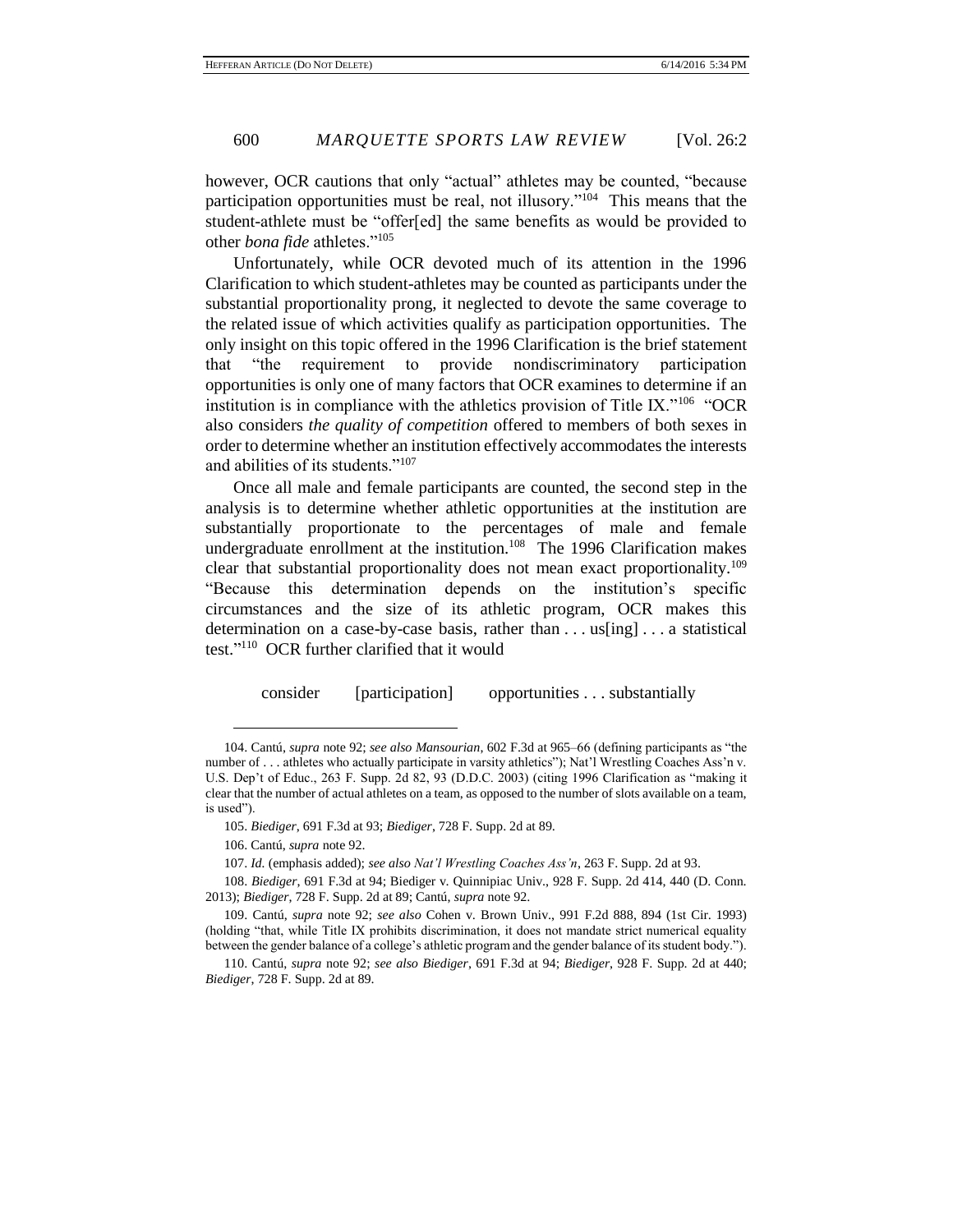proportionate when the number of opportunities that would be required to achieve proportionality would not be sufficient to sustain a viable team, i.e., a team for which there is a sufficient number of interested and able students and enough available competition to sustain an intercollegiate team.<sup>111</sup>

 Consistent with the 1996 Clarification statement that exact proportionality is not required, no case to date has found "a disparity of two percentage points or less . . . to manifest a lack of substantial proportionality." 112

OCR also used its explanation of substantial proportionality in the 1996 Clarification to respond to critics who claimed that Title IX established an impermissible quota system. The statute itself states that Title IX shall not

> be interpreted to require any educational institution to grant preferential or disparate treatment to the members of one sex on account of an imbalance which may exist with respect to the total number or percentage of persons of that sex participating in or receiving the benefits of any federally supported program or activity, in comparison with the total number or percentage of persons of that sex in any community, State, section, or other area. 113

In essence, this means that "a court assessing Title IX compliance may not find a violation *solely* because there is a disparity between the gender composition of an educational institution's student constituency, on the one hand, and its athletic programs, on the other hand."<sup>114</sup> This does not, however, preclude consideration of such statistical disparities.<sup>115</sup> Pursuant to a proviso also found in Title IX, "a Title IX plaintiff in an athletic discrimination suit must accompany statistical evidence of disparate impact with some further

<sup>111.</sup> Cantú, *supra* note 92; *see also Biediger*, 691 F.3d at 94; *Biediger*, 928 F. Supp. 2d at 440; *Biediger*, 728 F. Supp. 2d at 89. "So, for example, if a school has five fewer female athletes than needed to reach exact proportionality, OCR would find the athletic program to be substantially proportional because no varsity team can be sustained with so few participants." *Biediger*, 728 F. Supp. 2d at 89.

<sup>112.</sup> *Biediger*, 691 F.3d at 106; *see also Biediger*, 728 F. Supp. 2d at 111.

<sup>113.</sup> Title IX of the Education Amendments of 1972, 20 U.S.C. § 1681(b) (2016); *see also Cohen*, 991 F.2d at 894 (quoting § 1681(b)); Nat'l Wrestling Coaches Ass'n v. U.S. Dep't of Educ., 263 F. Supp. 2d 82, 87 (D.D.C. 2003) (quoting § 1681(b)).

<sup>114.</sup> *Cohen*, 991 F.2d at 895.

<sup>115.</sup> *Id.*; *Nat'l Wrestling Coaches Ass'n*, 263 F. Supp. 2d at 87.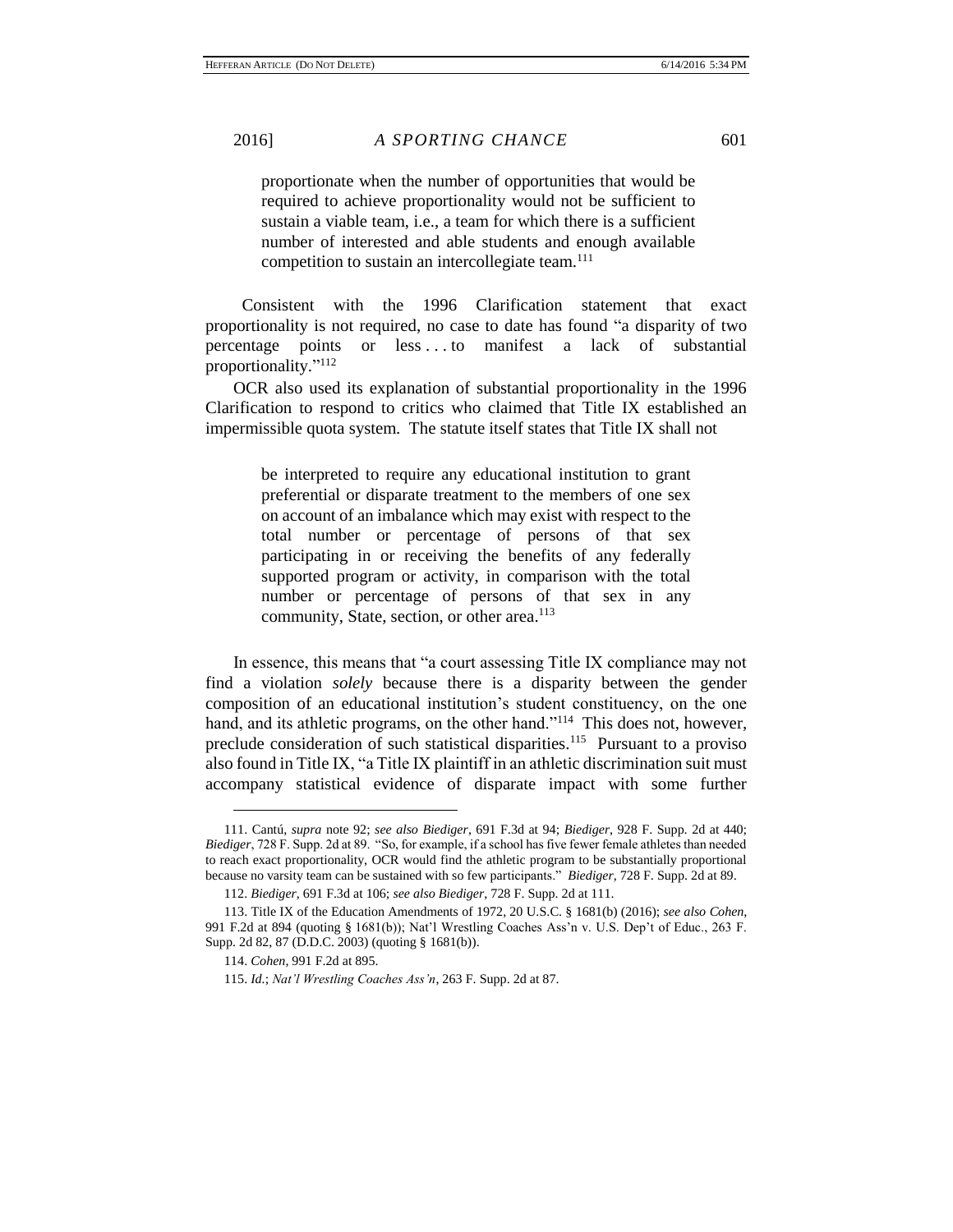evidence of discrimination, such as unmet need amongst the members of the disadvantaged gender."<sup>116</sup>

OCR further elaborated on these principles in the Cantú Letter accompanying the 1996 Clarification. The Cantú Letter reiterated that "underrepresentation alone is not the measure of discrimination [and] [s]ubstantial proportionality merely provides institutions with a safe harbor."<sup>117</sup> Thus, "OCR does not require quotas."<sup>118</sup> Substantial proportionality is only one of three alternative measures, meaning that "[a]n institution that does not provide substantially proportional participation opportunities for men and women may comply with Title IX by satisfying either part two or part three of the test."<sup>119</sup>

Finally, recognizing that "institutions face challenges in providing nondiscriminatory participation opportunities for their students," OCR emphasized that "[t]he three-part test gives institutions flexibility and control over their athletics programs."<sup>120</sup> Such flexibility is indicative of "a society that cherishes academic freedom" and a judicial system that "recognizes that universities deserve great leeway in their operations."<sup>121</sup>

118. *Id.*

 $\overline{a}$ 

120. *Id.* ("Ultimately, Title IX provides institutions with flexibility and choice regarding how they will provide nondiscriminatory participation opportunities."); *see also* Biediger v. Quinnipiac Univ., 691 F.3d 85, 94 (2d Cir. 2012); Biediger v. Quinnipiac Univ., 728 F. Supp. 2d 62, 89 (D. Conn. 2010).

121. *Cohen*, 991 F.2d at 906. Judicial reticence to interfere in the operations of higher education likely also explains the tendency of courts, even when finding a Title IX violation, to require the university in question to propose a compliance plan in the first instance rather than simply mandating the creation or deletion of particular teams. *Id.* Congress itself has expressed a preference for voluntary compliance with Title IX. *Nat'l Wrestling Coaches Ass'n*, 263 F. Supp. 2d at 88 n.2 (citing Title IX of the Education Amendments of 1972, 20 U.S.C. § 1682 (2016)). Consistent with such preference, the "DoE 'has not terminated its funding for any postsecondary institution for violation of [T]itle IX,' but rather has secured compliance through 'complaint investigations, compliance reviews, and the issuance of policy guidance.' . . . The agency's 'approach to enforcement emphasizes collaboration and negotiation.'" *Id.* (quoting U.S. GOV'T ACCOUNTABILITY OFFICE, GENDER EQUITY: MEN'S AND WOMEN'S PARTICIPATION IN HIGHER EDUCATION 5 (2000)) (internal citation omitted).

<sup>116.</sup> *Cohen*, 991 F.2d at 895; *see also Nat'l Wrestling Coaches Ass'n*, 263 F. Supp. 2d at 87–88 (quoting § 1681); *cf.* Kelley v. Bd. of Trs., Univ. of Ill., 35 F.3d 265, 268, 270 (7th Cir. 1994) ("In essence the policy interpretation establishes a presumption that 'effective accommodation' has been achieved if males and females at a school participate in intercollegiate sports in numbers substantially proportionate to the number of students of each sex enrolled at the institution . . . . [I]f the percentage of student-athletes of a particular sex is substantially proportionate to the percentage of students of that sex in the general student population, the athletic interests of that sex are presumed to have been accommodated.").

<sup>117.</sup> Cantú, *supra* note 92.

<sup>119.</sup> *Id.* "For example, if an institution chooses to and does comply with part three of the test, OCR will not require it to provide substantially proportionate participation opportunities to, or demonstrate a history and continuing practice of program expansion that is responsive to the developing interests of, the underrepresented sex." *Id.*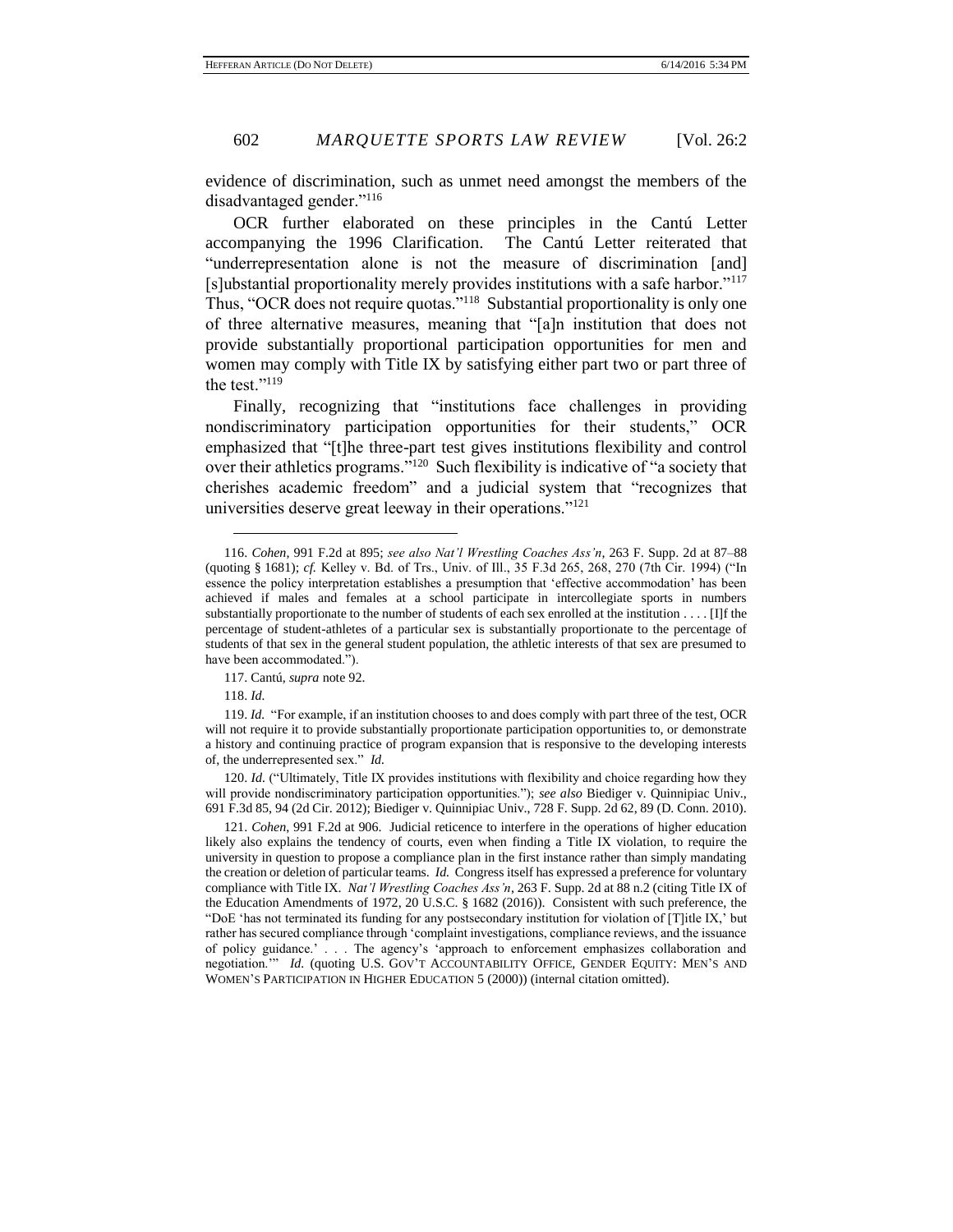$\overline{a}$ 

[S]trict numerical formulas or 'cookie cutter' answers to the issues that are inherently case- and fact-specific . . . not only would belie the meaning of Title IX, but would at the same time deprive institutions of the flexibility to which they are entitled when deciding how best to comply with the  $law<sup>122</sup>$ .

Accordingly, rather than "pour[ing] ever-increasing sums into its athletic establishment," an institution may also comply with the substantial proportionality prong "by subtraction and downgrading, that is, by reducing opportunities for the overrepresented gender while keeping opportunities stable for the underrepresented gender (or reducing them to a much lesser extent)."<sup>123</sup> Schools, therefore, "can choose to eliminate or cap teams as a way of complying with part one of the three-part test." $124$  At the same time, however, "nothing in the three-part test requires an institution to eliminate participation opportunities for men."<sup>125</sup>

Finally, courts accord the 1996 Clarification "substantial deference,"

123. *Cohen*, 991 F.2d at 898 n.15.

124. Cantú, *supra* note 92; *see also Biediger*, 691 F.3d at 94; *Biediger*, 728 F. Supp. 2d at 89; *cf. Cohen*, 991 F.2d at 905.

> In an era where the practices of higher education must adjust to stunted revenues, careening costs, and changing demographics, colleges might well be obliged to curb spending on programs, like athletics, that do not lie at the epicenter of their institutional mission. Title IX does not purport to override financial necessity.

*Cohen*, 991 F.2d at 905. Indeed, "Title IX does not require institutions to fund any particular number or type of athletic opportunities—only that they provide those opportunities in a nondiscriminatory fashion if they wish to receive federal funds." *Id.* at 906.

125. Cantú, *supra* note 92.

Although the district court has the power to order specific relief if the institution wishes to continue receiving federal funds . . . the many routes to Title IX compliance make specific relief most useful in situations where the institution, after a judicial determination of noncompliance, demonstrates an unwillingness or inability to exercise its discretion in a way that brings it into compliance with Title IX.

*Cohen*, 991 F.2d at 906–07 (internal citation omitted); *see also* Glatt, *supra* note 12, at 302 ("Although the OCR has the authority to revoke federal funding from violating schools, it has never taken such action. Rather, the OCR usually works with universities to help ensure compliance.") (citation omitted) (citing Greg Garber, *Three-Pronged Test Makes True Compliance Vague*, ESPN, http://espn.go.com/gen/womenandsports/020619enforce.html (last updated June 19, 2012)).

<sup>122.</sup> Cantú, *supra* note 92.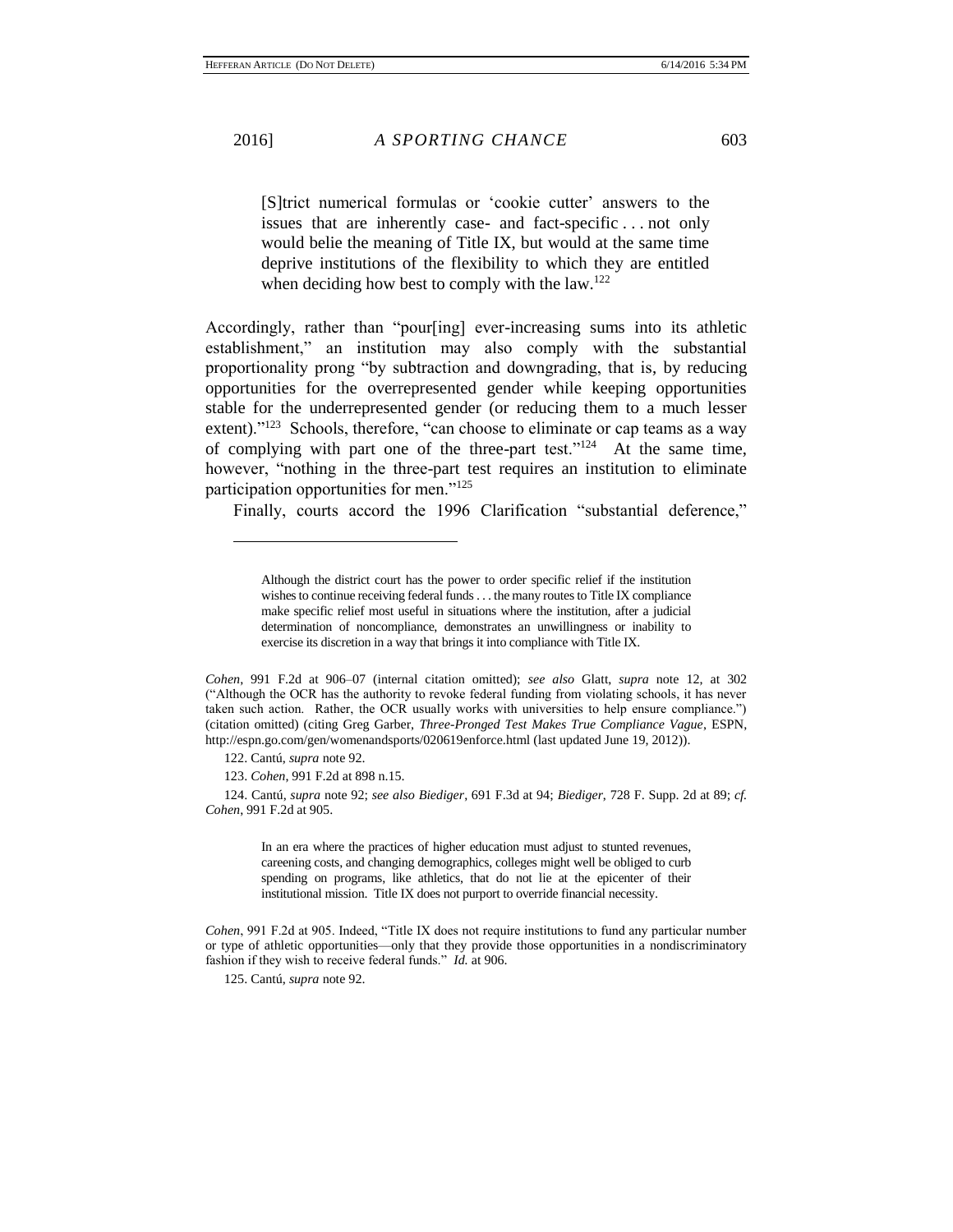because it "reflect[s] reasonable agency interpretations of ambiguities in its own regulation, and there is no reason to think that the agency's interpretations do not reflect its 'fair and considered judgment on the matter in question.'"<sup>126</sup>

# 2. The April 11, 2000 Letter

Although the 1996 Clarification provided great detail about which student-athletes count as "participants" for purposes of the substantial proportionality prong, neither it nor any of the agency promulgations that preceded it provided much guidance as to which athletic activities count toward determining the male and female participation opportunities at a given institution.<sup>127</sup> In other words, what exactly constitutes a "sport" for purposes of Title IX? Even after the 1996 Clarification, "no procedure or formula existed for a university to determine which sports teams counted toward the 'substantial proportionality' requirement."<sup>128</sup> In 2000, OCR issued a letter in response to a request by the Minnesota State High School League that discussed "the agency's standards for distinguishing [a] 'sport[]' from [an] 'extracurricular activit[y]' for purposes of Title IX [compliance]."<sup>129</sup>

In this April 11, 2000 Letter, OCR recognized, "As part of its responsibility for enforcing the Title IX provisions regarding athletic programs, [it] must determine" which activities are part of an institution's athletic program.<sup>130</sup> However, "OCR does not rely on a specific definition of a sport."<sup>131</sup> Rather, OCR makes a case-by-case determination based, in part,

 $\overline{a}$ 

as a program that has all of the following characteristics:

(A) The program is supervised or financed by the school district.

<sup>126.</sup> *Biediger*, 691 F.3d at 97 (quoting Mullins v. City of New York, 653 F.3d 104, 113–14 (2d Cir.2011)); *see also* Mansourian v. Regents of the Univ. of Cal., 602 F.3d 957, 965 n.9 (9th Cir. 2010) (noting that the Ninth Circuit and other circuits have held that the 1996 Clarification is entitled to deference under *Chevron* and *Martin*); Biediger v. Quinnipiac Univ., 928 F. Supp. 2d 414, 445 (D. Conn. 2013) (stating the 1996 Clarification is entitled to "substantial deference"); *Biediger*, 728 F. Supp. 2d at 92 (observing that circuit courts have deemed the 1996 Clarification is "deserving of deference").

<sup>127.</sup> *See* Glatt, *supra* note 12, at 304 (finding that "the 1979 Policy Interpretation largely ignored the meaning of the word 'athletic.'").

<sup>128.</sup> *Id.*

<sup>129.</sup> Letter from Dr. Mary Frances O'Shea, Nat'l Coordinator for Title IX Athletics, Office for Civil Rights, to David V. Stead, Exec. Dir., Minn. State High Sch. League (Apr. 11, 2000) (on file with the United States Department of Education); *see also Biediger*, 928 F. Supp. 2d at 444; *Biediger*, 728 F. Supp. 2d at 91.

<sup>130.</sup> Letter from Dr. Mary Frances O'Shea to David V. Stead, *supra* note 129.

<sup>131.</sup> *Id.* While OCR does not rely on a specific definition of "sport," other jurisdictions have undertaken such an endeavor. For instance, the California Education Code defines "extracurricular activity"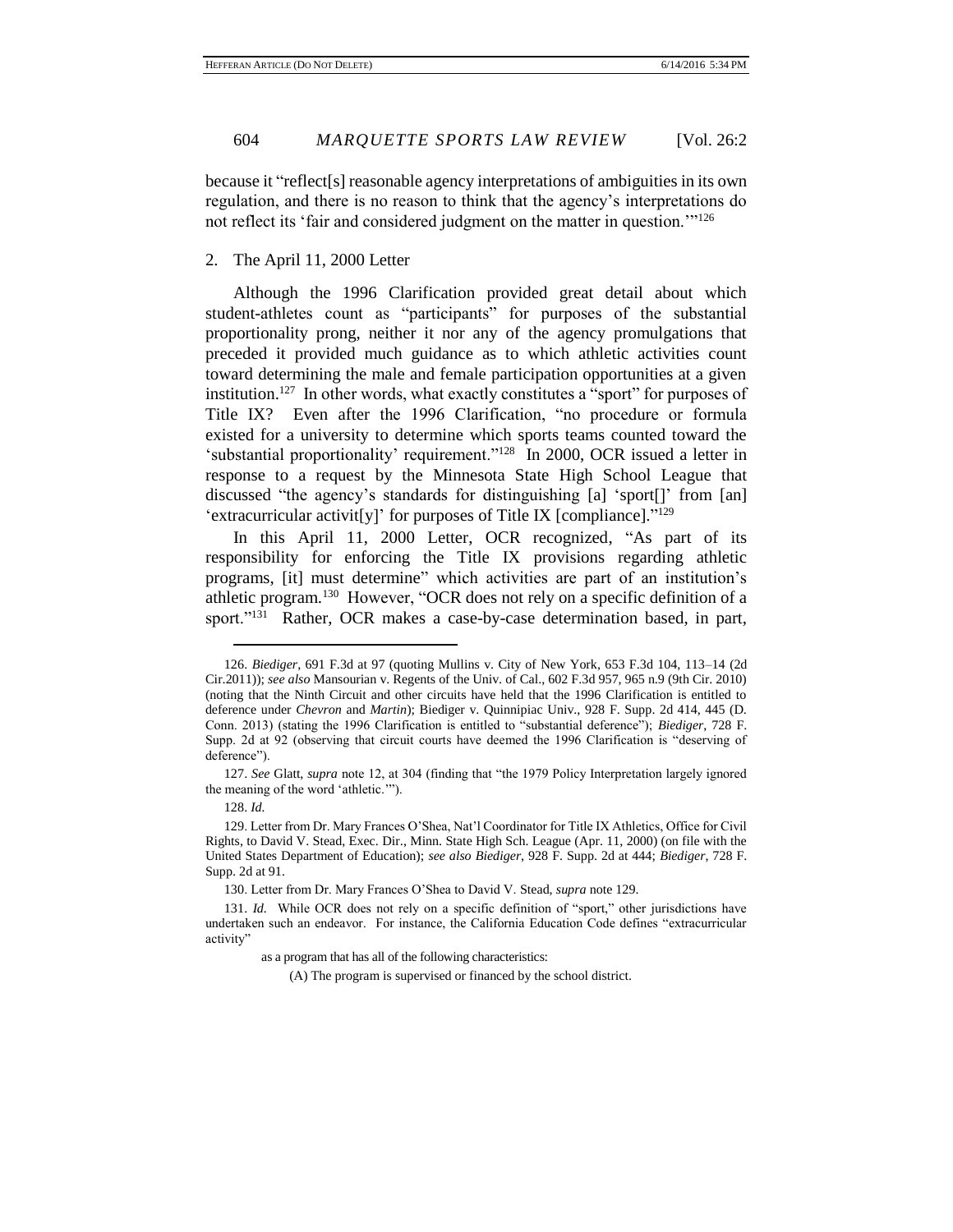on the purpose of the activity, the specification of seasons and competitions, and the adoption of official rules and personnel requirements.<sup>132</sup> The determination of what constitutes a sport for purposes of Title IX would also take into consideration factors identified by athletic organizations or associations to differentiate between support activity and a sport.<sup>133</sup>

OCR then enumerated the types of inquiries it would make and the process it would follow in assessing whether an activity constitutes a sport.<sup>134</sup>

In determining whether an activity is a sport OCR will consider . . .

- whether selection for the team is based upon objective factors related primarily to athletic ability;
	- . . .

 $\overline{a}$ 

 whether the team prepares for and engages in competition in the same way as other teams in the athletic program with respect to coaching, recruitment, budget, try outs and eligibility, and length and number of practice sessions and competitive opportunities;

<sup>(</sup>B) Pupils participating in the program represent the school district.

<sup>(</sup>C) Pupils exercise some degree of freedom in either the selection, planning, or control of the program.

<sup>(</sup>D) The program includes both preparation for performance and performance before an audience or spectators.

CAL. EDUC. CODE § 35160.5(a)(1) (2016). The California Education Code further defines "[i]nterscholastic athletics . . . as 'those policies, programs, and activities that are formulated or executed in conjunction with, or in contemplation of, athletic contests between two or more schools, either public or private.'" *Id.* § 35179(f).

<sup>132.</sup> Letter from Dr. Mary Frances O'Shea to David V. Stead, *supra* note 129. OCR made clear that it does not "rely solely on a claim by the institution that the activity is part of the athletic program." *Id.*

<sup>133.</sup> *Id.* OCR's definition of "sport" is similar to the NCAA's definition, which states "[A] sport shall be defined as an institutional activity involving physical exertion with the purpose of competition . . . within a defined competitive season(s) . . . and standardized rules with rating/scoring systems ratified by official regulatory agencies and governing bodies." CRITERIA FOR EMERGING SPORTS, NCAA.ORG, (n.d.), http://www.ncaa.org/sites/default/files/Criteria+for+Emerging+Sports.pdf.

<sup>134.</sup> Letter from Dr. Mary Frances O'Shea to David V. Stead, *supra* note 129.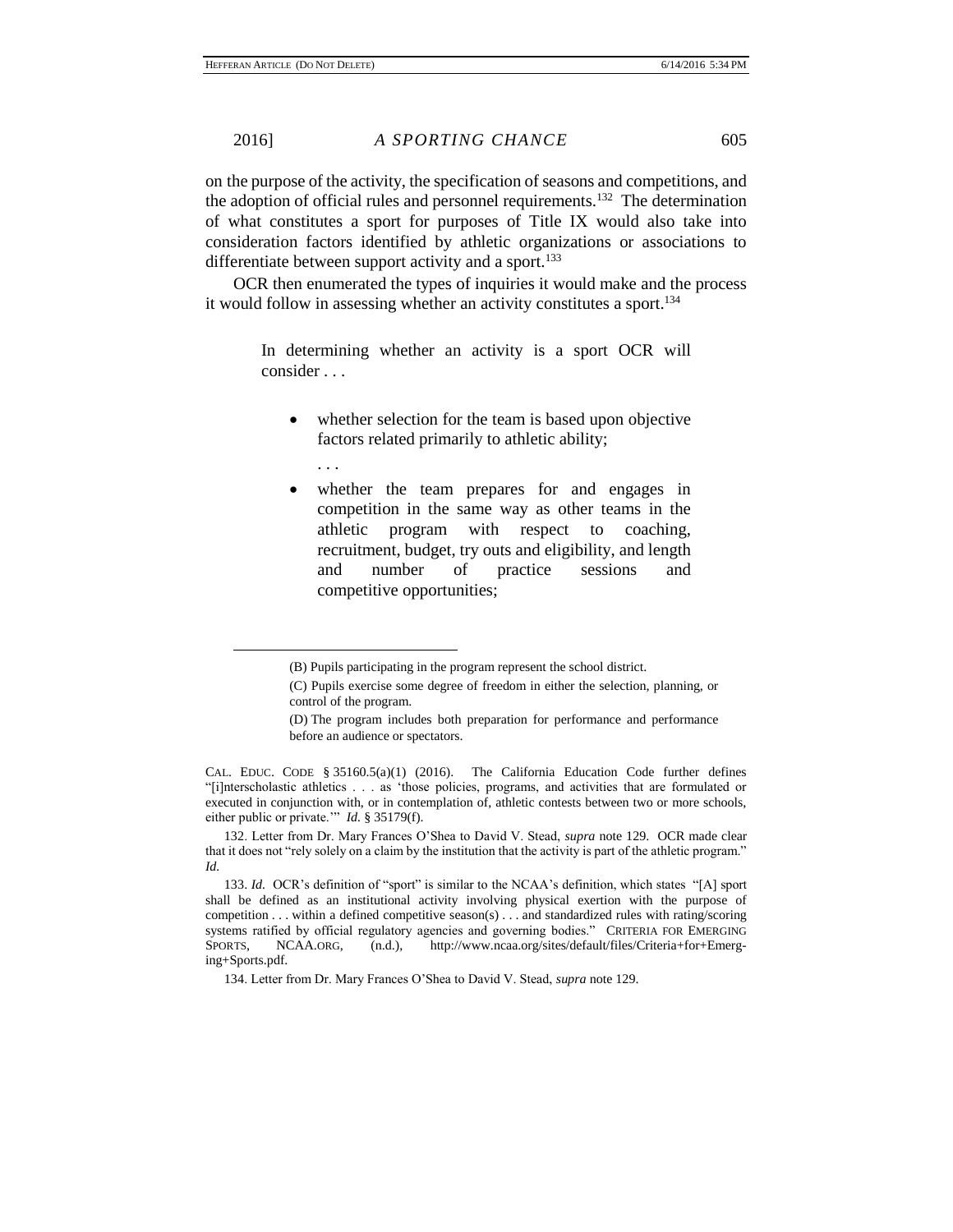whether the activity is administered by the athletic department; and

. . .

whether state, national, and conference championships exist for the activity<sup>135</sup>

If, after analysis of these factors, it is evident that the purpose of the team is primarily to support and promote other athletes, then the team will not be considered to be engaged in a sport.<sup>136</sup>

OCR further provided that it would also consider the following non-exhaustive list of "other evidence relevant to the activity, which might demonstrate that it is part of an institution's athletic program":

- "whether the activity is recognized as part of the interscholastic or intercollegiate athletic program by the athletic conference to which the institution belongs and by organized state and national interscholastic or intercollegiate athletic associations;"
- whether organizations knowledgeable about the activity agree that it should be recognized as an athletic sport;
- whether there is a specified season for the activity which has a recognized commencement and ends in a championship;
- whether there are specified regulations for the activity governing the activity such as coaching, recruitment, eligibility, and the length and number of practice sessions and competitive opportunities;
- "whether a state, national, or conference rule book or manual has been adopted for the activity;"
- "whether there is state, national, or conference regulation of competition officials along with standardized criteria upon which the competition may be judged; and,

135. *Id.* 136. *See id.*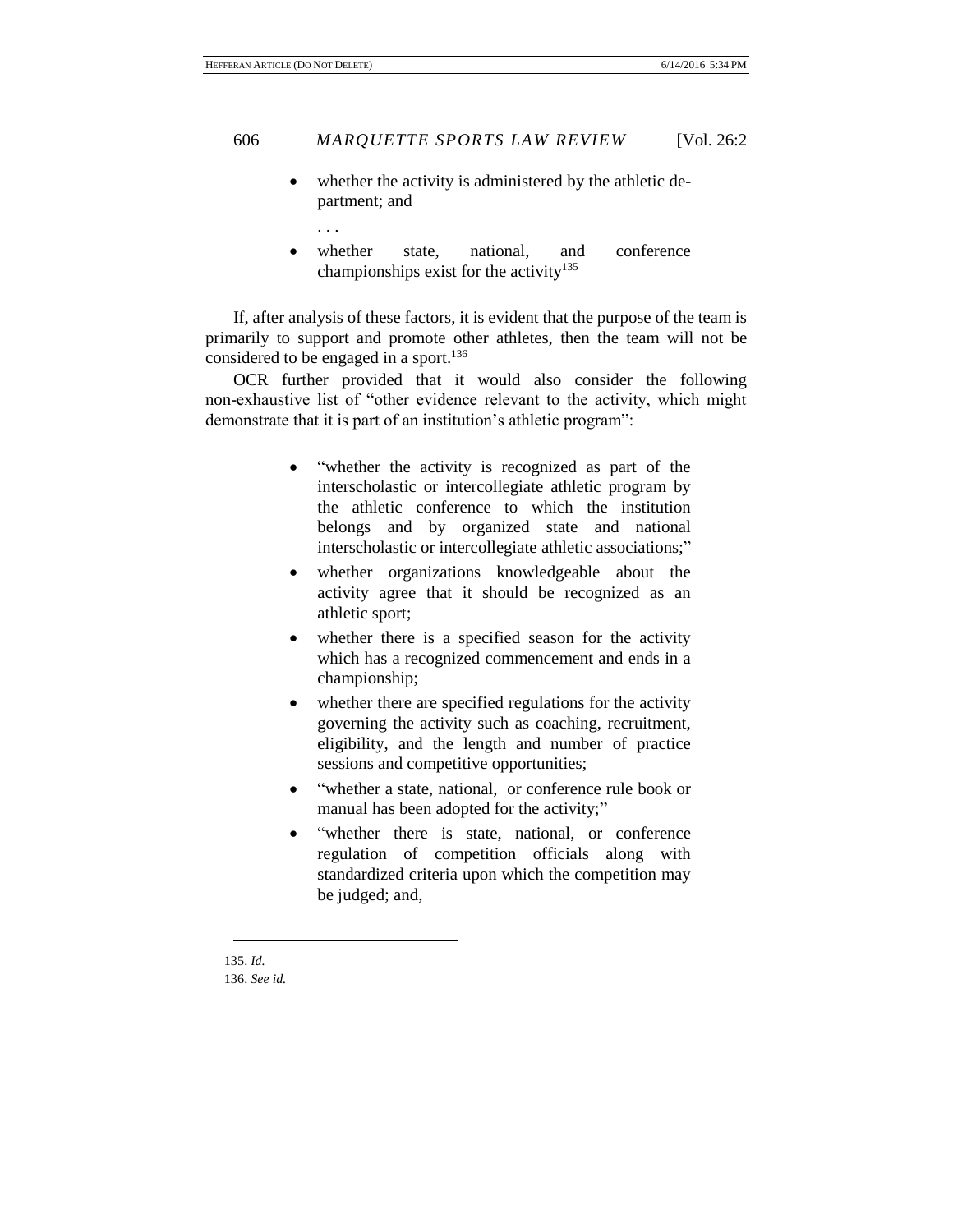whether participants in the activity/sport are eligible to receive scholarships and athletics awards (e.g., varsity awards)."<sup>137</sup>

3. The September 17, 2008 Letter

Following the April 11, 2000 Letter, it would be another eight years before OCR issued a further pronouncement regarding what constitutes a "sport" for purposes of Title IX.<sup>138</sup> "In September 2008, Stephanie Monroe, the Assistant Secretary for Civil Rights for the OCR, wrote an official letter" addressed to all universities through a generic "Dear Colleague" format.<sup>139</sup> The Letter's stated purpose was to "provide[] clarifying information to help institutions determine which intercollegiate or interscholastic athletic activities can be counted for the purpose of *Title IX* compliance."<sup>140</sup> It reiterated that in determining whether an institution provides equal athletic opportunities in compliance with Title IX, the opportunities provided must take place within the context of an intercollegiate or interscholastic sport.<sup>141</sup> However, "OCR does not have a specific definition of the term 'sport.'"<sup>142</sup> Rather, "OCR considers several factors related to an activity's structure, administration, team preparation and competition . . . when determining whether an activity is a sport that can be counted as part of an institution's intercollegiate or interscholastic athletics program for the purpose of determining compliance with 34 C.F.R.  $\S$  106.41(c).<sup> $\cdot$ 143</sup> The Letter proceeded to describe these factors

 $\overline{a}$ 

140. Monroe, *supra* note 14, at 1.

142. Monroe, *supra* note 14, at 1; *see also* Glatt, *supra* note 12, at 305; Jacqueline R. Liguori, Case Note, *Sticking the Landing: How the Second Circuit's Decision in* Biediger v. Quinnipiac Univ. *Can Help Competitive Cheerleading Achieve "Sport" Status Under Title IX*, 21 JEFFREY S. MOORAD SPORTS L.J. 153, 162 (2014).

143. Monroe, *supra* note 14, at 1–2; *see also Biediger*, 728 F. Supp. 2d at 89 (quoting Monroe, *supra* note 14, at 2).

<sup>137.</sup> *Id.*

<sup>138.</sup> In the meantime, the "DOE issued an Additional Clarification [in 2005], emphasizing that institutions could demonstrate compliance under any prong of the Three-Part Test." Equity in Athletics, Inc. v. Dep't of Educ., 639 F.3d 91, 97 (4th Cir. 2011).

<sup>139.</sup> Glatt, *supra* note 12, at 305.

<sup>141.</sup> *Id.*; *see also* Biediger v. Quinnipiac Univ., 691 F.3d 85, 93 (2d Cir. 2012) (stating "that a genuine athletic participation opportunity must take place in the context of a 'sport.'"); Biediger v. Quinnipiac Univ., 928 F. Supp. 2d 414, 442 (D. Conn. 2013) (describing the 2008 Letter as "explain[ing] that, for an athletic activity to be counted in the substantial-proportionality analysis, the activity must take place in the context of an authentic varsity 'sport.'"); Biediger v. Quinnipiac Univ., 728 F. Supp. 2d 62, 89 (D. Conn. 2010) (noting that pursuant to the 2008 Letter, "for an athletic participation opportunity to be counted in the substantial proportionality analysis, that participation opportunity must take place in the context of an intercollegiate varsity 'sport.'").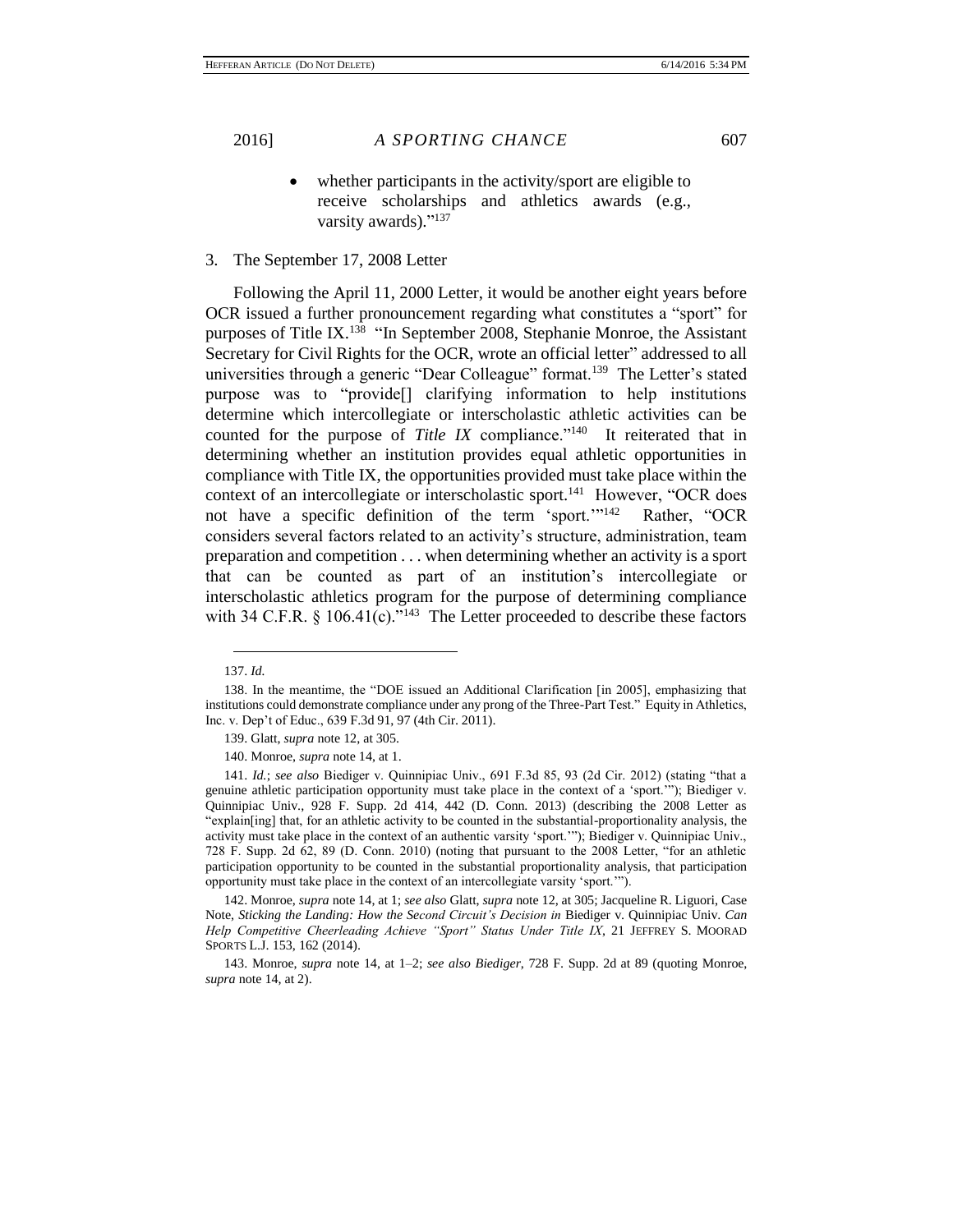in greater detail.

As an initial matter, if the institution is a member of an athletic organization, such as the NCAA or a state high school athletic association, as long as the requirements of such organization satisfy the factors set forth in the Letter and compliance is not discretionary, "OCR will presume that such an institution's established sports can be counted under *Title IX*."<sup>144</sup> However, "[t]his presumption can be rebutted by evidence demonstrating that the institution is not offering the activity in a manner that satisfies the factors below."<sup>145</sup> In those situations where the presumption does not apply or has been rebutted, "OCR will evaluate an institution's activit[ies] on a case-by-case basis [and] consider the factors below to make an overall determination of whether the activity can be considered part of the institution's intercollegiate or interscholastic athletics program for the purpose of *Title IX* compliance."<sup>146</sup> These factors are grouped under two main prongs: (1) program structure and administration, and (2) team preparation and competition.<sup>147</sup>

As to program structure and administration, OCR "tak[es] into account the unique aspects inherent in the nature and basic operation of specific sports, [and] considers whether the activity is structured and administered in a manner consistent with established intercollegiate or interscholastic varsity sports in the institution's athletics program."<sup>148</sup> Specifically, OCR evaluates the following components:

> A. Whether the operating budget, support services (including academic, sports medicine and strength and conditioning support) and coaching staff are administered by the athletics department or another entity, and are provided in a manner consistent with established varsity sports; and

> B. Whether the participants in the activity are eligible to receive athletic scholarships and athletic awards (e.g., varsity

<sup>144.</sup> Monroe, *supra* note 14, at 2; *see also Biediger*, 691 F.3d at 93–94; *Biediger*, 928 F. Supp. 2d at 442; *Biediger*, 728 F. Supp. 2d at 89–90 (quoting Monroe, *supra* note 14, at 2); Glatt, *supra* note 12, at 305.

<sup>145.</sup> Monroe, *supra* note 14, at 2.

<sup>146.</sup> *Id.*; *see also Biediger*, 691 F.3d at 94; *Biediger*, 928 F. Supp. 2d at 442 (noting that OCR will consider "a multitude of factors" bearing on whether an activity constitutes a sport); *Biediger*, 728 F. Supp. 2d at 90 (describing "a bevy of factors" to be considered by OCR in determining whether an activity amounts to a sport); Glatt, *supra* note 12, at 305.

<sup>147.</sup> Monroe, *supra* note 14, at 2–4.

<sup>148.</sup> *Id.* at 2.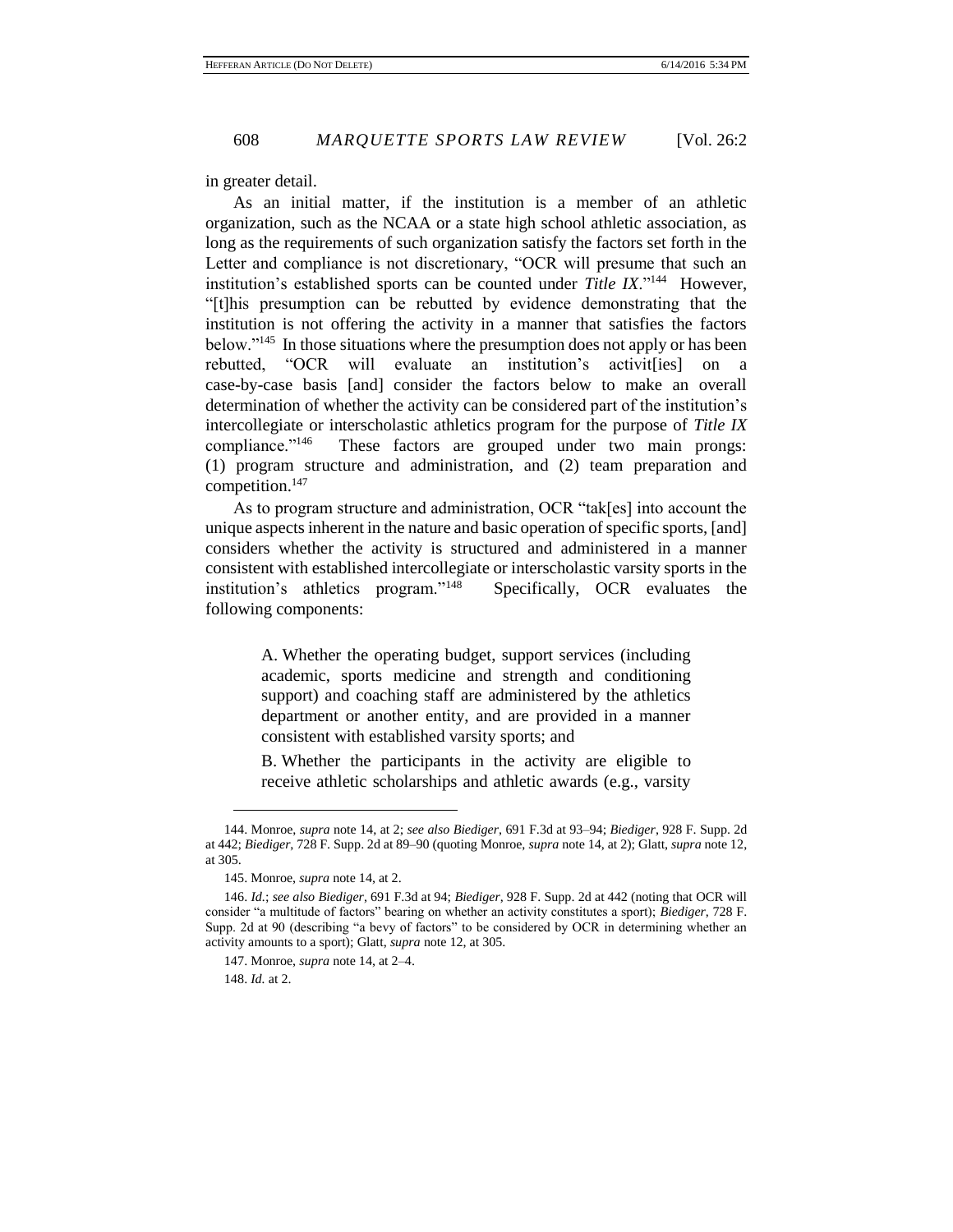awards) if available to athletes in established varsity sports; to the extent that an institution recruits participants in its athletics program, whether participants in the activity are recruited in a manner consistent with established varsity sports.<sup>149</sup>

In terms of team preparation and competition, OCR "tak[es] into account the unique aspects inherent in the nature and basic operation of specific sports, [and] considers whether the team prepares for and engages in competition in a manner consistent with established varsity sports in the institution's intercollegiate or interscholastic athletics program."<sup>150</sup> Specifically, OCR evaluates all of the following factors:

> A. Whether the practice opportunities (e.g., number, length and quality) are available in a manner consistent with established varsity sports in the institution's athletics program; and

> B. Whether the regular season competitive opportunities differ quantitatively and/or qualitatively from established varsity sports; whether the team competes against intercollegiate or interscholastic varsity opponents in a manner consistent with established varsity sports;

> When analyzing this factor, the following may be taken into consideration:

1. Whether the number of competitions and length of play are predetermined by a governing athletics organization, an athletic conference, or a consortium of institutions;

2. Whether the competitive schedule reflects the abilities of the team; and

3. Whether the activity has a defined season; whether the season is determined by a governing athletics

<sup>149.</sup> *Id.*; *see also Biediger*, 928 F. Supp. 2d at 442–43 (quoting Monroe, *supra* note 14, at 2); *Biediger*, 728 F. Supp. 2d at 90 (quoting Monroe, *supra* note 14, at 2); Glatt, *supra* note 12, at 307 ("A team may only be counted for Title IX purposes if it receives similar resources to and is organized in a manner consistent with other university teams. Athletic scholarships and recruiting factor into this part of the analysis.") (citation omitted) (citing Monroe, *supra* note 14).

<sup>150.</sup> Monroe, *supra* note 14, at 3.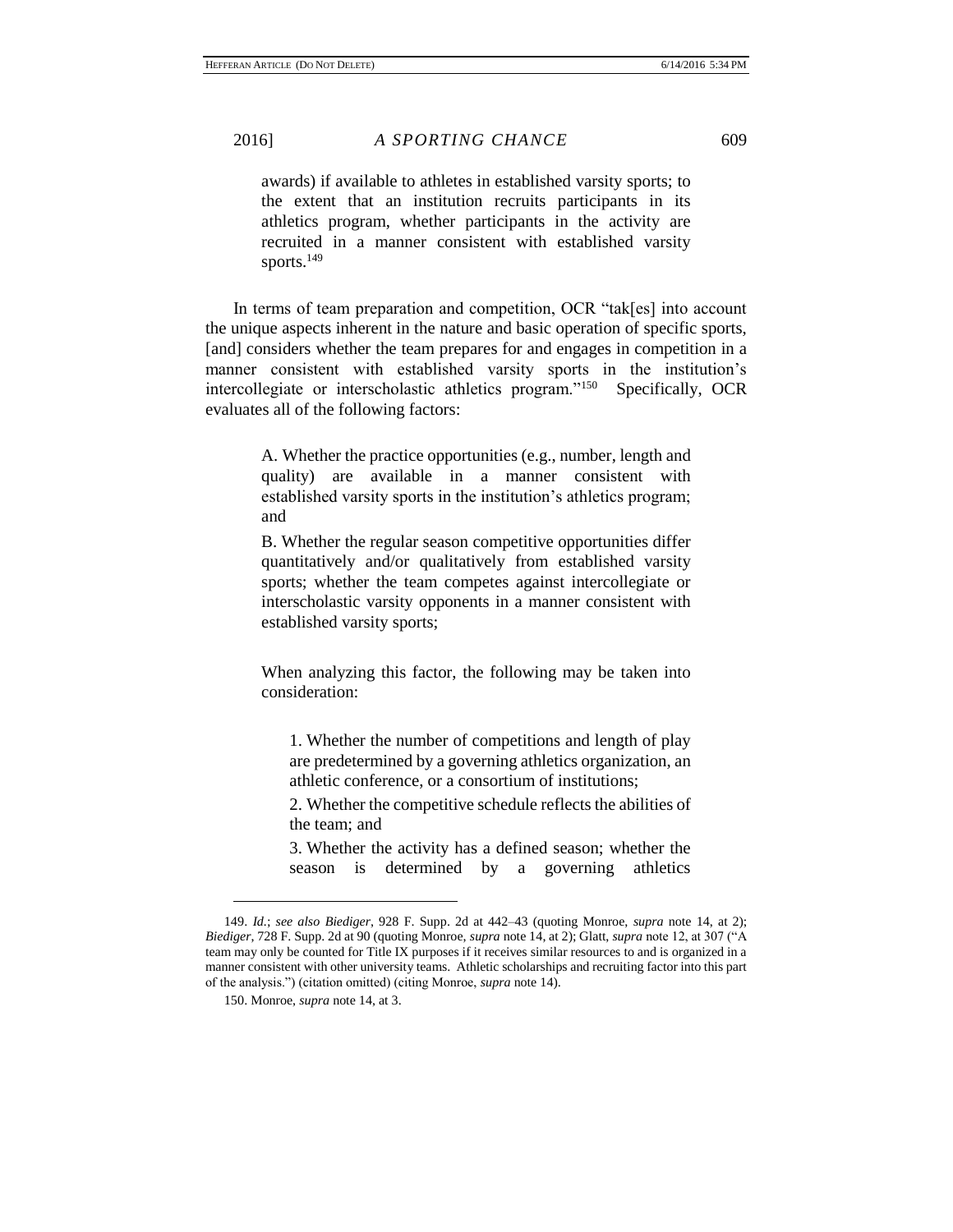$\overline{a}$ 

organization, an athletic conference, or a consortium.

C. If pre-season and/or post-season competition exists for the activity, whether the activity provides an opportunity for student athletes to engage in the pre-season and/or post-season competition in a manner consistent with established varsity sports; for example, whether state, national and/or conference championships exist for the activity; and

D. Whether the primary purpose of the activity is to provide athletic competition at the intercollegiate or interscholastic varsity levels rather than to support or promote other athletic activities.

When analyzing this factor, the following may be taken into consideration:

1. Whether the activity is governed by a specific set of rules of play adopted by a state, national, or conference organization and/or consistent with established varsity sports, which include objective, standardized criteria by which competition must be judged;

2. Whether resources for the activity (e.g., practice and competition schedules, coaching staff) are based on the competitive needs of the team;

3. If post-season competition opportunities are available, whether participation in post-season competition is dependent on or related to regular season results in a manner consistent with established varsity sports; and

4. Whether the selection of teams/participants is based on factors related primarily to athletic ability.<sup>151</sup>

<sup>151.</sup> *Id.* at 3–4 (footnote omitted); *see also Biediger*, 928 F. Supp. 2d at 443 (quoting Monroe, *supra*  note 14, at 3–4); *Biediger*, 728 F. Supp. 2d at 90–91. Or, as one author put it:

An "athletic opportunity" exists only when a team has competitive opportunities that match those of other university teams. If the team in question's schedule, postseason play, or practice opportunities are incomparable to those of other university teams, then the questionable group does not qualify as a sports team for the purposes of Title IX. This focus on competition leads to an inquiry into the availability of opponents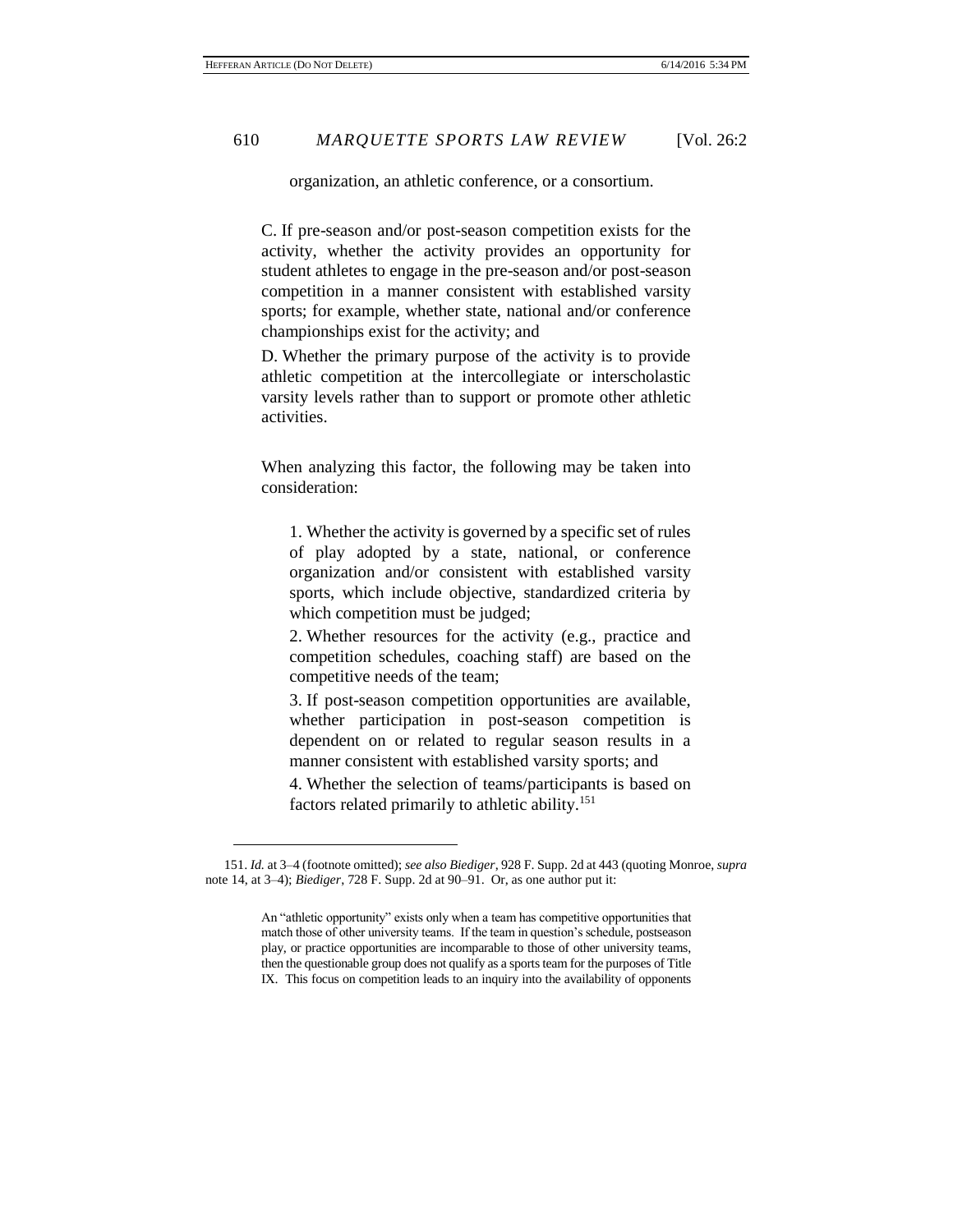Assistant Secretary Monroe concluded the letter with the following:

It is OCR's policy to encourage compliance with the *Title IX* athletics regulations in a flexible manner that expands, rather than limits, student athletic opportunities. By disseminating this list of factors, OCR intends to provide institutions with information to include new sports in their athletics programs, such as those athletic activities not yet recognized by governing athletics organizations and those featured at the Olympic games, if they so choose. Expanding interscholastic and intercollegiate competitive athletic opportunities through new sports can benefit students by creating and stimulating student interest in athletics, taking advantage of athletic opportunities specific to a particular competitive region, and providing the opportunity for access to a wide array of competitive athletic activities.<sup>152</sup>

Although the 2008 Letter sets forth in detail the factors used to determine whether an activity is a sport, it does not indicate how those factors should be balanced.<sup>153</sup> Instead, "how those factors are balanced will depend on the circumstances of each case, and th[e] balancing should always be performed with an eye towards whether the participants in a putative sport are receiving genuine athletic participation opportunities provided to athletes in other established varsity sports."<sup>154</sup>

# *F. Cheerleading as a Sport*

One activity that has often tested the parameters of what constitutes a sport is cheerleading. Almost since the inception of Title IX, agencies, courts, and scholars have debated whether cheerleading may be counted as a sport,

from other institutions. Without an adequate pool of possible competitors from other universities, the sport in question cannot count as an "athletic opportunity."

Glatt, *supra* note 12, at 307 (footnotes omitted) (citing Monroe, *supra* note 14).

<sup>152.</sup> Monroe, *supra* note 14, at 4; *Biediger*, 728 F. Supp. 2d at 91 (quoting Monroe, *supra* note 14, at 4).

<sup>153.</sup> *Biediger*, 728 F. Supp. 2d at 100.

<sup>154.</sup> *Id.*; *see also Biediger*, 928 F. Supp. 2d at 443 ("Whether an activity is a 'sport' will depend on the facts specific to the institution and will be decided based on the totality of those factors.").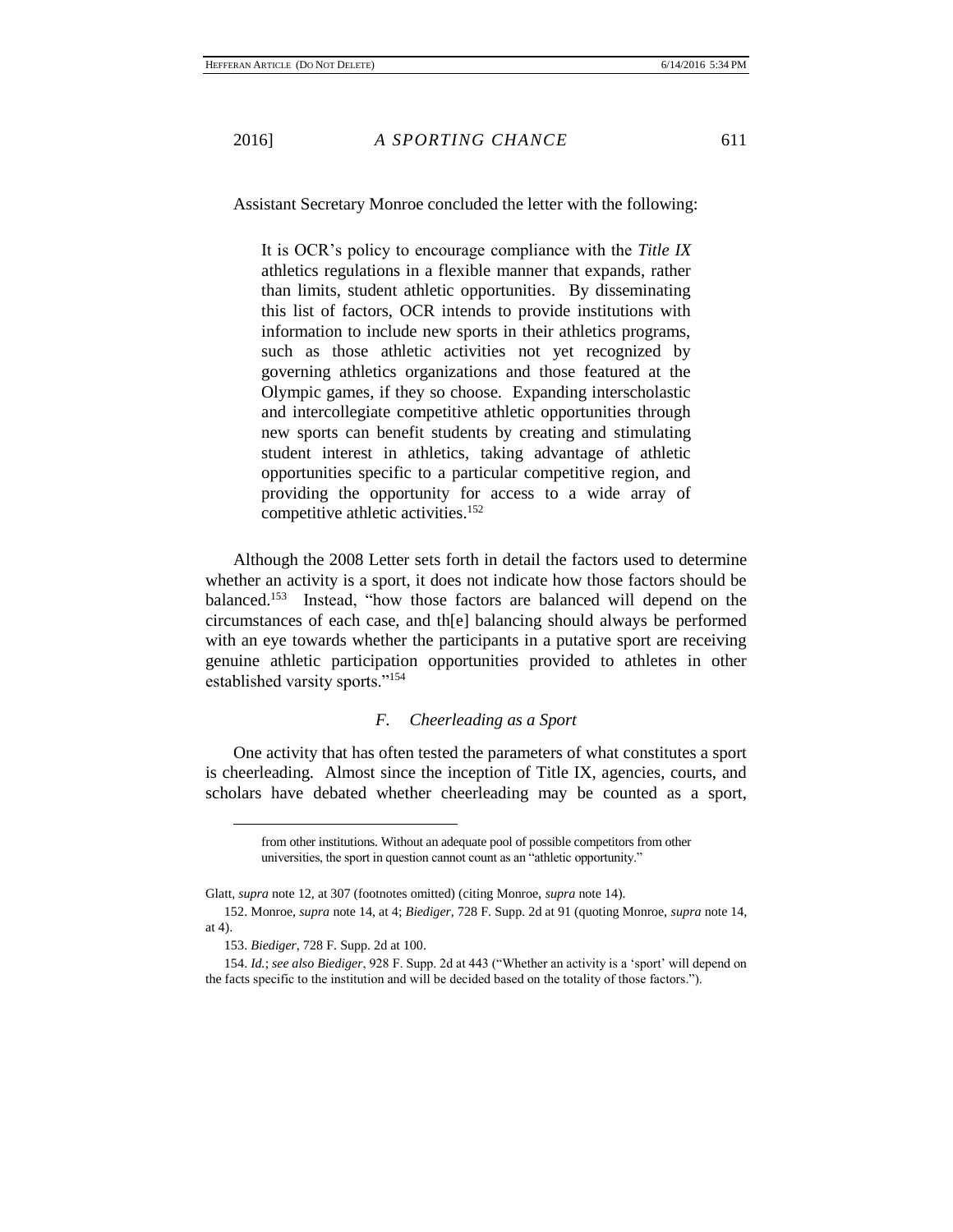whether for reasons of Title IX compliance or for other purposes.

# 1. Agency Pronouncements

 $\overline{a}$ 

OCR first addressed cheerleading as early as 1975. In a letter to various school and university officials, Peter E. Holmes, Director of OCR, stated that "drill teams, cheerleaders and the like, which are covered more generally as extracurricular activities . . . are not a part of the institution's 'athletic program' within the meaning of the regulation."<sup>155</sup> Following this pronouncement, OCR did not address cheerleading again for another twenty-five years. In April 2000, Dr. Mary Frances O'Shea, National Coordinator for Title IX Athletics for OCR, wrote to the Executive Director of the Minnesota State High School League, reiterating that "[c]onsistent with earlier policy statements, there is a presumption by OCR that cheerleading and other like activities are extracurricular activities and are not considered sports for Title IX purposes."<sup>156</sup>

Following a request from the Minnesota State High School League for further clarification, Dr. O'Shea wrote a second letter, dated May 24, 2000. In this letter, Dr. O'Shea acknowledged that Title IX "does not provide definitions for . . . 'cheerleading' and 'other like activities,' nor does OCR have definitions of these activities."<sup>157</sup> However, OCR took the position that "the term cheerleading in this context includes both competitive and sideline cheer; other like activities would include all extracurricular activities similar to drill teams and cheerleading, such as danceline, skateline, and pep squads."<sup>158</sup>

<sup>155.</sup> Memorandum from Peter E. Holmes, Dir., Office for Civil Rights, to Chief State Sch. Officers, Superintendents of Local Educ. Agencies & Coll. & Univ. Presidents, at 4 (Sept. 1975) (on file with the United States Department of Health, Education, and Welfare/Offices for Civil Rights); *see also* McCormick *ex rel.* McCormick v. Sch. Dist. of Mamaroneck, 370 F.3d 275, 282 n.8 (2d Cir. 2004) (quoting Memorandum from Peter E. Holmes to Chief State Sch. Officers, *supra* note 155); *Biediger*, 928 F. Supp. 2d at 445 n.37 (stating that HEW ruled in 1975 that cheerleading was an extracurricular activity and not a sport); *Biediger*, 728 F. Supp. 2d at 91 n.23 (stating that HEW ruled in 1975 that cheerleading was an extracurricular activity and not a sport); Glatt, *supra* note 12, at 308 (noting that OCR warned schools in 1975 "that . . . cheerleading . . . may not be considered part of an institution's 'athletic program.'"); Liguori, *supra* note 142, at 163 ("As early as 1975, OCR took the position that cheerleading was presumptively not a sport.").

<sup>156.</sup> Letter from Dr. Mary Frances O'Shea to David V. Stead, *supra* note 129; *Biediger*, 928 F. Supp. 2d at 445 (quoting Letter from Dr. Mary Frances O'Shea to David V. Stead, *supra* note 129); *Biediger*, 728 F. Supp. 2d at 91 (quoting Letter from Dr. Mary Frances O'Shea to David V. Stead, *supra*  note 129); Glatt, *supra* note 12, at 308.

<sup>157.</sup> Letter from Dr. Mary Frances O'Shea, Nat'l Coordinator for Title IX Athletics, Office for Civil Rights, to David V. Stead, Exec. Dir., Minn. State High Sch. League (May 24, 2000) (on file with the United States Department of Education).

<sup>158.</sup> *Id.*; *see also* Biediger v. Quinnipiac Univ., 691 F.3d 85, 94 (2d Cir. 2012) ([I]n 2000, OCR had issued two letters stating that cheerleading, whether of the sideline or competitive variety, was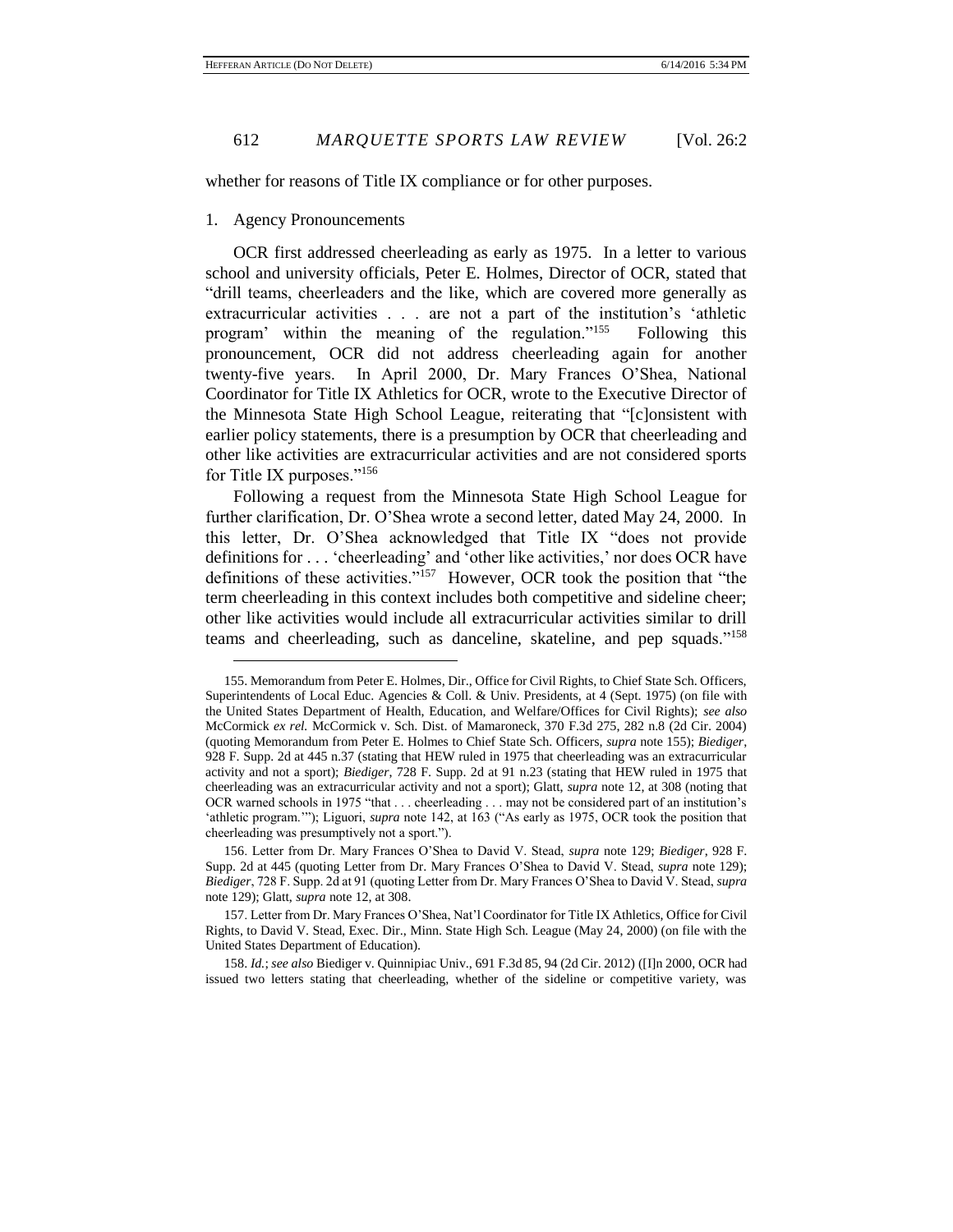Indeed, over the years, several athletic associations asked OCR to evaluate whether sideline and competitive cheerleading could be considered part of a school's athletic program, and "[i]n each case, based on the information submitted for evaluation, OCR did not recognize as a sport any of the identified activities."<sup>159</sup>

Such was the case in 2009, when OCR investigated a complaint that Foster High School (Foster) in the Tukwila School District (Tukwila) in Washington discriminated against its female high school students by not providing them with equal athletic participation opportunities in its sports programs.<sup>160</sup> In defending against the allegations, Tukwila asserted that OCR should count participants in the Foster cheer program in determining the district's compliance with Title IX. $<sup>161</sup>$  During the relevant time period, twelve</sup> girls participated in Foster's cheer program.<sup>162</sup> The Washington Interscholastic Activities Association (WIAA), the governing state athletic association, allowed its member schools to offer cheerleading as either a sport or an activity, and published rules governing cheer programs.<sup>163</sup> The applicable rules for cheerleading as a sport set the dates of the regular season from November 3 through January 24, set the minimum number of practice days at ten, and set the maximum number of interscholastic contests during the season at ten.<sup>164</sup> The WIAA sponsored a cheerleading state championship.<sup>165</sup> To qualify, a squad must have performed in at least ten school events, participated in at least one WIAA or school-sponsored competition, and

presumptively not a sport, and that team members could not be counted as athletes under Title IX."); *Biediger*, 928 F. Supp. 2d at 445 (quoting Letter from Dr. Mary Frances O'Shea to David V. Stead, *supra* note 157); *Biediger*, 728 F. Supp. 2d at 91–92 (quoting Letter from Dr. Mary Frances O'Shea to David V. Stead, *supra* note 157); Glatt, *supra* note 12, at 308 (referring to Letter from Dr. Mary Frances O'Shea to David V. Stead, *supra* note 157).

<sup>159.</sup> Letter from Dr. Mary Frances O'Shea to David V. Stead, *supra* note 157; *Biediger*, 691 F.3d at 94 (observing that "since 2000, OCR has never recognized an intercollegiate varsity cheerleading program to be a sport for Title IX purposes."); *Biediger*, 928 F. Supp. 2d at 445 (noting that "the OCR has never held a varsity cheerleading . . . program to be a sport for Title IX purposes"); *Biediger*, 728 F. Supp. 2d at 92 (stating "that, since 2000, OCR has never held an intercollegiate varsity cheerleading program to be a sport for Title IX purposes.").

<sup>160.</sup> Letter from Gary D. Jackson, Dir., Seattle Office, U.S. Dep't of Educ., to Herb Dempsey, at 1 (Dec. 16, 2009) (on file with Author).

<sup>161.</sup> *Id.* at 3.

<sup>162.</sup> *Id.*

<sup>163.</sup> *Id.*

<sup>164.</sup> *Id.* A separate set of rules governed cheerleading as an activity. *Id.* These rules created a WIAA spirit committee, allowed the relevant season and practices to be defined by individual school districts, designated the winter season as competitive cheerleading season, and stated that "cheerleading activities should center on the leading or directing of fans." *Id.*

<sup>165.</sup> *Id.*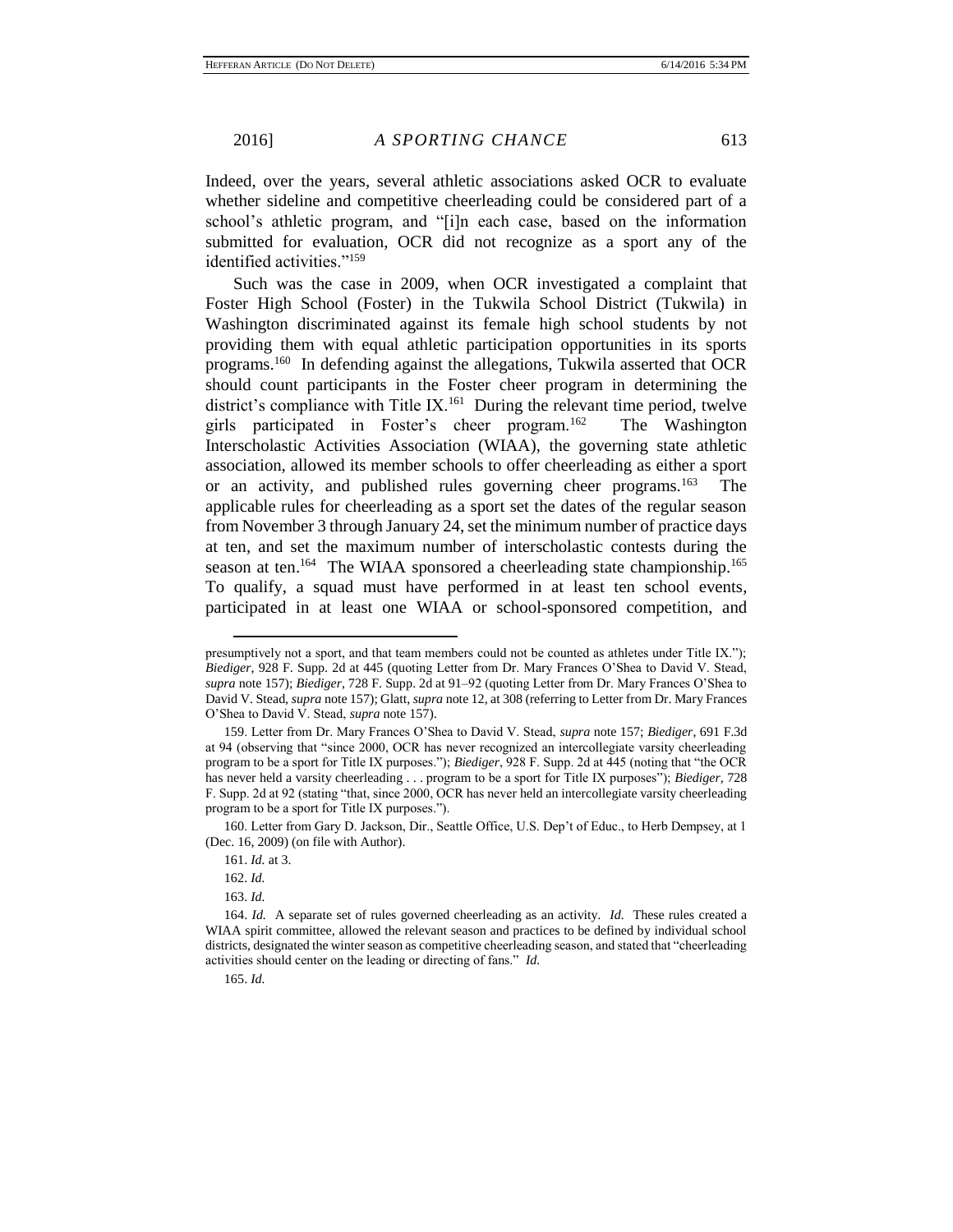achieved a minimum qualifying score.<sup>166</sup>

Foster's cheerleading team "served as both [a] spirit and competitive squad[.]"<sup>167</sup> Its athletic conference the Seamount League considered cheer a year-round activity, but did not hold its own cheer competitions.<sup>168</sup> The district's "cheerleading squad participated in two competitions during the 2007–2008 school year but did not participate in any competitions during the 2008–2009 school year." 169 The 2008–2009 "squad performed at all home and away football and boys' and girls' basketball games[,]" as well as monthly school assemblies.<sup>170</sup> Team members were required to pay approximately  $$600$ to participate in these activities.<sup>171</sup> The payments were for items such as "form-fitting uniforms, embroidered warm-ups, embroidered briefs, beanies, sports bra, raincoat, shoes, bags, and pom-poms."<sup>172</sup> In contrast, "[p]articipants on the school's other athletic teams did not have a requirement that they pay to participate. For those sports, each team member purchased his or her shoes but was not required to purchase his or her uniform or warm-ups."<sup>173</sup> The district's high school produced its own cheerleading guidelines, which stated that

> [T]he mission of the cheerleading squad is to promote and uphold school spirit, unity, and pride; to represent the school to the highest degree; to set an example of good behavior and sportsmanship at all times, whether in uniform or not; and to encourage school spirit and pride in the school. $174$

The guidelines made no mention of cheerleading competition.<sup>175</sup>

In determining whether Tukwila provided equal athletic opportunities, OCR looked at whether the opportunities were provided in the context of a "sport."<sup>176</sup> OCR again stressed that it

<sup>166.</sup> *Id.*

<sup>167.</sup> *Id.*

<sup>168.</sup> *Id.* at 4.

<sup>169.</sup> *Id.*

<sup>170.</sup> *Id.* "During the . . . school year, there were . . . 9 football [games], 23 boys [sic] basketball [games], and 23 girls [sic] basketball games." *Id.*

<sup>171.</sup> *Id.*

<sup>172.</sup> *Id.*

<sup>173.</sup> *Id.*

<sup>174.</sup> *Id.* at 5.

<sup>175.</sup> *Id.*

<sup>176.</sup> *Id.* at 8.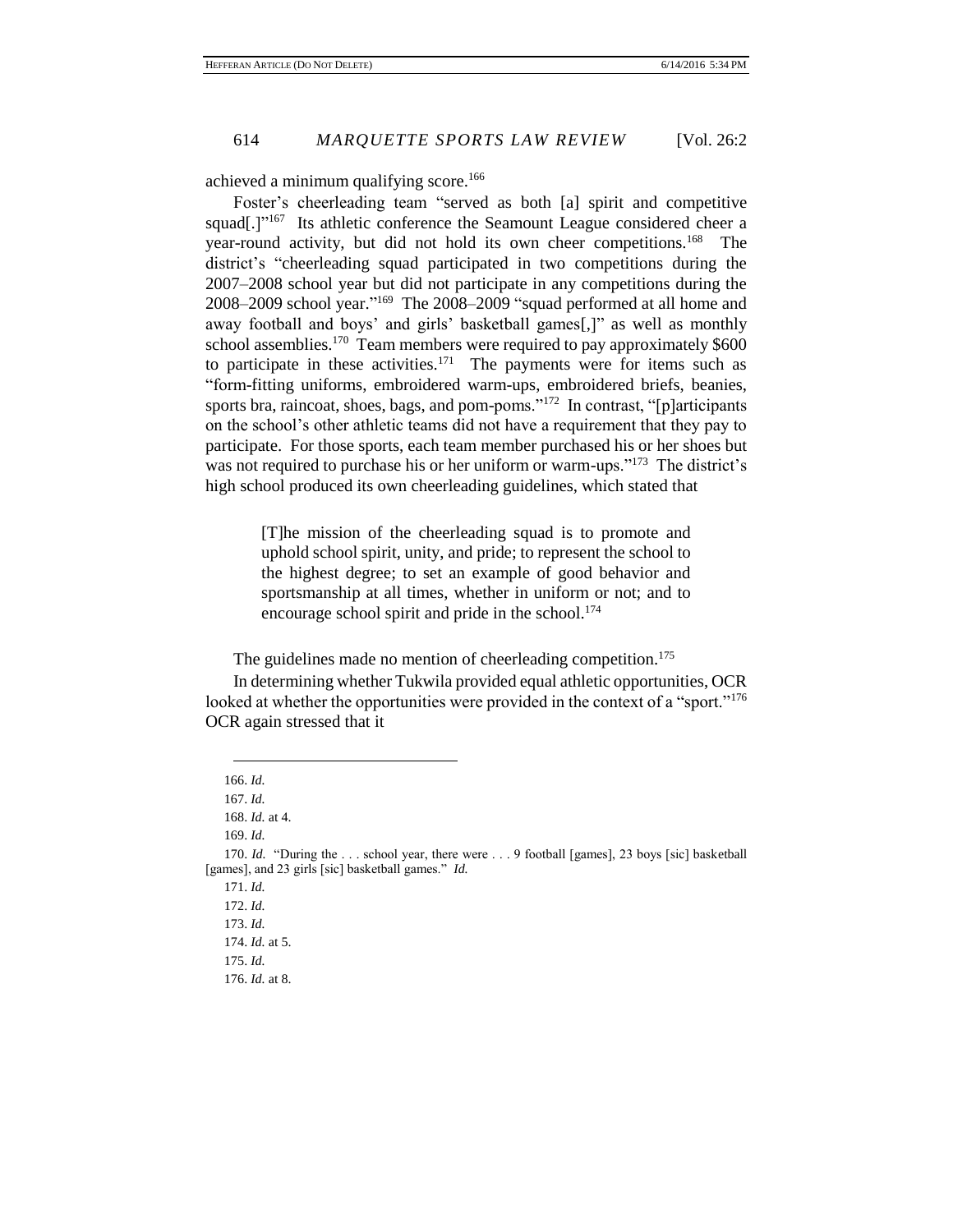does not use a specific definition of the term sport but instead considers several factors related to an activity's structure, administration, team preparation, and competition, when determining whether an activity is a sport that OCR counts as part of a district's interscholastic athletics program for the purpose of determining compliance with 34 C.F.R.  $106.41(c)(1)$ .<sup>177</sup>

 In the case at hand, OCR decided not to include Foster's cheerleading program "as an athletic activity for purposes of determining the [female] participation rate<sup>[]</sup> . . . in the district's interscholastic athletics program."<sup>178</sup> OCR delineated the following considerations in support of its determination:

> Participants in the district's cheerleading . . . program[] are required to pay a substantial fee in order to participate; there is no competition within the Seamount League; the squads participate in a limited number of competitions; the mission, guidance, and rules for the activities emphasize performance rather than competition; and the focus of the activities is on supporting the school's sports rather than competition.<sup>179</sup>

Therefore, based on its weighing of the numerous factors, OCR found that "on balance" Foster's cheerleading program was not a sport because it was "not comparable" to the district's "established varsity sports."<sup>180</sup>

In sum, there is not a single instance to date in which OCR found any form of intercollegiate varsity cheerleading program—competitive or otherwise—to be a sport for Title IX purposes.<sup>181</sup> However, notwithstanding the consistent pattern of contrary pronouncements and determinations detailed above, OCR has not completely foreclosed the possibility of cheerleading one day being considered a sport whose participants may be counted for purposes of Title IX.

<sup>177.</sup> *Id.*

<sup>178.</sup> *Id.* at 5.

<sup>179.</sup> *Id.*

<sup>180.</sup> *Id.* at 8; *see also* Buzuvis, *supra* note 13, at 446–47.

<sup>181.</sup> Biediger v. Quinnipiac Univ., 691 F.3d 85, 94, 103 (2d Cir. 2012); Biediger v. Quinnipiac Univ., 928 F. Supp. 2d 414, 445 (D. Conn. 2013); Biediger v. Quinnipiac Univ., 728 F. Supp. 2d 62, 92 (D. Conn. 2010); *cf.* Kristina Sowder et al., *Defining "Sport*,*"* MOMENTUM MEDIA (Feb./Mar. 2004), http://www.momentummedia.com/articles/am/am1602/cheerdefine.htm ("[D]espite popularity and an increasingly competitive focus, dance and cheerleading are not uniformly recognized as sports by the Office for Civil Rights (OCR), the NCAA, the NFHS, or the Women's Sports Foundation.").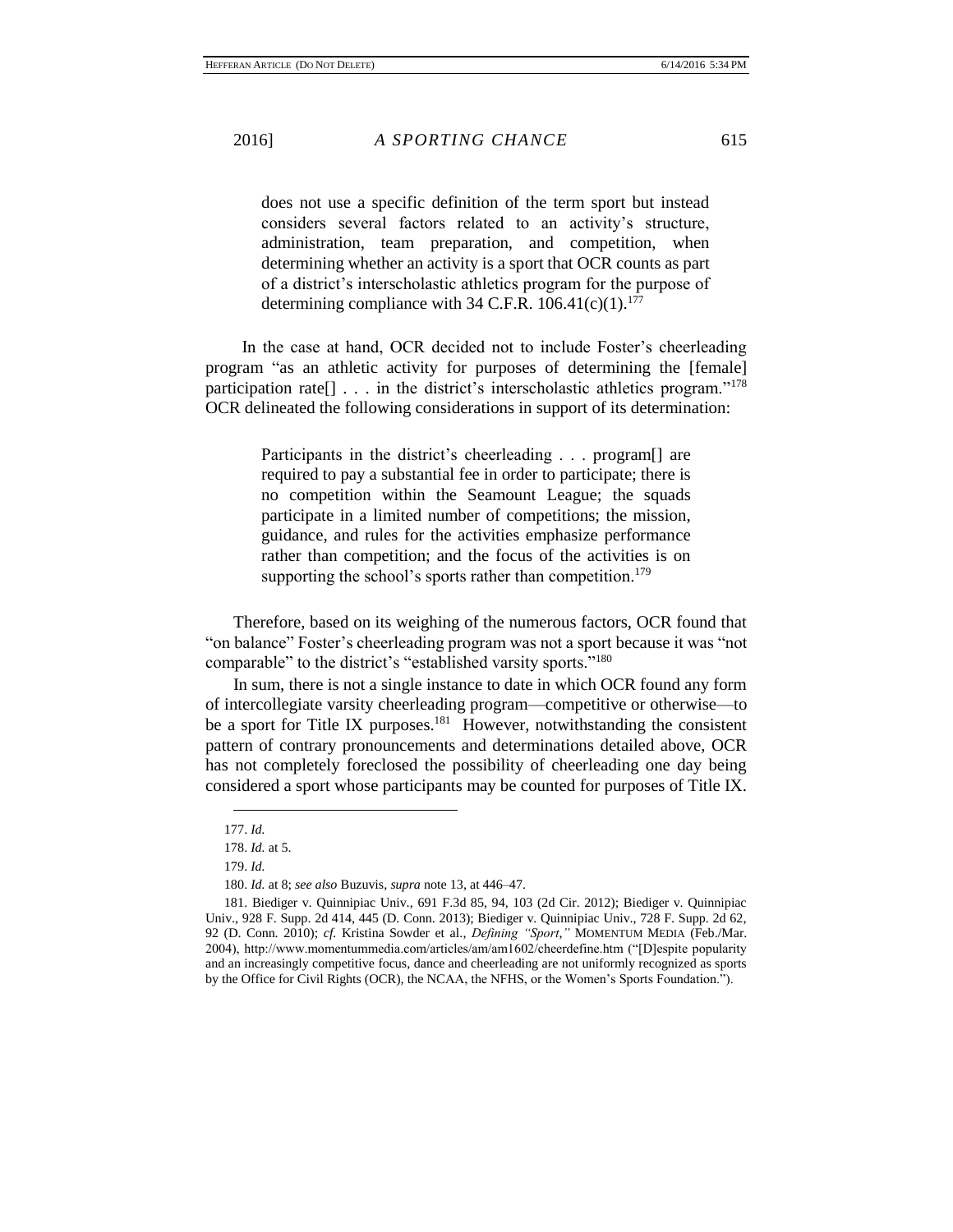While steadfastly maintaining its presumption that cheerleading activities are not countable participation opportunities, OCR has always been careful to state that any determination as to whether a particular school's program constitutes a sport must be made on a case-by-case basis.<sup>182</sup> This "leav[es] open the possibility for a different conclusion with respect to a particular cheerleading program."<sup>183</sup>

# 2. Non-Title IX Case Law

Although *Biediger* is the first decision to comprehensively analyze whether cheerleading constitutes a sport for purposes of Title IX, a handful of cases have discussed the question outside of the Title IX context.<sup>184</sup> The subject appears to arise most frequently in the insurance context. In *Garcia v.*  St. Bernard Parish School Board,<sup>185</sup> the Supreme Court of Louisiana considered "whether the insurance policy issued to the [defendant] School Board excluded coverage for an injury sustained by a high school cheerleader while performing  $[a] \dots$  stunt during a football game."<sup>186</sup> The plaintiff was tossing another cheerleader as part of a maneuver known as a basket toss "when the tossed cheerleader landed on [plaintiff's] knee," injuring her.<sup>187</sup> "Plaintiff" filed [a] negligence action against the [School] Board and its general liability insurer." 188 The policy provision in question stated that "the insurance does not apply . . . to any person while practicing for or participating in any contest or exhibition of an athletic or sports nature sponsored by the named insured."<sup>189</sup> "The insurer moved for a summary judgment, asserting that the pertinent policy provision excluded coverage for [plaintiff's] injury" because she was

188. *Id.*

<sup>182</sup>*. Biediger*, 928 F. Supp. 2d at 445; Letter from Dr. Mary Frances O'Shea to David V. Stead, *supra* note 129.

<sup>183.</sup> *Biediger*, 691 F.3d at 103.

<sup>184.</sup> *See, e.g.*, Wieker v. Mesa Cty. Valley Sch. Dist. #51, No. 05-cv-806-WYD-CBS, 2007 WL 595629, at \*5, 8–9 (D. Colo. Feb. 21, 2007) (finding that the defendant school district offered no authority for counting participants on the cheerleading team as part of the total number of athletic participants in assessing substantial proportionality, but granting summary judgment to the school district on the third prong of the three-prong test); McCormick *ex rel*. McCormick v. Sch. Dist. of Mamaroneck, 370 F.3d 275, 282 n.8 (2d Cir. 2004) (noting that while the defendant school district listed cheerleading as a sport, and plaintiffs did not dispute the categorization, "[t]he case [did] not require [the court] to make a determination about whether cheerleading . . . [was] a sport within the meaning of . . . Title IX," although expressing skepticism that it was).

<sup>185.</sup> *See generally* 576 So.2d 975 (La. 1991).

<sup>186.</sup> *Id.* at 975. 187. *Id.* at 976.

<sup>189.</sup> *Id.* at 975.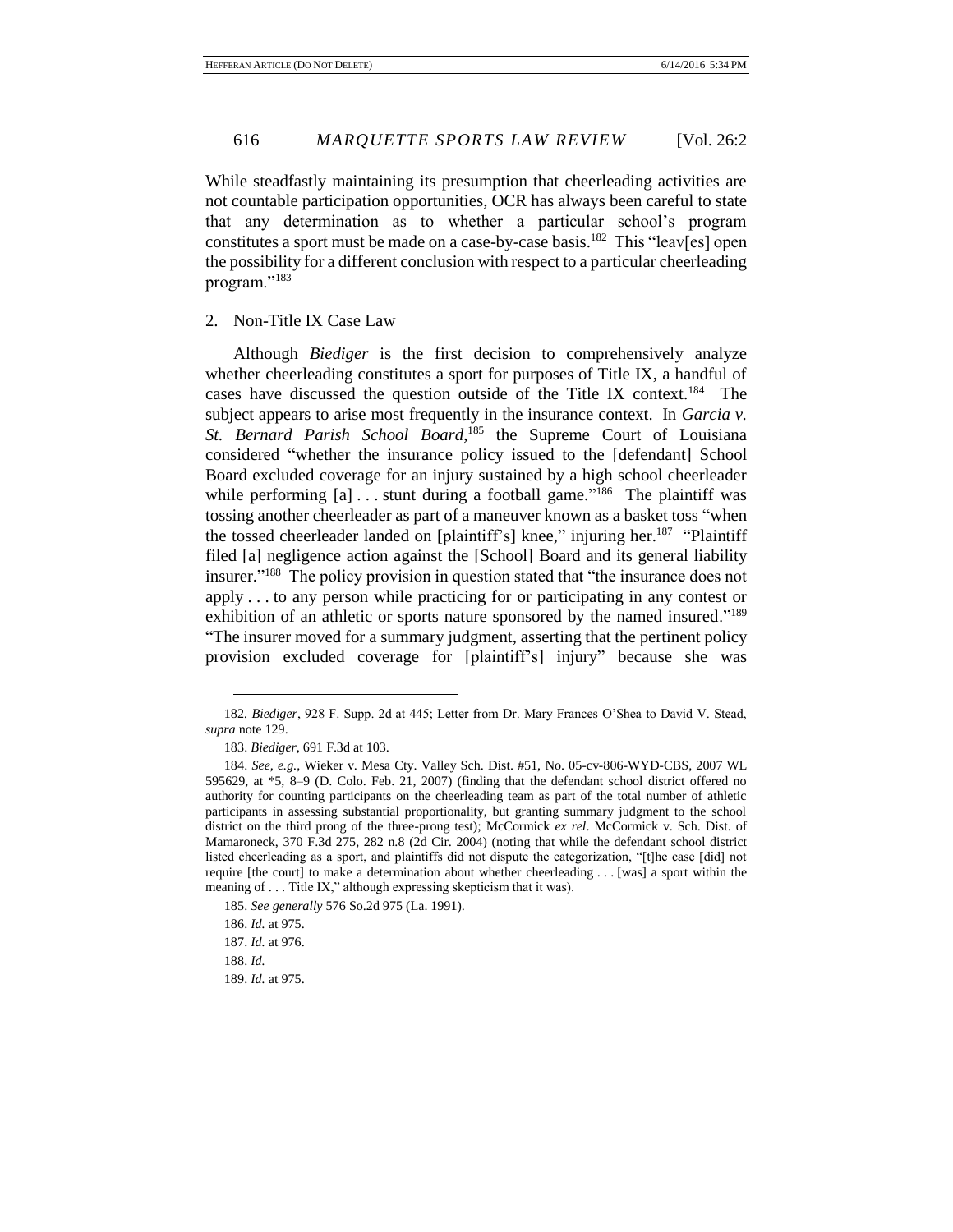"participating in an exhibition of a sports nature sponsored by [defendant]."<sup>190</sup>

In order for the exclusion to apply, the court required the insurer to prove each of the following:

> (1) [T]hat the event in which the person was injured was a contest or exhibition; (2) that the contest or exhibition was of an athletic or sports nature; (3) that the contest or exhibition was sponsored by the named insured; and (4) that the injured person was practicing for or participating in the contest or exhibition at the time of the injury.<sup>191</sup>

"[W]hile conceding that [plaintiff] was not a participant in the football contest, [the insurer] argue[d] that a cheerleader, while leading cheers at a football game, is participating in an exhibition and that cheerleading itself is of an athletic nature."<sup>192</sup>

The court disagreed:

The risks normally encountered in a sports contest which the policy provision clearly intended to exclude under the circumstances of this case were injuries sustained in the football game. None of the cases reviewed from other jurisdictions involved an injury in an exhibition ancillary to the principal contest sponsored by the insured. While a school board typically sponsors additional activities incidental to football contests, such as performances by cheerleaders, bands, pep squads, flag squads, drill teams and the like, these groups are not participants in the football contest, and an injury to a member of these groups during a football game is not clearly within the contemplation of the policy provision.<sup>193</sup>

The court conceded that "the policy provision may apply to injuries during *cheerleading contests, either intramural or in competition among several schools*, but here there was no contest and no winner to be chosen."<sup>194</sup>

<sup>190.</sup> *Id.* at 976. 191. *Id.* at 976–77. 192. *Id.* at 977. 193. *Id.* 194. *Id.* (emphasis added).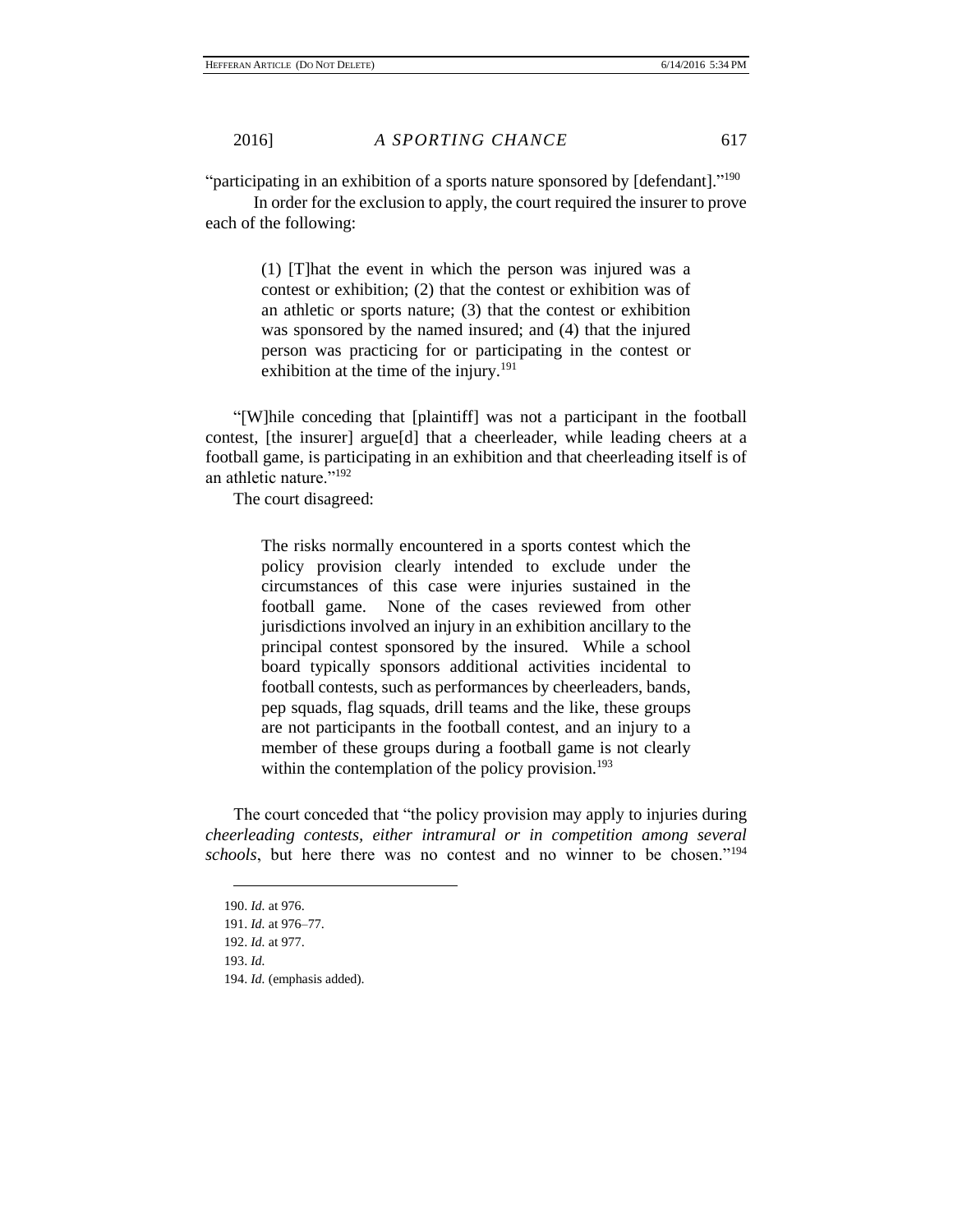Moreover, the exclusion could also apply "to injuries during an exhibition of cheerleading which is an independent event sponsored by the school, but here there was no . . . cheerleading exhibition independent of the football contest." 195 However, the court noted that, "even if this cheerleading were an exhibition contemplated by the [exclusion]," it was not "of an athletic or sports nature."<sup>196</sup> While the acrobatic stunt in which the plaintiff was participating at the time of her injury was of an athletic nature, "a cheerleader at a football game, for most of the game except for a few acrobatic stunts, is not generally engaged in activities of an athletic or sports nature."<sup>197</sup> Thus, the policy provision at issue did "not clearly exclud[e] injuries sustained while cheerleading at a football game sponsored by the named insured."<sup>198</sup>

While other courts have likewise concluded that cheerleading should not be considered a sport,<sup>199</sup> the Supreme Court of Wisconsin reached a contrary result based on the language and definitions of a state statute. In *Noffke v. Bakke*, both plaintiff and defendant were varsity high school basketball cheerleaders. <sup>200</sup> One night, the parties were practicing a cheerleading stunt prior to a game, without any mats.<sup>201</sup> During the stunt, plaintiff fell backward and struck her head on the tile floor, resulting in injury.<sup>202</sup> Plaintiff brought suit, alleging that defendant's negligence in failing to properly spot her during the stunt caused her injuries.<sup>203</sup> Defendant "moved for summary judgment asserting that he was immune from liability" pursuant to a state statute.<sup>204</sup>

 $\overline{a}$ 

200. 2009 WI 10, ¶¶ 3–4, 760 N.W.2d 156.

201. *Id.* ¶ 3.

202. *Id.*

203. *Id.* ¶ 6.

204. *Id.* ¶ 7 (citing WIS. STAT. § 895.525(4m)(a) (2016)).

<sup>195.</sup> *Id.*

<sup>196.</sup> *Id.* at 977 n.2.

<sup>197.</sup> *Id.*

<sup>198.</sup> *Id.* at 977.

<sup>199.</sup> *See, e.g.*, Hinterberger v. Iroquois Sch. Dist., 548 F. App'x 50, 53 n.1 (3d Cir. 2013) ("At the time of Hinterberger's accident, the PIAA did not officially recognize cheerleading as a sport and accordingly did not issue rules pertaining to cheerleading."); Hinterberger v. Iroquois Sch. Dist., 898 F. Supp. 2d 772, 781 (W.D. Pa. 2012) ("Cheerleading is not an activity sanctioned by the Pennsylvania Interscholastic Athletic Association, as it is not recognized as a sport. Accordingly, neither the PIAA nor the Commonwealth of Pennsylvania have adopted any rules or regulations regarding the conduct of high school cheerleading practices, performances, or competitions."); Gonzalez v. Univ. Sys. of N.H., No. 451217, 2005 WL 530806, at \*2 (Conn. Super. Ct. Jan. 28, 2005) ("Cheerleading was not a sport or athletic event but, rather, a self-governing special interest club with twelve members."); Hacker v. Colonial League, 56 Pa. D. & C.4th 281, 287 (Pa. Com. Pl. 2001) ("The Colonial League contends that it does not recognize cheerleading as a sport, however, it does recognize that it is an activity which supports and enhances interscholastic athletic contests.").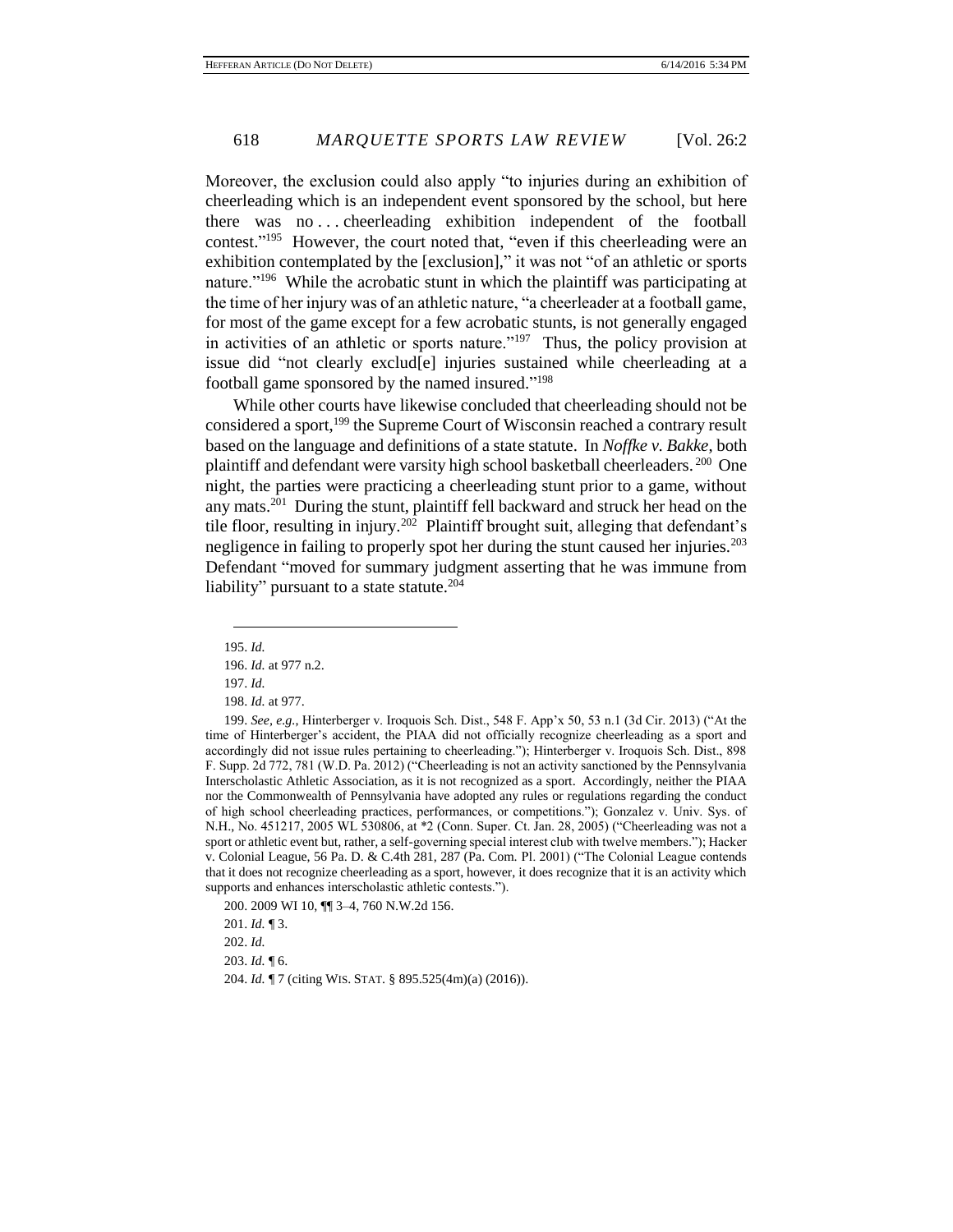The statute in question, which addressed the liability of contact sport participants, provided:

> A participant in a recreational activity that includes physical contact between persons in a sport involving amateur teams, including teams in recreational, municipal, high school and college leagues, may be liable for an injury inflicted on another participant during and as part of that sport in a tort action only if the participant who caused the injury acted recklessly or with intent to cause injury.<sup>205</sup>

For purposes of the statute, "recreational activity" meant the following:

[A]ny activity undertaken for the purpose of exercise, relaxation or pleasure, including practice or instruction in any such activity. "Recreational activity" includes hunting, fishing, trapping, camping, bowling, billiards, picnicking, exploring caves, nature study, dancing, bicycling, horseback riding, horseshoe-pitching, bird-watching, motorcycling, operating an all-terrain vehicle, ballooning, curling, throwing darts, hang gliding, hiking, tobogganing, sledding, sleigh riding, snowmobiling, skiing, skating, participation in water sports, weight and fitness training, sight-seeing, rock-climbing, cutting or removing wood, climbing observation towers, animal training, harvesting the products of nature, sport shooting *and any other sport, game or educational activity*. 206

Thus, to be entitled to statutory "immunity, a defendant must be (1) participating in a recreational activity; (2) that recreational activity must include physical contact between persons; (3) the persons must be participating in a sport; and (4) the sport must involve amateur teams."207

The plaintiff argued that the statute "provide[d] immunity only to those persons ... competing in a contact sport."<sup>208</sup> Because cheerleading was neither competitive nor a contact sport, according to the plaintiff, the

<sup>205.</sup> *Id*. ¶ 14 (quoting § 895.525(4m)(a)).

<sup>206.</sup> *Id*. ¶ 15 (quoting § 895.525(2)).

<sup>207.</sup> *Id.* ¶ 16.

<sup>208.</sup> *Id.* ¶ 13.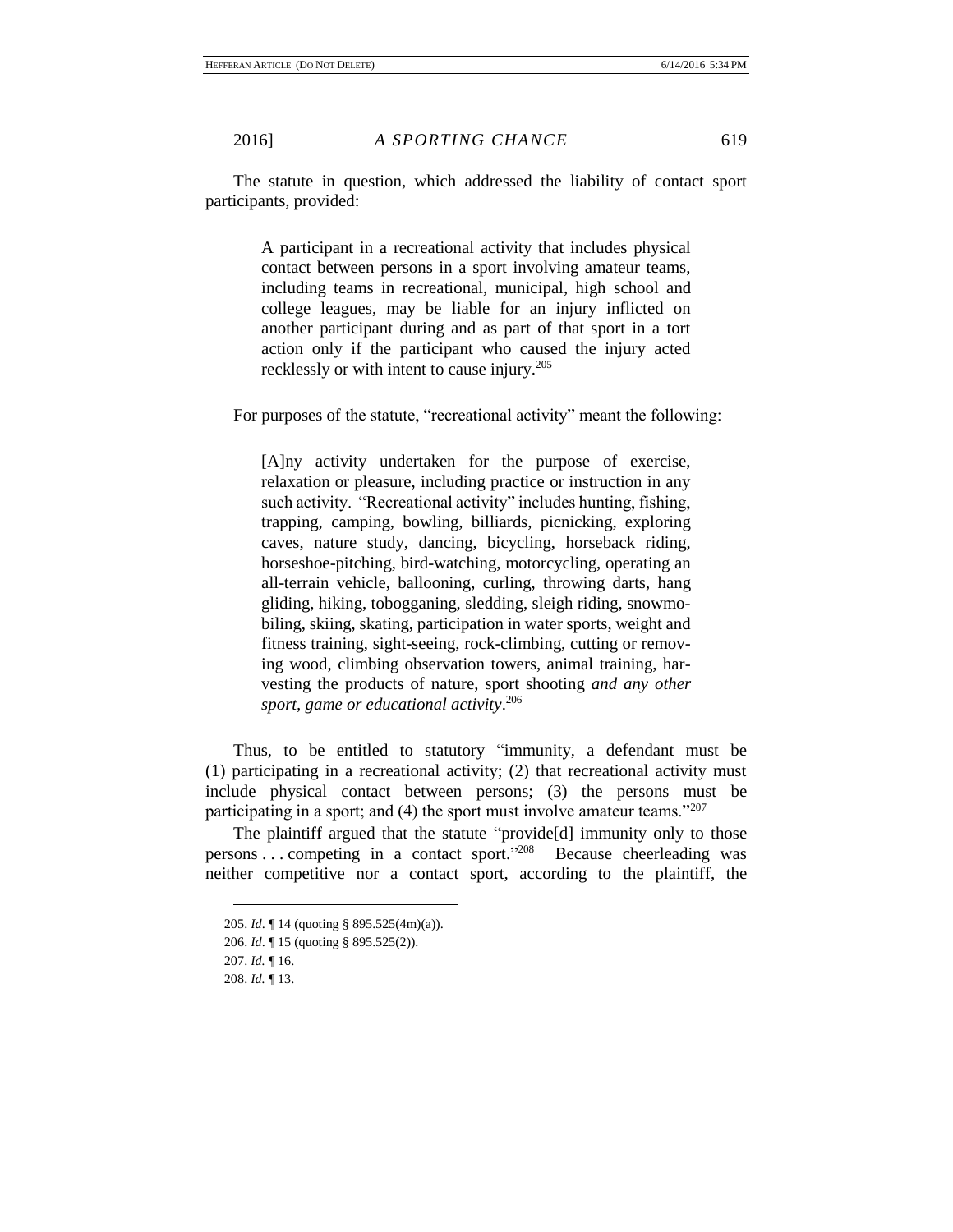defendant was not entitled to immunity.<sup>209</sup> The defendant countered by arguing "that the plain language of the statute render[ed] him immune from negligence because cheerleading involve[d] physical contact."<sup>210</sup> The court agreed with the defendant and held that he was "immune from liability because he was participating in a recreational activity that includes physical contact between persons in a sport involving amateur teams."<sup>211</sup>

The court began its analysis by finding that cheerleading indisputably constituted a recreational activity.<sup>212</sup> Although recognizing that "the question of whether cheerleading is a sport has apparently 'been a matter of public debate,"<sup>213</sup> the court also readily concluded that cheerleading was a sport, because it was "'[a]n activity involving physical exertion and skill that is governed by a set of rules or customs.'"<sup>214</sup> It did not matter that the parties were not engaged in competition at the time of plaintiff's injury, because, while "a sport is 'often undertaken competitively,' the definition does not require competition," neither does the statute.<sup>215</sup> Moreover, "cheerleaders often engage in competition with the opponent's cheerleaders not only during a game but also during organized competitions."<sup>216</sup> Finally, the court believed that to "constru[e] the word 'sport' to exclude cheerleading . . . is inconsistent with the purpose of the statute."<sup>217</sup>

Having held that cheerleading constituted both a recreational activity and a sport, the court further concluded that the parties' activity involved amateur teams and physical contact as well.<sup>218</sup> Accordingly, because cheerleaders such as the defendant "participate in a recreational activity that includes physical

209. *Id.*

 $\overline{a}$ 

215. *Id*. ¶ 17 n.3.

216. *Id.* ¶ 31 n.8.

217. *Id.* ¶ 32. Indeed, the court felt that the parties themselves had impliedly recognized that cheerleading constituted a sport by focusing the majority of their arguments on the "physical contact" requirement of the statute. *See id.* ¶ 32 n.10.

<sup>210.</sup> *Id.*

<sup>211.</sup> *Id.* ¶¶ 3, 58.

<sup>212.</sup> *Id.* ¶¶ 13, 16.

<sup>213.</sup> *Id.* ¶ 32 n.10.

<sup>214.</sup> *Id.* ¶ 32 (quoting THE AMERICAN HERITAGE DICTIONARY OF THE ENGLISH LANGUAGE 1742 (3d ed. 1992)).

<sup>218.</sup> *Id.* ¶ 23. Specifically, the court noted that "cheerleaders are on amateur teams because a team is '[a] group organized to work together' and cheerleaders . . . are a group dedicated to leading fan participation and taking part in competitions." *Id.*  $\parallel$  17 (alteration in original) (citation omitted) (quoting THE AMERICAN HERITAGE DICTIONARY OF THE ENGLISH LANGUAGE, *supra* note 214, at 1842). Cheerleading also "involves a significant amount of physical contact between the cheerleaders that at times results in a forceful interaction between the participants," including "when one person is tossed high into the air and then caught by those same tossers." *Id*. ¶ 23.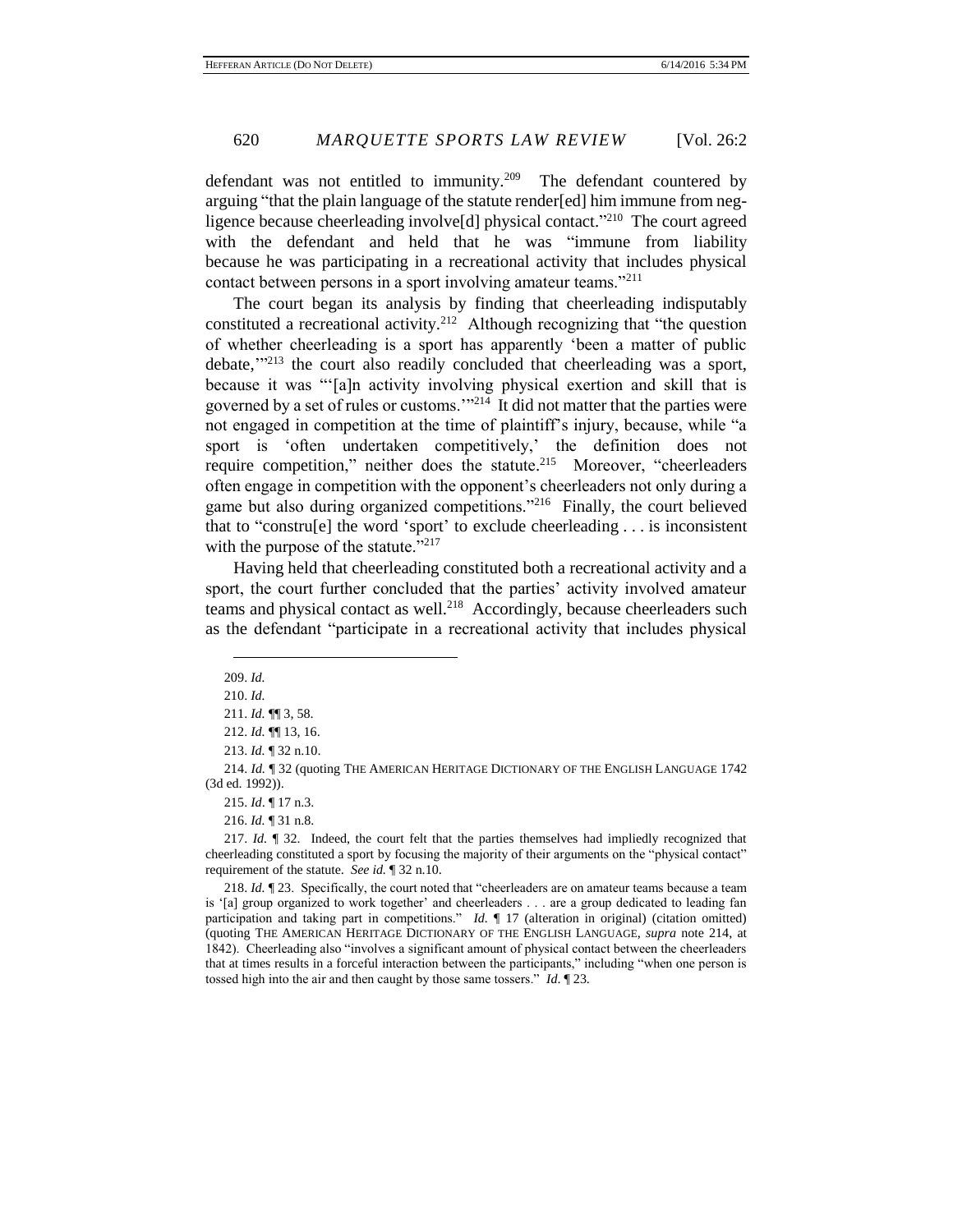contact between persons in a sport involving amateur teams," they are immune from negligence actions. $^{219}$ 

Other courts in other jurisdictions have echoed *Noffke* in construing cheerleading as a sport, albeit outside the parameters of Title IX. $^{220}$ 

#### III. THE *BIEDIGER* DECISIONS

In the course of the *Biediger* litigation, the United States District Court for the District of Connecticut and the United States Court of Appeals for the Second Circuit became the first federal courts to apply OCR's test for determining what constitutes a sport for purposes of Title IX.<sup>221</sup> The activity at issue was competitive cheerleading.<sup>222</sup> "Competitive cheer[leading] is an outgrowth of traditional sideline cheerleading. . . . [involving] many of the moves and techniques that sideline cheer[leaders] . . ." use.<sup>223</sup> However, while

221. Biediger v. Quinnipiac Univ., 728 F. Supp. 2d 62, 94 (D. Conn. 2010); Biediger v. Quinnipiac Univ., 691 F.3d 85 (2d Cir. 2012).

222. Buzuvis, *supra* note 13, at 439 (recognizing the district court in *Biediger* as "the first federal court to consider whether competitive cheer could count as a varsity sport for purposes of gender equity under Title IX.").

223. *Biediger*, 728 F. Supp. 2d at 78.

 $\overline{a}$ 219. *Id.*

<sup>220.</sup> *See, e.g.*, Patterson v. Mut. of Omaha Ins. Co., 743 F.3d 1160, 1162 (8th Cir. 2014) ("It may surprise some to learn that cheerleading is, by some measures, the second most dangerous college *sport* in the country.") (emphasis added); Brindisi v. Regano, 20 F. App'x 508, 510 n.1 (6th Cir. 2001) (noting, in dicta, that "[c]heerleading is probably as much a sport as those more traditionally conceived like football and soccer. . . . Cheerleading is more dangerous, in terms of serious injuries per minute of participation, than all but two mens' [sic] high school sports. . . . Cheerleaders compete in national and even international competitions. . . . The internet portal yahoo.com lists 'cheerleading' under its category 'sports.'" (citations omitted) (citing Fontes v. Irvine Unified Sch. Dist., 30 Cal. Rptr. 2d 521, 524 (1994); Am. Cheerleader, http://www.americancheerleader.com (last visited Mar. 13, 2016)); White v. Cleary, No. 09–4324 (PGS), 2012 WL 924338, at \*1 (D.N.J. Mar. 19, 2012) (noting that the defendant school district recognized cheerleading as a sport and paid cheerleading coaches according to its coach salary guide); Williams v. Clinton Cent. Sch. Dist., 872 N.Y.S.2d 262, 263 (App. Div. 2009) ("by performing her cheerleading routine on a bare wood gym floor . . . 'plaintiff assumed the risks of the *sport* in which she voluntarily engaged.'" (emphasis added) (quoting Fisher v. Syosset Cent. Sch. Dist., 694 N.Y.S.2d 691, 691 (App. Div. 1999)); Rendine v. St. John's Univ., 735 N.Y.S.2d 173, 174 (App. Div. 2001) (finding that "plaintiff assumed the risks of the *sport* in which she voluntarily engaged including the obvious risk that she might fall onto the floor while she and her partner were performing the stunt.") (emphasis added) (citing *Fisher*, 694 N.Y.S.2d at 691); *Fisher*, 694 N.Y.S.2d at 692 (holding that "plaintiff[], who voluntarily participated in extracurricular, school-sponsored cheerleading activities, [and] hurt her thumb while practicing a maneuver," had "assumed the risks of the *sport* in which she voluntarily engaged, including the obvious risk that she might fall onto the hard floor where the team was practicing.") (emphasis added); *see also* Sowder et al., *supra* note 181 (advocating that cheerleading be considered a sport, based on surveys of NCAA schools, because it is "characterized by fitness . . . [involves] the physical elements that typically define sport (endurance, strength, power, agility, flexibility)," and has "structure, organization, and competition . . . [and] identified rules and judging criteria").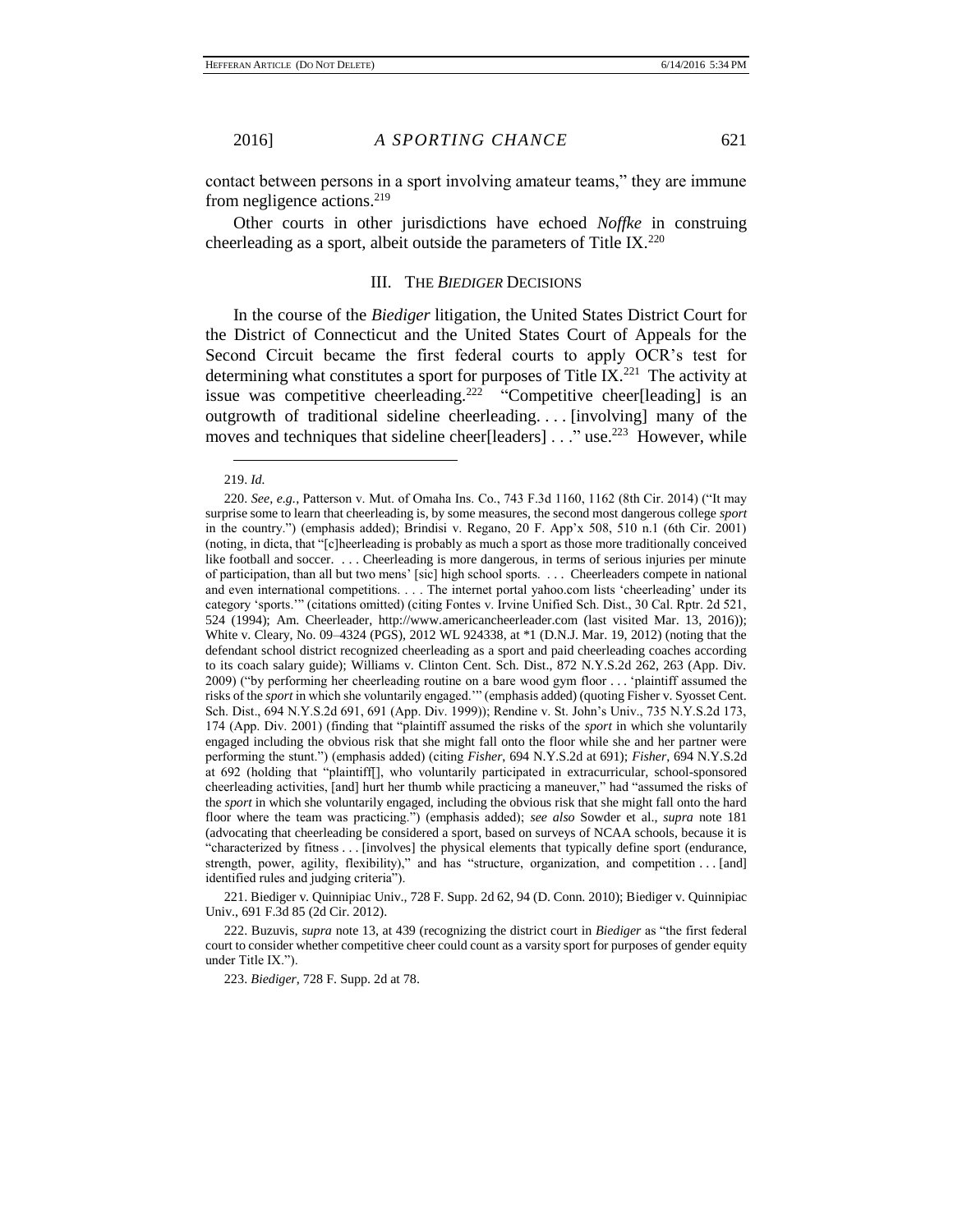sideline cheerleading primarily involves entertaining audiences and soliciting crowd responses at other teams' games, competitive cheerleaders "compete to win."<sup>224</sup> Competitive cheerleaders do not use the props commonly associated with sideline cheerleading—items such as pom-poms, megaphones, and signs. $225$  They wear uniforms similar to volleyball players, rather than traditional sideline cheerleading uniforms.<sup>226</sup> Finally, competitive cheerleading "emphasize[s] the more gymnastic elements of sideline cheerleading, such as aerial maneuvers, floor tumbling, and balancing exercises, to the exclusion of those activities intended to rally the watching audience."<sup>227</sup>

The task before the federal courts in the *Biediger* litigation was to determine whether the activity of competitive cheerleading as described above constituted a sport for purposes of Title IX, so that its participants could be counted among the genuine athletic participation opportunities provided to women under the substantial proportionality prong of the three-part test. This section details the factual background and legal analysis underpinning these groundbreaking decisions.

### *A. The 2010 District Court Decision*

In 2006, Quinnipiac University (Quinnipiac) transitioned its athletics program from NCAA Division II to NCAA Division I.<sup>228</sup> The debt created by new facilities built in connection with the transition contributed to budgetary difficulties in the ensuing years.<sup>229</sup> In March 2009, Quinnipiac announced plans to cut its men's golf team, men's outdoor track team, and women's volleyball team, while adding a new women's competitive cheerleading team for the  $2009-2010$  season.<sup>230</sup> Faced with the prospect of having their team eliminated, five members of the volleyball team along with their coach, filed an action in federal court alleging that Quinnipiac's decision to eliminate the

<sup>224.</sup> *Id.*

<sup>225.</sup> *Id.*

<sup>226.</sup> *Id.*

<sup>227.</sup> *Id.*

<sup>228.</sup> Nancy Hogshead-Makar, *Hurricane Warning Flag for Olympic Sports: Compliance Practices in* Biediger v. Quinnipiac University *Signal a Risk to Women's and Men's Olympic Sports*, 52 B.C. L. REV. 465, 481 (2011).

<sup>229.</sup> *See id.* at 481–82.

<sup>230.</sup> *Biediger*, 728 F. Supp. 2d at 63. Apparently, Quinnipiac was faced with a space crunch and wanted to eliminate the volleyball program to free up the facility being used by the team for other activities. *Biediger*, 928 F. Supp. 2d at 471 n.64; Carolyn Davis, Note, *Leave It on the Field: Too Expansive an Approach to Evaluating Title IX Compliance in Biediger v. Quinnipiac University?, 76* BROOK. L. REV. 265, 276 (2010).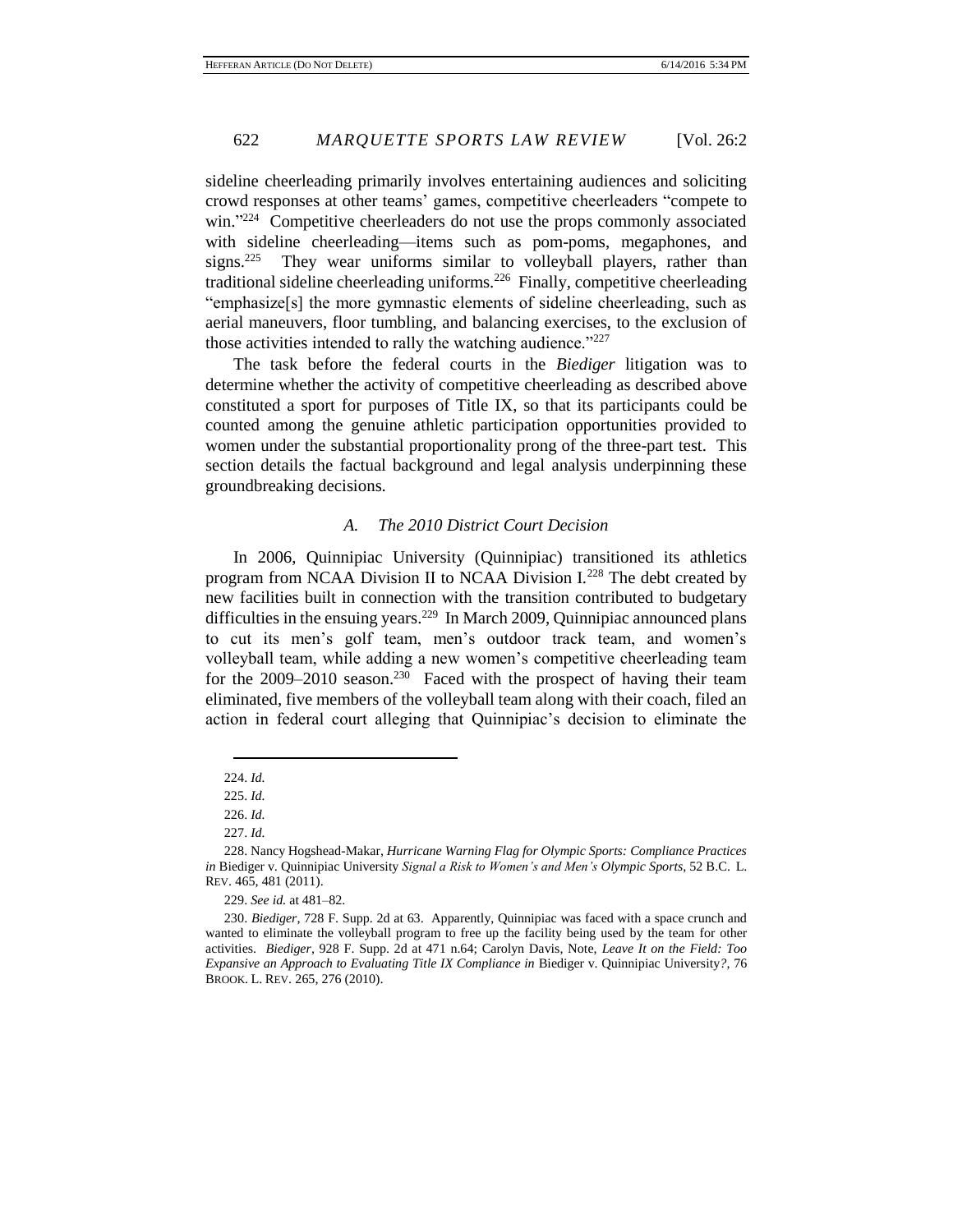volleyball team violated Title IX and its associated regulations.<sup>231</sup> The parties severed and the district court held a one-week bench trial on the plaintiffs' claim "that Quinnipiac discriminate[d] on the basis of sex in its allocation of athletic participation opportunities."<sup>232</sup>

Quinnipiac defended itself against the plaintiffs' claims of sex discrimination by relying on the first prong of the three-prong test set forth in the Policy Interpretation.<sup>233</sup> Quinnipiac contended that it was in compliance with Title IX "because it provides athletic participation opportunities for women in numbers substantially proportionate to its undergraduate female enrollment."<sup>234</sup> The first prong was the only prong of the three-prong test raised by Quinnipiac as a defense; it did not argue that it satisfied either the second or third prong of the test. $235$ 

The court used a two-step analysis to determine whether Quinnipiac provided substantially proportionate athletic participation opportunities for its female students.<sup>236</sup> Under the first step, the court would "determin[e] which of the University's putative varsity athletic participation opportunities should be counted for Title IX purposes."<sup>237</sup> Only those athletic participation opportunities that "afford[ed] an athlete a *genuine* opportunity to participate in a varsity sport" would be counted.<sup>238</sup> Moreover, "[t]o be a genuine

234. *Id.*

 $\overline{a}$ 

236. *Biediger*, 728 F. Supp. 2d at 93–94. 237. *Id.* at 93.

238. *Id.*

<sup>231.</sup> *Biediger*, 728 F. Supp. 2d at 63. Private actions to enforce Title IX are permitted, because the statute expressly allows "'any person aggrieved' by an agency's termination of funding based on a finding of non-compliance with the statute to seek judicial review of such agency action." Nat'l Wrestling Coaches Ass'n v. U.S. Dep't of Educ., 263 F. Supp. 2d 82, 88 (D.D.C. 2003) (quoting Title IX of the Education Amendments of 1972, 20 U.S.C. § 1683 (2016)); *see also* Mansourian v. Regents of the Univ. of Cal., 602 F.3d 957, 964 n.6 (9th Cir. 2010).

<sup>232.</sup> *Biediger*, 728 F. Supp. 2d at 64.

<sup>233.</sup> *Id.* at 88.

<sup>235.</sup> *Id.* Courts have recognized that "relying exclusively on prong one—and forgoing proof [on the second and third prongs]—has certain advantages." *Biediger*, 928 F. Supp. 2d at 438. Establishing compliance under the second and third prongs usually requires extensive evidentiary production "concerning a school's past gender-equity practices, history of program expansion for women, and assessment of athletic interests over time." *Id.* On the other hand, the first prong permits a school to establish gender equity via a mathematical formula, based solely on its current athletic program. *Id.* Accordingly, "a university which does not wish to engage in extensive compliance analysis may stay on the sunny side of Title IX simply by maintaining gender parity between its student body and its athletic lineup." *Id.* (quoting Cohen v. Brown Univ., 991 F.2d 888, 897–98 (1st Cir. 1993)). Therefore, "as a matter of litigation strategy, singular reliance on prong one allows a defendant-university concerned about its prior gender-equity record to avoid intrusive discovery on—and public testimony about—the school's history of sex discrimination in athletics." *Id.* For this reason, among others, the first prong is the prong most used by defendants in Title IX actions. *See* Glatt, *supra* note 12, at 303.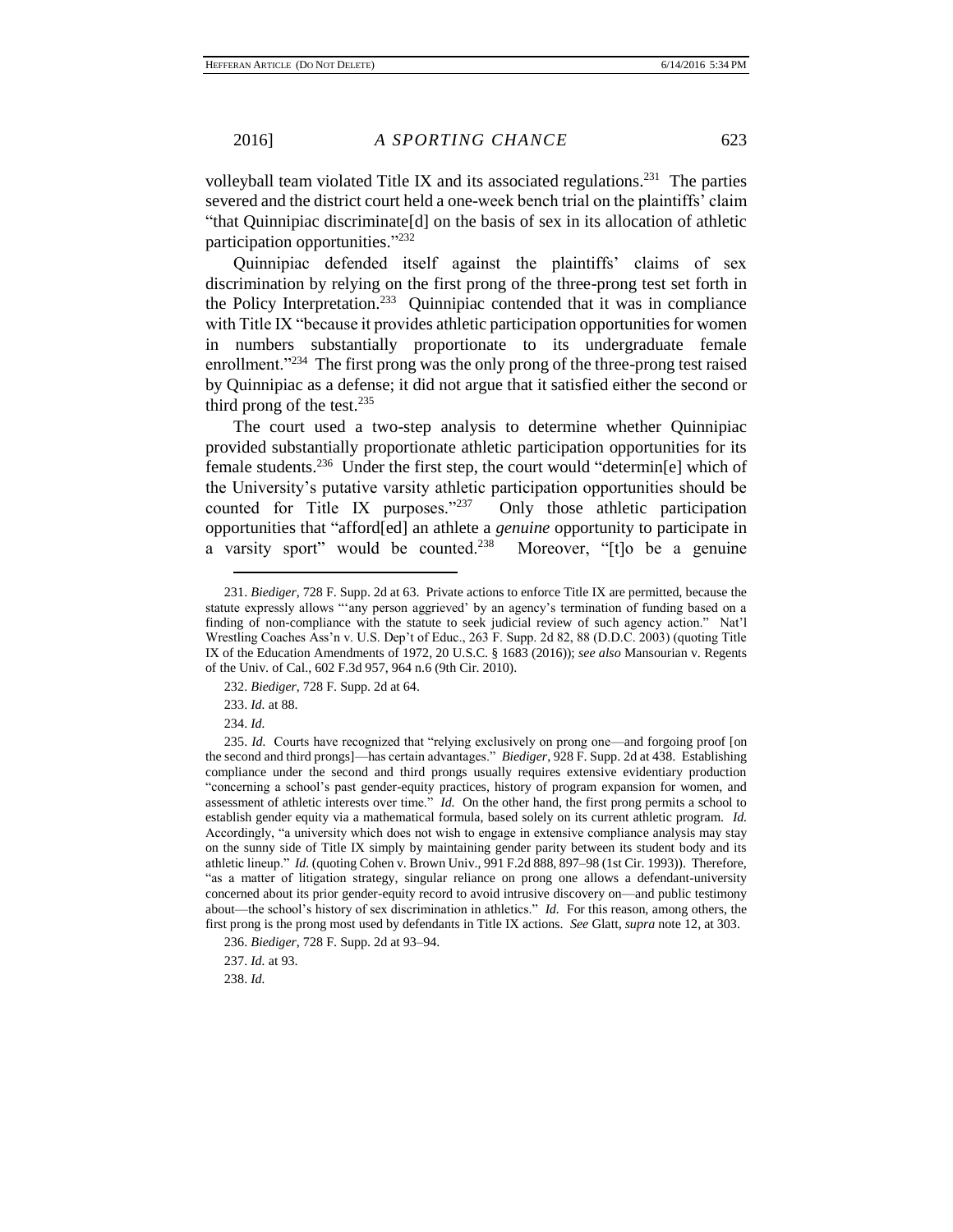participation opportunity, an athlete must participate in a legitimate 'sport,' which is assessed by considering the set of factors set forth in the 2008 OCR Letter."<sup>239</sup> Once the number of genuine athletic participation opportunities was determined, the court proceeded to the second step of the analysis. This step consisted of "compar[ing] the percentage of athletic participation opportunities provided to women to the percentage of women enrolled as undergraduates," to determine substantial proportionality. $240$ 

## 1. Deference

The court began with an analysis of the level of deference accorded to the various relevant administrative pronouncements it would be interpreting. The court found the 1975 Regulations were a reasonable interpretation of Title IX promulgated by HEW according to specific congressional delegation and were therefore entitled to a high level of deference under *Chevron*. 241 Likewise, the Policy Interpretation was previously deemed "both persuasive and not unreasonable," according it deference under either *Chevron* or *Skidmore*. 242 Other courts similarly found the 1996 Clarification deserving of deference.<sup>243</sup>

However, no federal court had previously determined the level of deference to accord the 2000 and 2008 OCR Letters.<sup>244</sup> Be that as it may, the court noted that "there seems to be little question that [it] should defer to [the Letters] as [a reasonable] interpretation of [OCR's] own regulations" under Martin.<sup>245</sup> The court found that the Letters "create[d] a reasonable and persuasive method—best captured by the 2008 OCR Letter, which builds upon the list of factors first proposed in the April 2000 OCR Letter—for determining which activities count as sports for Title IX purposes."<sup>246</sup> The court continued:

The 2008 OCR Letter correctly recognizes that an

246. *Id.*

 $\overline{a}$ 239. *Id.*

<sup>240.</sup> *Id.* at 94. The court indicated that substantial proportionality would not be determined purely from the statistical figure but would also take account of the particular facts and circumstances, "such as whether any shortage in female athletes is large enough to sustain an independent women's varsity team that the University is not presently sponsoring." *Id.*

<sup>241.</sup> *Id.* at 92.

<sup>242.</sup> *Id.* (quoting McCormick *ex rel.* McCormick v. Sch. Dist. of Mamaroneck, 370 F.3d 275, 290 (2d Cir. 2004)).

<sup>243.</sup> *Id.* (citing, for example, Mansourian v. Regents of the Univ. of Cal., 602 F.3d 957, 965 n.9 (9th Cir. 2010)).

<sup>244.</sup> *Id.* at 92–93; *see also* Glatt, *supra* note 12, at 311.

<sup>245.</sup> *Biediger*, 728 F. Supp. 2d at 93.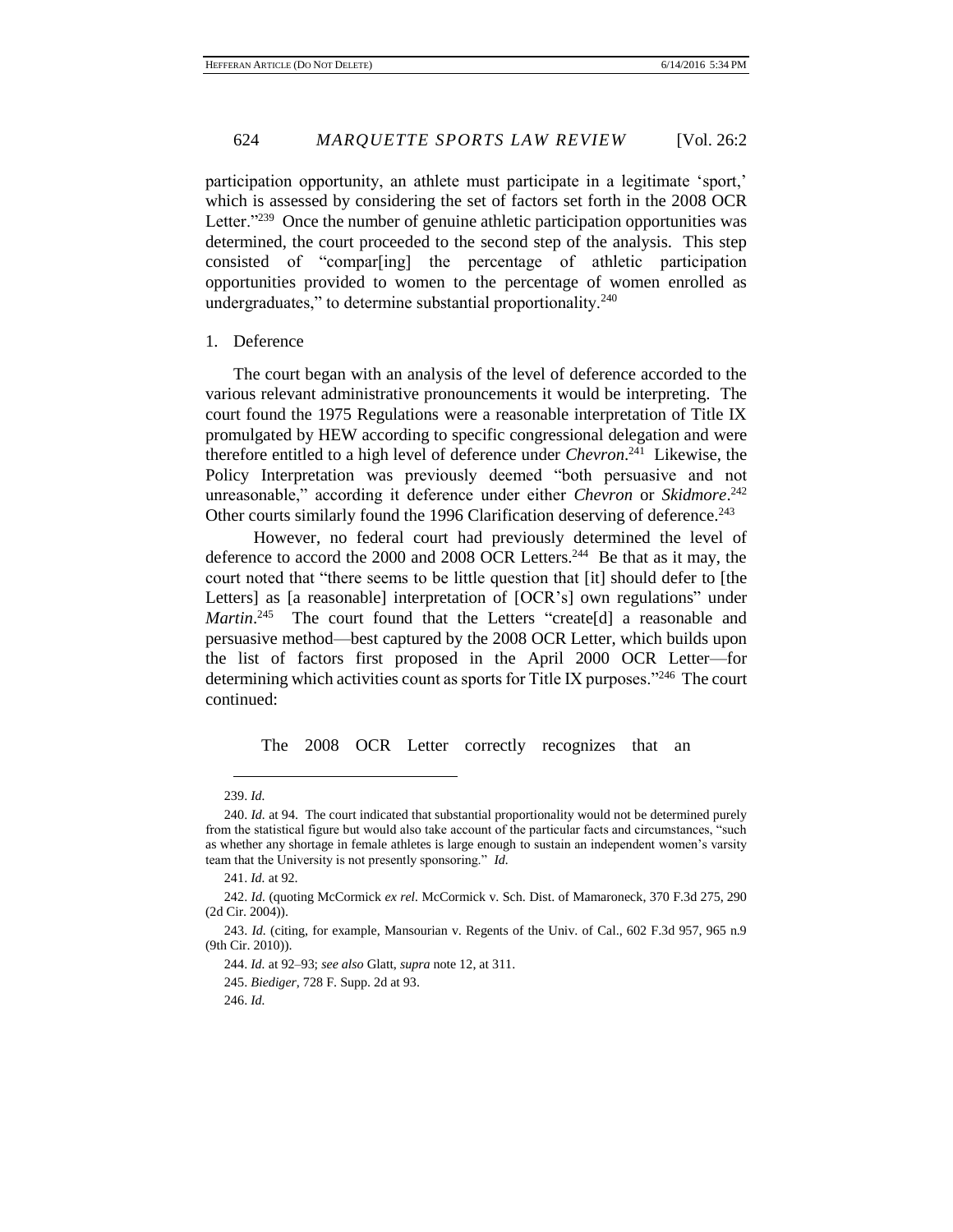intercollegiate sport is defined not only by the activity's athletic elements, but also by its structure, administration, and the competition it fosters. Put differently, the OCR factors appropriately weigh not only the physical nature of the activity itself, but also how the experience of participating in that activity compares to the experience of participating on other varsity sports teams. That inquiry is reasonable, persuasive, and entirely consistent with OCR's goal of ensuring not only that female students are offered equal athletic participation opportunities, but that those participation opportunities are real, and not illusory. For those reasons, I will defer to the 2000 and 2008 OCR Letters interpreting OCR's regulations and will use the method they prescribe for determining whether an activity may be treated as a sport under Title IX. $^{247}$ 

2. Whether Competitive Cheerleading Is a "Sport"

Having determined that all of the relevant agency pronouncements were entitled to at least some level of deference, the court proceeded to consider whether competitive cheerleading constituted a sport pursuant to the analytical framework laid out in the 2008 OCR Letter. The first consideration under the 2008 OCR Letter is whether the university is a member of a recognized intercollegiate athletic association, such as the NCAA, and whether the activity is governed by that association's rules.<sup>248</sup> If so, there is a presumption that the activity can be counted as a sport for purposes of Title IX compliance.<sup>249</sup>

Quinnipiac is a member of NCAA Division I. However, competitive cheerleading is not a sport recognized by the NCAA.<sup>250</sup> Nor have any schools sponsoring competitive cheerleading teams even applied to the NCAA for designation of competitive cheerleading as an "emerging sport."<sup>251</sup> Likewise,

<sup>247.</sup> *Id.*

<sup>248.</sup> *Id.* at 93–94.

<sup>249.</sup> *Id.* at 94.

<sup>250.</sup> *Id.*

<sup>251.</sup> *Id.* at 78, 94. "In 1994, the NCAA adopted the Emerging Sports initiative as part of an overall effort to promote the growth of women's sports. . . . The list of emerging sports for women helps member institutions overcome the challenges of adding new women's sports." Buzuvis, *supra* note 13, at 454–55. According to the NCAA, "[a]n emerging sport is a sport recognized by the NCAA that is intended to provide additional athletics opportunities to female student-athletes." CRITERIA FOR EMERGING SPORTS, *supra* note 133. Member institutions may count emerging sports toward "NCAA minimum sports-sponsorship and . . . minimum financial aid requirements." *Id.*; *see also Biediger*, 728 F. Supp. 2d at 78–79; 2015–16 NCAA DIVISION I MANUAL art. 20.02.4 (2015) [hereinafter NCAA MANUAL]; Buzuvis, *supra* note 13, at 455. An "[e]merging sport[] may become [an official] NCAA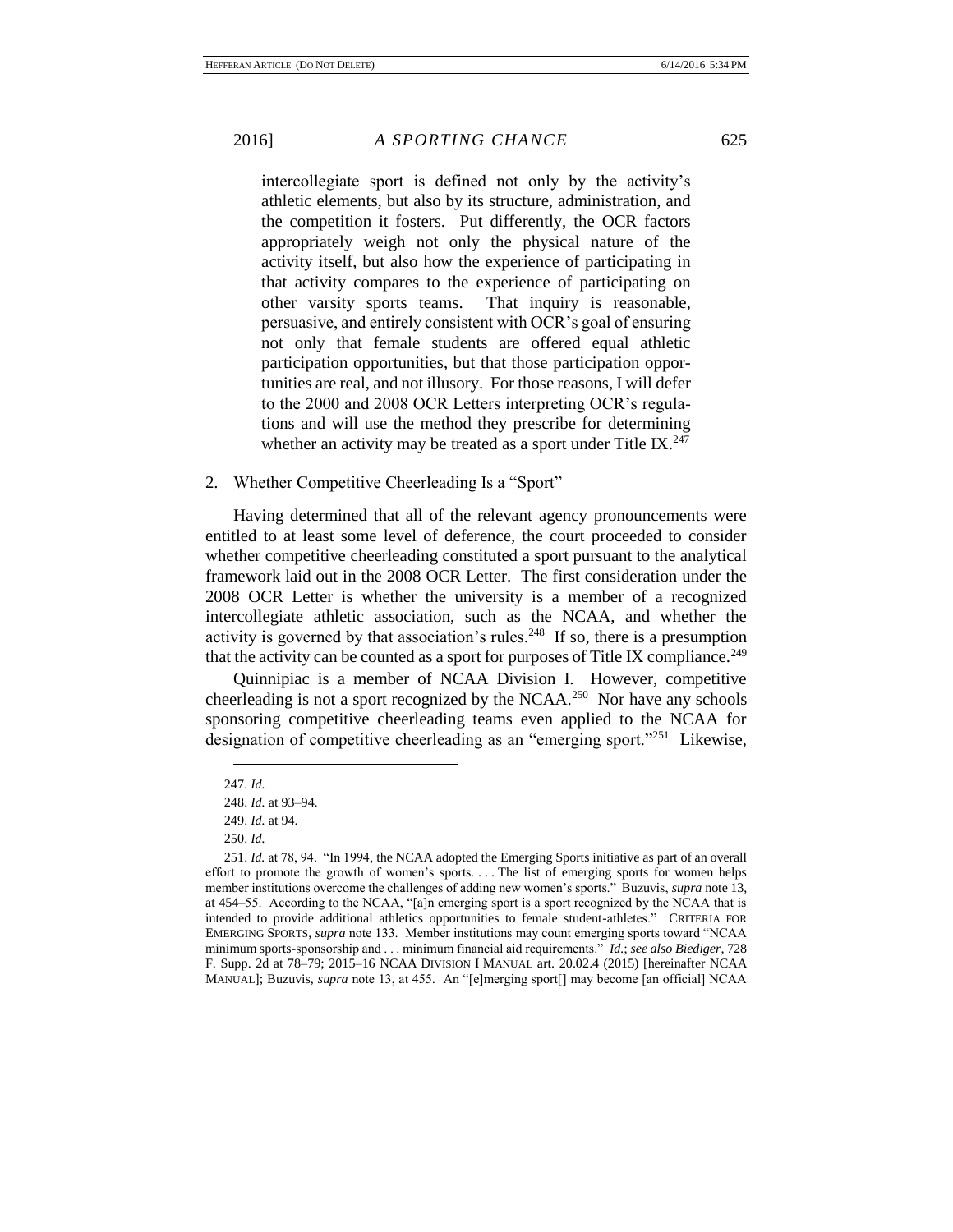DOE does not consider competitive cheerleading a sport for purposes of reporting athletic participation data under the Equity in Athletics Disclosure Act (EADA).<sup>252</sup> Therefore, the court determined that "competitive cheer is not entitled to any presumption in favor of it being considered a sport under Title IX."<sup>253</sup> Indeed, in the May 24, 2000 Letter, OCR indicated "cheerleading is presumptively not a Title IX sport."<sup>254</sup> Therefore, pursuant to the guidelines set forth in the 2008 OCR Letter, the court proceeded to inquire as to whether competitive cheerleading should be considered part of Quinnipiac's intercollegiate athletic program based on its program structure and administration, as well as its team preparation and competition.

# *a. Program Structure and Administration*

The first set of factors considered in determining whether an activity constitutes a sport under Title IX coalesces around program structure and administration.<sup>255</sup> The court found that, in many respects, the competitive cheer team was structured and administered in the same way as other, recognized sports.<sup>256</sup> For instance, the "team's operating budget, benefits and services, and coaching staff are administered by the athletics department in a manner consistent with the administration of Quinnipiac's other varsity teams."<sup>257</sup> Team members also received benefits and services on par with other varsity teams in areas such as equipment, medical treatment, strength and conditioning coaching, study halls, community service opportunities, publicity, and eligibility to receive awards and recognition for their participation.<sup>258</sup> "[T]he ... coaching staff was administered like the coaching

championship sport[] if at least forty member institutions add the emerging sport within a ten-year period," although exceptions are sometimes granting if the sport is making "'steady progress' toward that goal." Buzuvis, *supra* note 13, at 455; *see also* CRITERIA FOR EMERGING SPORTS, *supra* note 133. Current championship sports that originated on the list of emerging sports include rowing, ice hockey, water polo, and bowling. Buzuvis, *supra* note 13, at 455. For the 2015–2016 academic year, the NCAA lists only rugby, equestrian, and triathlon as emerging sports. NCAA MANUAL, *supra* note 251, art.  $20.02.4(a)–(b)$ .

<sup>252.</sup> *Biediger*, 728 F. Supp. 2d at 79. "The EADA is a law separate from Title IX that requires an educational institution receiving federal funding and participating in intercollegiate athletics to report its athletic participation data for men and women to the Department of Education." *Id.* at 79 n.18 (citing 20 U.S.C. § 1092(g) (2016)); *see also Biediger*, 928 F. Supp. 2d at 422 n.8 (citing 20 U.S.C. § 1092(g)). 253. *Biediger*, 728 F. Supp. 2d at 94.

<sup>254.</sup> *Id.*

<sup>255.</sup> *Id.* at 95.

<sup>256.</sup> *Id.*

<sup>257.</sup> *Id.*

<sup>258.</sup> *Id.*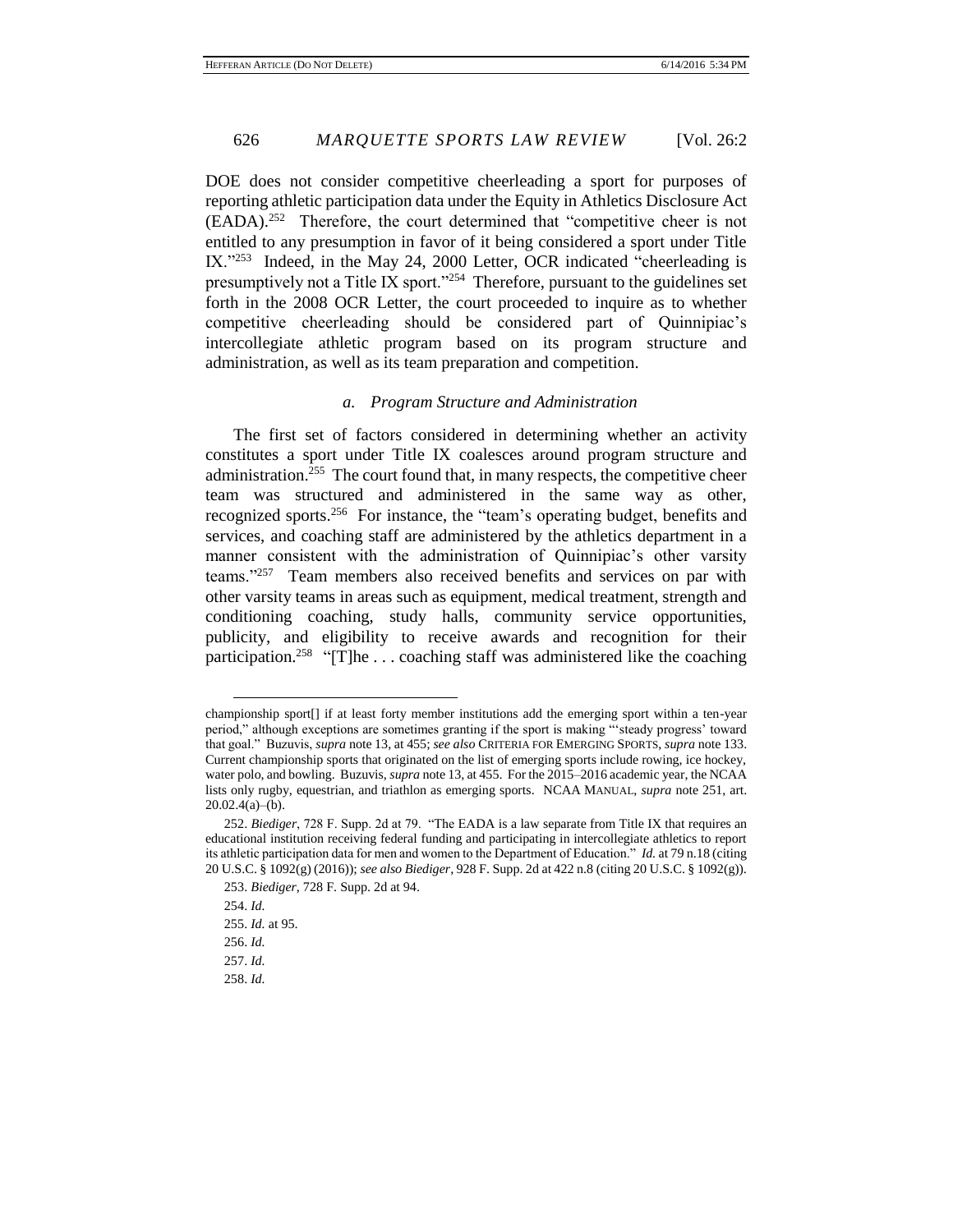staff of other Quinnipiac varsity [teams]."<sup>259</sup> Finally, while not recognized by the NCAA as a varsity sport, "the Quinnipiac competitive cheer team still followed applicable NCAA rules, such as . . . practice time restrictions" and medical clearance requirements, just like Quinnipiac's established varsity sports.<sup>260</sup>

However, the court also found several areas in which the competitive cheer team diverged from the typical varsity program at Quinnipiac. For instance, the team did not receive locker room space like other varsity teams.<sup>261</sup> Moreover, unlike other varsity sports at the school, as a non-recognized sport, competitive cheer was not covered by the NCAA's insurance program, and had to buy its own catastrophic insurance coverage from a separate provider.<sup>262</sup> Most importantly, in contrast to every other varsity sport at Quinnipiac, not a single member of the competitive cheer team was recruited off campus, because the team's coach had not passed the NCAA recruitment examination.<sup>263</sup>

## *b. Team Preparation and Competition.*

The court then turned to an examination of the relevant factors relating to team preparation and competition. Pursuant to the criteria established by the 2008 OCR Letter, the court examined

(1) the quality of the team's practice opportunities; (2) whether the regular season differs quantitatively or qualitatively from the regular seasons of other varsity sports; (3) whether the pre- and post-seasons are consistent with other varsity sports; and (4) whether the team is organized primarily for the purpose of engaging in athletic competition.<sup>264</sup>

The court found no question that two of the factors favored treating

 $\overline{a}$ 259. *Id.*

<sup>260.</sup> *Id.* at 81.

<sup>261.</sup> *Id.* at 81–82.

<sup>262.</sup> *Id.* at 82, 95.

<sup>263.</sup> *Id.* at 80, 95. The head coach of Quinnipiac's competitive cheer team, Mary Ann Powers, was formerly the coach of Quinnipiac's sideline cheer team. *Id.* at 80. At the time she accepted the position in 2009, Powers was not familiar with the applicable NCAA and conference recruiting rules and was not cleared to recruit any athletes off campus until she passed the NCAA recruitment examination for coaches in the spring of 2010. *Id.* Notwithstanding her inability to recruit off campus, Powers believed that her on-campus recruiting was sufficient to field a competitive team for the 2009–2010 season. *Id.* at 81.

<sup>264.</sup> *Id.* at 96.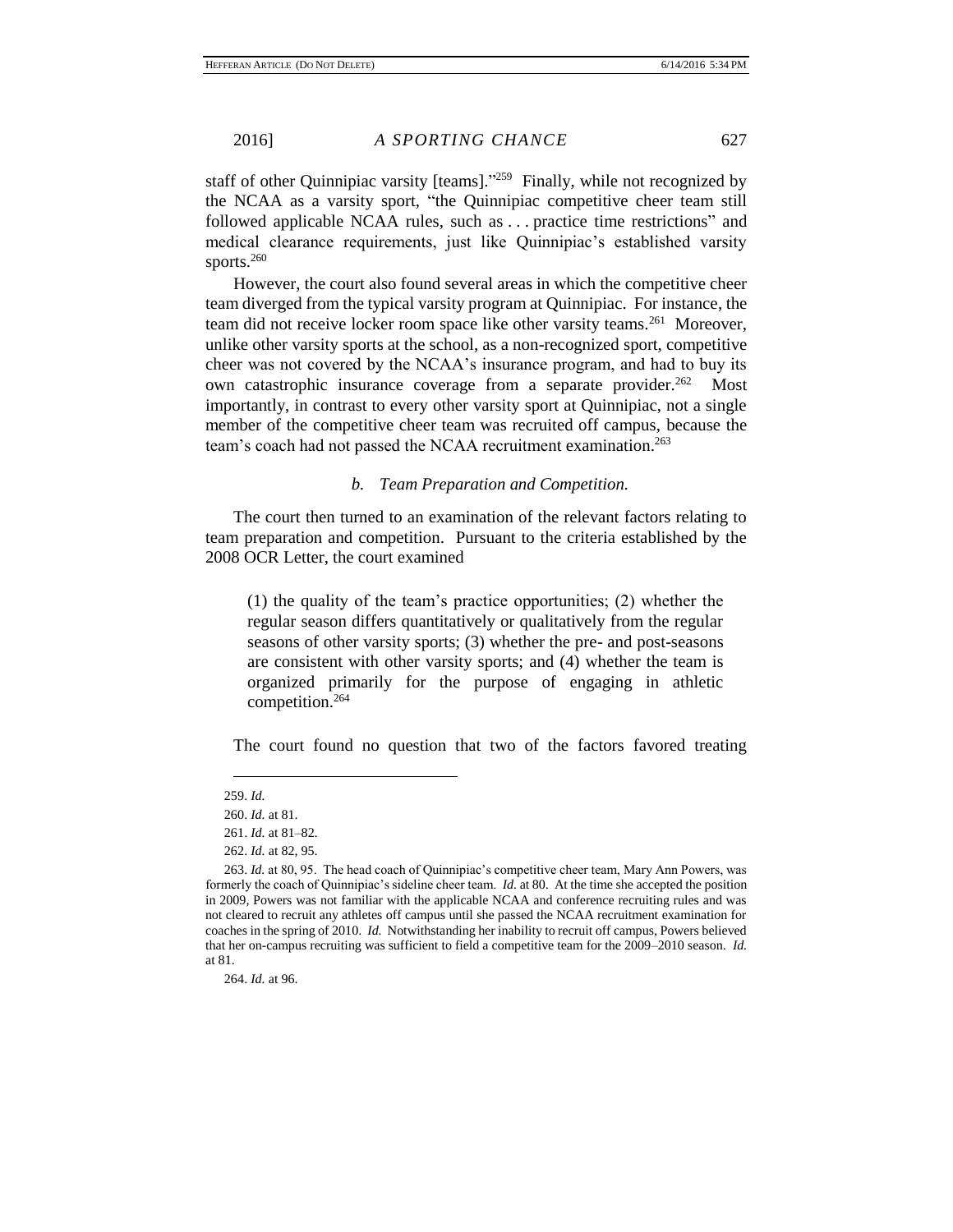competitive cheerleading as a sport.<sup>265</sup> First, "the team's practices [were] similar to the practice regimen for other varsity squads."<sup>266</sup> Quinnipiac also satisfied the fourth factor, as the primary purpose of the competitive cheerleading team was "to compete athletically at the intercollegiate varsity level."<sup>267</sup> However, there were major distinctions between the competitive cheerleading team and Quinnipiac's other varsity sports as to the remaining two factors, differences the court ultimately found dispositive.<sup>268</sup>

First, the court compared the regular season of Quinnipiac's competitive cheer team to the regular seasons of the school's other varsity sports.<sup>269</sup> According to the 2008 OCR Letter, in analyzing this factor, the following considerations were relevant: "whether the number of competitions and length of play are predetermined by a governing athletics organization, conference, or consortium of institutions; whether the competitive schedule reflects the team's abilities; and whether the activity's season is defined by a governing athletics organization, conference, or consortium."<sup>270</sup>

Quinnipiac partially satisfied these criteria: along with seven other schools, it had "joined and helped establish [an] intercollegiate competitive cheer organization [known as] the National Competitive Stunt and Tumbling Association (NCSTA)." 271 For the 2009–2010 season, the NCSTA determined that the competitive cheer season would last 132 days and that each team would compete in at least eight contests, including the championship, which would be the National Cheerleading Association (NCA) national championship event in Daytona Beach, Florida, in April 2010.<sup>272</sup> "[T]he NCSTA developed an initial set of rules for its competitions during the  $2009-10$  season."<sup>273</sup> However, despite their agreement on these measures, as well as their common belief that competitive cheer teams should only engage in competition and not support other varsity teams in a sideline capacity, the organization remained "a loosely defined, unincorporated association with no board of directors, subcommittees,

265. *Id.*

 $\overline{a}$ 

266. *Id.*

267. *Id.* at 99.

268. *Id.* at 96–97.

269. *Id.* at 97.

270. *Id.*

271. *Id.* at 82.

272. *Id.* at 82–83.

273. *Id.* at 83. The rules established a scoring system for competitions similar to gymnastics and figure skating. *Id.* Teams would select a routine with a predetermined score value to perform at each event, and "whether the team<sup>[]</sup> [met] that score [would] depend<sup>[]</sup> on the quality and accuracy of [its] execution." *Id.* "Scores [would be] determined by [a] panel[] of five judges." *Id.*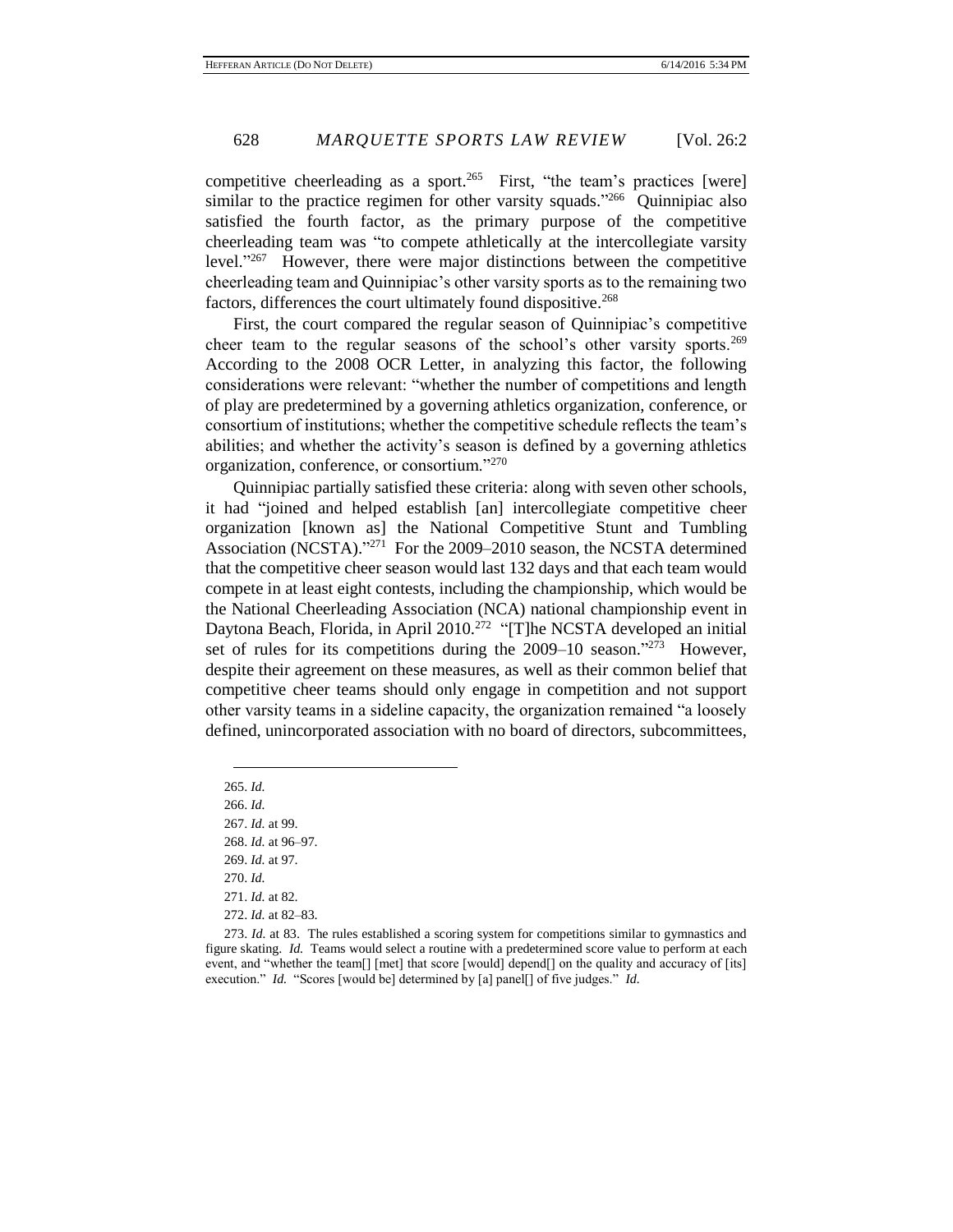voting or petition systems for its members, or other hallmarks of a governing national athletics organization."<sup>274</sup> Moreover, the NCSTA "did not establish a maximum number of competitive cheer competitions; rules for what kind of teams its member schools could play against; or what kinds of scoring systems would be permissible at non-NCSTA competitive cheer competitions."<sup>275</sup> Nor did it appear that the rules that the NCSTA established were even enforceable; the court found no evidence that the NCSTA could penalize its member schools for violating the organization's agreement.<sup>276</sup>

As a result of these deficiencies, "the 2009–10 Quinnipiac competitive cheer season was marked by inconsistency in terms of whom the University competed against and what scoring system was applied."<sup>277</sup> The team participated in ten competitions during the 2009–2010 regular season, but only two of them were conducted under the auspices of the NCSTA. $^{278}$  Because the competitive cheer season was not governed by a single overseeing body, such as the NCAA, the rules varied from competition to competition.<sup>279</sup> Indeed, those ten contests were conducted according to at least five different scoring rules.<sup>280</sup> The court found that "[n]o other varsity sport was subject to multiple sets of governing bodies, and every other Quinnipiac varsity team could prepare for games knowing that the rules of competition would remain constant."<sup>281</sup>

Moreover, Quinnipiac's competitive cheer team did not play a schedule that reflected its participants' abilities.<sup>282</sup> In its ten regular season contests, the team competed against a variety of different opponents, "including other collegiate varsity competitive cheer squads, collegiate club competitive cheer squads, collegiate sideline cheer teams, all-star squads, and even high school cheerleaders."<sup>283</sup> No other varsity team at Quinnipiac played against

<sup>274.</sup> *Id.* at 82.

<sup>275.</sup> *Id.* at 97.

<sup>276.</sup> *Id.* "Indeed, the NCSTA could not even threaten . . . violators . . . [with a] postseason [ban]—a stick that the NCAA uses to deter and punish its member schools for violating its rules—because the 2009–10 post-season was administered by NCA—a third party . . . over which the NCSTA had no authority." *Id.*

<sup>277.</sup> *Id.* at 83.

<sup>278.</sup> *See id.* at 84, 97. 279. *Id.* at 97. 280. *Id.* at 84, 97.

<sup>281.</sup> *Id.* at 97.

<sup>282.</sup> *Id.*

<sup>283.</sup> *Id.*; *see also id.* at 84.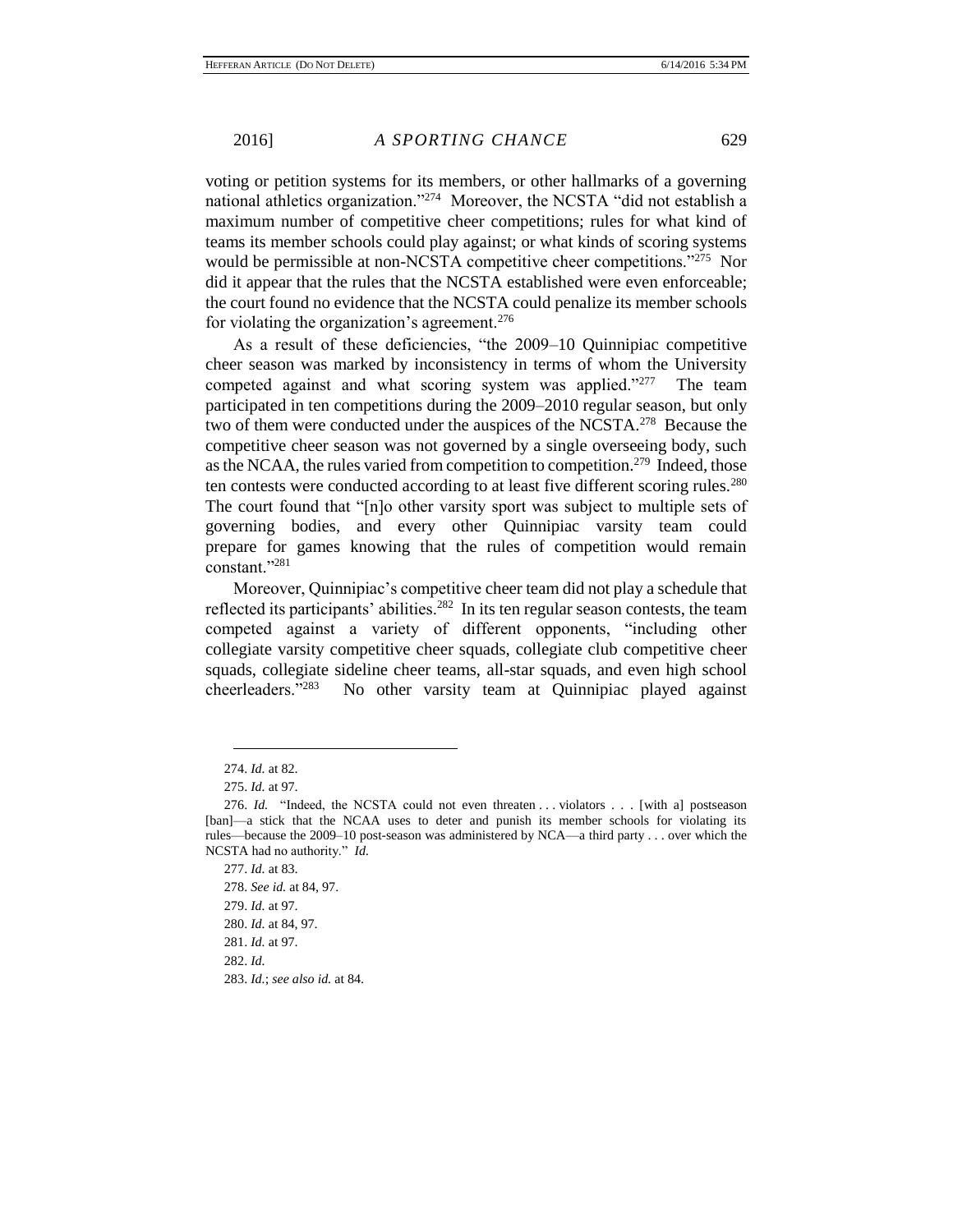non-varsity—indeed, in certain cases, non-collegiate—competition.<sup>284</sup> Because "[n]o other Quinnipiac varsity team is forced to play such a motley assortment of competitors . . . it cannot be doubted that the quality of competition is more variant across the competitive cheer season than across the seasons of the University's other varsity teams."<sup>285</sup>

Not only was the competitive cheer team's regular season different from the school's other varsity sports, but its postseason differed significantly from established varsity sports as well.<sup>286</sup> As mentioned above, for the 2009–2010 season, the competitive cheerleading postseason consisted of competing in the NCA national championship event.<sup>287</sup> This event "was open to all schools" cheerleading teams; there was no progressive playoff system or entrance qualification, such as a ranking system or minimum win tally over the course of the season."<sup>288</sup> Indeed, "being a competitive cheerleading team was not a prerequisite to participating in the NCA event."<sup>289</sup> Although Quinnipiac competed only against other competitive cheer teams at the NCA championship, the teams "were not ranked, seeded, or winnowed in any way."<sup>290</sup> The teams were simply "pitted against each other in a single championship round in which the team with the highest score won. How those schools fared in their regular season was irrelevant to their success."<sup>291</sup>

A further issue related to the NCA event was its "fail[ure] to provide a form of competition in keeping with Quinnipiac's season."<sup>292</sup> The rules for the NCA event required teams to participate in a "spirit" segment in which their success would be judged by the intensity of the crowd response they elicited and the number of sponsor props they used.<sup>293</sup> At no point in the regular season had the team's score ever been determined by its ability to elicit a crowd reaction, which is a hallmark of sideline, not competitive cheer.<sup>294</sup> Needless to say, "[n]o other varsity sport at Quinnipiac introduces a new scoring system or element of competition in its championship that was not

284. *Id.* at 97–98. 285. *Id.* at 98. 286. *Id.*  287. *Id.* 288. *Id.* 289. *Id.* 290. *Id.* 291. *Id.* 292. *Id.* 293. *Id.* 294. *Id.* at 98–99.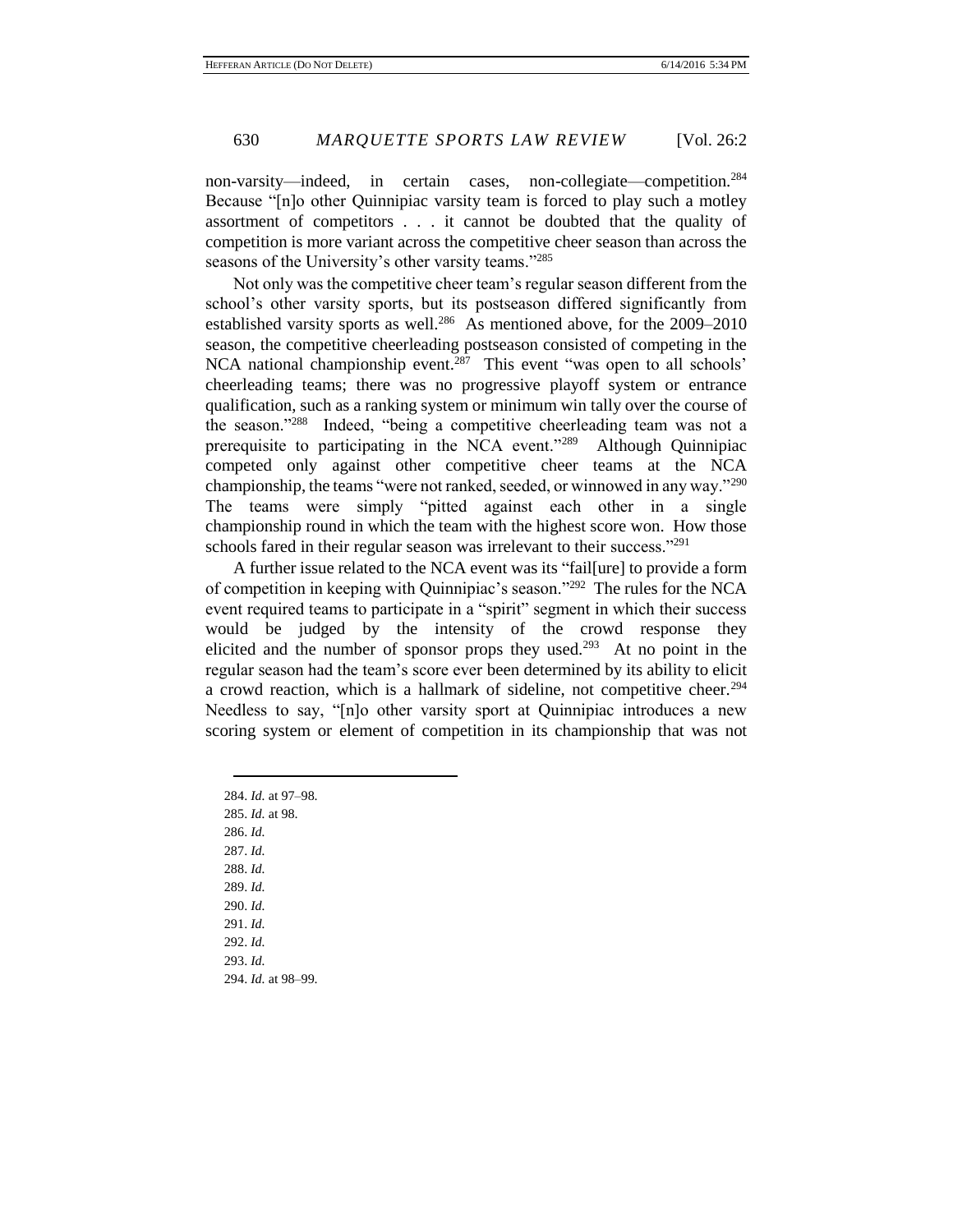present during the regular season."<sup>295</sup> Thus, the differences between the competitive cheer team and Quinnipiac's other varsity sports as to both regular season and postseason competition counseled against a determination that competitive cheerleading constituted a sport for Title IX purposes.<sup>296</sup>

In sum, while certain aspects of Quinnipiac's competitive cheer program compared favorably to other varsity sports, "other factors relating to the structure, administration, team preparation, and competition" supported a finding that, "at this point in time, the University's competitive cheer team cannot count as a sport under Title IX."<sup>297</sup> The court then balanced the various factors, with an eye towards whether the members of the competitive cheer team "are receiving genuine athletic participation opportunities equivalent to the opportunities provided to athletes in other established varsity sports."<sup>298</sup> The court believed that the three deciding factors in the analysis were the competitive cheer team's inability to recruit off campus; its inconsistent regular season, in terms of both the rules governing team competitions, as well as the type and quality of opponents; and its "aberrant" postseason, involving a new form of competition and no entrance qualification or progressive playoff system.<sup>299</sup> These factors led the court "to conclude that the women's competitive cheer team was not a varsity sport under Title IX."<sup>300</sup>

Notwithstanding the court's conclusion that Quinnipiac's competitive cheer team, as currently constituted, would not be counted as a sport for Title IX purposes, it is important to note that the court did not close the door entirely on the issue. While "the activity is still too underdeveloped and disorganized to be treated as offering genuine varsity athletic participation opportunities for students," competitive cheerleading "may, some time in the future, qualify as a sport for the purposes of Title  $IX.^{301}$  Indeed, the court expressed

> little doubt that at some point in the near future—once competitive cheer is better organized and defined, and surely in the event that the NCAA recognizes the activity as an emerging sport—competitive cheer will be acknowledged as a bona fide

295. *Id.* at 99. 296. *Id.* 297. *Id.* 298. *Id.* at 100. 299. *Id.* at 99–100. 300. *Id.* at 100. 301. *Id.* at 64.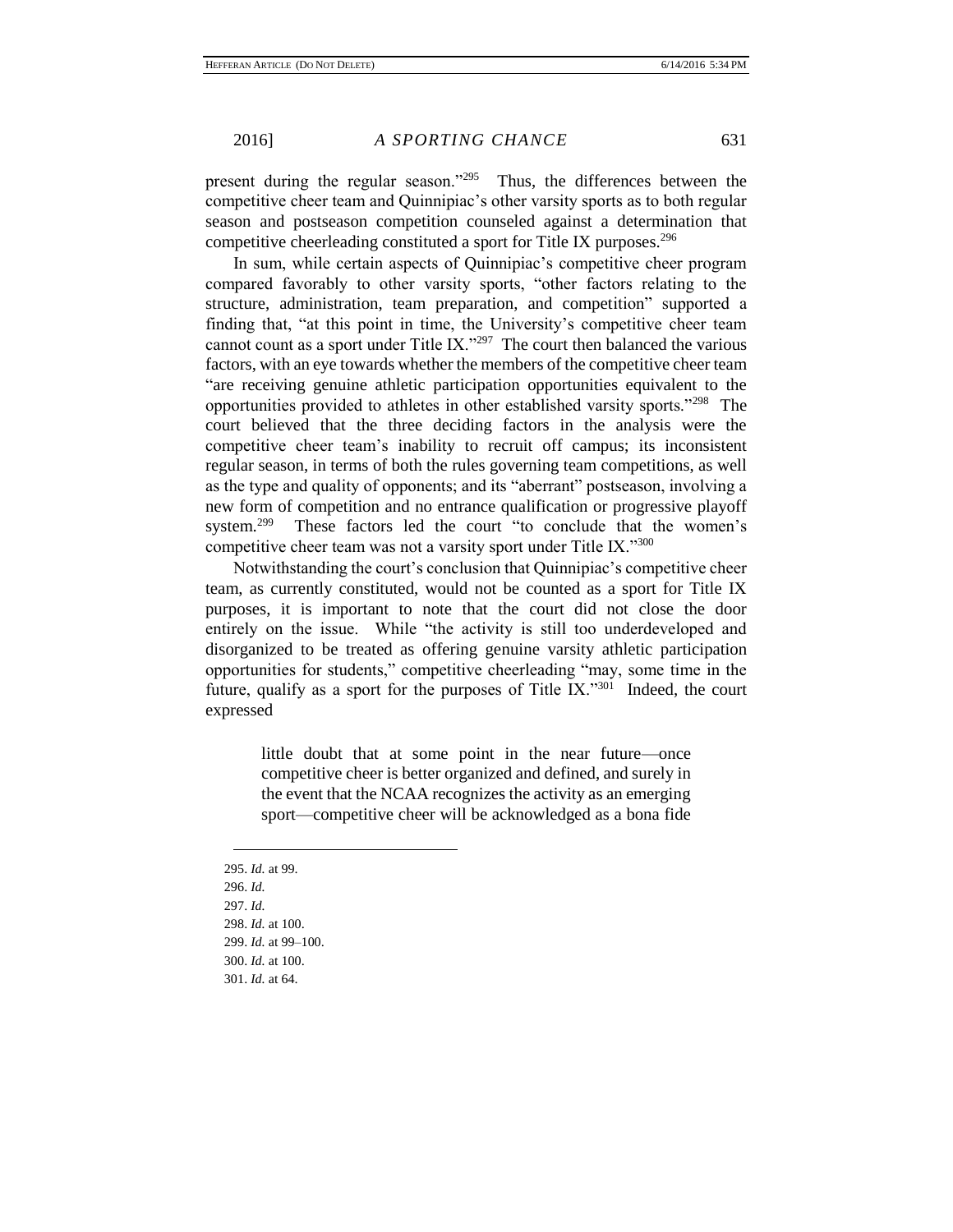sporting activity by academic institutions, the public, and the  $law.<sup>302</sup>$ 

However, "that time has not yet arrived," and, accordingly, Quinnipiac could not yet count the members of its competitive cheer team as genuine athletic participation opportunities for purposes of compliance with the substantial proportionality prong of the three-part test for Title IX compliance.<sup>303</sup>

# 3. Substantial Proportionality

 $\overline{a}$ 

Having determined which athletic participation opportunities would be counted, the court then proceeded to compare the percentage of athletic participation opportunities provided to women to the percentage of women enrolled as undergraduates, to determine substantial proportionality. For the 2009–2010 school year, of the 5,686 students enrolled at Quinnipiac, 2,168 students, or 38.13%, were male, while 3,518 students, or 61.87%, were female.<sup>304</sup> Quinnipiac argued that even after eliminating the women's volleyball team, it still offered athletic participation opportunities for women substantially proportional to the university's female undergraduate

303. *Biediger*, 728 F. Supp. 2d at 101.

<sup>302.</sup> *Id.* at 101. Quinnipiac provided evidence of various changes instituted by the NCSTA for the 2010–2011 season in an effort to convince the court that competitive cheerleading constituted a sport. *See id.* at 84–85. For instance, in 2010–2011, the NCSTA held its championship independent of the NCA, required its schools to compete in six competitions, at least half of which had to follow NCSTA rules and format and be against at least one other collegiate team, and determined that NCSTA membership would be available to all competitive cheer teams sponsored as varsity teams, as well as to club teams at schools committed to sponsoring them as varsity programs eventually. *Id.* The NCSTA also agreed to "apply to the NCAA for competitive cheer to be recognized as an emerging sport." *Id.* at 85. However, every NCSTA team would still qualify to compete at the new championship event, regardless of record. *See id.* at 84. Moreover, the NCSTA still "has not[] created a permanent set of bylaws to govern competitive cheer," with its "rules remain[ing] somewhat in flux." *Id.* at 85. Nor did Quinnipiac seek a letter from OCR determining that its competitive cheer team counted as athletic participants for purposes of Title IX. *Id.* Finally, as Quinnipiac conceded, competitive cheer could not be approved as an emerging sport because there were not yet sufficient teams to meet the NCAA's requirements. *Id.* The most recent edition of the NCAA Division I Manual still does not list competitive cheer as an emerging sport. *See* NCAA MANUAL, *supra* note 251, art. 20.02.4(a)–(b). Thus, the court remained unconvinced that the changes would be adequate to support a conclusion that competitive cheerleading could count as a sport under Title IX for the 2010–2011 season. *Biediger*, 728 F. Supp. 2d at 113.

<sup>304.</sup> *Id.* at 64. This ratio presented a significant hurdle to Quinnipiac's attempt to demonstrate substantial proportionality, especially since NCAA Division I schools must offer at least fourteen sports, no fewer than six of which are for men. Hogshead-Makar, *supra* note 228, at 482.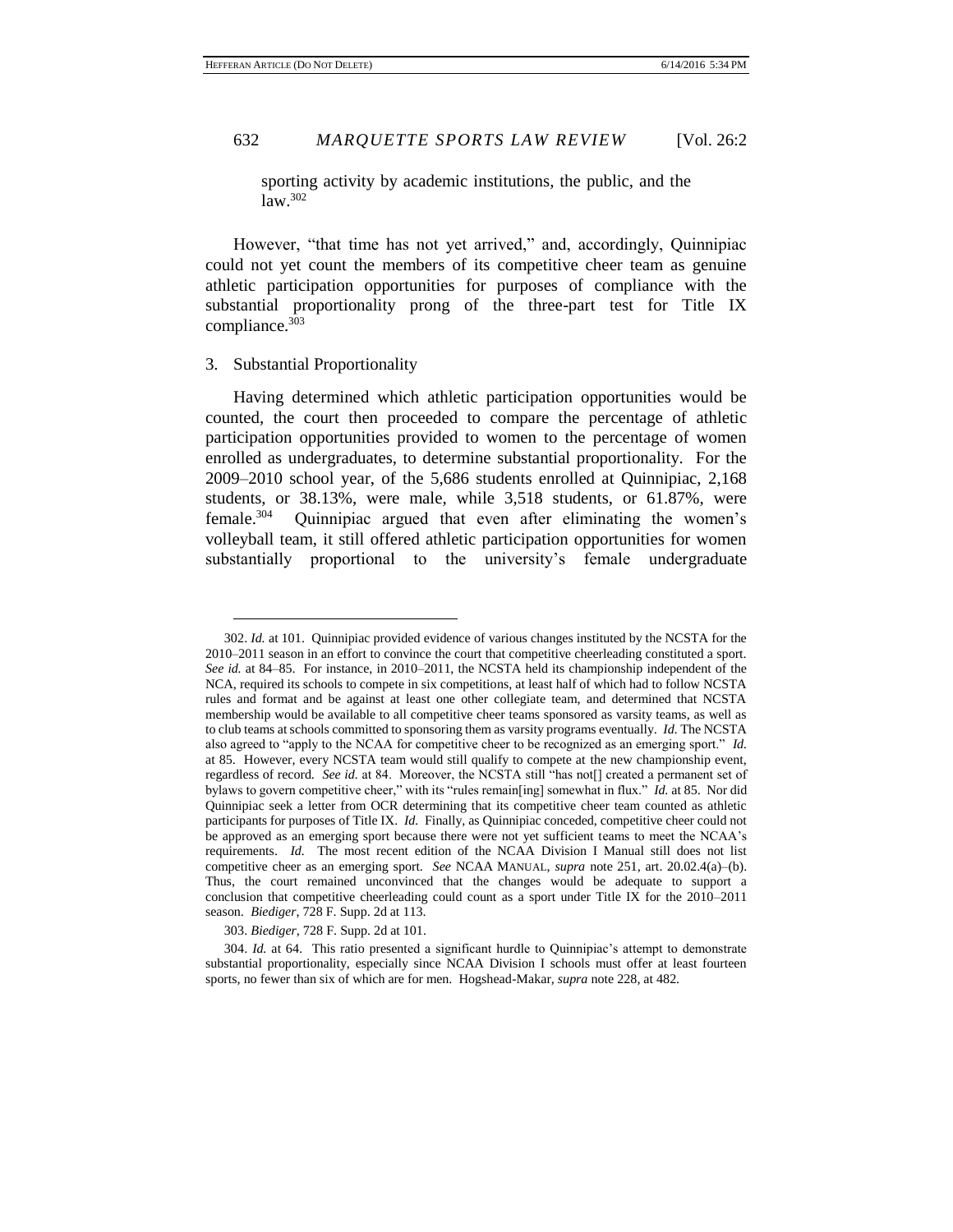enrollment.<sup>305</sup> According to Quinnipiac's numbers, it had 282 female athletes out of  $450$  athletes overall for the  $2009-2010$  school year.<sup>306</sup> These figures would "result[] in 62.67 percent of the school's athletic participation opportunities being assigned to women," which would satisfy the substantial proportionality prong.<sup>307</sup> However, based on its conclusion that competitive cheerleading did not constitute a sport providing genuine athletic participation opportunities for purposes of Title IX, the court removed all thirty members of the competitive cheer team from Quinnipiac's count of female participation opportunities, along with eleven additional athletes.<sup>308</sup> After making these reductions, the court found that females comprised 61.87% of Quinnipiac's undergraduate enrollment, but received only 58.25% of the school's athletic participation opportunities—a disparity of 3.62%.<sup>309</sup>

The court then determined whether the 3.62% disparity in the percentage of athletic participation opportunities offered to females was nevertheless sufficient to be considered substantial proportionality for purposes of satisfying the first prong and acknowledged that the difference represented, "in strictly numeric terms, a borderline case of disproportionate athletic opportunities for women."<sup>310</sup> However, based upon the guidance of the 1996 Clarification, "raw numbers are only part of the analysis for whether the participation of women in a school's varsity program is proportional to enrollment."<sup>311</sup> OCR also established "other factors designed to give context and meaning to a school's shortfall of athletic opportunities for students of a specific sex."<sup>312</sup> Specifically, the court needed to focus on "whether natural fluctuations in enrollment contributed to the lack of proportionality, and whether the absolute number of athletic participation opportunities that need to be created to achieve exact proportionality would be sufficient to sustain a viable athletic team."313

As to the first of these factors, "there is no indication that the disparity is

<sup>305.</sup> *Biediger*, 728 F. Supp. 2d at 86.

<sup>306.</sup> *Id.* at 87.

<sup>307.</sup> *Id.* at 65, 87.

<sup>308.</sup> *Id.* at 111. The additional eleven athletes removed by the court from the tally of female athletic participation opportunities were cross-country runners who the court refused to "double count" as indoor and outdoor track participants, where those individuals were injured or red-shirted during the indoor and outdoor track seasons. *See id.* at 73-78, 111.

<sup>309.</sup> *Id.* at 111.

<sup>310.</sup> *Id.*

<sup>311.</sup> *Id.*

<sup>312.</sup> *Id.*

<sup>313.</sup> *Id.*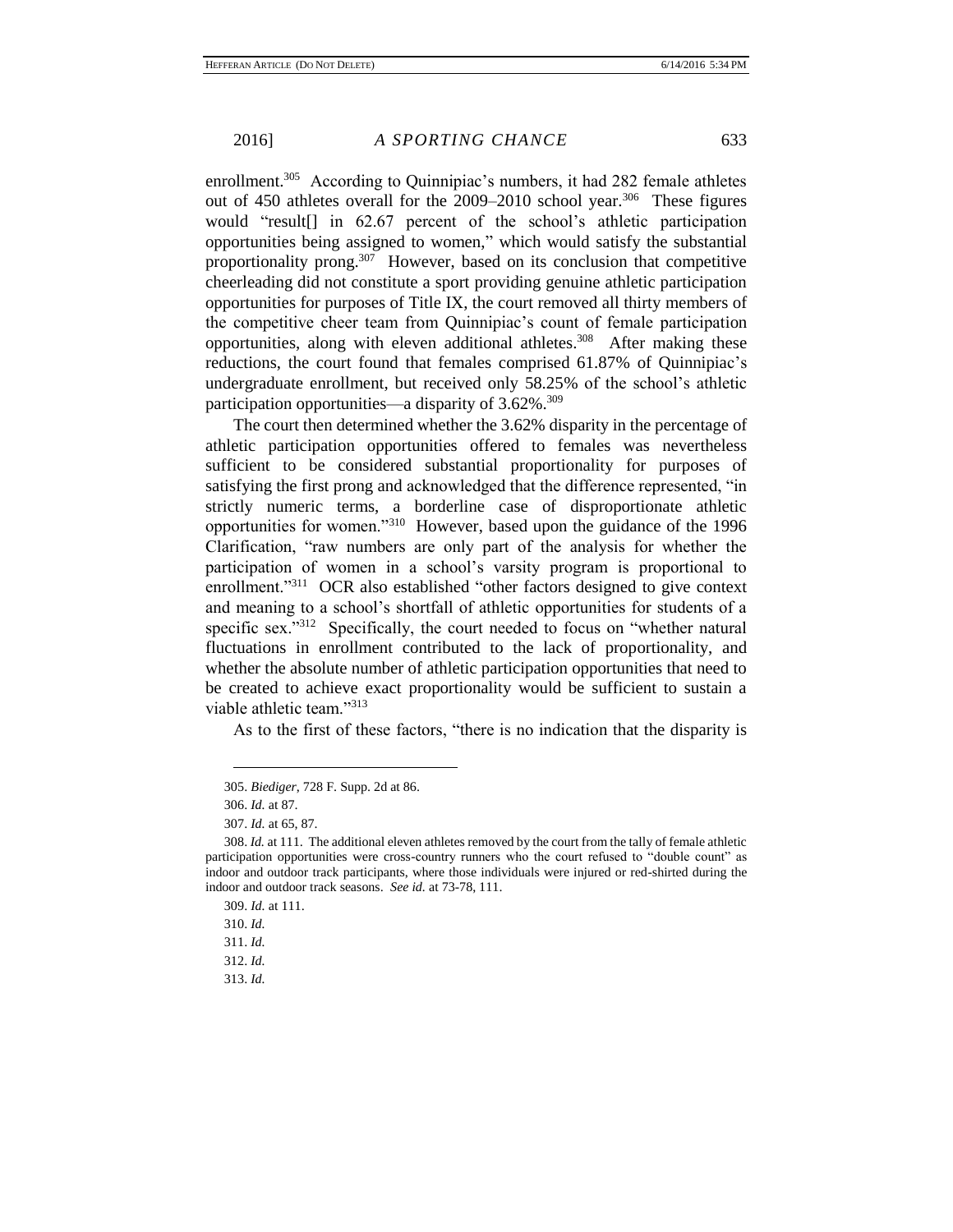attributable to a surge of women enrolling at Quinnipiac,"<sup>314</sup> nor could the disparity "be attributed to any unanticipated drop in female athletic participation or spike in male athletic participation."<sup>315</sup> Quinnipiac imposed carefully selected roster targets for all of its teams and "took meticulous steps to ensure that its roster targets were met over the course of the year."<sup>316</sup> Thus, there were "no natural fluctuations in Quinnipiac's enrollment or [athletic participation] that would explain the disparity."<sup>317</sup>

As to the second additional factor, the court found that "the 3.62 percent disparity represent [ed] a shortfall of approximately 38 female athletes."<sup>318</sup> This would be more than enough to sustain an additional female varsity team.<sup>319</sup> Indeed, such a team already existed—the women's volleyball team the school was trying to eliminate. Accordingly, "[a]lthough a [sic] 3.62 percent is not an overwhelming disparity, it is sufficient to show an absence of substantial proportionality on the facts of this case."320

Based on all of the above, the 3.62% disparity in female athletic participation opportunities established that "Quinnipiac did not offer athletic participation opportunities for women that were substantially proportional to the University's female enrollment," and, therefore, "does not fall within the 1979 Policy Interpretation's first safe harbor for Title IX compliance."<sup>321</sup> The court held, as a matter of law, that Quinnipiac violated Title IX and "discriminated on the basis of sex during the 2009–2010 academic year by failing to provide equal athletic participation opportunities for women."<sup>322</sup>

As a remedy, the court "enjoined [Quinnipiac] from continuing to discriminate against its female students on the basis of sex by failing to provide equal athletic participation opportunities."<sup>323</sup> It also ordered Quinnipiac to "submit a compliance plan describing how it will bring itself into Title IX compliance for 2010–2011 and thereafter.<sup>"324</sup> The compliance plan had to commit to sponsoring a women's volleyball team for at least the 2010–2011

314. *Id.* at 111–12. 315. *Id.* at 112. 316. *Id.* 317. *Id.* 318. *Id.* 319. *Id.* 320. *Id.* at 113. 321. *Id.* at 112–13. 322. *Id.* at 64; *see also id.* at 113. 323. *Id.* at 114. 324. *Id.* at 113.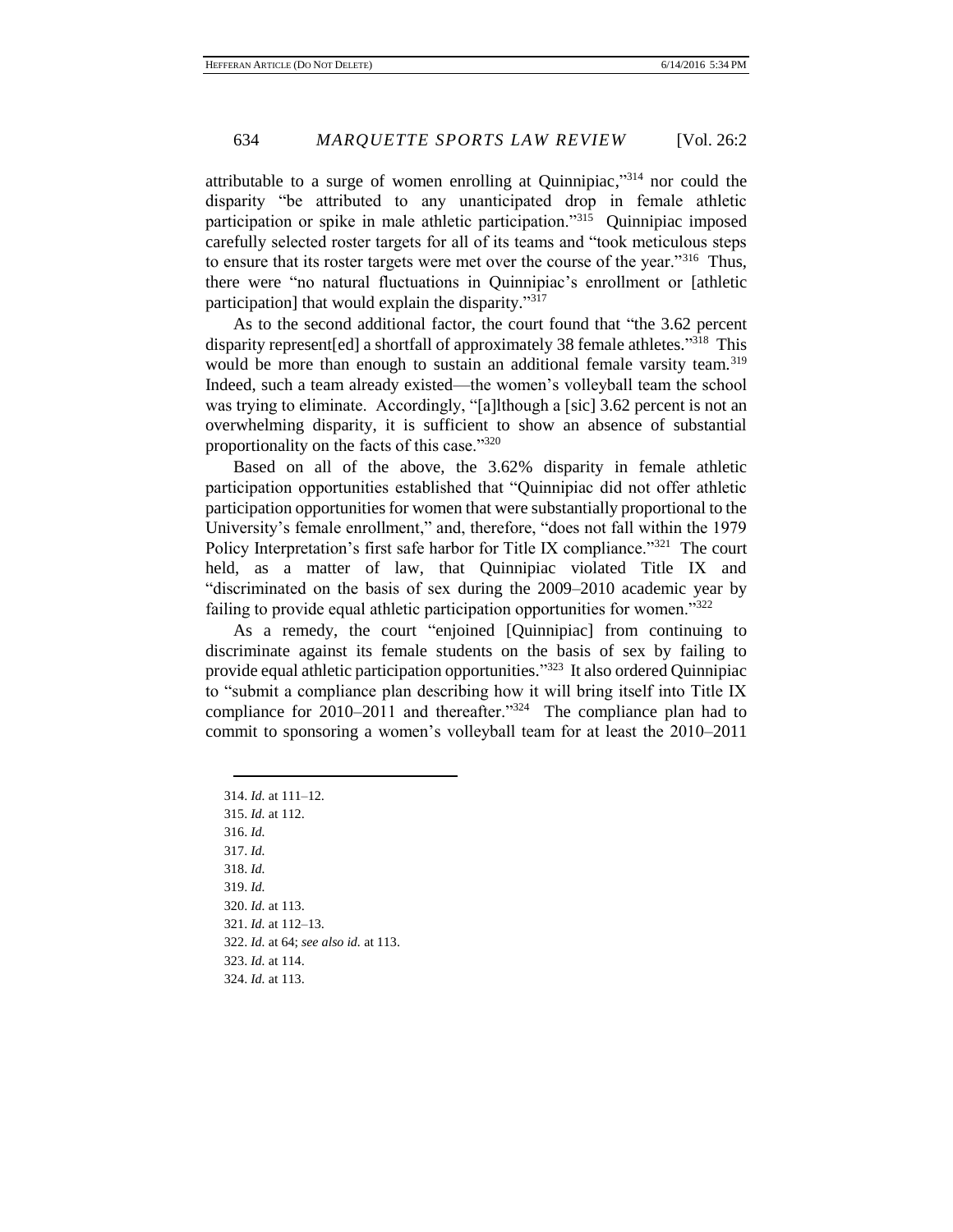school year.<sup>325</sup>

### *B. The Second Circuit Decision*

Quinnipiac appealed the district court's injunction to the Second Circuit.<sup>326</sup> The school argued that the district court erred by excluding all thirty roster positions on the competitive cheer team from its tally of female athletic participation opportunities, on the basis that it was not a varsity sport for Title IX purposes.<sup>327</sup> Even if those athletes were not counted, Quinnipiac further contended that the district court erred in finding the resulting 3.62% disparity between the percentage of participation opportunities afforded female athletes and the percentage of female undergraduate enrollment to constitute a Title IX violation.<sup>328</sup>

Where an appellant challenges the "basis [of injunctive relief] in law and fact, [an appellate court] review[s] the district court's factual findings only for clear error and its conclusions of law de novo." 329 Like the district court, the Second Circuit began its analysis of the substantial proportionality prong, the only prong on which Quinnipiac elected to defend itself,<sup>330</sup> by determining the number of participation opportunities afforded by the school's intercollegiate athletic program to male and female athletes. $331$  Also like the district court, the Second Circuit

> conclude[d] that the 1996 Clarification . . . and the 2000 and 2008 OCR Letters [were] likewise entitled to substantial deference under *Auer v. Robbins*<sup>332</sup>... because they reflect reasonable agency interpretations of ambiguities in its own regulation, and there is no reason to think that the agency's interpretations do not reflect its "fair and considered judgment

<sup>325.</sup> *Id.* at 114.

<sup>326.</sup> Biediger v. Quinnipiac Univ., 691 F.3d 85, 90 (2d Cir. 2012).

<sup>327.</sup> *Id.* at 91, 96.

<sup>328.</sup> *Id.*

<sup>329.</sup> *Id.* at 96. While the district court's "finding of sex discrimination [was] incorporated in a declaratory judgment that [was] not yet final and . . . appealable," the Second Circuit determined that it "nevertheless ha[d] jurisdiction to review the finding because it [was] 'inextricably intertwined' with the challenged injunctive relief over which [the court did possess] interlocutory appellate jurisdiction pursuant to 28 U.S.C. § 1292(a)(1)." *Id.* (citing Lamar Advert. of Penn, LLC v. Town of Orchard Park, 356 F.3d 365, 371-72 (2d Cir. 2004)).

<sup>330.</sup> *Id.* at 98.

<sup>331.</sup> *Id.* at 93.

<sup>332.</sup> *See generally* 519 U.S. 452 (1997).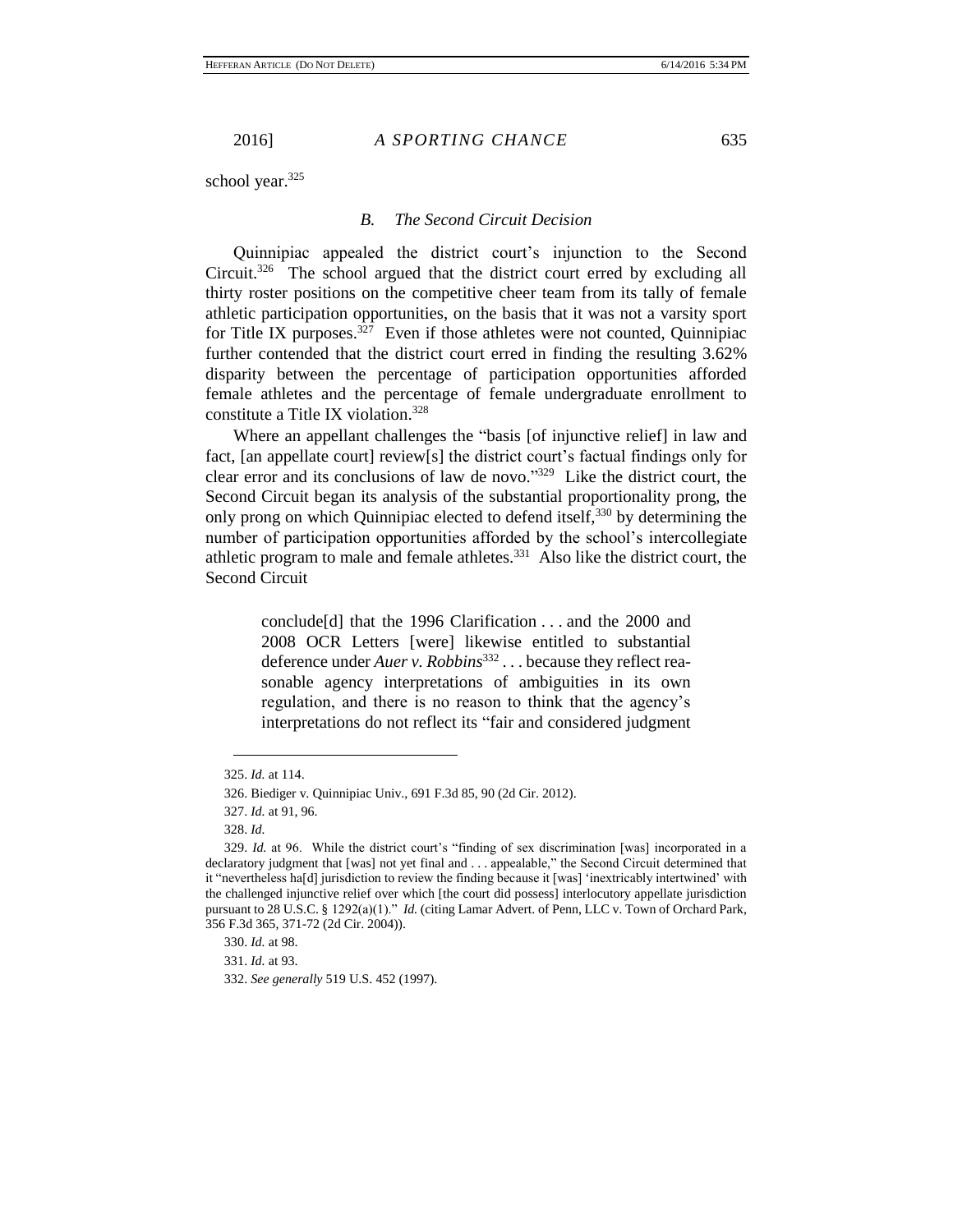on the matter in question."333

Moreover, "even if . . . the 1996 Clarification and [2000 and 2008 OCR L]etters were not entitled to *Auer* deference, they would be entitled to substantial deference under *United States v. Mead Corp.*<sup>334</sup> because their logical consistency with the agency's earlier 1979 Policy Interpretation amplifies their 'power to persuade.'"<sup>335</sup>

# 1. Whether Competitive Cheerleading Constitutes a "Sport"

After establishing the legal framework, the Second Circuit provided a detailed description of the district court's application and analysis of the various factors set forth in the 2008 OCR Letter that went into its conclusion that the members of the competitive cheer team could not be counted under Title IX, because the activity did not afford the participation opportunities of a varsity sport.<sup>336</sup> "Quinnipiac question[ed] the weight the district court assigned the various factors it identified as supporting or undermining recognition of competitive cheer[] as a genuine varsity sport" for Title IX purposes and also asserted that the court should review the issue de novo.<sup>337</sup> While the Second Circuit "generally accord[s] considerable discretion to a factfinder in deciding what weight to assign competing evidence pointing toward different conclusions," the issue was irrelevant. $338$  This was because

<sup>333.</sup> *Biediger*, 691 F.3d at 96–97 (footnote added) (citation omitted) (quoting Mullins v. City of New York, 653 F.3d 104, 113–14 (2d Cir. 2011)). In *Auer v. Robbins*, where Congress had not directly spoken on the issue, the Supreme Court determined that it "must sustain the Secretary [of Labor's interpretation of an overtime wage exemption] so long as it is 'based on a permissible construction of the statute.'" *Auer*, 519 U.S. at 457 (quoting Chevron U.S.A., Inc. v. Nat. Res. Def. Council, Inc., 467 U.S. 837, 842–43 (1984)). Because the test used by the Secretary was "a creature of the Secretary's own regulations, his interpretation of it," which "simply cannot be said to be unreasonable," was "controlling unless 'plainly erroneous or inconsistent with the regulation.'" *Id.* at 458, 461 (quoting Robertson v. Methow Valley Citizens Council, 490 U.S. 332, 359 (1989)).

<sup>334.</sup> *See generally* 533 U.S. 218 (2001).

<sup>335.</sup> *Biediger*, 691 F.3d at 97 (footnote added) (citation omitted) (quoting Christopher v. SmithKline Beecham Corp., 132 S. Ct. 2156, 2169 (2012)). United States v. *Mead* Corp. found "room at least to raise a *Skidmore* claim [of deference] here, where the regulatory scheme is highly detailed, and [the agency] can bring the benefit of specialized experience to bear on" the subtle questions at issue. *Mead*, 533 U.S. at 235. An agency ruling in such a "situation may therefore at least seek a respect proportional to its 'power to persuade.'" *Id.* (quoting Skidmore v. Swift & Co., 323 U.S. 134, 140 (1944)). "Such a ruling may surely claim the merit of its writer's thoroughness, logic, and expertness, its fit with prior interpretations, and any other sources of weight." *Id.*

<sup>336.</sup> *See Biediger*, 691 F.3d at 102–05. 337. *Id.* at 105.

<sup>338.</sup> *Id.*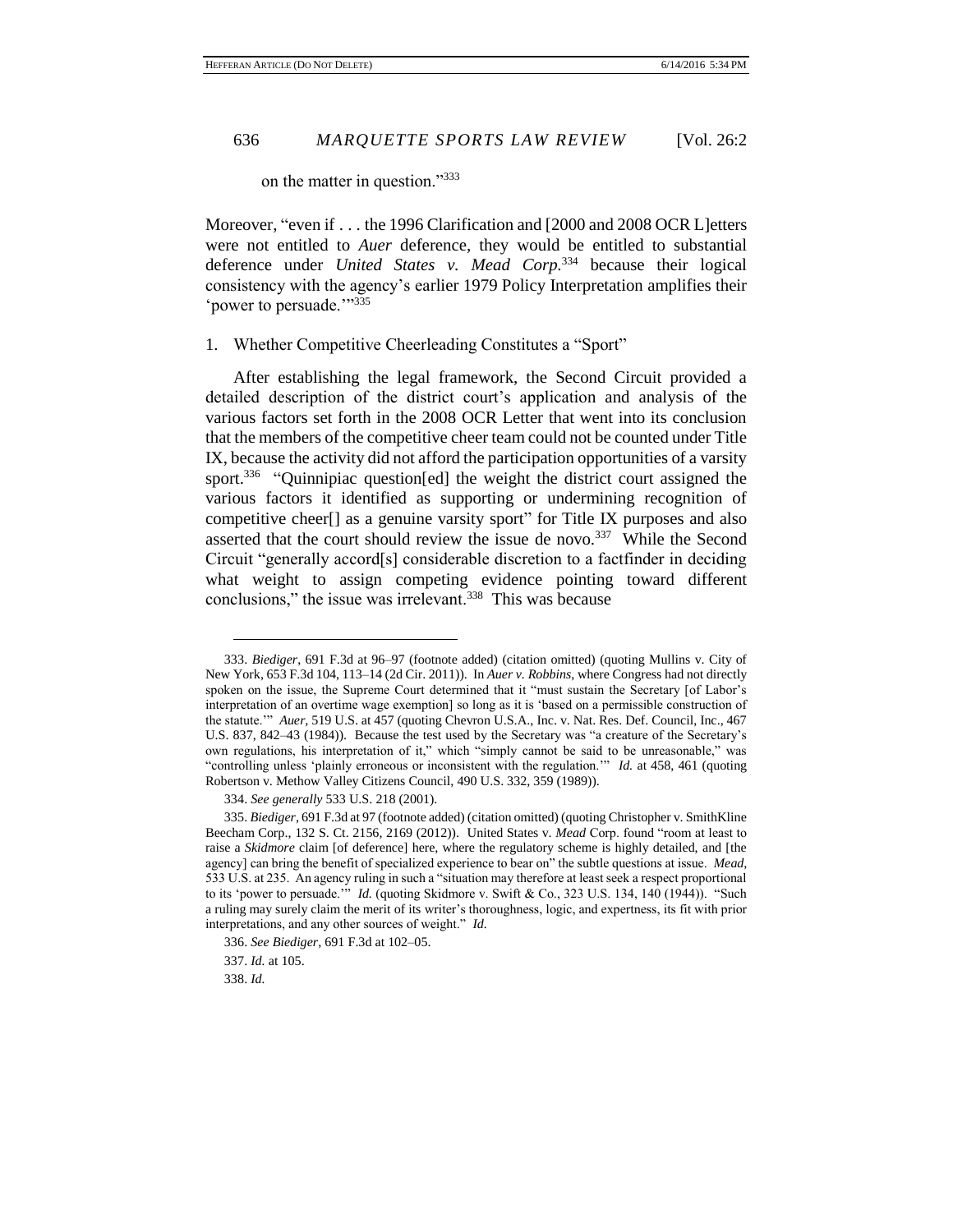[E]ven assuming that *de novo* review were warranted, we conclude for the same reasons stated in detail by the district court and summarized in this opinion that, although there are facts on both sides of the argument, in the end, the balance tips decidedly against finding competitive cheerleading presently to be a "sport" whose participation opportunities should be counted for purposes of Title IX.<sup>339</sup>

Like the district court, the Second Circuit acknowledged "that competitive cheer[] can be physically challenging, requiring competitors to possess 'strength, agility, and grace.'"<sup>340</sup> Similarly, the Second Circuit did not "foreclose the possibility that [competitive cheer], with better organization and defined rules, might some day warrant recognition as a varsity sport."341 However, the Second Circuit echoed the district court in concluding that "that time has not yet arrived."<sup>342</sup> Thus, the Second Circuit held "that the district court was correct not to count the 30 roster positions assigned to competitive cheerleading in determining the number of genuine varsity athletic participation opportunities that Quinnipiac afforded female students."<sup>343</sup>

### 2. Substantial Proportionality

The Second Circuit next addressed Quinnipiac's argument that, even if the members of the competitive cheerleading team were properly excluded from the tally of athletic participation opportunities, the resulting 3.62% disparity between female athletic participation opportunities and female undergraduate enrollment did not support the finding of a Title IX violation.<sup>344</sup> Quinnipiac asserted that this disparity was too small to support a finding that the school failed to provide athletic participation opportunities to its female students in substantial proportion to their enrollment.<sup>345</sup> Quinnipiac further argued that it could not be held "responsible for the disparity in light of fluctuations in

- 341. *Id.*
- 342. *Id.* (quoting *Biediger*, 728 F. Supp. 2d at 101).

344. *Id.* at 105–06.

 $\overline{a}$ 339. *Id.*

<sup>340.</sup> *Id.* (quoting Biediger v. Quinnipiac Univ., 728 F. Supp. 2d 62, 101 (D. Conn. 2010)).

<sup>343.</sup> *Id.*

<sup>345.</sup> *Id.* at 106.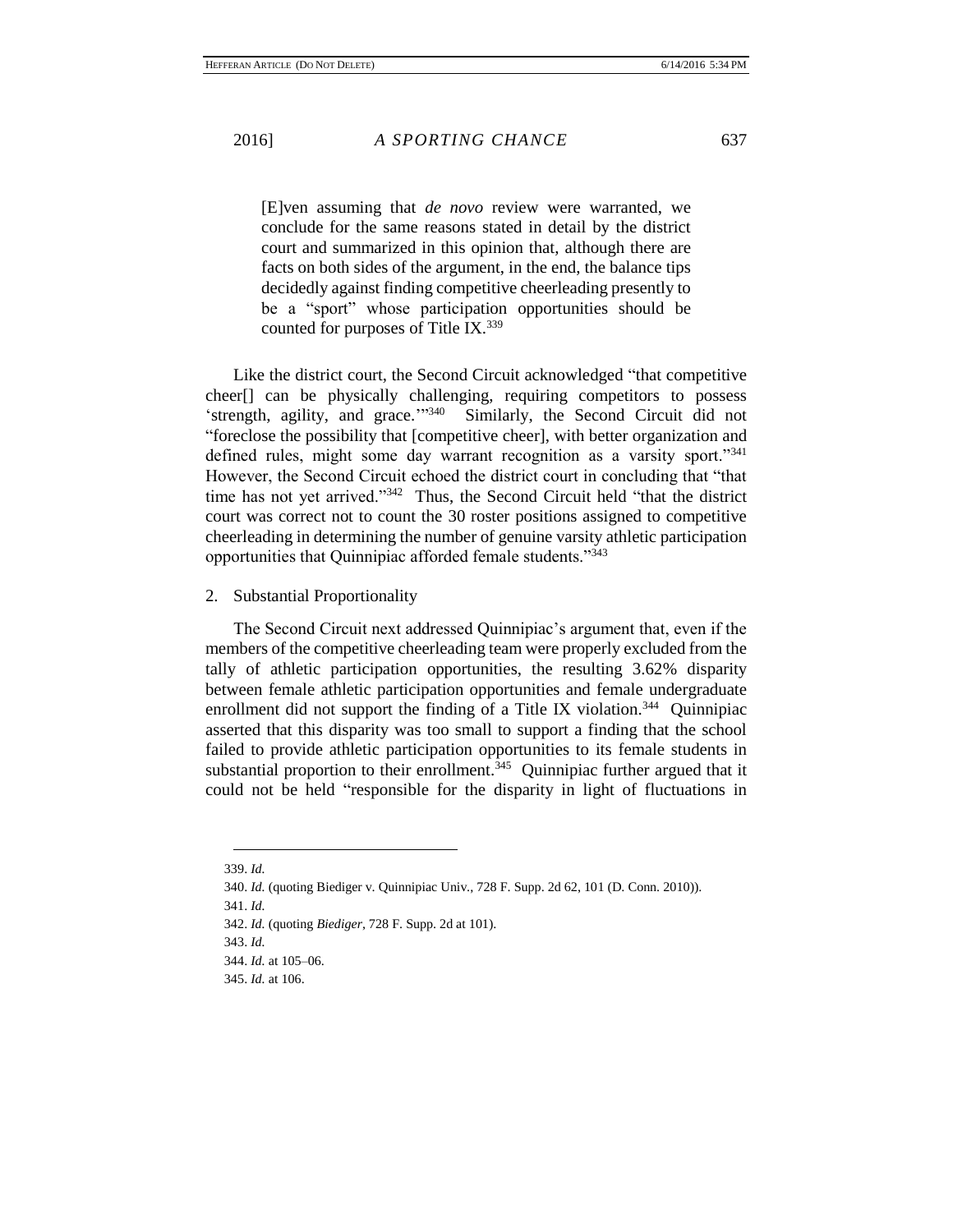enrollment." 346 Finally, "Quinnipiac contend[ed] that the district court erroneously accorded dispositive weight to the fact that the number of additional female roster spots needed to achieve exact proportionality—[thirty-eight] would have been sufficient for Quinnipiac to field an additional varsity team."347

The Second Circuit rejected all of Quinnipiac's contentions.<sup>348</sup> First, the court found the relatively small percentage of the disparity unimportant.<sup>349</sup> While the district court conceded that the disparity represented "in strictly numerical terms . . . a borderline case of disproportionate athletic opportunities," the 1996 Clarification made clear that "substantial proportionality is not determined by any bright-line statistical test."<sup>350</sup> Although no other reported decision found such a small disparity to constitute a lack of substantial proportionality, "the 1996 Clarification . . . [did not] create a statistical safe harbor at  $\lceil \text{any} \rceil$ ... percentage," but "instruct  $\lceil \text{ed} \rceil$  that substantial proportionality is properly determined on a 'case-by-case basis' after a careful assessment of the school's 'specific circumstances,' including the causes of the disparity and the reasonableness of requiring the school to add additional athletic opportunities to eliminate the disparity."<sup>351</sup> Analyzing precisely these factors, "the district court pointed to record evidence showing that the 3.62% identified disparity was almost entirely attributable to Quinnipiac's own careful control of its athletic rosters," and its conclusion should be upheld.<sup>352</sup>

Finally, the Second Circuit did not interpret the district court's decision to categorically hold that "no matter how small a disparity, if it can be closed by the creation of a new sports team, a school will be found not to have afforded substantially proportionate athletic opportunities."<sup>353</sup> Rather, the district court "discussed the possible creation of a new sports team only to explain why it was reasonable to expect Quinnipiac to add additional athletic opportunities for women to close the identified 3.62% disparity."<sup>354</sup> Because the gap reflected thirty-eight positions, and all of Quinnipiac's currently existing women's sports teams had rosters of less than thirty participants, it was "certain that [a new] sports team could be created from the shortfall."355

346. *Id.* 347. *Id.* 348. *Id.* 349. *Id.* 350. *Id.* (quoting *Biediger*, 728 F. Supp. 2d at 111). 351. *Id.* 352. *Id.* at 107. 353. *Id.* 354. *Id.* 355. *Id.* (quoting *Biediger*, 728 F. Supp. 2d at 112).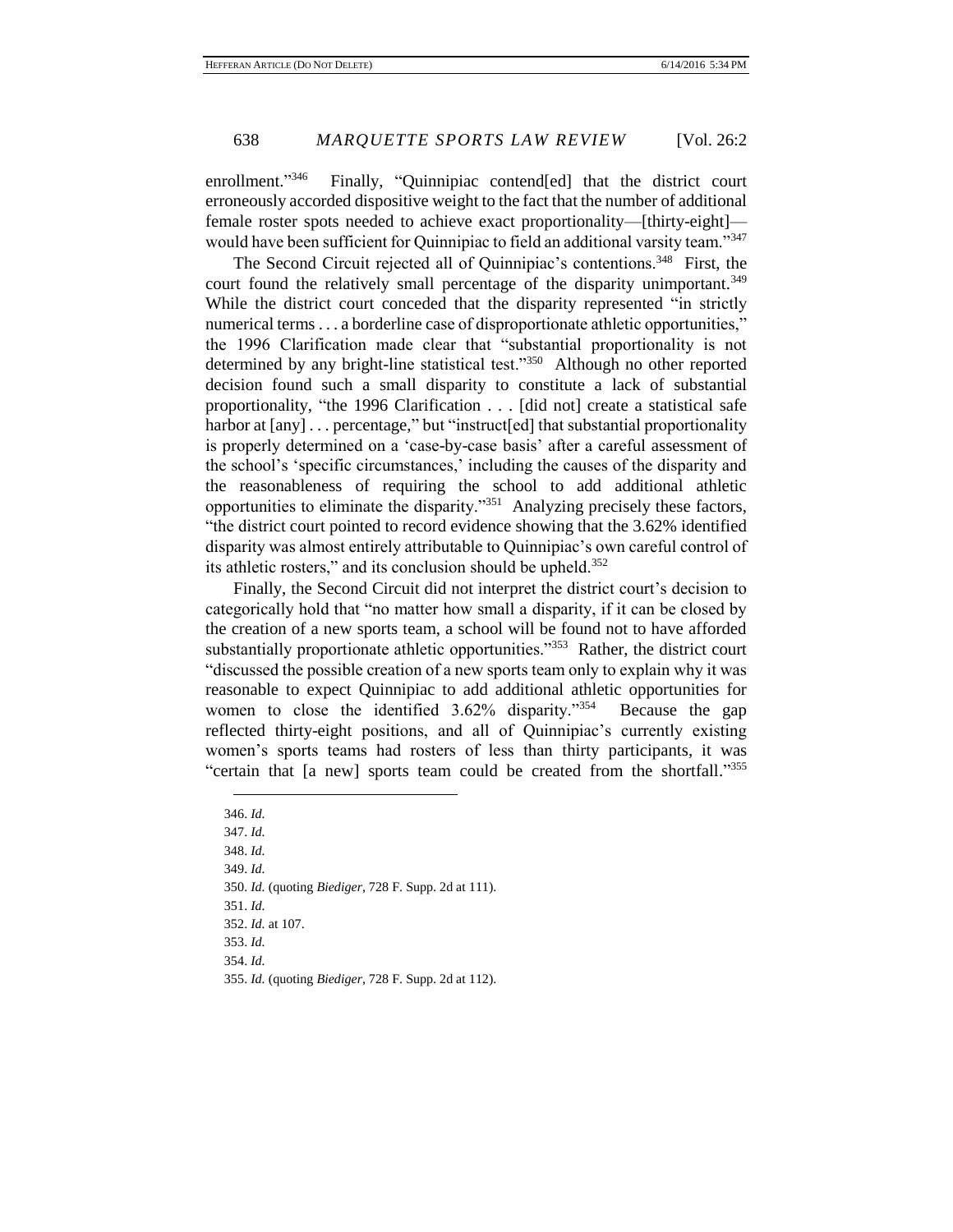Indeed, it would take "little effort . . . to afford the additional participation opportunities of an independent sports team," because such a team already existed in the form of the women's volleyball team the school was trying to eliminate.<sup>356</sup>

Based on all of the above reasons, the Second Circuit rejected Quinnipiac's contentions on appeal and affirmed the injunction "substantially for the reasons stated by the district court in its comprehensive and well reasoned [sic] opinion."<sup>357</sup>

# *C. The 2013 District Court Opinion*

Following the Second Circuit's affirmance, Quinnipiac subsequently moved to lift the district court's injunction, claiming that changes to its athletics program over the past two years brought it into compliance with Title IX.<sup>358</sup> Specifically, Quinnipiac emphasized the following changes:

> (1) [T]he addition of a varsity women's golf team; (2) the further cultivation of competitive cheer as a developing sport, having renamed the activity "acrobatics and tumbling"; (3) the addition of a varsity women's rugby team; and (4) the adoption of a written policy that no student athlete would be required to join additional teams in order to participate in her sport of choice—or more specifically, that women's cross-country athletes would no longer be required to participate in women's indoor and outdoor track.<sup>359</sup>

Quinnipiac asserted that women's golf, competitive cheer, rugby, and track "provide[d] female athletes with genuine varsity participation opportunities," and, when these participation opportunities were combined with the school's other participation opportunities, as to which there was no dispute, the school allocated female athletic participation opportunities in numbers substantially proportionate to its female undergraduate enrollment, in compliance with the first prong of the three-prong test.<sup>360</sup>

The court quickly determined that as a full-fledged NCAA championship

 $\overline{a}$ 356. *Id.*

<sup>357.</sup> *Id.* at 91.

<sup>358.</sup> Biediger v. Quinnipiac Univ., 928 F. Supp. 2d 414, 419 (D. Conn. 2013).

<sup>359.</sup> *Id.* at 420.

<sup>360.</sup> *Id.* at 453.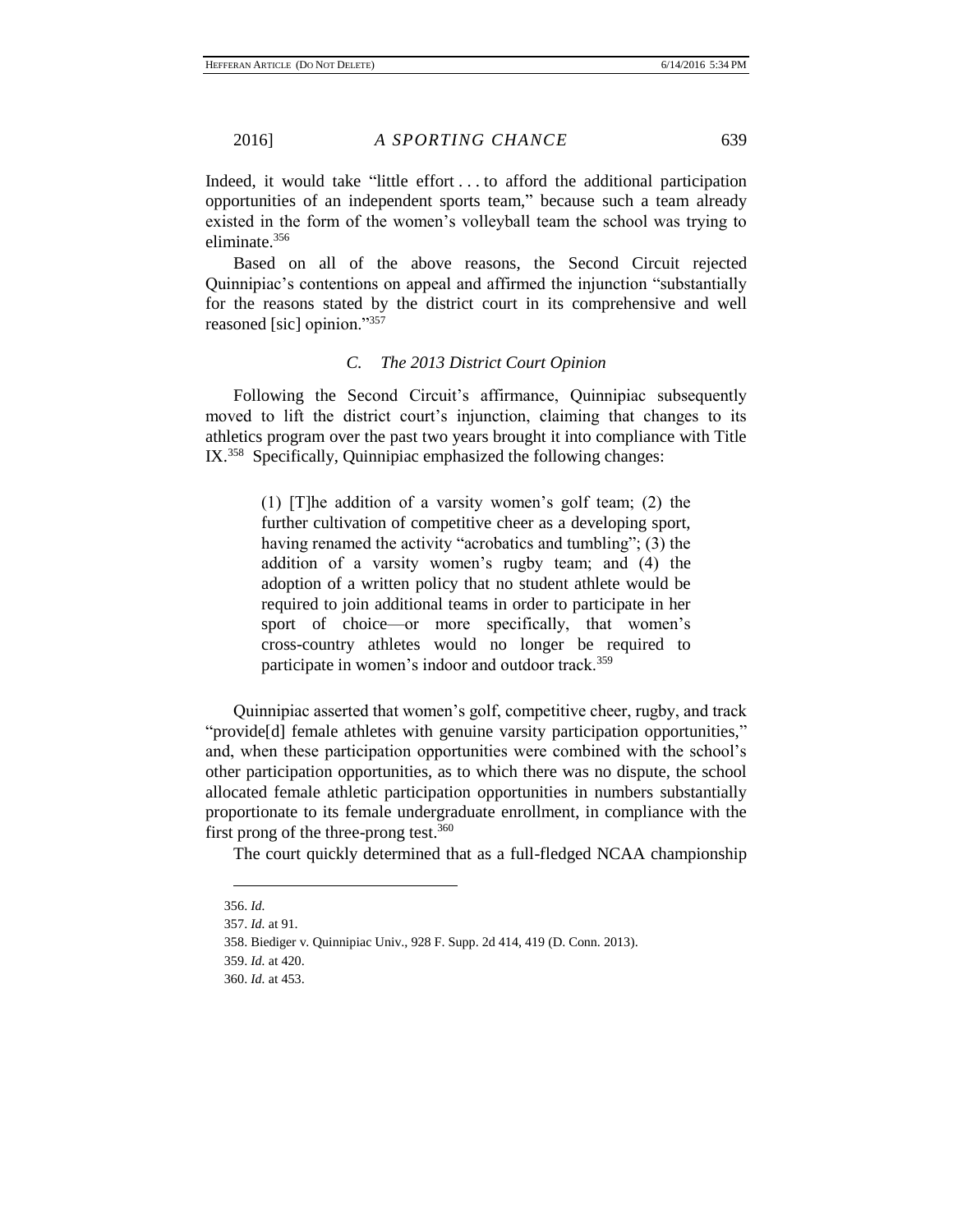sport, women's golf provided genuine athletic participation opportunities and counted the golf team's eleven athletes in its tally.<sup>361</sup> The court also decided to count all but three multisport cross-country athletes who regularly participated in practice sessions and other team activities, even if they were injured and did not actually compete in meets.<sup>362</sup> Therefore, the bulk of the court's lengthy opinion consisted of discussion and analysis related to whether competitive cheer and rugby athletes could be counted as genuine participation opportunities for purposes of Title IX compliance.

After retracing the development of the relevant Title IX regulations and guidelines, the court reaffirmed the analytical framework it used in its earlier opinion. Because Quinnipiac again proceeded solely under the substantial proportionality prong of the three-part test, the court's analysis proceeded in two steps. First, the court determined the number of genuine varsity athletic participation opportunities afforded to members of each sex.<sup>363</sup> Then, it calculated "whether the number of participation opportunities is substantially proportionate to the gender demographics of the university."<sup>364</sup>

### 1. Whether an Activity Constitutes a "Sport"

As to the first step of the analysis, the court determined which participation opportunities should be counted by focusing on the factors delineated in the 2008 OCR Letter,  $365$  just as it had in its previous decision:

> Under prong one [of the Three-Part Test], the term "participation opportunities" means the total number of "participants"—as defined in the 1996 Clarification—engaged in genuine intercollegiate-level varsity "sports." Whether a particular athletic activity qualifies as a "sport" (so that "participants" in that activity may count for purposes of prong one) depends on both intrinsic and extrinsic factors, as outlined in the 2008 OCR Letter. Intrinsic factors concern the inherent sport-like qualities of the activity, such as (1) whether the purpose of the activity is athletic competition; (2) whether

 $\overline{a}$ 361. *Id.*

<sup>362.</sup> *Id.* at 465. The three athletes the court decided not to count quit the indoor track team less than halfway through the season, without competing in a single event, and so could not be found to have participated in the activity on a regular basis. *Id.* at 466.

<sup>363.</sup> *Id.* at 440.

<sup>364.</sup> *Id.*

<sup>365.</sup> Consistent with its earlier decision, the court continued to accord the 1996 Clarification and 2000 and 2008 OCR Letters substantial deference. *See id.* at 445–46.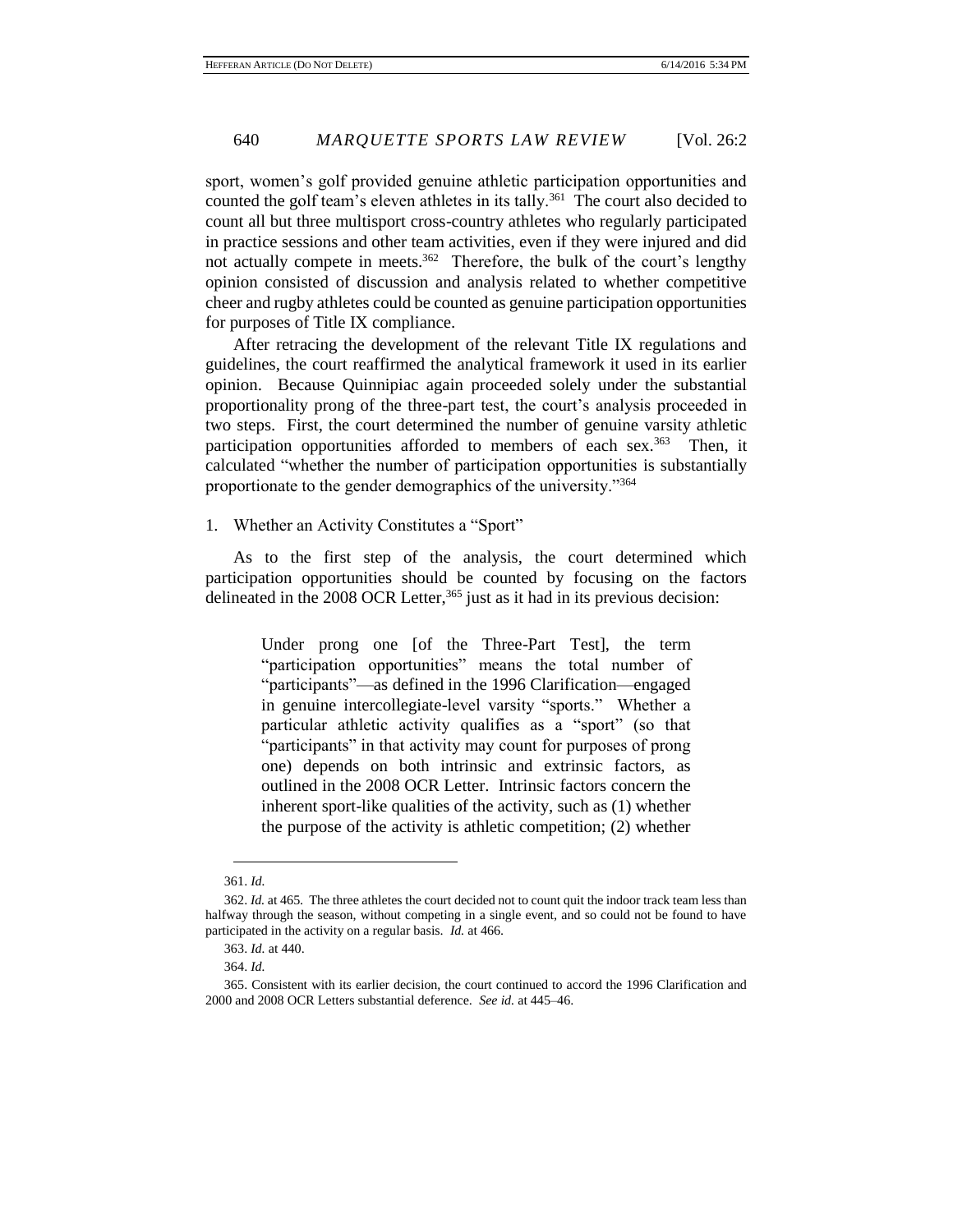competition is judged by a set of rules and objective criteria; (3) whether participants are selected on the basis of athletic ability; (4) whether the number of competitions and length of play are determined by a governing athletics organization; (5) whether the activity has a defined season; and (6) whether postseason competition, if available, is dependent on regular season results. Extrinsic factors, in contrast, concern how the putative sport is administered by the university, including (1) whether the budget, support services, and coaching are provided in a manner consistent with established varsity sports; (2) whether participants are eligible for scholarships and awards; (3) whether participants are recruited in a manner consistent with other varsity sports; (4) whether practice opportunities are consistent with other varsity sports; (5) whether competitive opportunities differ quantitatively or qualitatively from established varsity sports, including competition against other varsity opponents; (6) whether the competitive schedule reflects the abilities of the team; (7) whether the team participates in pre-season or post-season competition in a manner consistent with other varsity sports; and (8) whether resources for the activity are based on the competitive needs of the team. Intrinsic factors bear on whether an activity is *capable* of providing athletes a genuine varsity participation opportunity, while extrinsic factors bear on whether a particular school's program is organized and administered in a way that *actually* provides athletes a genuine varsity participation opportunity. Accordingly, even if an athletic activity possesses, in the abstract, all of the intrinsic attributes of an authentic "sport," it may nonetheless be offered in such a manner that its participants do not receive a genuine varsity experience on par with other bona fide varsity athletes; that is, the activity, as administered, lacks the extrinsic attributes of an intercollegiate varsity sport.<sup>366</sup>

# *a. Competitive Cheer.*

Turning first to competitive cheer, or "acro," as Quinnipiac now calls it,<sup>367</sup>

<sup>366.</sup> *Id.* at 444.

<sup>367. &</sup>quot;Acro" is short for "acrobatics and tumbling." *Id.* at 420.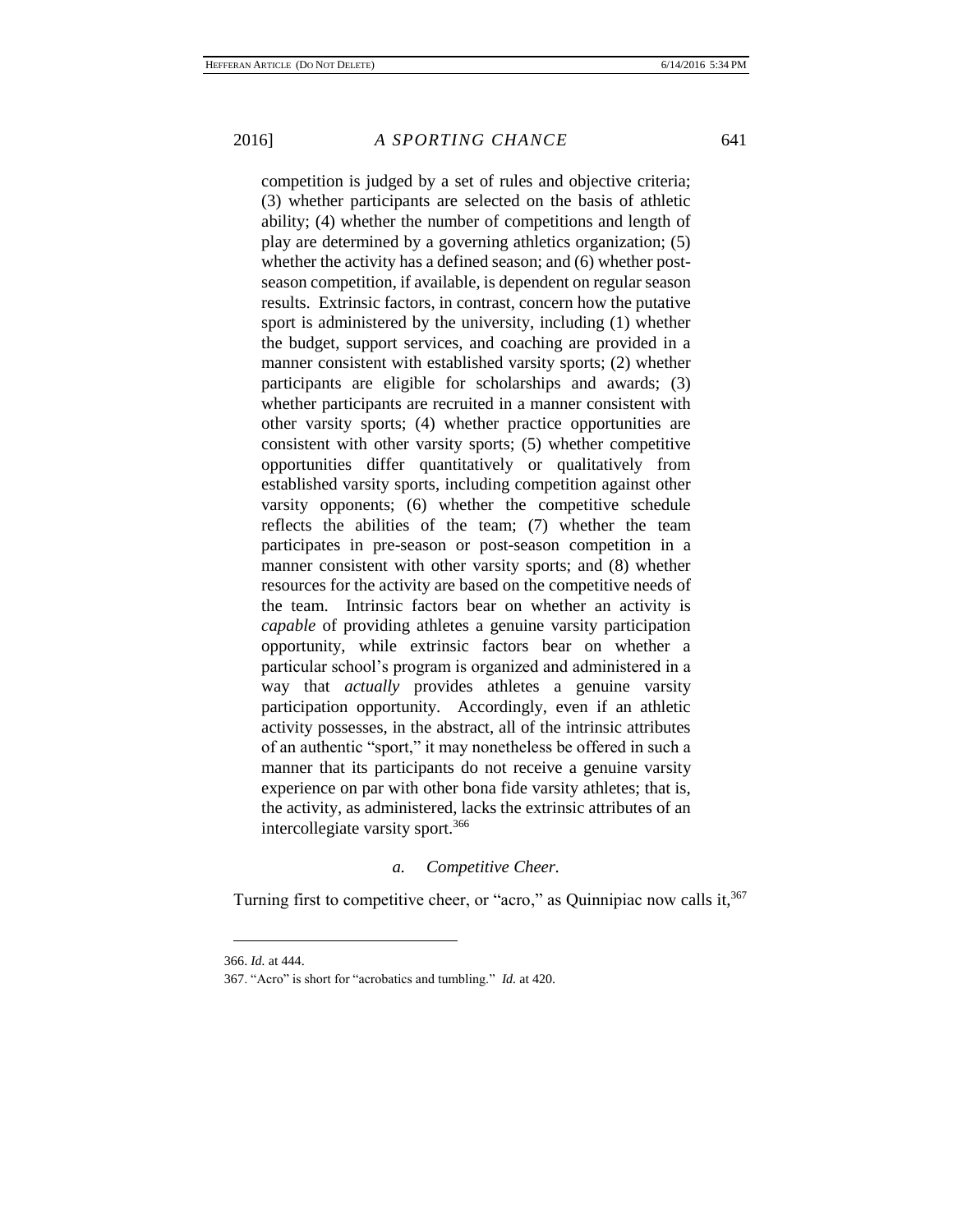the court assumed that the activity continued to satisfy all of the factors it found satisfied in its previous opinion.<sup>368</sup> The team's "budget, benefits and services, coaching staff, scholarships and awards, and practice opportunities were all provided in a manner consistent with established varsity sports."<sup>369</sup> Moreover, the team's purpose was "to compete athletically at the intercollegiate level, and ... its members were selected for—and remain dedicated to—that purpose."370 The issue facing the court was whether the further development and changes implemented in the program subsequent to its 2010 decision were sufficient to justify a finding that the acro team now constituted a sport whose team members could be counted as participants for purposes of Title IX. $^{371}$ 

# i. Lack of NCAA Recognition.

An initial problem for Quinnipiac was the fact that neither competitive cheer nor acro was recognized as a championship sport by the NCAA, or even as an emerging sport.<sup>372</sup> Indeed, the recent efforts by the National Collegiate Acrobatics and Tumbling Association (NCATA), the new name of the former NCSTA,<sup>373</sup> to obtain NCAA recognition for acro as an emerging sport proved fruitless.<sup>374</sup> The initial emerging-sport proposal put forward by the NCATA in 2010 ignited a schism within the competitive cheer community, based on diverging visions for the activity.<sup>375</sup> While the NCATA's proposed format emphasized the gymnastic elements of cheer, another faction, led by USA Cheer, the national governing body for cheerleading, submitted an emerging sport proposal of its own, based on a "rival format called 'STUNT,' which place[d] greater emphasis on the performance-based aspects of traditional cheerleading competitions."<sup>376</sup> Faced with competing proposals, the NCAA Committee for Women's Athletics (CWA), the organization responsible for

 $\overline{a}$ 

374. *Id.* at 424.

375. *Id.*

<sup>368.</sup> *Id.* at 454.

<sup>369.</sup> *Id.*; *see also id.* at 422 n.9.

<sup>370.</sup> *Id.* at 455.

<sup>371.</sup> *Id.*

<sup>372.</sup> *Id.* at 421, 423. As discussed, an emerging sport is "a provisional designation that allows a university to count the activity toward NCAA revenue distribution and minimum sports sponsorship requirements." *Id.* at 421; *see also supra* note 251. This designation "encourage[s] schools to increase sports opportunities and create NCAA championships in these new sports." Hogshead-Makar, *supra* note 228, at 469. As of the 2015–2016 season, acro is still not listed as an emerging sport. *See* NCAA MANUAL, *supra* note 251, art. 20.02.4(a)–(b).

<sup>373.</sup> *Biediger*, 928 F. Supp. 2d at 423.

<sup>376.</sup> *Id.*; *see also* Buzuvis, *supra* note 13, at 457. For a detailed discussion of the differences between the two proposals, *see* Buzuvis, *supra* note 13, at 456–58.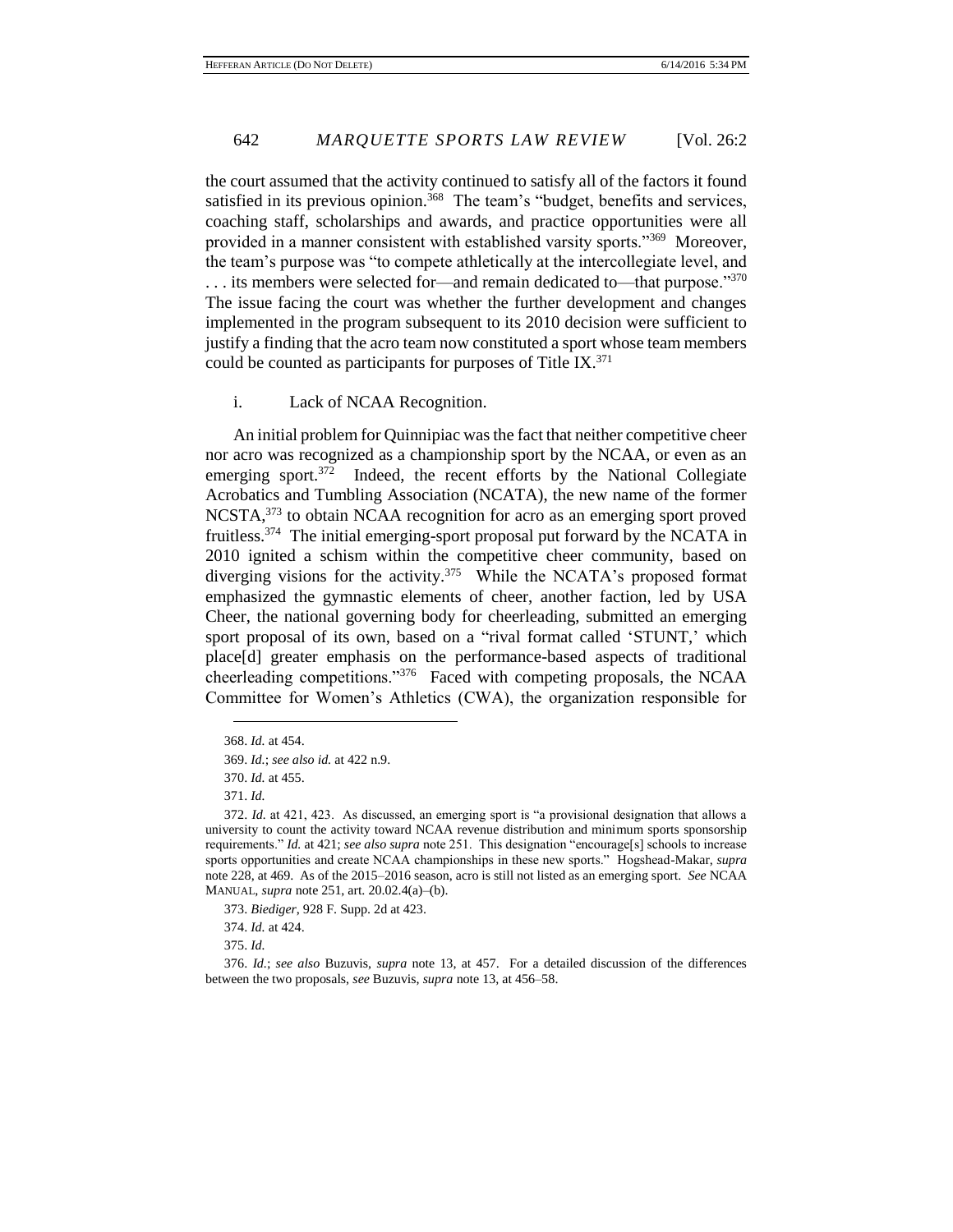determining whether an activity receives provisional recognition as an emerging sport, held both proposals in abeyance and instructed the two rival organizations to resolve their differences.<sup>377</sup> Unfortunately, the NCATA and USA Cheer were unable to reach agreement and once again submitted competing proposals to the CWA in 2011.<sup>378</sup>

Due to this discord, the court believed that "acro's prospects of qualifying as an NCAA emerging sport in the foreseeable future have dimmed considerably since 2010."<sup>379</sup> The rivalry between NCATA and USA Cheer "means that the structure of this nascent sport will remain in flux, as some schools adopt one format while others adopt the competing format."<sup>380</sup> This was particularly problematic because at least twenty schools must offer varsity or competitive club teams in the activity before it can be recognized as an emerging sport.<sup>381</sup> Due to competition from USA Cheer, only six universities sponsored acro teams during the 2011–2012 season, too few to support acro as an emerging sport.<sup>382</sup> For 2012–2013, one of those six schools decided to cancel its acro team, while two others planned to sponsor acro teams.<sup>383</sup> Even for the 2013–2014 season, only three additional schools provided letters of commitment, bringing the total to, at most, ten participating schools.<sup>384</sup>

Not only had the NCAA failed to classify competitive cheer or acro as either a championship or emerging sport, but DOE did not recognize it as a sport either, meaning schools reporting their athletic participation data under the EADA could not report their rosters "unless they have received a letter from the [OCR] determining that their cheer squads are legitimately engaged in sport."385 And, of course, "[t]o date, the agency has never issued a letter counting cheerleading or acro as a varsity sport."<sup>386</sup>

 $\overline{a}$ 

382. *Biediger*, 928 F. Supp. 2d at 424–25. By contrast, fifteen collegiate club teams agreed to compete under the auspices of the USA Cheer format. Buzuvis, *supra* note 13, at 457.

384. *Id.*

386. *Id.* at 422. Quinnipiac decided not to seek such a letter following an earlier letter from OCR

<sup>377.</sup> *Biediger*, 928 F. Supp. 2d at 424.

<sup>378.</sup> *Id.*

<sup>379.</sup> *Id.*

<sup>380.</sup> *Id.*

<sup>381.</sup> *Id.*; *see* Buzuvis, *supra* note 13, at 456. There must also "be other evidence of potential interest in a college-level competition." Buzuvis, *supra* note 13, at 456 (citing CRITERIA FOR EMERGING SPORTS, *supra* note 133). Such evidence may take the form of "high participation rates in college intramurals, high school teams, or non-scholastic competitive teams, and support from governing bodies, conferences, the U.S. Olympic Committee, and professional organizations." *Id.* (citing CRITERIA FOR EMERGING SPORTS, *supra* note 133).

<sup>383.</sup> *Biediger*, 928 F. Supp. 2d at 425.

<sup>385.</sup> *Id.* at 421–22.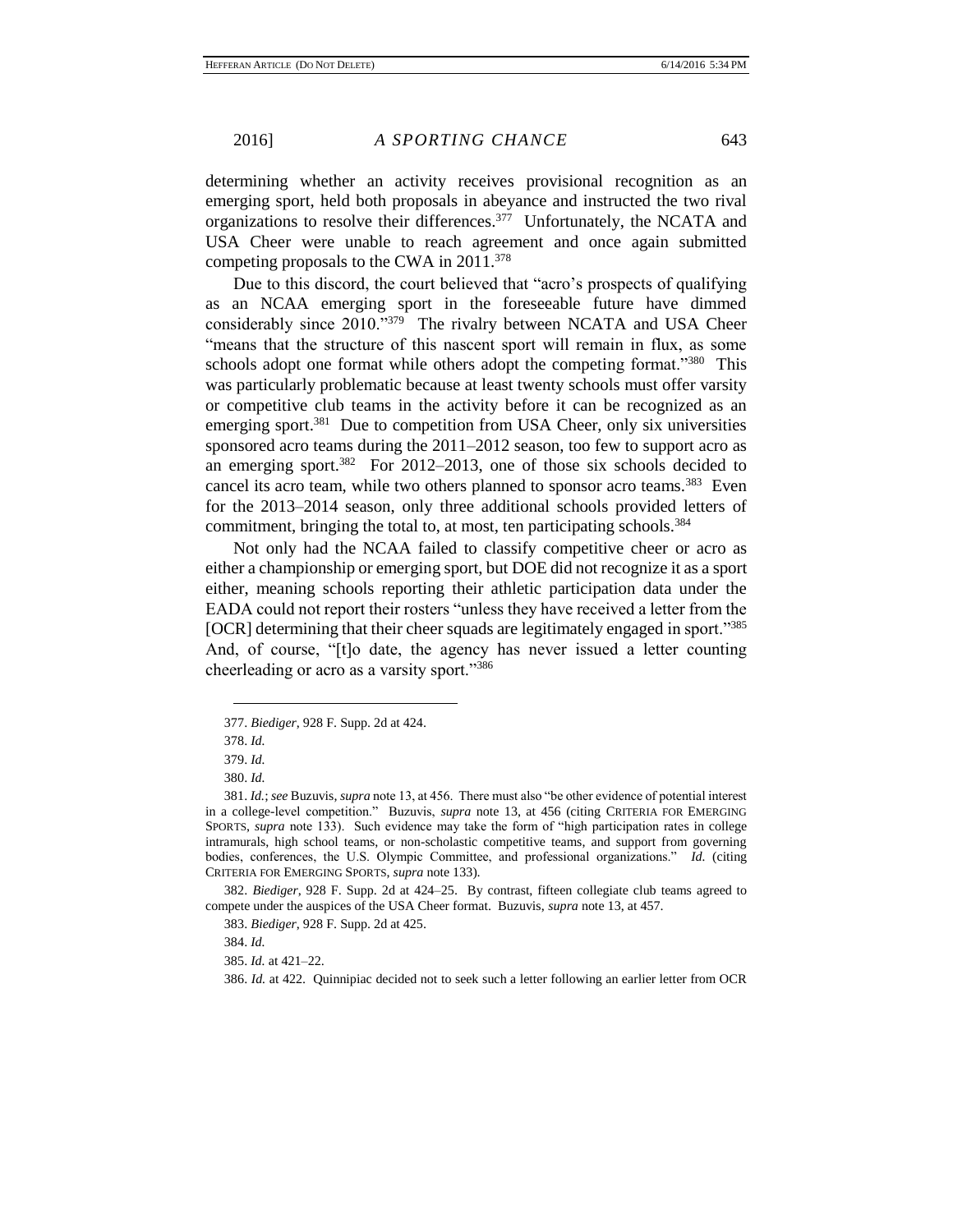In sum, acro was still not entitled to a presumption that it should be considered a sport because it was still not recognized by the NCAA as a championship sport or an emerging sport.<sup>387</sup> Thus, Quinnipiac had the burden of proving that acro satisfied the factors listed in the 2008 OCR Letter.<sup>388</sup> Not only did it have this burden, but Quinnipiac also had to overcome OCR's presumption *against* treating cheer-based activities as a sport under Title IX, as established by the 2000 OCR Letters.<sup>389</sup> The school's failure to overcome this presumption constituted a significant hurdle to its claim that acro should be considered a sport.

Before even turning to the other factors, the court found the lack of recognition as a sport by the NCAA and OCR alone was "sufficient to tip the balance against treating an athletic endeavor as an authentic varsity 'sport' for purposes of prong one."<sup>390</sup> Without such recognition, "acro lacks what every other varsity men's team sponsored by Quinnipiac enjoys: the chance to participate in an NCAA-sponsored championship."<sup>391</sup> And where

> a school chooses to sponsor an athletics program at the highest level of competition (NCAA Division I), and offers *all* of its male athletes the opportunity to participate in NCAA-championship sports, the lack of NCAA recognition for a single women's sport within that program raises a significant gender-equity issue if the school hopes to count that unreconized sport toward compliance with Title IX. So long as Quinnipiac chooses to hold itself out as a Division I institution, providing a full slate of NCAA-recognized sports for men, equity demands that it do the same for women.<sup>392</sup>

This was due to the fact that, as the plaintiff's expert testified, "the experience NCAA championships provide is considered 'the top of the mountain' by student athletes, and championships sponsored 'by other

to the athletic director of the University of Maryland, expressing skepticism as to whether competitive cheer satisfied several factors necessary to be counted toward Title IX compliance. *See* Letter from Linda C. Barrett, Team Leader, Office for Civil Rights, to Deborah A. Yow, Dir. of Athletics, Univ. of Md. (May 8, 2003) (on file with Author).

<sup>387.</sup> *Biediger*, 928 F. Supp. 2d at 454.

<sup>388.</sup> *Id.* 389. *Id.* 390. *Id.* at 455. 391. *Id.* at 423–24. 392. *Id.* at 455.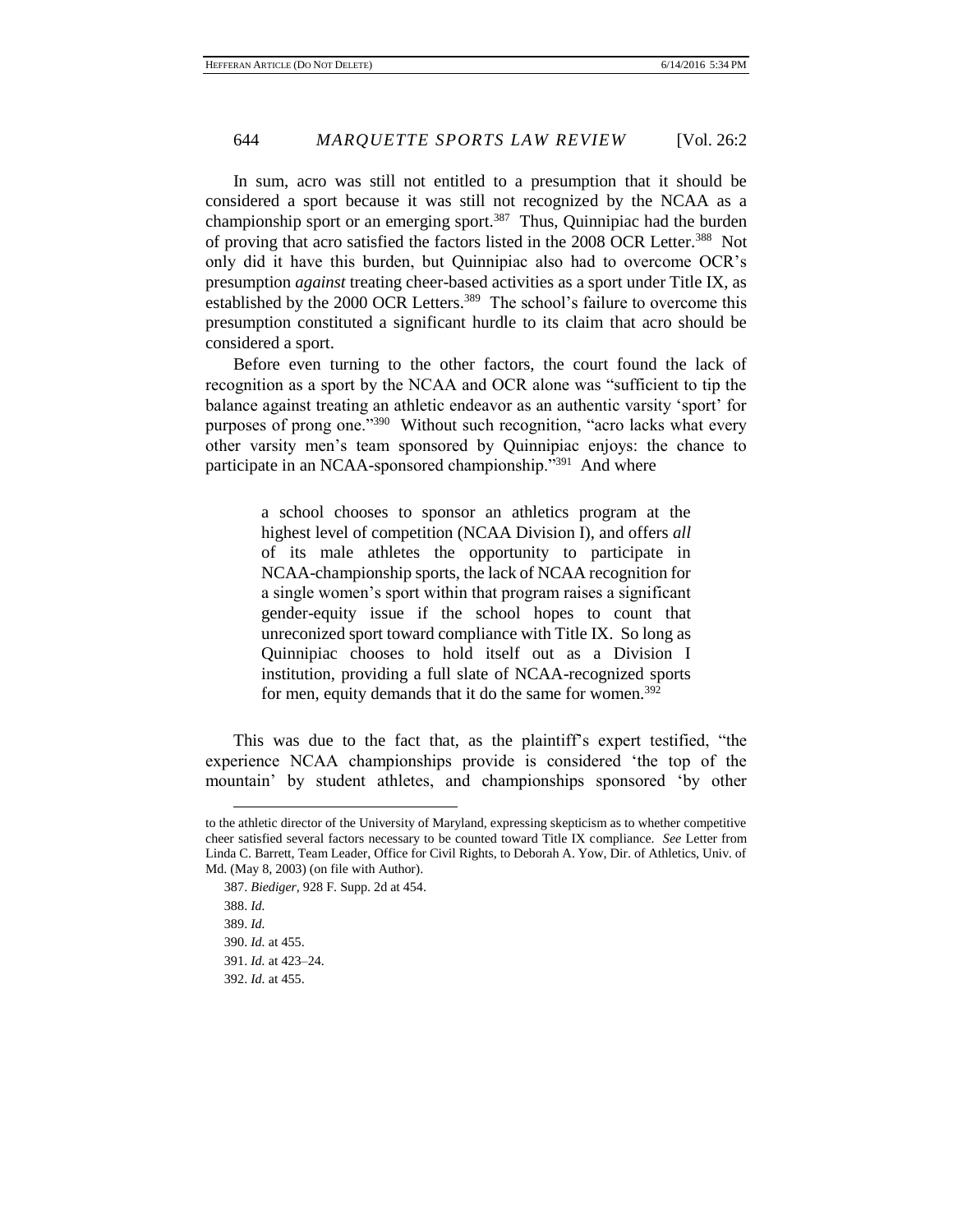organizations don't have the same financial resources, and the quality of experience is not the same.""393

Moreover, the CWA—"the undisputed authority on intercollegiate sports for women, and the source from which the OCR's presumption in favor of recognized emerging sports arises"—specifically reviewed the competing emerging sport proposals and determined that the competing organizations must first settle their differences before recognition as an emerging sport could be given.<sup>394</sup> Thus, the CWA effectively determined that acro was not yet ready "to be recognized on its own as an emerging sport, at least until the internal divisions within the former competitive-cheer community are resolved."<sup>395</sup> "So long as acknowledged authorities in intercollegiate athletics decline to recognize acro as an authentic varsity sport, courts should hesitate before doing otherwise."<sup>396</sup> "For this reason alone," the court concluded that Quinnipiac had not overcome the presumption against treating acro as a sport for purposes of Title IX.<sup>397</sup>

ii. Intrinsic Factors.

Notwithstanding the lack of recognition as a sport by the NCAA and OCR, the court also held that Quinnipiac continued to run afoul of the same factors set forth in the 2008 OCR Letter that proved fatal to its argument back in 2010.<sup>398</sup> Among the intrinsic factors identified by OCR as relevant to finding that an activity constitutes a sport, the court previously identified the shortcomings of the competitive cheer team related to areas

> fundamental to intercollegiate varsity sports, such as: whether competition is judged by a consistent set of rules; whether the number of competitions and length of play are determined by a governing athletics organization; whether the activity has a defined season; and whether post-season competition is dependent on regular season results.<sup>399</sup>

Quinnipiac argued that as a result of the changes it made to correct the

393. *Id.* at 424. 394. *Id.* at 455. 395. *Id.* at 455–56. 396. *Id.* at 456. 397. *Id.* 398. *Id.* 399. *Id.*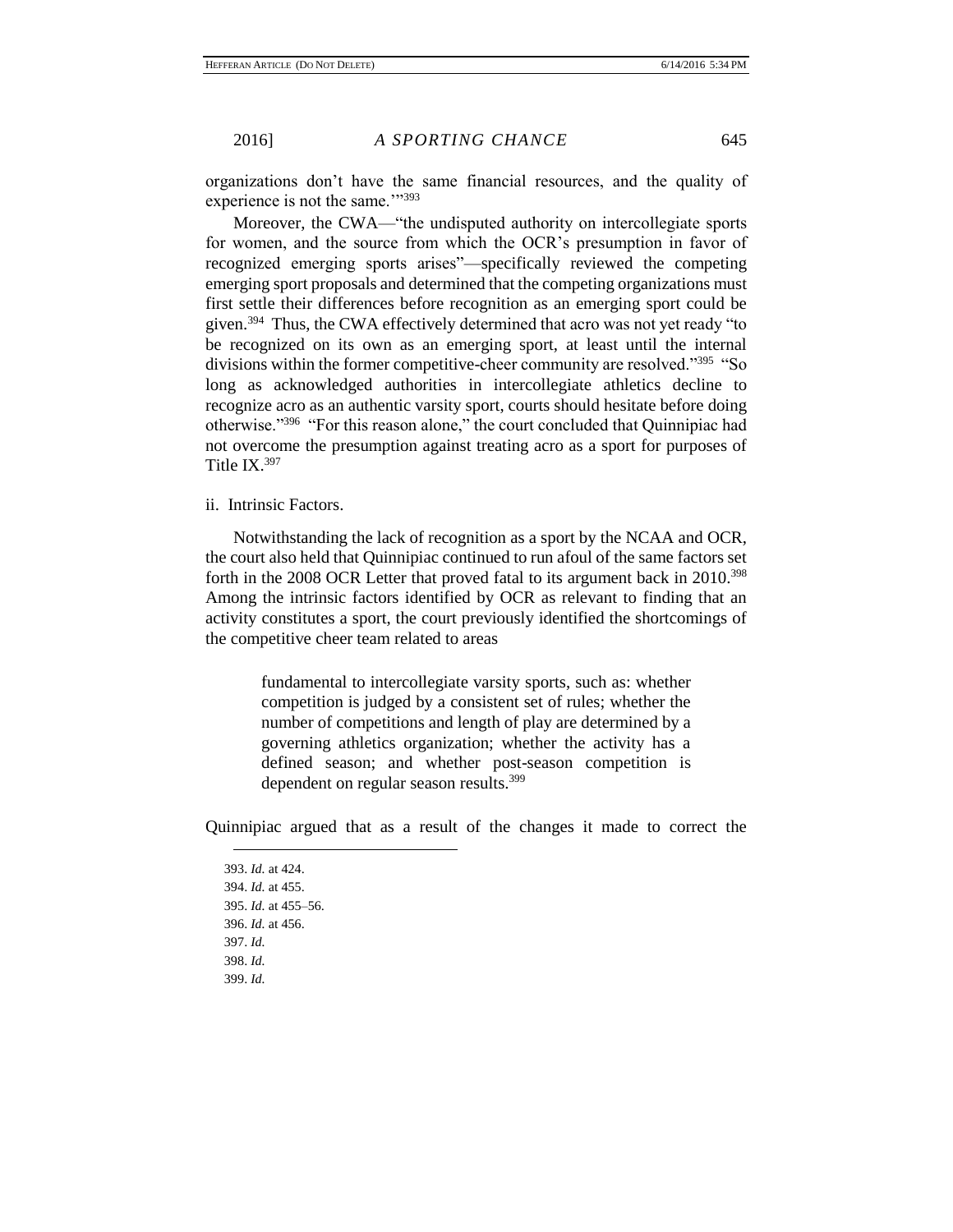deficiencies identified by the court, its competitive cheer or acro program should now be considered a sport.<sup>400</sup>

The court acknowledged that the team's regular season benefited "from more consistency in the rules of play and the quality of opponents."<sup>401</sup> After changing its name, the NCATA "developed into a more cohesive governing body with its own set of bylaws, rules, and policies."<sup>402</sup> It partnered with USA Gymnastics, which now sanctions all NCATA competitions.<sup>403</sup> As a result, all of the acro team's meets during the 2010–2011 and 2011–2012 seasons were governed by a consistent set of rules and the team "competed solely against college-level varsity opponents." 404

The opportunity for a genuine postseason championship also improved for the acro team. Beginning with the 2010–2011 season, the team participated in a progressive-style championship, sponsored by NCATA, under the same rules that governed its regular season play.<sup>405</sup> Moreover, teams were seeded based on their regular season results.<sup>406</sup>

However, "despite these incremental improvements in structure, administration, and scheduling," the court found that "crucial elements of Quinnipiac's acro program remain unchanged and continue to distinguish the team from other Division I varsity sports."<sup>407</sup> First, the ongoing rift between the

 $\overline{a}$ 

404. *Biediger*, 928 F. Supp. 2d at 423. In the 2010–2011 season, Quinnipiac's acro team competed in six competitions and a national championship. *Id.* at 423 n.12. In the 2011–2012 season, the team competed in ten competitions and a national championship. *Id.* The team thus participated in more competitions per season than had been the case at the time of the district court's 2010 decision. *See* Buzuvis, *supra* note 13, at 460.

406. *Biediger*, 928 F. Supp. 2d at 423; Buzuvis, *supra* note 13, at 460.

407. *Biediger*, 928 F. Supp. 2d at 423.

<sup>400.</sup> *Id.* at 422.

<sup>401.</sup> *Id.* at 423.

<sup>402.</sup> *Id.*

<sup>403.</sup> *Id.* In conjunction with this partnership, NCATA "solidified some key features of its sport including size of squads (no more tha[n] forty), number of regular season competitions (six to eight), meet format (six rounds—compulsory, stunt, pyramid, basket toss, tumbling, and a team routine), and scoring (pre-determined start difficulty values for each skill in each round)." Buzuvis, *supra* note 13, at 457 (citing *NCATA: NCSTA Will Sanction Events Through USA Gymnastics*, SPIRIT CO. (Sept. 2, 2010), http://spiritcompany.com/2010/09/ncata-ncsta-will-sanction-events-through-usa-gymnastics/). The result was "a new, competitive discipline that is separate from sideline cheerleading and focused on competition based on accuracy and synchronous execution of physical skills," with "a competitive structure that is far more extensive and more tailored to the competitive purpose of sport than" what previously existed. *Id.* at 458.

<sup>405.</sup> *Biediger*, 928 F. Supp. 2d at 423; *see also* Buzuvis, *supra* note 13, at 456–57. These rules are "designed to compare each team's technical and synchronous execution of stunts and maneuvers along objective, predetermined criteria," rather than "'crowd response' and incorporation of spirit props." Buzuvis, *supra* note 13, at 460.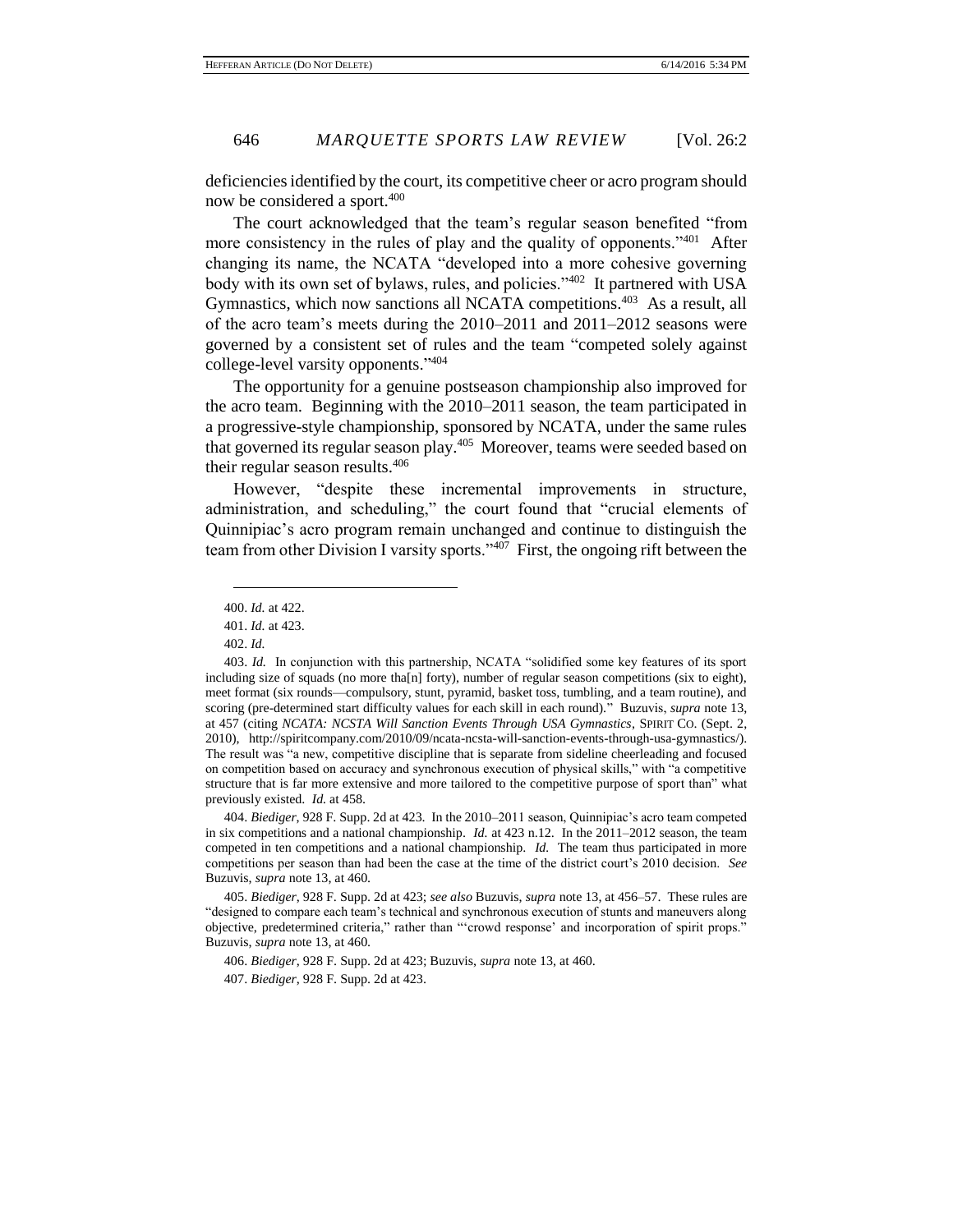NCATA and USA Cheer meant that "the rules, competitive format, and structure" of the activity remained in flux, "as some teams gravitate toward one iteration of the sport while others gravitate toward competing iterations."<sup>408</sup> Until consensus could be reached between the two formats, "acro's format will be subject to modification," and no other varsity sport at Quinnipiac "risks training under a competitive format that is subject to change as rival factions battle over how the sport ultimately will be defined."<sup>409</sup>

Furthermore, while the NCATA national championship seeded teams based on their regular season results, "due to the extraordinarily small number of schools sponsoring acro, the NCATA's national championship remains open to each and every acro team in the country."<sup>410</sup> There was "no progressive playoff system or entrance qualification, such as a minimum win tally over the course of [a] season."<sup>411</sup> Nor did such a playoff system seem feasible in the foreseeable future.<sup>412</sup> No other varsity sport at Quinnipiac received "an automatic bid to nationals; a free pass that dilutes the experience compared to legitimate post-season competition."<sup>413</sup> Accordingly, despite certain improvements, the intrinsic factors counseling against a determination that competitive cheer or acro constituted a sport in 2010 continued to weigh against such a finding in 2012.

iii. Extrinsic Factors.

The extrinsic factors identified by the court in its original decision related to "whether an athletic activity is administered by the university in manner [sic] consistent with bona fide varsity sports" and included

> whether participants are recruited in a manner consistent with other varsity sports; whether competitive opportunities differ quantitatively or qualitatively from established varsity sports; whether the competitive schedule reflects the abilities of the team; and whether the team participates in pre-season or post-season competition in a manner consistent with other

408. *Id.* at 456. 409. *Id.* 410. *Id.* 411. *Id.* 412. *Id.* 413. *Id.*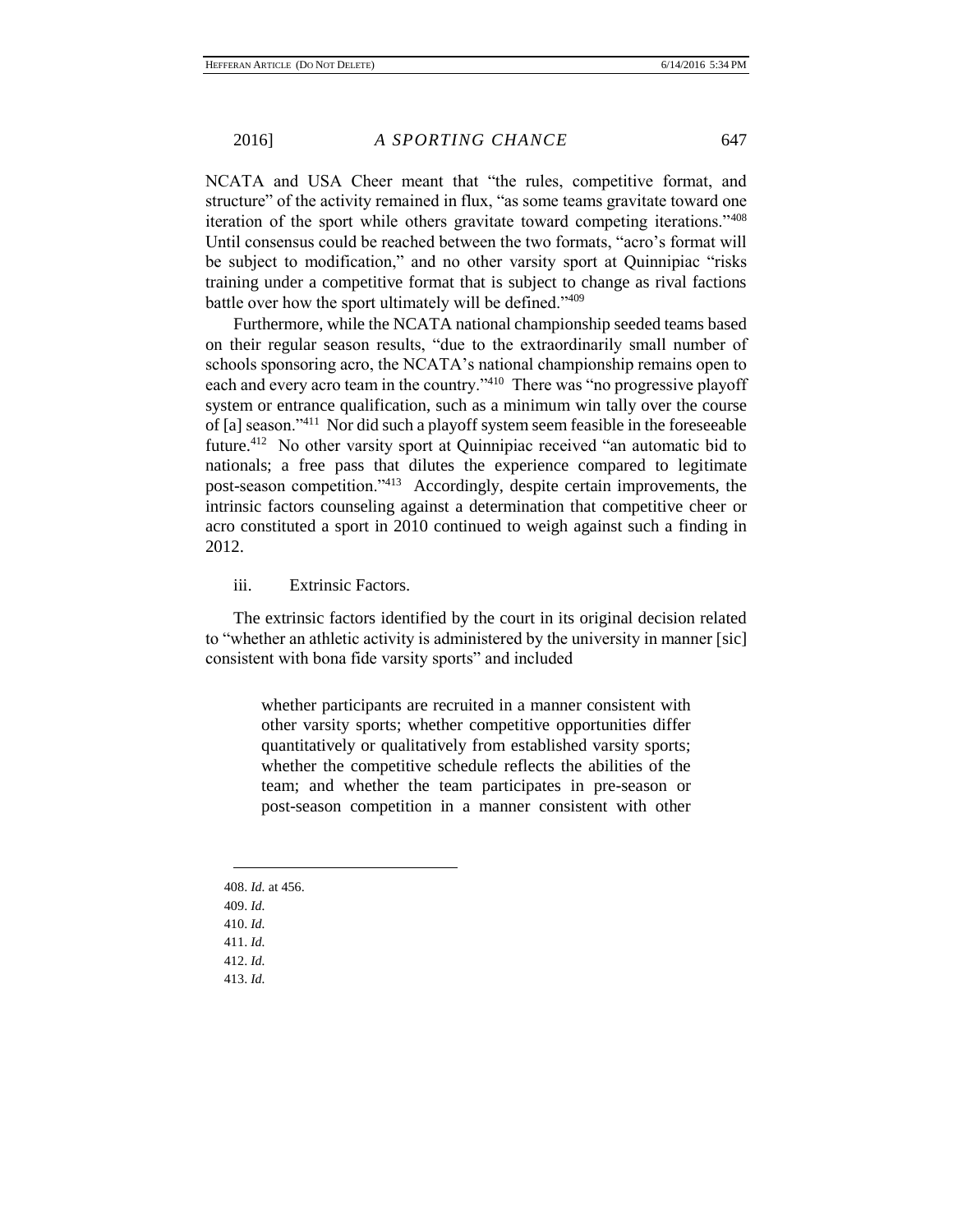#### varsity sports.<sup>414</sup>

The court conceded that the acro team "has seen discernible improvements with respect to each of these factors" and "Quinnipiac has come closer to meeting its burden of proof."<sup>415</sup> The team's head coach began off-campus recruiting in June 2010 and tailored her recruitment efforts to NCAA standards.<sup>416</sup> Further, the team competed exclusively against collegiate varsity opponents over the past two seasons.<sup>417</sup> Ultimately, however, despite these improvements, the acro program still fell short in certain particulars.<sup>418</sup>

First, while the head coach of the acro program could now recruit off campus, her recruitment strategies differed from those of every other varsity team at Quinnipiac.<sup>419</sup> She "could not recruit athletes based on their mastery of acro's specific competitive format, because no high school in the country currently sponsors an acro program of its own."<sup>420</sup> The coach, therefore, was forced to seek out athletes "with a patchwork of skill sets derived from diverse athletic backgrounds, including cheerleading, gymnastics, acrobatics and other sports,"421 in the hopes that "skills honed in those sports would be transferable to acro."<sup>422</sup> Because none of these athletes had ever competed in the sport of acro, unlike the coaches of every other varsity team at Quinnipiac, the acro coach "could only know by inference and guesswork what other coaches knew for sure: whether a particular athlete competes effectively in the sport for which she is being recruited."<sup>423</sup> Thus, "recruitment for acro differed both quantitatively and qualitatively from every other varsity sport in the University's athletics program."<sup>424</sup>

Furthermore, while the team competed exclusively against collegiate varsity competition, "there are still far too few acro programs in existence to provide genuine intercollegiate competition on the varsity level."<sup>425</sup> This

414. *Id.* at 457. 415. *Id.* at 456–57. 416. *Id.* at 422–23. 417. *Id.* at 425, 457. 418. *Id.* at 457. 419. *Id.* at 425, 457. 420. *Id.* at 457. 421. *Id.* at 425. 422. *Id.* at 457. 423. *Id.* 424. *Id.* 425. *Id.*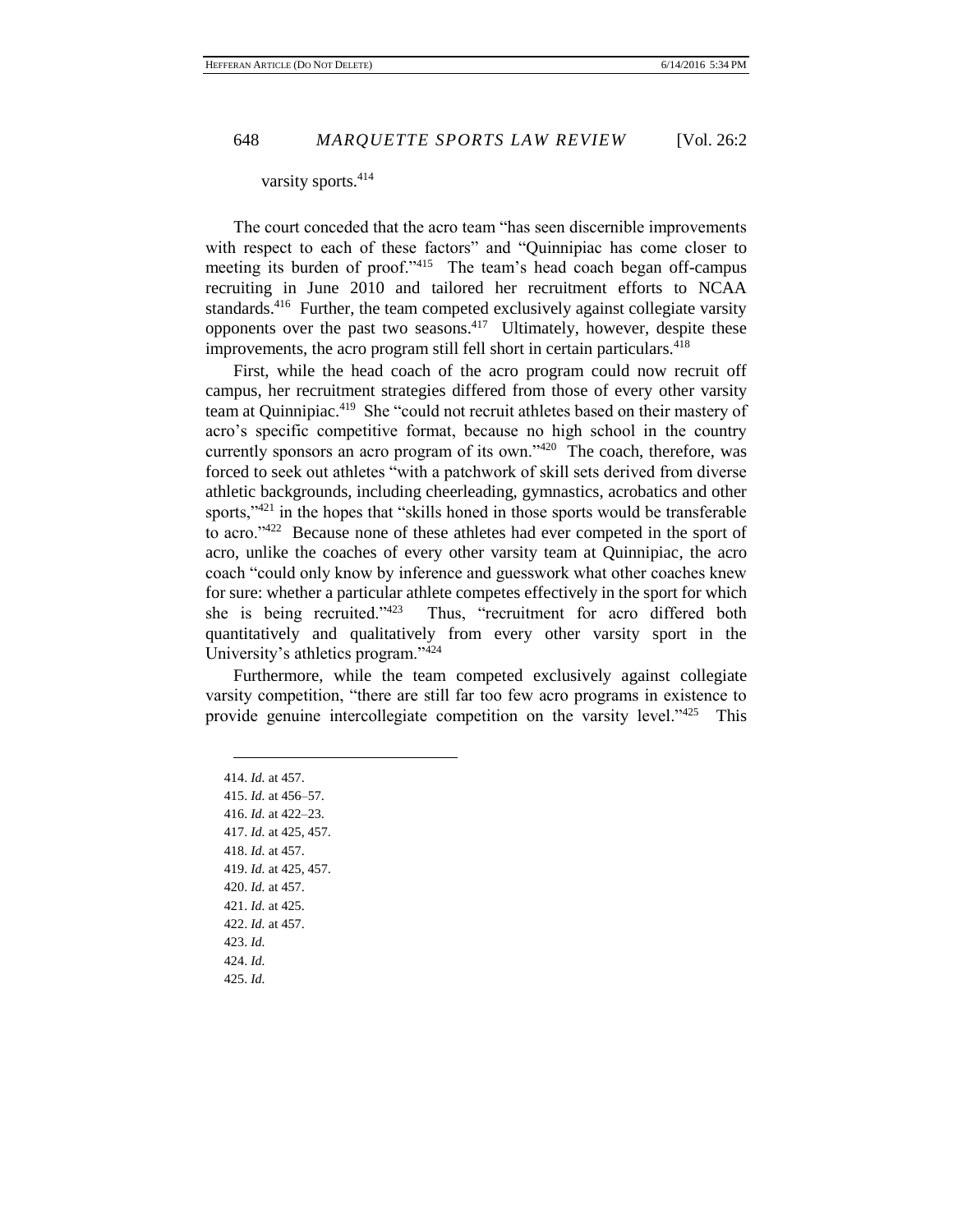resulted in "significant variation in the declared division level among those opponents." $426$  During the 2011–2012 season, for example, there were only six acro teams nationwide.<sup>427</sup> No other varsity team at Quinnipiac played "such a tiny universe of opponents.<sup> $128$ </sup> Of those five opponents, only three were members of NCAA Division I, while one belonged to NCAA Division II, and one belonged to the NAIA.<sup>429</sup> Indeed, of the acro team's ten regular season competitions during the 2011–2012 season, only six involved fellow NCAA Division I members, meaning that "forty percent of [its] regular season meets were against teams below [its] declared division level."430 Not one of Quinnipiac's men's teams played a single regular-season contest against a below-division opponent that year.<sup>431</sup>

In sum, the changes Quinnipiac implemented in connection with its competitive cheer or acro team were not enough to overcome the presumption against treating the activity as a sport. $432$  Based on "the lack of recognition by the NCAA, the ongoing rivalry with [USA Cheer], the sport's unconventional recruiting difficulties, and the team's inadequate regular-season and post-season competition," Quinnipiac's acro team still could not be considered a varsity sport for purposes of Title IX.<sup>433</sup>

# *b. Women's Rugby.*

Having reaffirmed its earlier conclusion that competitive cheerleading or acro did not constitute a sport for purposes of Title IX, the court next turned its attention to Quinnipiac's newly developed women's rugby team, which, it believed, "present[ed] a closer question."<sup>434</sup> Although Quinnipiac only began

<sup>426.</sup> *Id.* at 425.

<sup>427.</sup> *Id.* at 457.

<sup>428.</sup> *Id.*

<sup>429.</sup> *Id.* at 425. The NAIA school Azusa Pacific University has since reclassified to NCAA Division II. Joe Reinsch, *Azusa Pacific Recommended for Full NCAA Division II Membership*, AZUSA PAC. ATHLETICS (July 11, 2014), http://www.apu.edu/athletics/stories/22124.

<sup>430.</sup> *Biediger*, 928 F. Supp. 2d at 425, 457.

<sup>431.</sup> *Id.*

<sup>432.</sup> *Id.* at 455.

<sup>433.</sup> *Id.* at 458. The court, however, was careful to note that, because Quinnipiac chose to rely exclusively on the substantial proportionality prong of the three-prong test, its decision that competitive cheerleading or acro did not count toward compliance with Title IX was confined to that prong—"the only prong in which an assessment of substantial proportionality in 'intercollegiate level participation opportunities' is required." *Id.* at 458. The court refused to foreclose the possibility that, "under different circumstances, a university's sponsorship of a varsity-level acro program could count toward compliance under prongs two or three." *Id.*

<sup>434.</sup> *Id.*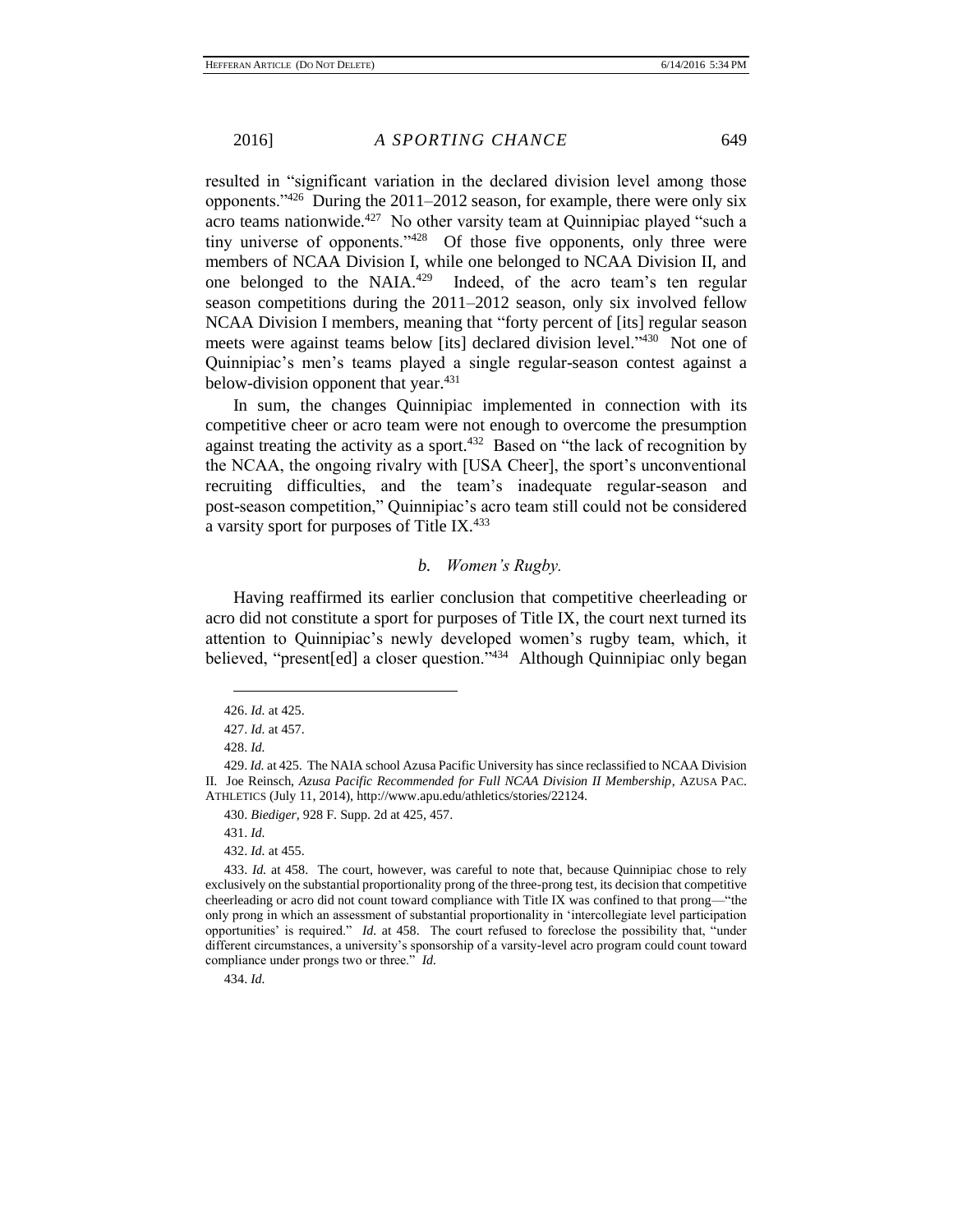sponsoring women's rugby for the 2011–2012 season, the sport of rugby itself has been played for at least 175 years.<sup>435</sup> Indeed, rugby is recognized by the NCAA as an emerging sport, which means that it is subject to many of the same structural and administrative requirements as NCAA championship sports, may be counted by sponsoring schools "toward membership minimums and revenue distribution under NCAA regulations[,]" and is entitled to a presumption that it provides its athletes the opportunity to participate in an intercollegiate varsity sport for purposes of Title IX. $436$ 

At the same time, however, the court noted various considerations supporting a conclusion that the presumption afforded to rugby as an emerging sport should not be given much weight. $437$  Pursuant to NCAA rules, an emerging sport may lose its status "if, after a period of ten years, it fails to add enough varsity teams to make adequate progress toward promotion to NCAA-championship status."<sup>438</sup> At that time, rugby was on the list of emerging sports for ten years, and only five schools, including Quinnipiac, sponsored it as a varsity sport. $439$  Based on the low number of schools sponsoring varsity women's rugby—far fewer than the number of schools sponsoring other emerging sports, that had been stripped of their status in the past for lack of growth<sup>440—"</sup>rugby risks losing recognition as an emerging sport in the very near future."<sup>441</sup> Due to its precarious position, the court believed that the presumption afforded under the 2008 OCR Letter by NCAA recognition "[wa]s weakened in this case; rugby may be recognized today, but not tomorrow."<sup>442</sup> Accordingly, "under the unique circumstances of this case, the presumption in favor of counting Quinnipiac's rugby program for Title IX purposes [wa]s entitled to considerably less weight."<sup>443</sup> The court then turned its sights to whether this weak presumption was effectively rebutted, based on the intrinsic and extrinsic factors set forth in the 2008 OCR Letter.<sup>444</sup>

 $\overline{a}$ 

442. *Biediger*, 928 F. Supp. 2d at 459.

443. *Id.*

444. *Id.* at 458.

<sup>435.</sup> *Id.* at 425.

<sup>436.</sup> *Id.* at 426, 458–59.

<sup>437.</sup> *Id.* at 426–27.

<sup>438.</sup> *Id.* at 426–27.

<sup>439.</sup> *Id.* at 427. Moreover, of those five schools, Quinnipiac was the only one to add rugby since it was granted emerging sport status. *Id.*

<sup>440.</sup> Women's squash was stripped of emerging sport status when, after ten years, only forty-eight schools sponsored a varsity team, while synchronized swimming lost its status with eleven school-sponsored teams, badminton with fifteen teams, and archery with eight. *Id.* at 427 n.18.

<sup>441.</sup> *Id.* at 459. Despite the court's misgivings, rugby is still listed as an emerging sport as of the 2015–2016 academic year. *See* NCAA MANUAL, *supra* note 251, art. 20.02.4(a).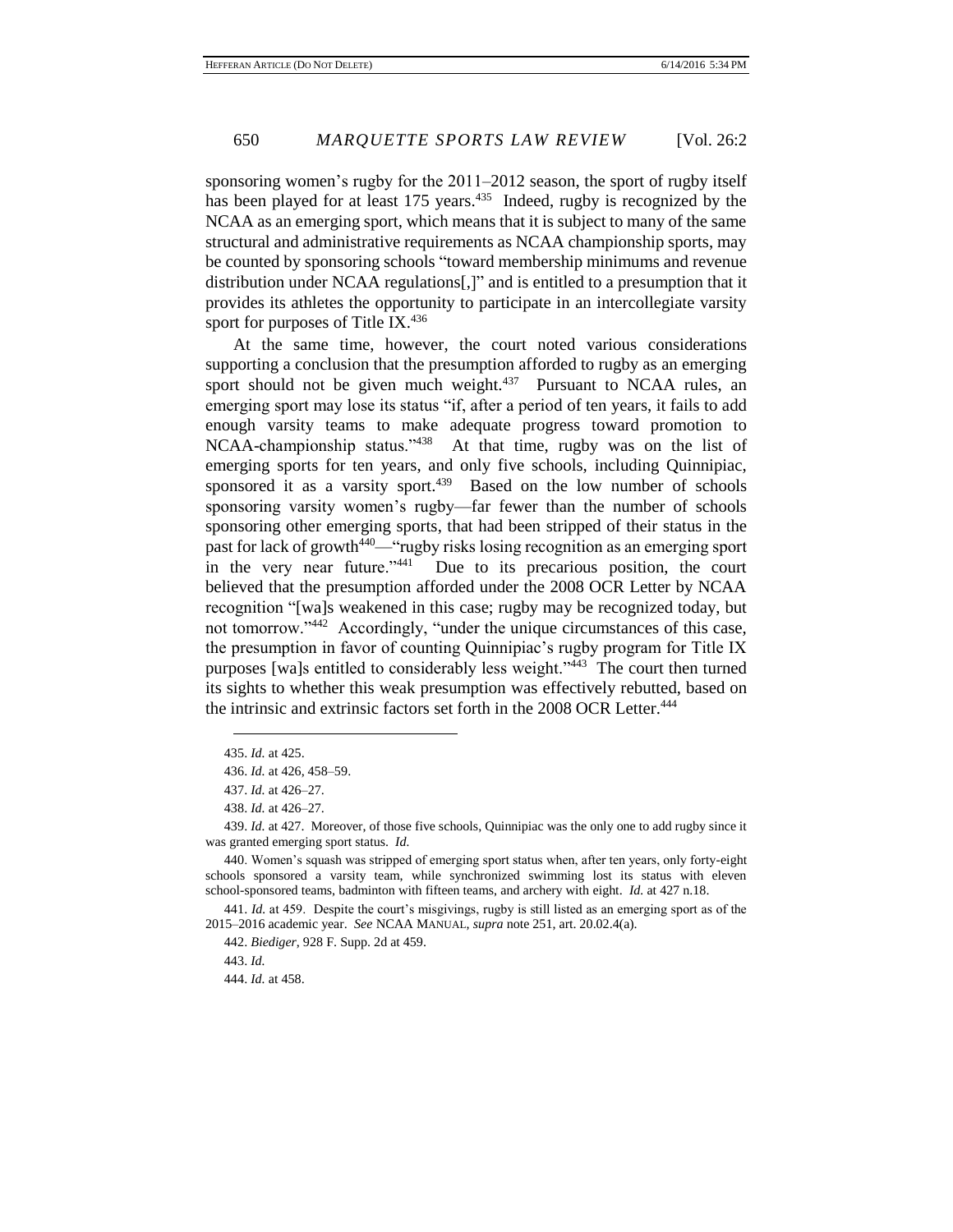## i. Intrinsic Factors.

The court believed that the various intrinsic factors favored a finding that women's rugby constituted a sport for Title IX purposes.<sup>445</sup> Rugby had been played in its current form for over a century and "plainly possesses the intrinsic qualities of an authentic sport."<sup>446</sup> "Without a doubt, rugby's purpose is athletic competition, its contests are governed by a uniform set of rules, its players are selected for their ruthless athleticism, and its competitive season and length of play are all well settled."<sup>447</sup> A national governing body—USA Rugby—"sponsor[ed] an annual post-season tournament in which member teams compete[d] based on their regular-season results." 448 Even "plaintiffs concede[d] that rugby is unquestionably [a] 'sport,' and . . . capable of providing genuine athletic participation opportunities."<sup>449</sup> The issue, however, was not merely whether Quinnipiac's women's rugby team was "*capable* of providing . . . genuine [athletic] participation opportunit[ies]" in the context of a sport, but whether the school administered the program as an intercollegiate-level sport on par with its other varsity sports teams and conducted it in a manner that satisfied the various extrinsic factors set forth in the 2008 OCR Letter.<sup>450</sup>

ii. Extrinsic Factors.

Certain extrinsic factors also supported a finding that Quinnipiac's women's rugby team provided genuine intercollegiate-level athletic participation opportunities within the context of a sport for purposes of Title IX. The team received "many of the same benefits that established varsity teams receive, such as professional coaching, support services, practice opportunities, scholarships and awards, and an annual budget tailored to the needs of the team."<sup>451</sup> Also, the head coach of the women's rugby team was qualified to recruit off campus from an early stage.<sup>452</sup> Notwithstanding these findings, however, the court concluded that the Quinnipiac women's rugby team "lacked [other] extrinsic qualities required to provide its . . . athletes with participation opportunities on par with other [NCAA] Division I... sports."453

445. *Id.* at 457–58. 446. *Id.* at 459. 447. *Id.* 448. *Id.* 449. *Id.* 450. *Id.* 451. *Id.* 452. *Id.* at 426. 453. *Id.* at 459.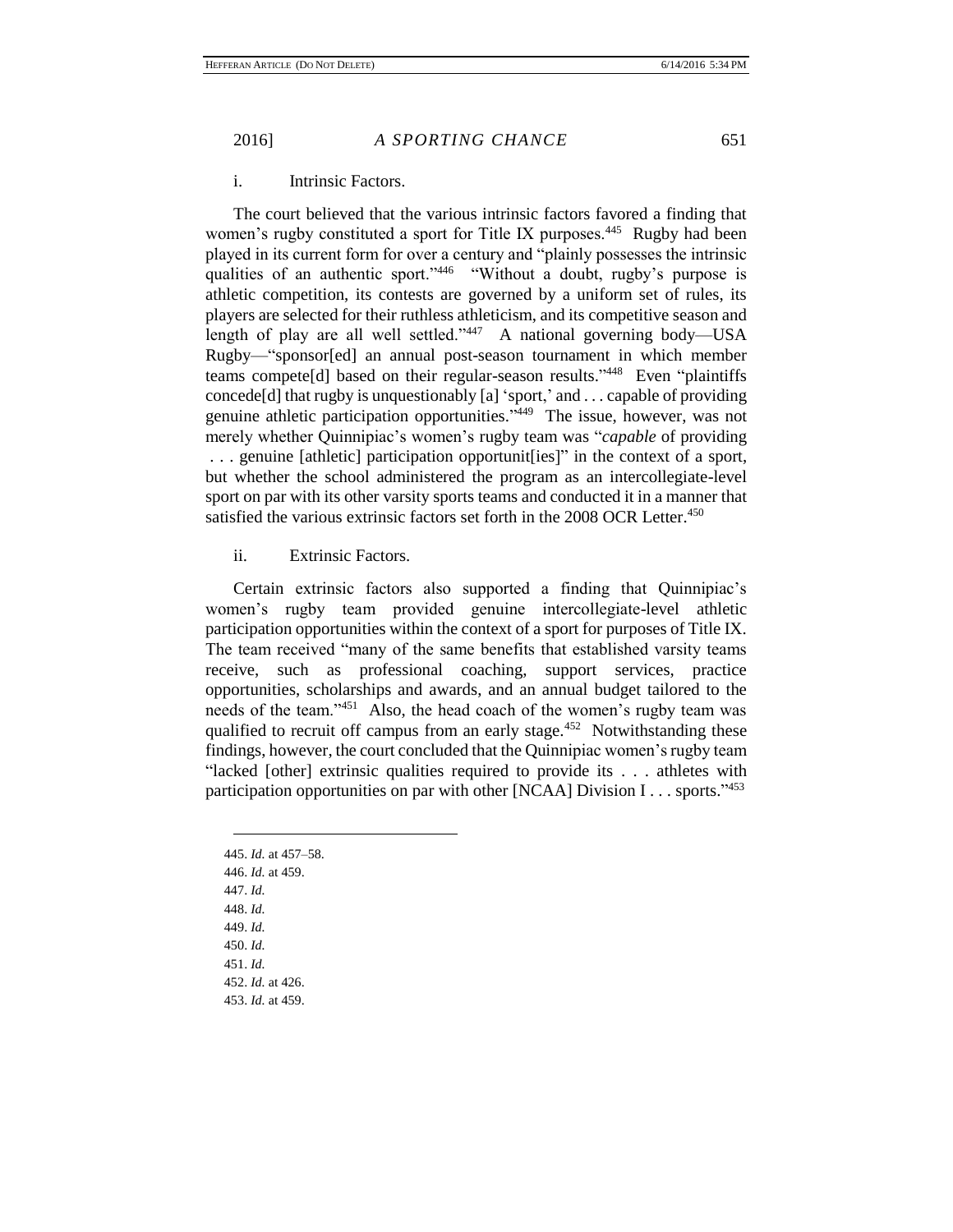Of greatest concern to the court were various factors related to team competition, including

> (1) whether competitive opportunities differ quantitatively or qualitatively from established varsity sports, including "whether the team competes against intercollegiate or interscholastic *varsity opponents* in a manner consistent with established varsity sports"; and (2) whether the activity provides an opportunity for athletes to participate in pre-season or post-season competition in a manner consistent with other varsity sports, including "whether state, national and/or conference championships exist for the activity."<sup>454</sup>

The court determined that the Quinnipiac women's rugby team fell short on both the listed factors.<sup>455</sup>

The court first found that "rugby's competitive schedule differed both quantitatively and qualitatively from other varsity sports."<sup>456</sup> Every other varsity team at Quinnipiac—even the acro team—played a full schedule of varsity competition.<sup>457</sup> However, only four other colleges in the country sponsored varsity women's rugby teams.<sup>458</sup> Therefore, of the ten regular season contests on Quinnipiac's schedule for the 2011–2012 season, six were against non-varsity club teams and only four were against varsity opponents.<sup>459</sup> Moreover, of the four other varsity programs Quinnipiac competed against, only one (Eastern Illinois University) was a member of NCAA Division I.<sup>460</sup> Thus, even if Quinnipiac played a full varsity schedule, there was a single competitor in the entire country at its same division level.<sup>461</sup>

<sup>454.</sup> *Id.* at 460 (quoting Biediger v. Quinnipiac Univ., 728 F. Supp. 2d 62, 100–01 (D. Conn. 2010)); Monroe, *supra* note 14.

<sup>455.</sup> *Id.* at 461.

<sup>456.</sup> *Id.* at 460.

<sup>457.</sup> *Id.*

<sup>458.</sup> *Id.* at 426.

<sup>459.</sup> *Id.* at 426, 460. "[C]lub teams [generally] operate at a lower level of competition and receive less institutional support than do varsity teams." *Id.* at 426. They "typically receive little or no funding from a school's athletic program, and must seek out alternative sources of support from student government or recreation departments to supply coaching, equipment, and training." *Id.*

<sup>460.</sup> *Id.* One other school (West Chester University) was a member of NCAA Division II, while the remaining two schools (Bowdoin College and Norwich University) were members of NCAA Division III. *Id.* at 426 n.16.

<sup>461.</sup> *Id.* at 460 n.51.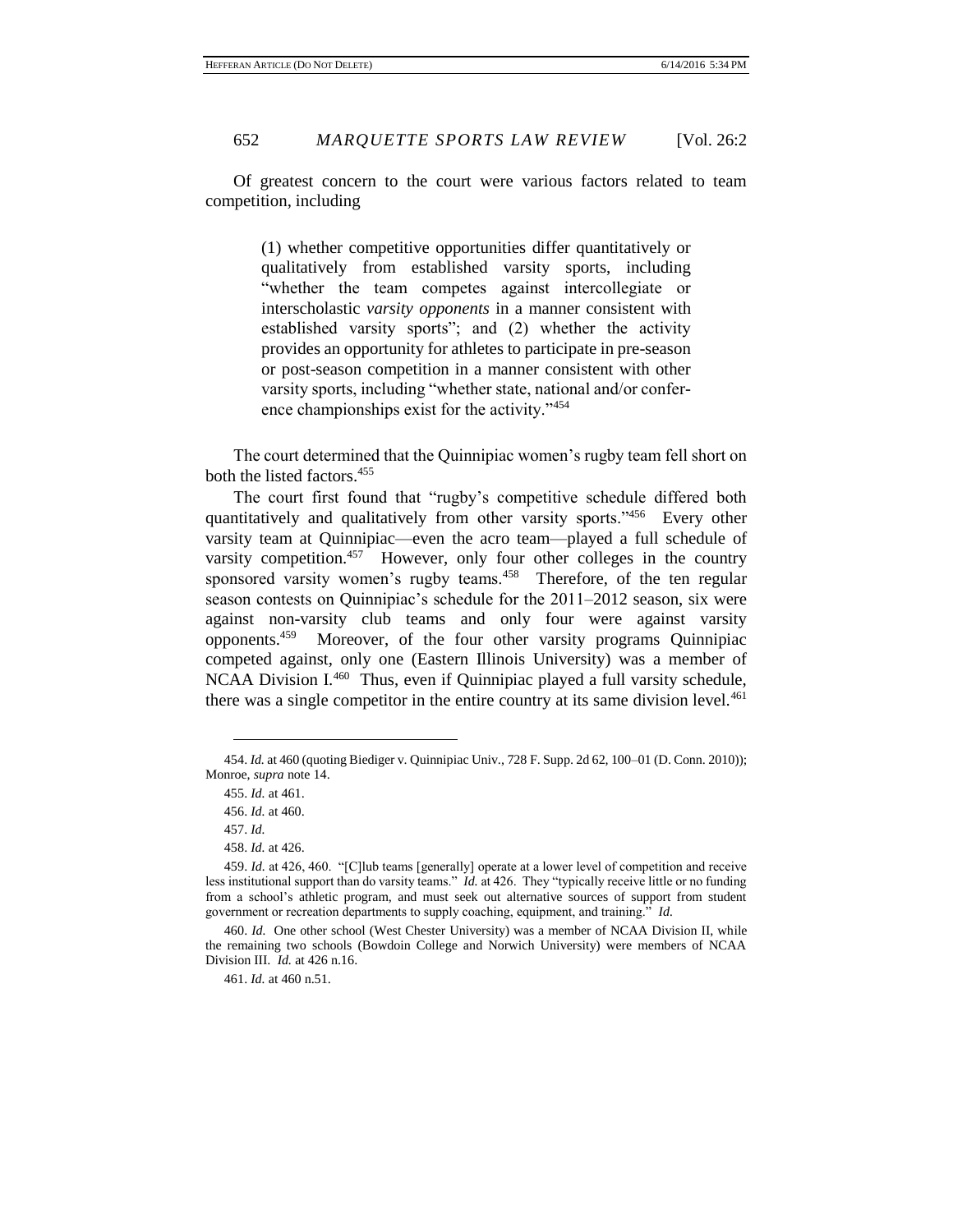The court deemed "[s]uch diminished competitive opportunity . . . inconsistent with a varsity program at an NCAA Division I institution."<sup>462</sup> Thus, for purposes of this factor, "Quinnipiac's rugby team does not presently provide female athletes with genuine '*intercollegiate level* participation opportunities,' equivalent to other Division I varsity teams," and "[t]hat will not change until, at the very minimum, a majority of its competitions are scheduled against varsity-level opponents."<sup>463</sup> So long as Quinnipiac offers every other varsity team a full schedule of varsity competition, "it must do substantially the same for rugby—at least if it hopes to count its rugby program toward compliance with prong one."464

The court also found that the rugby team lacked the opportunity to play in any postseason competition during the 2011–2012 season, "let alone participate "in a manner consistent with established varsity sports."<sup>465</sup> First, no other school in Quinnipiac's conference<sup>466</sup> sponsored a women's rugby team, so it had to compete "in a separate regional league known as the Metropolitan New York Rugby Football Union ("Metro NY"), which operate<sup>[d]</sup> under the auspices of USA Rugby."<sup>467</sup> Every other team competing in Metro NY was a collegiate club program.<sup>468</sup> Even within this regional league, Quinnipiac "could not avail itself of [any] post-season opportunities." 469 First, an ice storm forced cancellation of the Metro NY regional playoffs, which were not rescheduled. $470$ Second, notwithstanding the ice storm, Quinnipiac already decided to skip the regional playoffs, due to a scheduling conflict with two varsity opponents and safety concerns regarding the potential of having to play matches on three

 $\overline{a}$ 

467. *Biediger*, 928 F. Supp. 2d at 427; *see also id.* at 461. Beginning with the 2012–2013 season, the rugby team would compete in the Tri-State Conference, still under the auspices of USA Rugby. *Id.* at 427 n.19.

470. *Id.* at 427, 461. Metro NY simply sent its highest ranked team, which was not Quinnipiac, to the conference tournament. *Id.* at 427–28.

<sup>462.</sup> *Id.* at 460.

<sup>463.</sup> *Id.* at 461.

<sup>464.</sup> *Id.*

<sup>465.</sup> *Id.* (quoting Monroe, *supra* note 14).

<sup>466.</sup> At the time of the court's decision, all of Quinnipiac's other varsity teams, with the exception of acro, competed in the Northeast Conference ("NEC"). *Id.* at 427. Beginning with the 2013–2014 academic year, Quinnipiac's sports teams began competing in the Metro Atlantic Athletic Conference. *Quinnipiac University Joins the MAAC*, MAACSPORTS (Dec. 14, 2012), http://www.maacsports.com/ViewArticle.dbml?ATCLID=205825230.

<sup>468.</sup> *Biediger*, 928 F. Supp. 2d at 427.

<sup>469.</sup> *Id.* at 461. "USA Rugby sponsor[ed] its own national collegiate championship." *Id.* at 427. A team had to win its regional playoffs, and then its conference championship, to qualify for the national tournament. *Id.*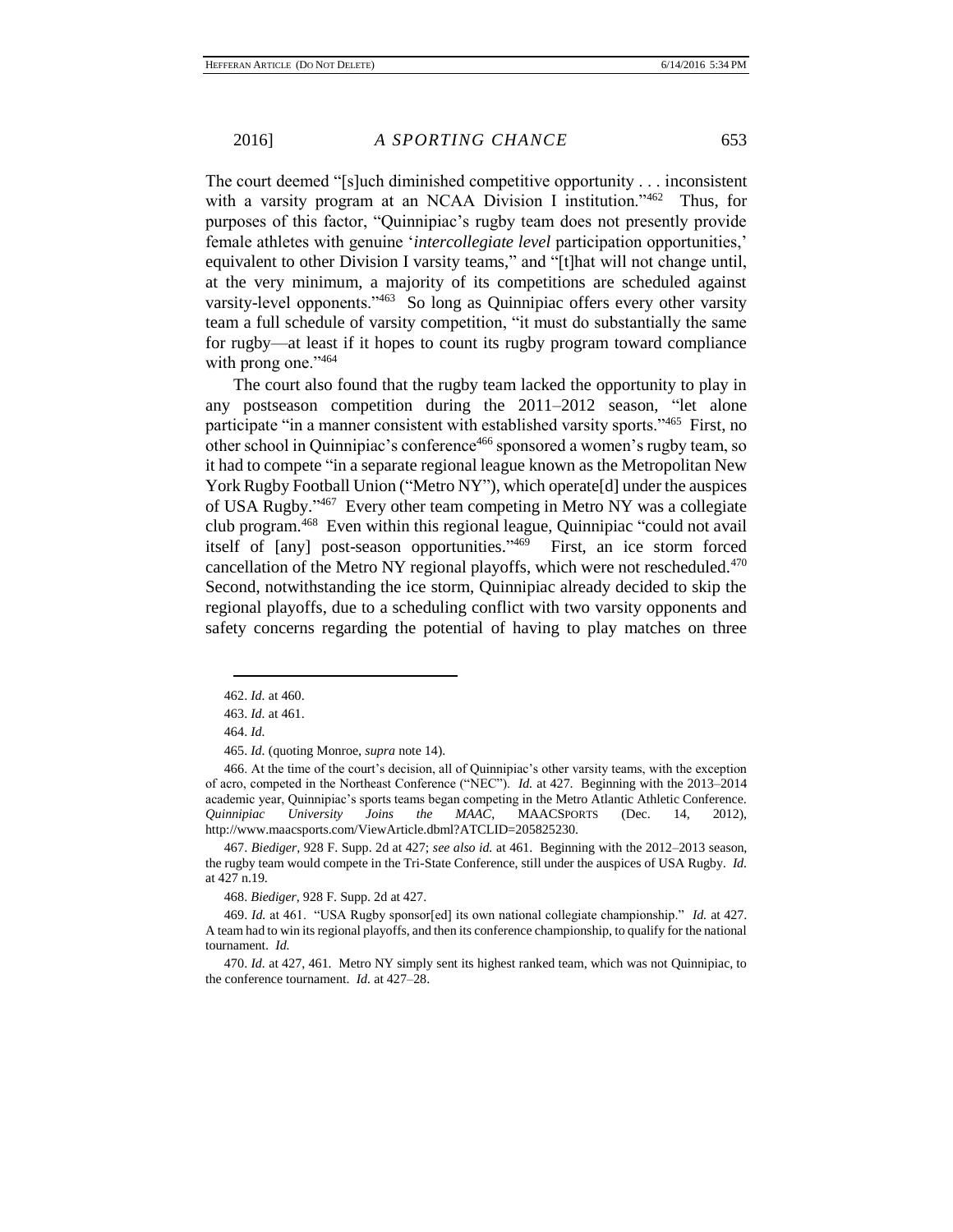straight days. $471$ 

Based on these findings, the court felt compelled to conclude that, "[i]f Quinnipiac is serious about sponsoring women's rugby as a Division I varsity sport, it should not tolerate its team competing in a region in which post-season championships are, in the Coach's estimation, too dangerous to win."<sup>472</sup> On top of this, even if the team participated in the postseason tournaments, its competition would consist entirely of club teams.<sup>473</sup> The only point at which it might encounter another varsity team would be in the national championship itself, assuming that one of the other four varsity programs also managed to qualify.<sup>474</sup> Accordingly, "rugby is unlike any other established varsity team at Quinnipiac: all other teams—with the exception of acro compete in NEC and NCAA-sponsored tournaments against a full slate of varsity competitors."<sup>475</sup>

In sum, based on the totality of the circumstances surrounding the 2011–2012 season, the court concluded that "Quinnipiac should not be permitted to count its nascent rugby program among the University's intercollegiate-level varsity sports for purposes of prong one."476 While there was no question that rugby had all the intrinsic qualities of a sport, "the manner in which Quinnipiac's rugby program was administered in its inaugural season ultimately deprived female participants of the competitive opportunities essential to a genuine varsity experience."<sup>477</sup> Specifically,

> [T]he rugby team's majority club competition in the regular season, the absence of any potential varsity competition in the regional and/or conference post-season, and the team's inability to compete for a regional, conference, or national championship due to safety concerns with the regional tournament's current format are sufficient, in the aggregate, to overcome the presumption in favor of counting rugby's

<sup>471.</sup> *Id.* at 428, 461. While the team could conceivably avoid any scheduling conflicts in the future, the court found that the safety concerns "effectively foreclose[] any chance of the team competing for USA Rugby's national championship, at least until Metro NY modifies the tournament's format." *Id.* at 461.

<sup>472.</sup> *Id.* 473. *Id.* 474. *Id.* at 461–62. 475. *Id.* at 462. 476. *Id.* 477. *Id.*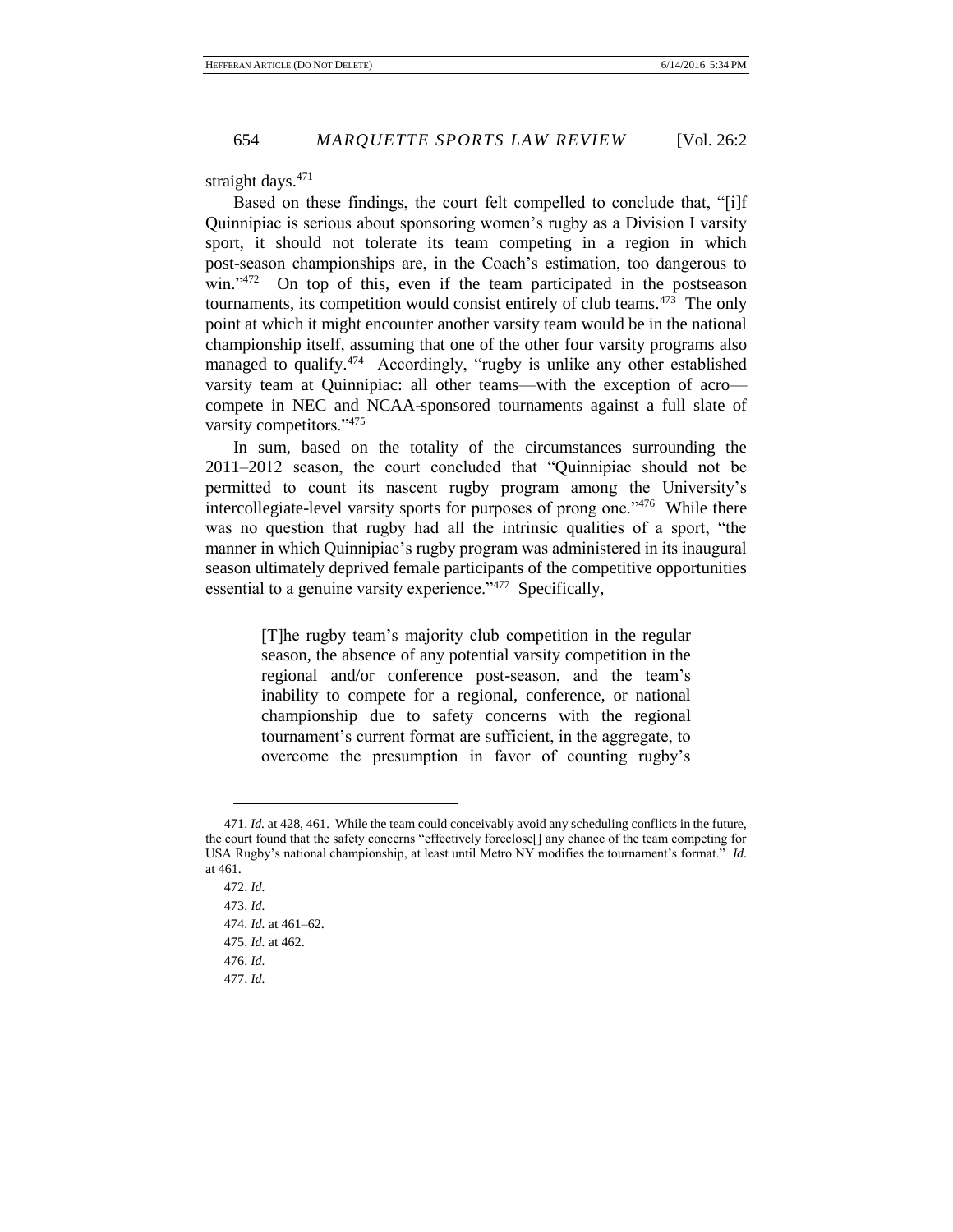participants for Title IX purposes.<sup>478</sup>

## 2. Substantial Proportionality

Once all of the participation opportunities are counted, the next step is to determine whether athletic opportunities at the school are substantially proportionate to the percentages of male and female undergraduate enrollment at the school. For the 2011–2012 academic year, Quinnipiac "had an undergraduate enrollment of 5,988 students, of which 2,253 (or 37.6%) were male, and 3,735 (or  $62.4\%$ ) were female.<sup>1479</sup> Based on its own figures, Quinnipiac asserted that it had 489 total athletes, of which 168, or 34.4%, were male, and 321, or 65.6%, were female.<sup>480</sup> If these numbers were accurate, not only would Quinnipiac's athletic participation rates be substantially proportional, but they would be slightly over-weighted in favor of females.<sup>481</sup>

However, the court's determination that neither acro nor women's rugby provided genuine athletic participation opportunities meant that none of the members of those teams could be included in the tally.<sup>482</sup> This resulted in the removal of sixty-seven female athletes from Quinnipiac's count, leaving it with only 254 female athletes.<sup>483</sup> Using these figures, only 60.2% of Quinnipiac's athletes were female, while females comprised 62.4% of the school's undergraduate enrollment, a disparity of 2.2%.<sup>484</sup>

The court then decided whether the 2.2% disparity was significant enough

<sup>478.</sup> *Id.* Again, however, the court was quick to limit the potential reach of its holding. *See id.* The court acknowledged that emerging sports, such as rugby, "by definition, require an incubation period in which to grow and develop, and that during that period first-generation varsity teams will inevitably spend a portion of their regular seasons competing against club teams to round out their schedules." *Id.* However, even if participants in emerging sports under those circumstances could never be counted for purposes of prong one (a conclusion the court denied reaching) that does not mean emerging sports may never count for anything under Title IX. *Id.* The court deemed it "all but certain that sponsorship of emerging sports could count toward compliance under prongs two or three." *Id.* Quinnipiac, again, defended itself only under the substantial proportionality prong (prong one) of the three-prong test. *Id.* at 463. Therefore, while the court "conclude[d] that participants in Quinnipiac's rugby program may not be counted for purposes of prong one," the court's holding "by no means precludes the possibility that, under different procedural circumstances, a school's sponsorship of women's rugby would count for purposes of prongs two or three." *Id.*

<sup>479.</sup> *Id.* at 431.

<sup>480.</sup> *Id.*

<sup>481.</sup> *Id.* 

<sup>482.</sup> *See id.* at 466.

<sup>483.</sup> *Id.* Of the sixty-seven female athletes removed from the tally, thirty-six were members of the acro team, twenty-eight were members of the rugby team, and three were indoor track runners who quit the team less than half-way through the regular season. *Id.*

<sup>484.</sup> *Id.*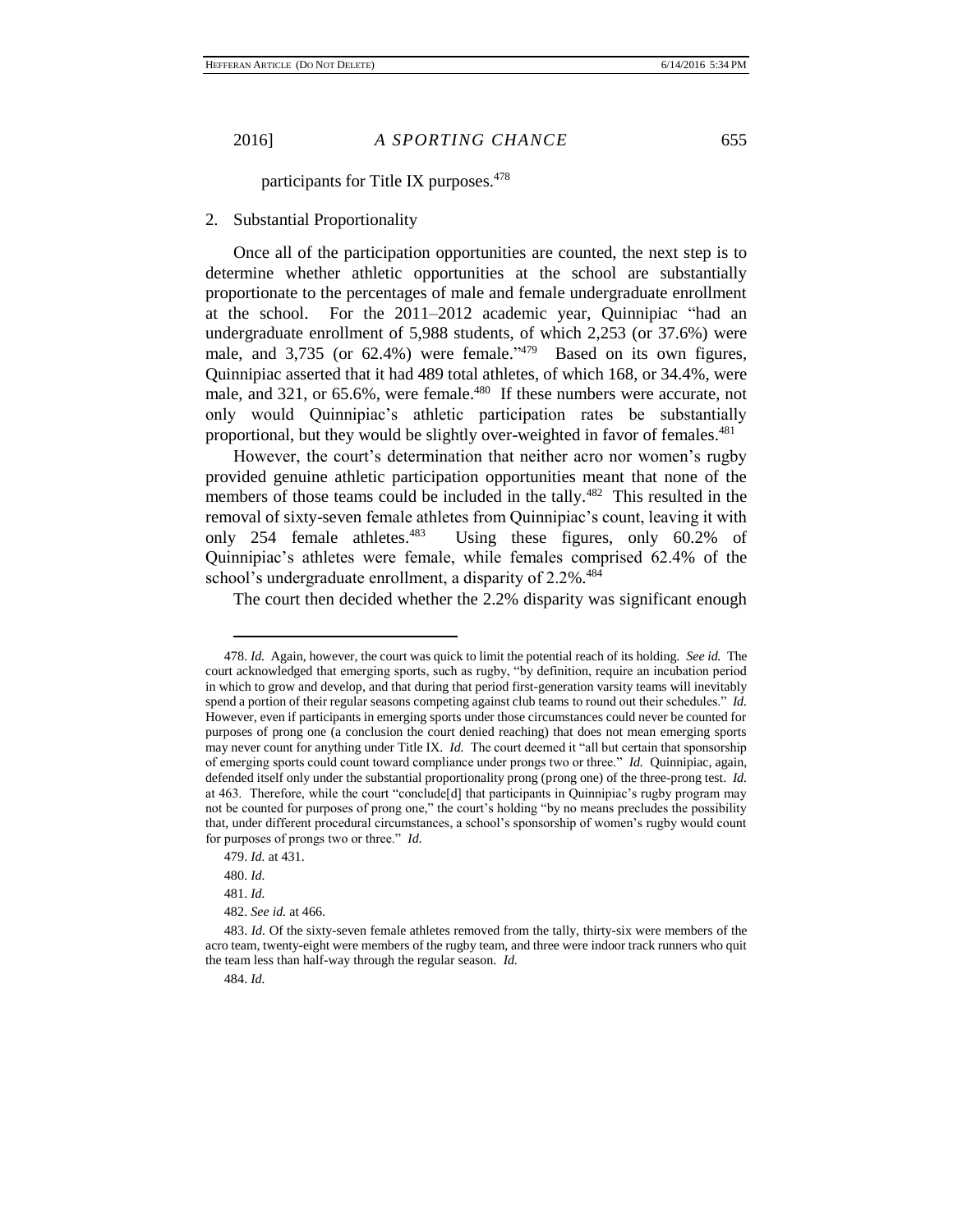to take Quinnipiac out of compliance with the substantial proportionality prong. Some courts previously found "that a disparity below two percentage points is proof that an educational institution falls within the substantial proportionality safe harbor," making a 2.2% disparity a very close case in numerical terms.<sup>485</sup> However, according to the 1996 Clarification, "raw numbers are only part of the analysis for whether the participation of women in a school's varsity program is proportional to enrollment."<sup>486</sup> The court also considered "whether natural fluctuations in enrollment contributed to the lack of proportionality, and whether the number of athletic participation opportunities needed to achieve exact proportionality would be sufficient to sustain a viable athletic team."<sup>487</sup>

As to the first consideration, Quinnipiac "introduced no evidence . . . to suggest that natural fluctuations in enrollment—or unanticipated drops in female athletic participation—were to blame for [the] disparity in athletic opportunities." 488 Indeed, the school carefully selected its teams' roster targets and "continued to take steps to ensure that [those] targets were met over the course of the year." 489 As to the second consideration, "the 2.2 percent disparity represent[ed] a shortfall of . . . twenty-five female athletes," enough to sustain an additional varsity team.<sup>490</sup> Indeed, the established women's volleyball team the school was trying to eliminate had a roster of only fourteen athletes.<sup>491</sup> In sum, the 2.2% disparity demonstrated that Quinnipiac still "failed to allocate athletic participation opportunities in numbers substantially proportionate to its undergraduate female population," and had "not yet brought itself into compliance with Title IX's effective-accommodation mandate."<sup>492</sup>

3. The Levels-of-Competition Test

While many of the issues resolved by the court in connection with its analysis of the substantial proportionality prong were novel in their own right, the court proceeded to place an additional gloss on its decision, one that few, if

<sup>485.</sup> *Id.* at 466–67 (citing Equity in Athletics, Inc. v. Dep't of Educ., 675 F. Supp. 2d 660, 682–83 (W.D. Va. 2009)).

<sup>486.</sup> *Id.* at 467.

<sup>487.</sup> *Id.*

<sup>488.</sup> *Id.*

<sup>489.</sup> *Id.*

<sup>490.</sup> *Id.*

<sup>491.</sup> *Id.*

<sup>492.</sup> *Id.*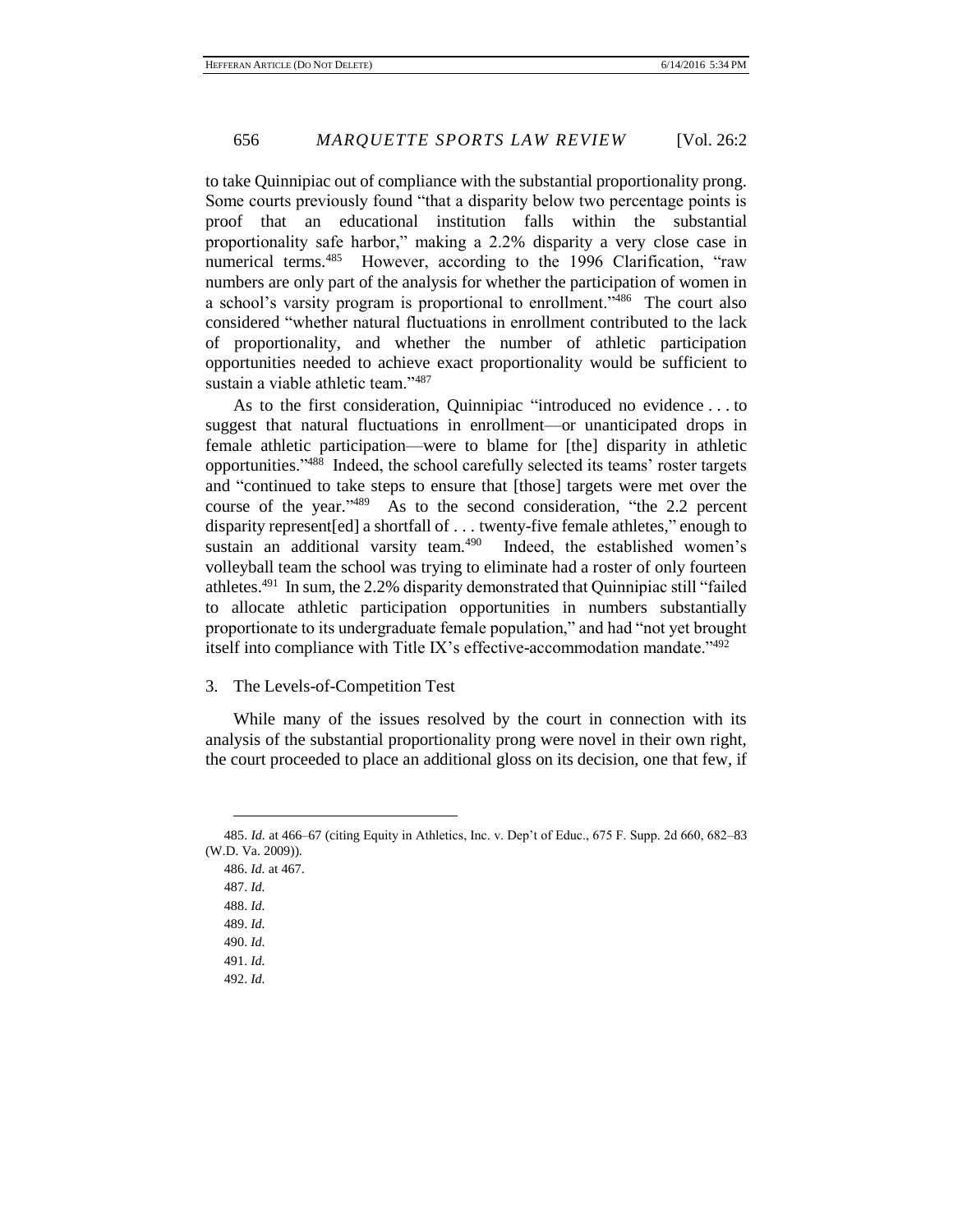any, prior decisions addressed.<sup>493</sup> As discussed previously, effective accommodation of student interests and abilities under Title IX entails both equity in athletic opportunities and equity in levels of competition.<sup>494</sup> The three-part test determines whether a school met its obligations to provide equitable athletic opportunities between genders, while a separate two-part test determines whether equity between genders in levels of competition exists.<sup>495</sup> In its 2010 decision, the court concluded that Quinnipiac failed to satisfy the first prong of the three-prong test for determining equity in athletic opportunities, so it did not have to consider the issue of equity in levels of competition.<sup>496</sup> Now, however, plaintiffs argued that, even if Quinnipiac was in compliance with the three-part test, it independently failed the two-part levels-of-competition test.<sup>497</sup> Therefore, the court needed to interpret and apply this standard as well.<sup>498</sup>

To reiterate, the two prongs of the levels of competition test focus on the following:

> (1) Whether the competitive schedules for men's and women's teams, on a program-wide basis, afford proportionally similar numbers of male and female athletes equivalently advanced competitive opportunities; or

> (2) Whether the institution can demonstrate a history and continuing practice of upgrading the competitive opportunities available to the historically disadvantaged sex as warranted by developing abilities among the athletes of that sex.<sup>499</sup>

In the present litigation, Quinnipiac submitted no evidence regarding its historical allocation of athletic opportunities under the second prong, meaning that its compliance with the levels-of-competition requirement centered solely on whether it met the first prong.<sup>500</sup> Unfortunately, the court lamented, while "the OCR has published multiple letters clarifying the scope and effect of the

<sup>493.</sup> *See id.* at 435.

<sup>494.</sup> *See* discussion *supra* pp. 542–45.

<sup>495.</sup> *Id.* at 437.

<sup>496.</sup> *Id.*

<sup>497.</sup> *Id.*

<sup>498.</sup> *Id.*

<sup>499.</sup> POLICY INTERPRETATION, *supra* note 25; *see also* Roberts v. Colo. State Bd. of Agric., 998 F.2d 824, 829 (10th Cir. 1993); *Biediger*, 928 F. Supp. 2d at 439.

<sup>500.</sup> *Biediger*, 928 F. Supp. 2d at 439–40.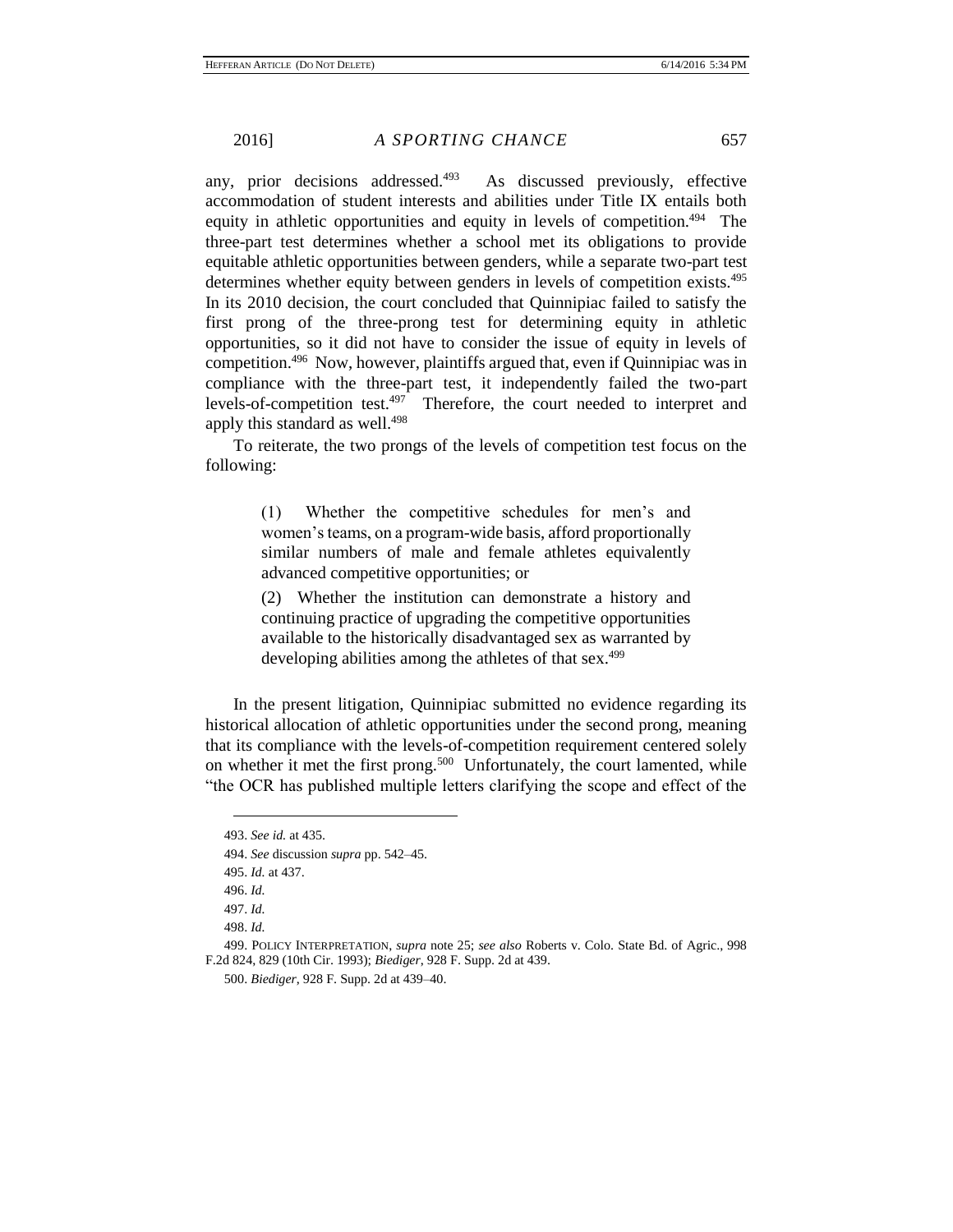three-part test, and the 'substantial-proportionality' prong in particular.... [T]he same cannot be said of the levels-of-competition test."<sup>501</sup> OCR provided "almost no additional direction" on the test.<sup>502</sup> Indeed, in three decades since the Policy Interpretation was promulgated, OCR never, to the court's knowledge, "issued *any* official policy clarifying the significance of this test or how it should be applied."<sup>503</sup> That being said, OCR continued to reiterate that effective accommodation must be assessed under both the three-prong test and the levels-of-competition test, so the test remained relevant.<sup>504</sup> The court would have to make do with what little guidance it could find.

In the absence of official sources providing guidance on the levels-of-competition test, the court turned to OCR's Investigator's Manual, "the only interpretive compass at [its] disposal."<sup>505</sup> The Investigator's Manual is an internal OCR document designed to "assist OCR personnel in conducting investigations and compliance reviews in the field."<sup>506</sup> It "was not subject to public notice and comment . . . was never formally published. . . . [And] is not an official interpretation of either Title IX or the 1979 Policy Interpretation."<sup>507</sup> Therefore, the court held that it was "not entitled to the same level of deference accorded the [1975] [R]egulations . . . Policy Interpretation, or . . . OCR policy letters."<sup>508</sup> It was entitled to respect only to the extent of its power to persuade.<sup>509</sup> If any inconsistencies existed between the Investigator's Manual and the Policy Interpretation, the Policy Interpretation would control.<sup>510</sup>

The Investigator's Manual provided the following methodology for assessing compliance with the first prong of the levels-of-competition test:

 $\overline{a}$ 

504. *Id.* at 446. 505. *Id.* at 447. 506. *Id.* 507. *Id.* 508. *Id.* 509. *Id.* 510. *Id.* at 448.

<sup>501.</sup> *Id.* at 440.

<sup>502.</sup> *Id.* at 446.

<sup>503.</sup> *Id.* (emphasis added). The court suspected that the reason "the levels-of-competition test is seldom used today and rarely if ever litigated" had to do with "evolving NCAA standards on competitive scheduling among member schools." *Id.* Currently, "the NCAA imposes strict procedures governing the competitive schedules of men's and women's NCAA-championship sports, permitting only limited competition below declared division levels." *Id.* Thus, "modern NCAA rules have all but eliminated the problem that the levels-of-competition test was designed to address—at least among schools that offer both sexes the full panoply of NCAA-championship sports." *Id.* at 446–47. However, "a sizable percentage" of Quinnipiac's athletic program "include[d] non-NCAA-championship sports," meaning that the levels-of-competition test was back in play. *Id.* at 447.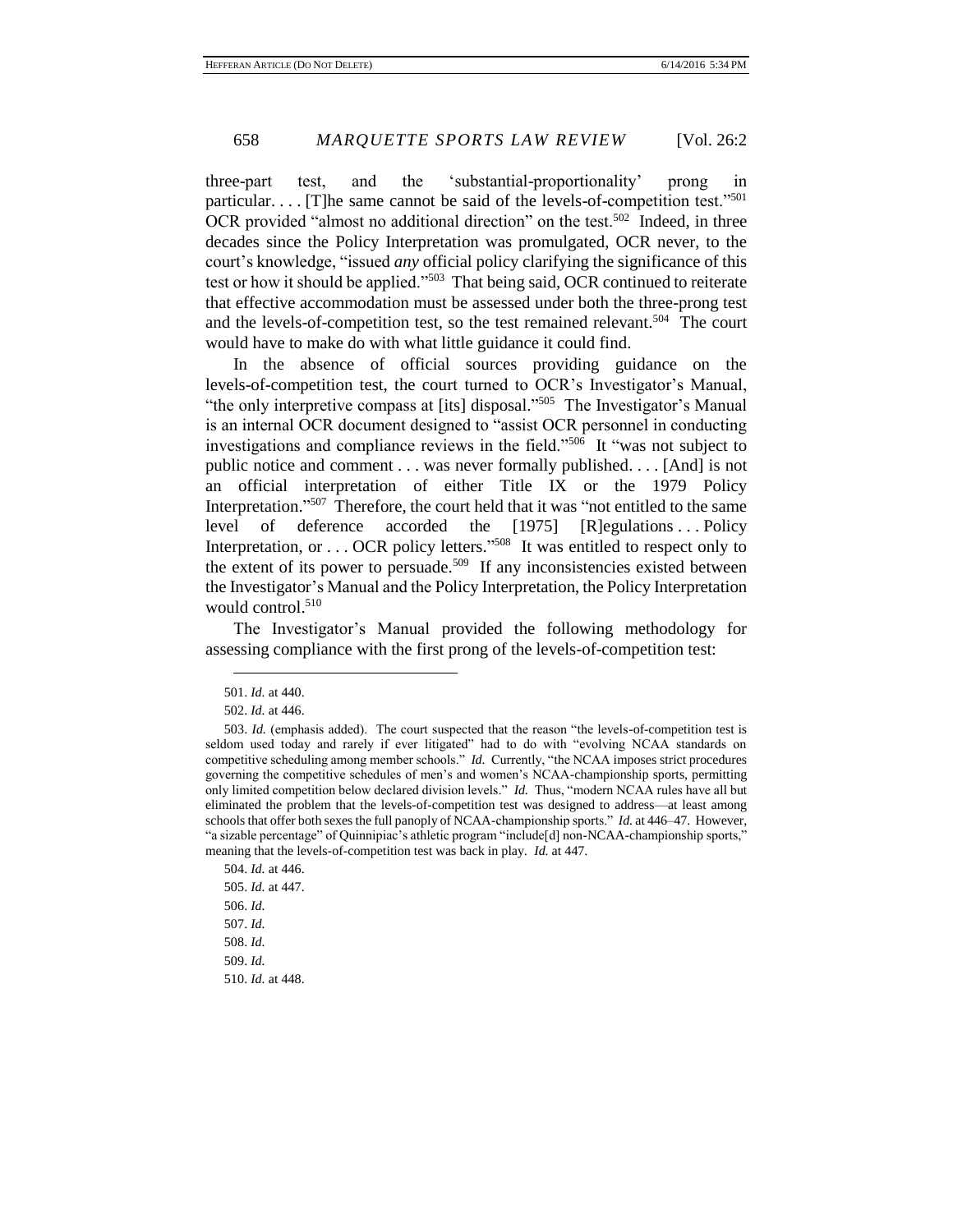COMPARE the number of competitive *events* for each team at the institution's declared competitive level. USE the attached chart for this comparison. DETERMINE the overall percentage of men's and women's *events* below the declared division level or classification. If this analysis results in relative equivalence, then the second factor [prong two], as discussed below, need not be considered. If there is a *significant difference* in the number of competitive events for men and women at the institution's declared competitive level, ASK the appropriate institution for an explanation. If there is any concern that the explanation is not satisfactory, consider the second factor.<sup>511</sup>

The court found persuasive the Investigator's Manual's focus on the division level of opponents as a proxy for competitive prowess but remained unpersuaded by its approach to determine proportional similarity, which it found to conflict with the plain language of the Policy Interpretation.<sup>512</sup> This was due to the Investigator's Manual's "proportional comparison of *events* to competition level," while the levels-of-competition test itself expressly calls for a "proportional comparison of *athletes* to competition level." 513 Because the Investigator's Manual's approach could not be squared with the express language of the Policy Interpretation, the court did not owe it deference.<sup>514</sup> The court modified the analysis to "compare the percentage of 'competitive opportunities' afforded to male and female athletes below their declared division level," rather than comparing the number of events.<sup>515</sup>

The court's analysis proceeded in four steps. First, the court multiplied "the number of team 'events' against division-level opponents by the number of participants on each team involved," to "calculate the total number of 'competitive opportunities' afforded to the members of each team at their declared division level." 516 Second, the court multiplied "the number of team 'events' against non-division-level opponents by the number of participants on

<sup>511.</sup> *Id.* (quoting VALERIE BONNETTE & LAMAR DANIEL, TITLE IX ATHLETICS INVESTIGATOR'S MANUAL 26 (1990)).

<sup>512.</sup> *Id.*

<sup>513.</sup> *Id.*

<sup>514.</sup> *Id.* at 449.

<sup>515.</sup> *Id.*

<sup>516.</sup> *Id.*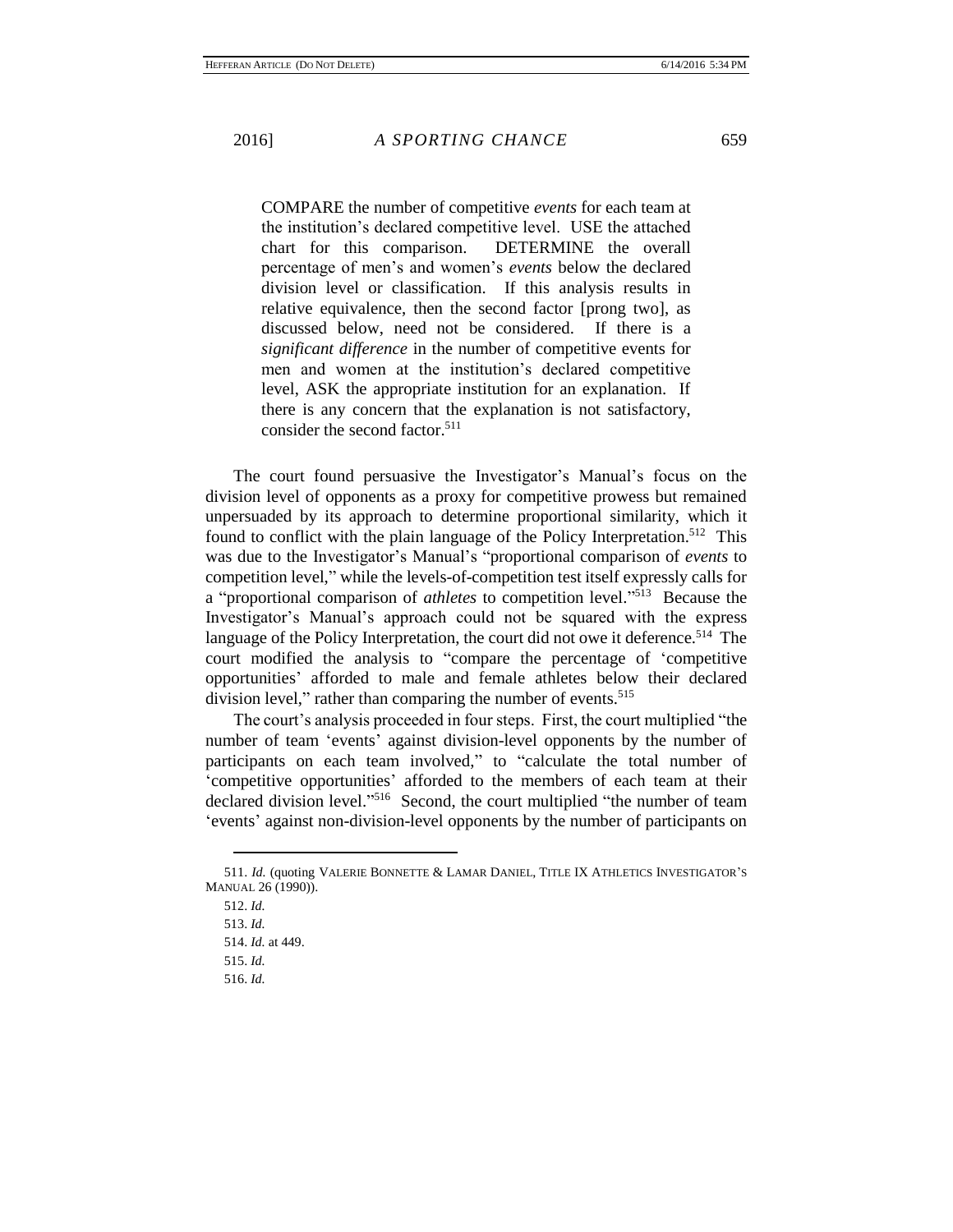each team involved," to "calculate the number of 'competitive opportunities' below the declared division level."<sup>517</sup> Third, the court "add[ed] up the total number of division-level and non-division-level competitive opportunities across all teams for each sex," to "determine what percentage of overall competitive opportunities were played against opponents below the school's declared division level" for each sex.<sup>518</sup> Finally, the court "compar[ed] the overall percentage of below-division-level competitive opportunities for male athletes [and] . . . female athletes on a program-wide basis."<sup>519</sup>

After applying this formula, the competitive opportunities for male and female athletes needed to be proportionally similar to satisfy the first prong of the levels-of-competition test.<sup>520</sup> Unfortunately, "[n]either the 1979 Policy Interpretation nor the Investigator's Manual specified a threshold percentage that [would] constitute a violation" of this prong.<sup>521</sup> The court decided to give the proportionally similar phrase "a construction roughly analogous to the phrase 'substantial proportionality,' as used in the first prong of the three-part test."<sup>522</sup> Thus, exact proportionality was not required, and "whether a university's program-wide competitive schedule violates the equivalent-competition prong of the levels-of-competition test should be determined on a case-by-case basis, taking into account the totality of the circumstances."<sup>523</sup>

When it came to applying the test, Quinnipiac asserted "that the competitive schedules provided for female athletes are proportionally similar to those provided for male athletes, in compliance with the first prong of the levels-of-competition test."<sup>524</sup> However, "during the 2011–12 academic year, zero percent of the competitive opportunities Quinnipiac provided to male athletes were against non-Division I opponents." 525 No men's team played a single game against a lower-division opponent.<sup>526</sup> On the other hand, "6.3" percent of the competitive opportunities Quinnipiac provided to female athletes were against non-Division I or non-varsity opponents."<sup>527</sup> This 6.3%

517. *Id.* (emphasis omitted). 518. *Id.* 519. *Id.* 520. *Id.* 521. *Id.* at 450. 522. *Id.* at 450–51. 523. *Id.* at 451. 524. *Id.* at 453. 525. *Id.* at 469. 526. *Id.* 527. *Id.*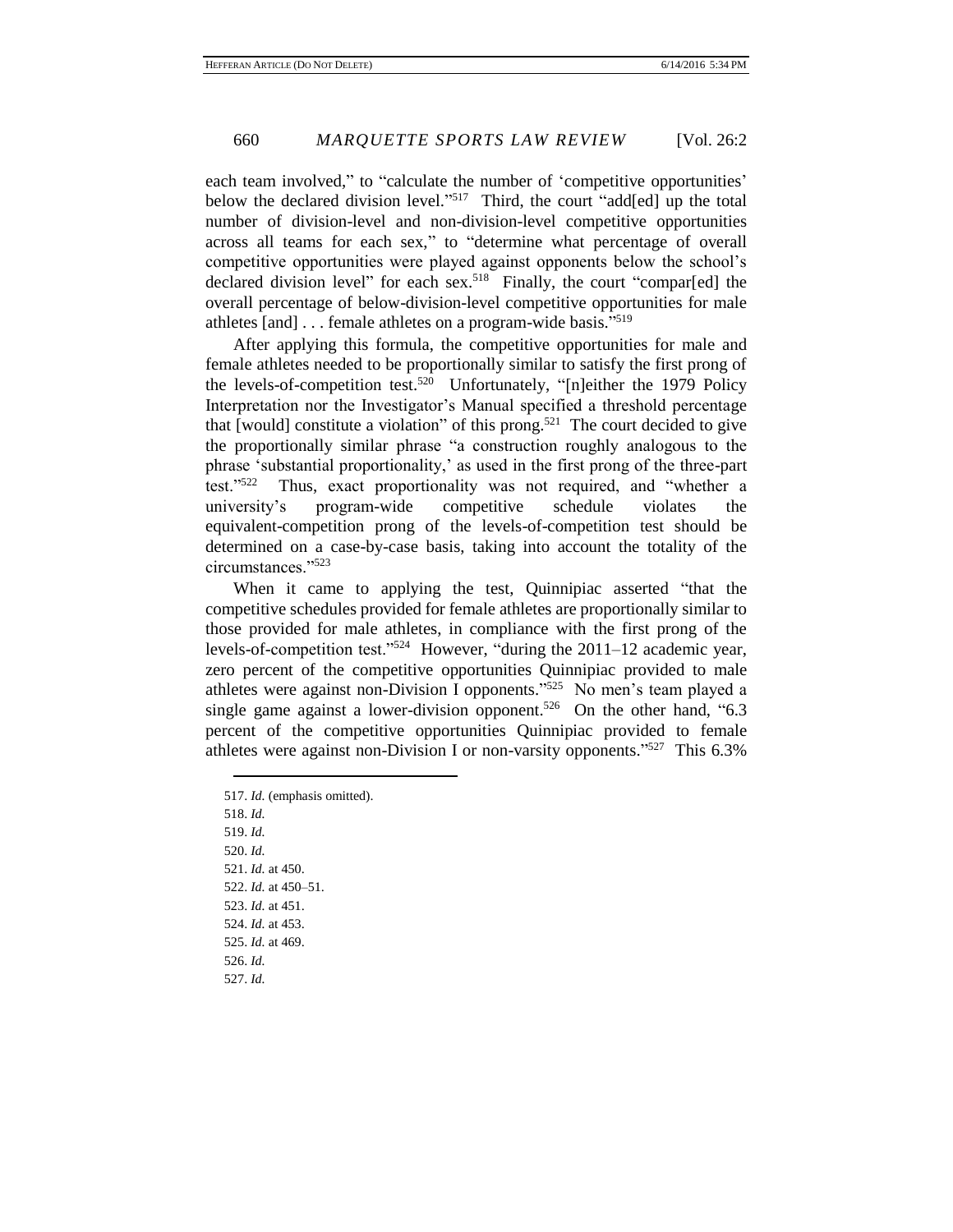"disparity in equivalently-advanced competitive opportunities for female athletes . . . is a direct consequence of the irregular competitive schedule of the women's acro and rugby teams."<sup>528</sup>

While OCR did not specify a threshold percentage that would constitute a violation of the first prong of the levels-of-competition test, the court focused on two facts. First, the rugby "schedule not only contained discrepancies in division levels among opponents, but discrepancies in their varsity status as well."<sup>529</sup> The fact that the majority of a women's team's schedule consisted of club opponents, while all male athletes were offered a full varsity schedule at the highest division level seemed to the court "a particularly egregious disparity in opportunity."<sup>530</sup> Moreover, the only two teams competing against below-division opponents—acro and rugby—"represent[ed] two of the four largest rosters among all women's teams sponsored" by Quinnipiac.<sup>531</sup> This meant that "an exceptionally large percentage of female athletes were affected by Quinnipiac's inequitable allocation of competitive opportunities."<sup>532</sup> Based on these considerations, the court concluded "that Quinnipiac's athletic program, viewed program-wide, failed to provide proportionally-similar numbers of male and female athletes equivalently-advanced competitive opportunities in the  $2011-2012$  academic year."<sup>533</sup> This meant that, even if women's acro and women's rugby constituted sports providing their members genuine athletic participation opportunities, and even if Quinnipiac was in compliance with the substantial proportionality prong of the three-part test, Quinnipiac's failure to comply with the first prong of the two-part levels-of-competition test meant that it still violated the effective accommodation mandate of Title IX.<sup>534</sup>

In sum, Quinnipiac's efforts following the district court's 2010 decision "failed to demonstrate a significant change in the quantity and/or quality of athletic participation opportunities provided to its female students."<sup>535</sup> The school's continuing failure to satisfy either the substantial proportionality prong of the three-part test or the first prong of the levels-of-competition test required

 $\overline{a}$ 528. *Id.*

<sup>529.</sup> *Id.*

<sup>530.</sup> *Id.*

<sup>531.</sup> *Id.*

<sup>532.</sup> *Id.* "[D]uring the 2011–12 academic year, 20 percent of all [of Quinnipiac's] female athletes had team schedules in which 40 percent or more of their regular-season competitions were against non-Division I or non-varsity opponents." *Id.*

<sup>533.</sup> *Id.* at 469–70.

<sup>534.</sup> *See id.* at 467–68, 470–71.

<sup>535.</sup> *Id.* at 473.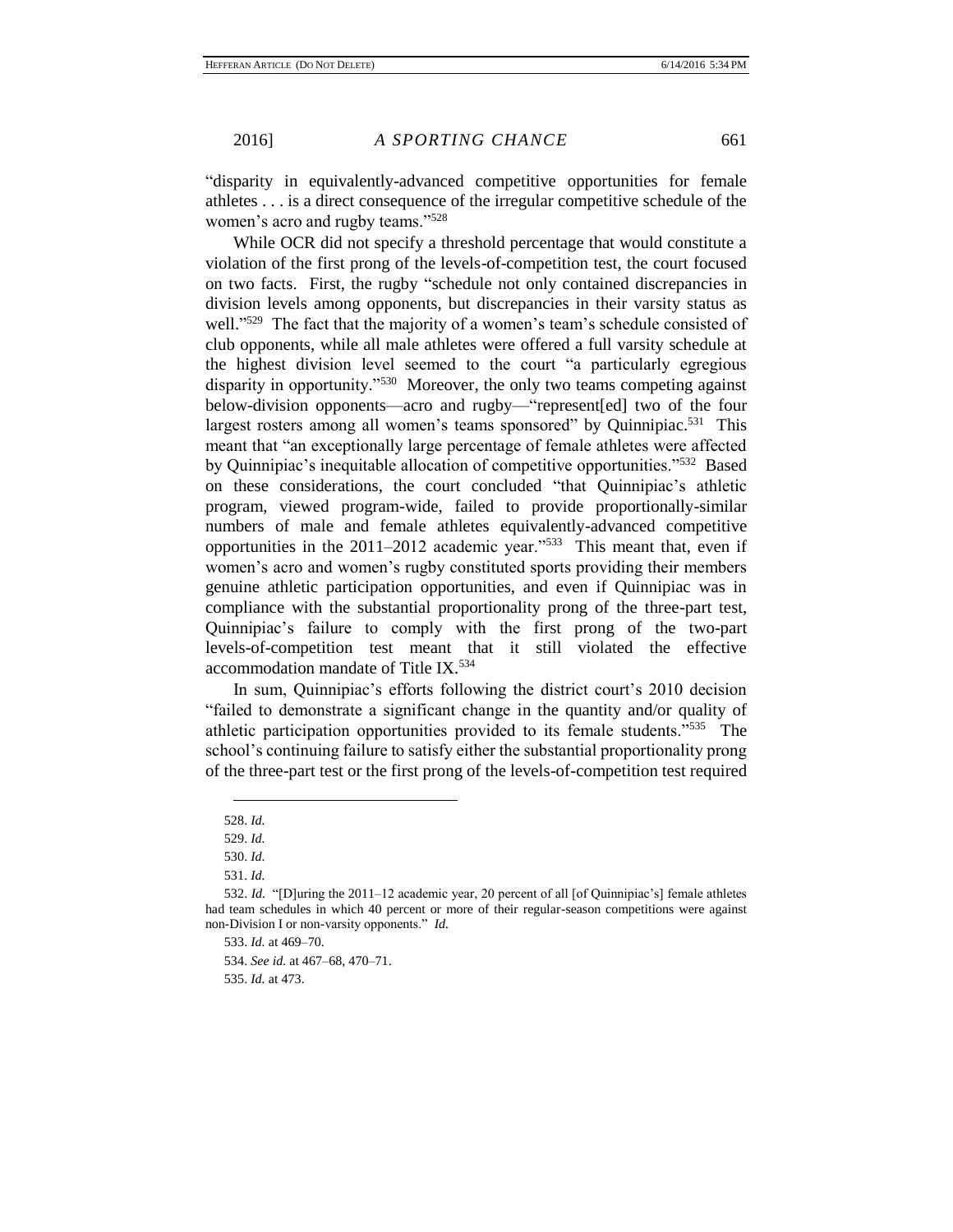the district court's injunction to be kept in place for the foreseeable future.<sup>536</sup>

# *D. Settlement*

Following the district court's 2013 decision, the parties reached a settlement in April 2013.<sup>537</sup> As part of the settlement, Quinnipiac agreed to keep all of its existing women's teams, including the volleyball team.<sup>538</sup> Quinnipiac also agreed to allocate more scholarships to its female athletes and improve the benefits provided to its women's teams.<sup>539</sup>

### IV. IMPLICATIONS OF *BIEDIGER*

The *Biediger* decisions make a substantial contribution to Title IX jurisprudence in several novel respects. The cases provide detailed and thorough guidance on several aspects of Title IX that had not received significant prior attention from either courts or commentators. In issuing its 2010 decision, the district court became the first federal court to apply "OCR's test for whether a sponsored varsity activity can be treated as a sport for purposes of Title IX."<sup>540</sup> The district court's 2013 decision also became the first federal court decision to address the seldom used and rarely litigated levels-of-competition test.<sup>541</sup> Faced with such novel issues, the court painstakingly traced the relevant legal background, set forth in detail the limited resources it could find that were directly on point, and made logical inferences where necessary to apply those resources to the specific facts before it, facts that no federal court in a Title IX case had previously encountered. As the Second Circuit found in affirming the district court's 2010 decision, the court's opinion was "comprehensive and well reasoned [sic]."<sup>542</sup>

<sup>536.</sup> *Id.* at 471–72. Of course, as part of the injunction, Quinnipiac had to continue sponsoring a women's volleyball team. *Id.* at 473.

<sup>537.</sup> *Settlement Reached in Quinnipiac Title IX Case*, NBC CONN., http://www.nbcconnecticut.com/news/local/Settlement-Reached-in-Quinnipiac-Title-IX-Case-204866541.html (last visited June 9, 2016).

<sup>538.</sup> *Id.*

<sup>539.</sup> *Id.*

<sup>540.</sup> Biediger v. Quinnipiac Univ., 728 F. Supp. 2d 62, 94 (D. Conn. 2010); *see also Biediger*, 928 F. Supp. 2d at 452 ("[A]part from my previous decision—and the appeal before the Second C ircuit—no other court has addressed the OCR's test for assessing genuine varsity participation opportunities, and precious few have interpreted Title IX's effective-accommodation requirement more generally.").

<sup>541.</sup> *See Biediger*, 928 F. Supp. 2d at 446, 452.

<sup>542.</sup> Biediger v. Quinnipiac Univ., 691 F.3d 85, 91 (2d Cir. 2012); *see also* Buzuvis, *supra* note 13, at 452 ("As a Title IX analysis, Judge Underhill's decision was appropriate and correct.").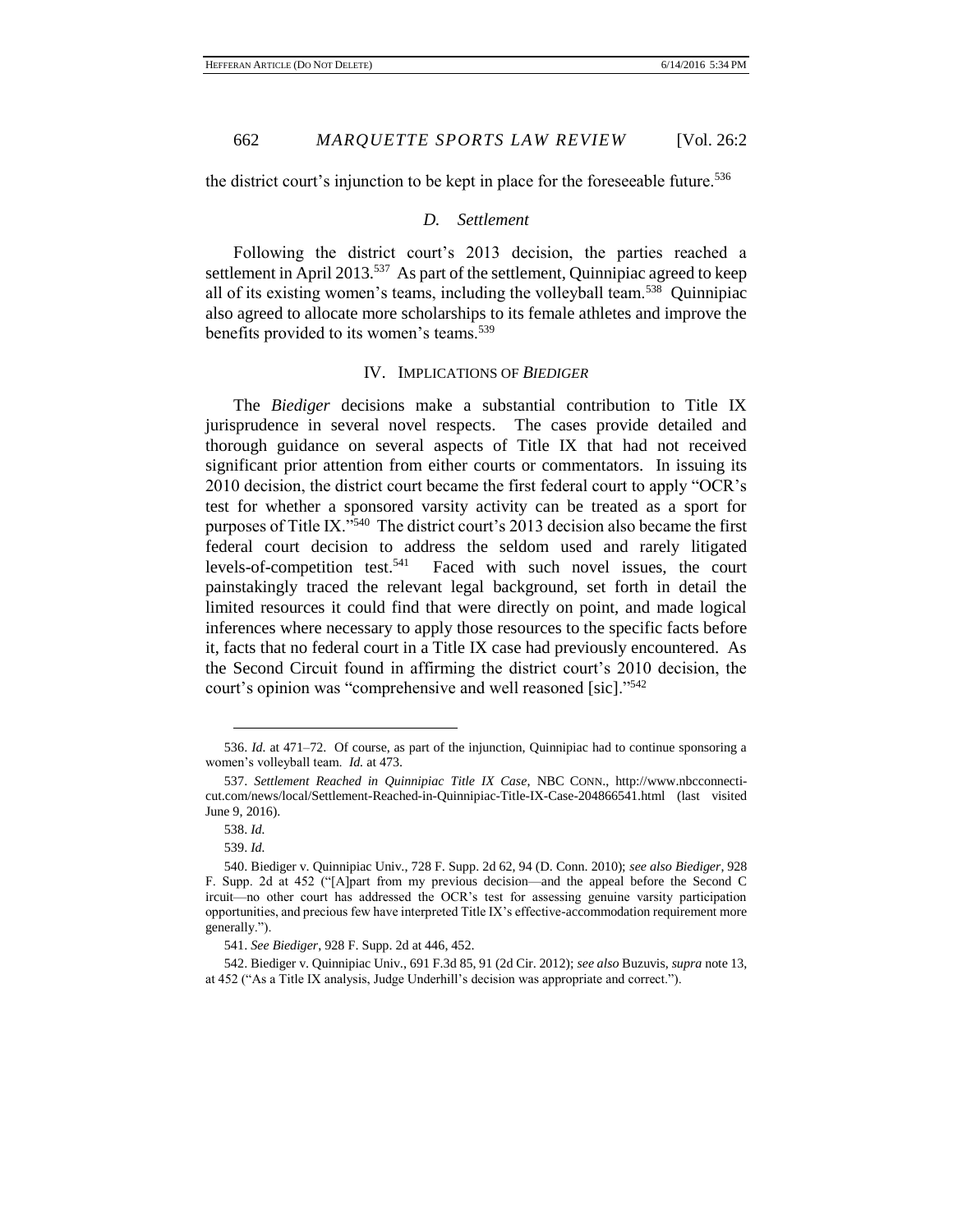# *A. Assurance that Athletic Participation Opportunities Remain Genuine in the Current Economic Climate*

The validity of the *Biediger* decisions is most readily observed in the context of the economic realities currently facing most intercollegiate athletic departments. A recent NCAA study determined that only twenty athletics programs at the Football Bowl Subdivision level (the highest level of competition within NCAA Division I) turned a profit in  $2013$ <sup>543</sup> A separate study of NCAA Division II and III schools "found that revenues failed to exceed expenses [for] every [athletic department] on those levels."<sup>544</sup> These economic challenges impact Title IX compliance as well. Faced with growing budgetary concerns, schools are more likely to be inclined to cut sports, rather than add them. However, "cutting a viable women's team necessarily violates the second and third prong[s]" of the three-part test under Title IX.<sup>545</sup> Therefore, schools seeking to cut women's teams would only be able to rely on the substantial proportionality prong as a defense to any Title IX claim.<sup>546</sup> And "schools unable to add or preserve women's athletic [participation] opportunities may be tempted to count women's opportunities that are marginally athletic in order to provide the appearance of proportionality."<sup>547</sup>

The *Biediger* court believed that Quinnipiac was attempting to take such a short cut in its attempts to count competitive cheer or acro and rugby team members as female participation opportunities for purposes of the substantial proportionality prong.<sup>548</sup> The court noted that "Quinnipiac did nothing to survey the athletic interests among current or prospective students, but instead chose to sponsor acro and rugby for economic or strategic reasons, including the sizable rosters of female athletes that both teams could support."<sup>549</sup>

<sup>543.</sup> Mike Herndon, *NCAA Study Finds All but 20 FBS Schools Lose Money on Athletics*, AL (Aug. 20, 2014), http://www.al.com/sports/index.ssf/2014/08/ncaa\_study\_finds\_all\_but\_20\_fb.html.

<sup>544.</sup> *Id.*

<sup>545.</sup> Buzuvis, *supra* note 13, at 442. A school can hardly be said to effectively accommodate the interests and abilities of its female athletes if it seeks to eliminate a healthy women's varsity team. *See* Cohen v. Brown Univ., 991 F.2d 888, 904 (1st Cir. 1993).

<sup>546.</sup> Buzuvis, *supra* note 13, at 442.

<sup>547.</sup> *Id.*

<sup>548.</sup> Biediger v. Quinnipiac Univ., 928 F. Supp. 2d 414, 470 (D. Conn. 2013).

<sup>549.</sup> *Biediger*, 928 F. Supp. 2d at 470 n.63; *see also* Buzuvis, *supra* note 13, at 460–61 (observing the justified criticism of "institutions that have prematurely applied the label 'sport' to an existing activity to demonstrate Title IX compliance while avoiding the more costly alternative of adding traditional sports"); Hogshead-Makar, *supra* note 228, at 488 (identifying the deceptive practice of "starting new, cheaper teams for women" as a method for attempting to satisfy Title IX requirements); Glenn M. Wong et al., *NCAA Division I Athletic Directors: An Analysis of the Responsibilities, Qualifications and Characteristics*, 22 JEFFREY S. MOORAD SPORTS L.J. 1, 45 (2015) (characterizing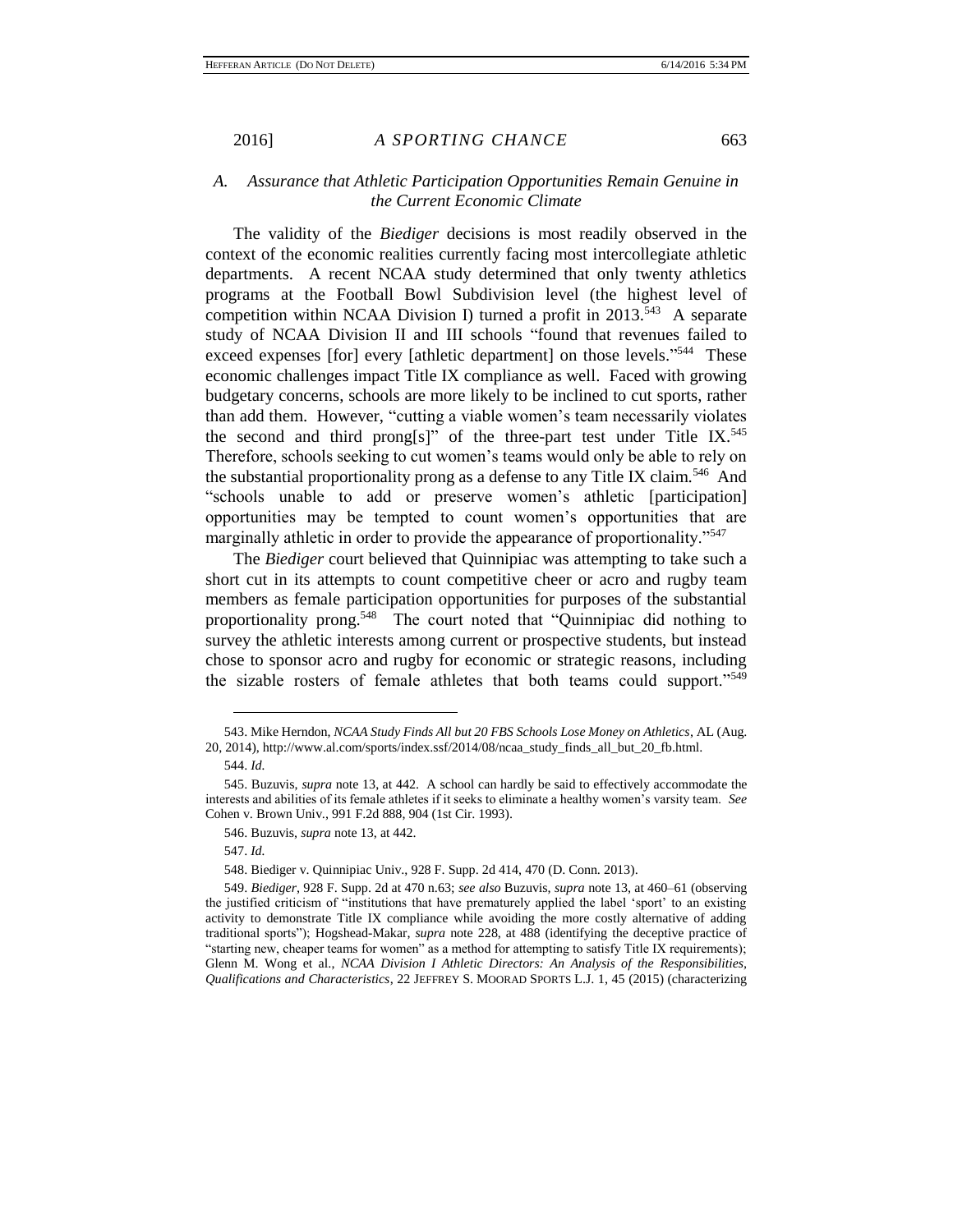Accordingly,

rather than simply recommit to women's volleyball or bring other NCAA-championship sports to campus, the University doubled down on its plan to eliminate volleyball, and staked its compliance with Title IX on an as-yet unrecognized sport as well as an emerging sport in imminent danger of losing that recognition.<sup>550</sup>

Indeed, had the court endorsed "the meager level of competition that Quinnipiac's cheer team experienced in 2009–2010, it would have rendered the definition of varsity sport dangerously broad."<sup>551</sup> Moreover, while women's rugby unquestionably possessed the intrinsic attributes of a sport, issues regarding its administration and competitive structure still deprived its participants of a quality athletic experience on par with the experiences of other varsity athletes.<sup>552</sup> The risk in allowing universities to "offer women's sports that have minimal competitive structures and call them the equivalent of highly organized men's sports," is that such "backsliding" would inevitably occur.<sup>553</sup> Thus, the *Biediger* decisions provide an important bulwark against the temptation of universities to take financial shortcuts toward Title IX compliance that would not truly provide their female athletes with genuine intercollegiate athletic participation opportunities.

Of course, it must also be remembered that *Biediger* did not foreclose the possibility of competitive cheerleading or acro one day meeting the requirements of a sport for Title IX purposes. The district court itself had

> little doubt that at some point in the near future—once competitive cheer is better organized and defined, and surely in the event that the NCAA recognizes the activity as an emerging sport—competitive cheer will be acknowledged as a bona fide sporting activity by academic institutions, the public, and the

Quinnipiac's actions as "a clever attempt to enlarge the definition of female sports for Title IX purposes.").

<sup>550.</sup> *Biediger*, 928 F. Supp. 2d at 471.

<sup>551.</sup> Buzuvis, *supra* note 13, at 452–53.

<sup>552.</sup> *See Biediger*, 928 F. Supp. 2d at 462.

<sup>553.</sup> Buzuvis, *supra* note 13, at 453. This is due to the fact that "[c]ollege and university athletic departments do not have a history of voluntarily striving for gender equity, partly because it is politically and financially difficult to achieve." *Id.*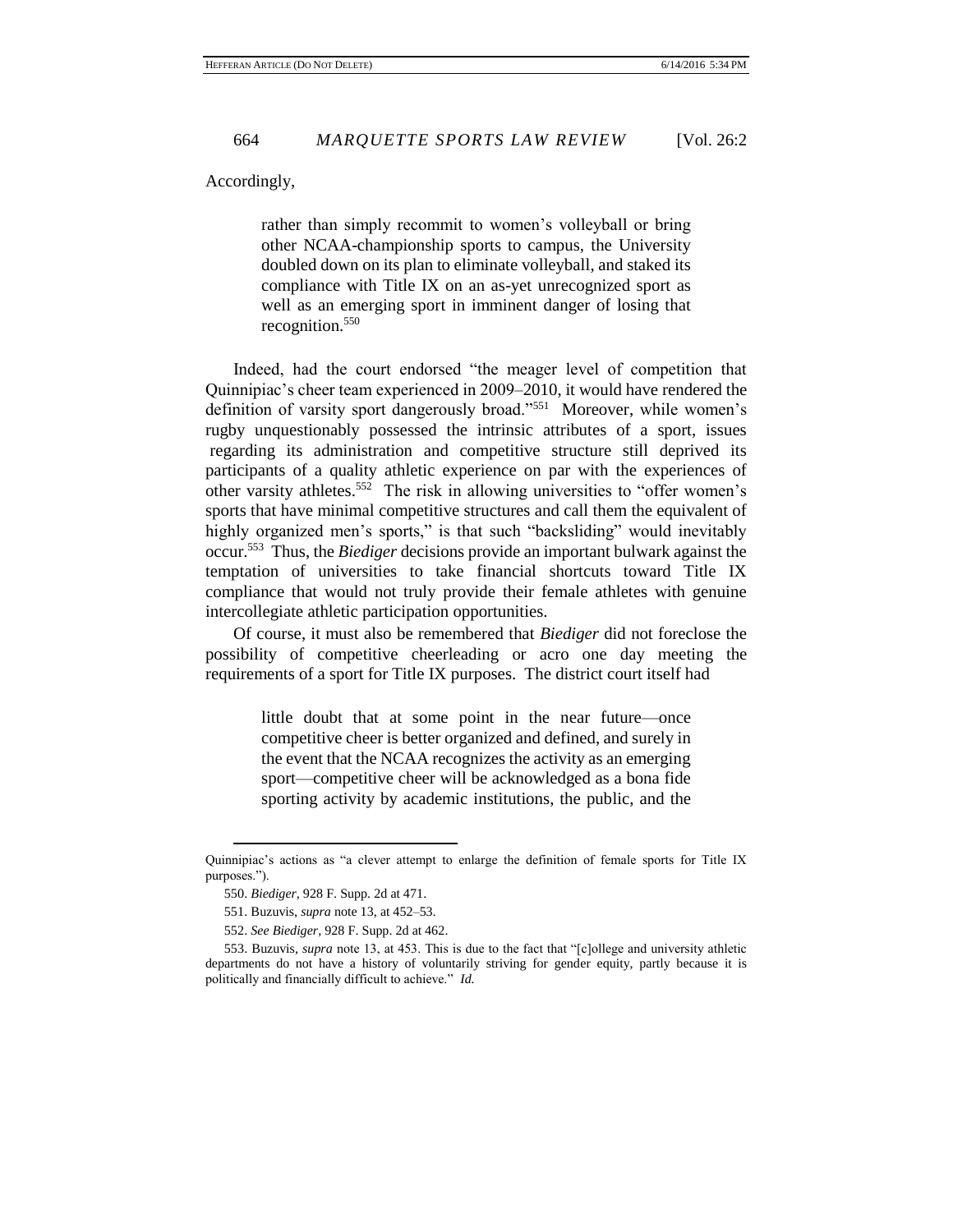$\overline{a}$ 

The Second Circuit echoed these sentiments, refusing to foreclose the possibility that competitive cheer, "with better organization and defined rules, might some day warrant recognition as a varsity sport."<sup>555</sup> Unfortunately, both courts agreed that that day had not yet arrived.<sup>556</sup>

Nor has that day likely arrived in the two years since the district court's 2013 decision. To be sure, further improvements to competitive cheer or acro have been made. For one thing, the NCATA national championship tournament is no longer an open invitational, as only the top eight teams in the country are invited.<sup>557</sup> However, the NCATA and USA Cheer still have not reconciled their differences and both continue to offer competing formats for competitive cheer. As a result, neither format has yet attained emerging sport recognition from the NCAA.<sup>558</sup> Moreover, issues regarding the competitive quality of Quinnipiac's schedules remain. While thirteen schools sponsored acro teams for the 2015–2016 season, only three were members of NCAA Division I, including Quinnipiac.<sup>559</sup> The same issues plague women's rugby.

558. *See About*, C. STUNT, http://collegestunt.org/about-stunt/ (last visited June 9, 2016) (stating that "USA Cheer is working closely with legal and Title IX experts to ensure that STUNT . . . can develop into a sport that qualifies for Title IX purposes."); *FREQUENTLY ASKED QUESTIONS*, NAT'L COLLEGIATE ACROBATICS & TUMBLING ASS'N (Oct. 5, 2015), http://thencata.org/this\_is/FAQ (noting that the NCATA's mission is to attain emerging sport status); *Mission & Vision*, NAT'L COLLEGIATE ACROBATICS & TUMBLING ASS'N (Oct. 5, 2015), http://thencata.org/this\_is/missionvision (stating that "[t]he mission of the NCATA is to bring the sport . . . to NCAA emerging sport status and towards a fully sanctioned NCAA championship sport.").

559. NAT'L COLLEGIATE ACROBATICS & TUMBLING ASS'N, http://thencata.org/landing/index (last visited June 9, 2016). Of the remaining schools, seven are members of Division II, two are members of Division III, and one is a member of the NAIA. *Id.* USA Cheer, on the other hand, claims that more than fifty colleges participated in STUNT over the last five years but did not indicate how many of these teams were varsity teams, rather than club teams. *See 2015 College STUNT: November College Article*, USA CHEER, http://usacheer.net/2015collegestunt (last visited June 9, 2016).

<sup>554.</sup> Biediger v. Quinnipiac Univ., 728 F. Supp. 2d 62, 101 (D. Conn. 2010).

<sup>555.</sup> Biediger v. Quinnipiac Univ., 691 F.3d 85, 105 (2d Cir. 2012).

<sup>556.</sup> *Id.*; *Biediger*, 728 F. Supp. 2d at 101.

<sup>557.</sup> *See NCATA Announces 2015 Championship Field*, NAT'L COLLEGIATE ACROBATICS & TUMBLING ASS'N (Sept. 30, 2015), http://thencata.org/sports/acro/2014-15/releases/NCATA-Champ\_TournamentField/. Similarly, the USA Cheer-sponsored STUNT held separate double-elimination tournaments for Division I and Division II programs, in which the four top ranking teams at each level qualified. *See 2015 College STUNT: April Update*, USA CHEER, http://usacheer.net/2015collegestunt (last visited June 9, 2016); *2015 STUNT Division I National Championship*, C. STUNT, http://collegestunt.org/2015-season/2015-stunt-national-championship/2015-stunt-division-i-nationalchampionship (last visited June 9, 2016); *2015 STUNT Division II National Championship*, C. STUNT, http://collegestunt.org/2015-season/2015-stunt-national-championship/2015-stunt-division-ii-national-championship (last visited June 9, 2016).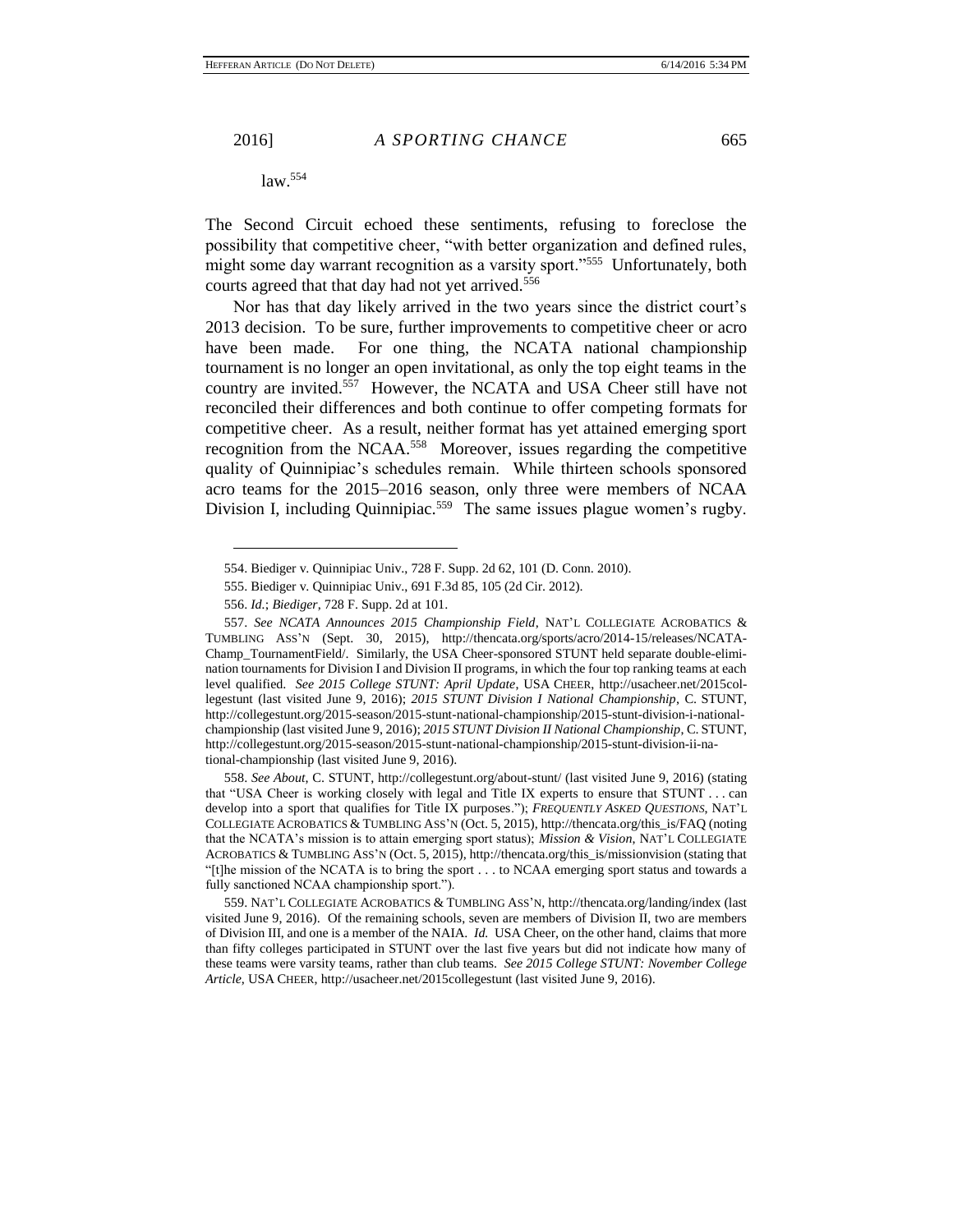Twelve varsity women's rugby teams are participating in the 2015–2016 season, but only six, including Quinnipiac, are members of Division I.<sup>560</sup>

Thus, despite further improvements, it is unlikely that either competitive cheer or women's rugby would be found to constitute sports for Title IX purposes even today.<sup>561</sup> Ultimately, however, when the day does arrive that competitive cheer and women's rugby are considered sports under Title IX, the concerns underlying the *Biediger* decisions will provide stronger incentives for those in charge of those activities "to work diligently to organize, standardize, and increase the competitive opportunities," resulting, in the long run, in improved Title IX compliance and benefits to women's sports.<sup>562</sup>

#### *B. Criticisms*

1. Definition of "Sport" Too "Narrow"

Surprisingly, considering the detail and care with which the *Biediger* courts made their rulings, the decisions have been subject to criticism from several commentators. It has been suggested that the courts' definition of sport and application of the OCR factors was too narrow. This criticism proceeds along two main prongs. First, critics suggest that the OCR factors, as applied in *Biediger*, fail to "evaluate the athleticism required by an activity in determining whether it is a genuine athletic opportunity."<sup>563</sup> They assert that while the OCR test focuses on structure, administration, team preparation, and competition, "it ignores the requisite skill, strength, and athleticism required of a sport."<sup>564</sup> Critics fear that the standard, as applied in *Biediger*, will result in "activities

<sup>560.</sup> *NCAA Women's Rugby*, USA RUGBY, http://usarugby.org/ncaa (last visited June 9, 2016). Two NAIA schools are also sponsoring women's rugby, with an additional eight schools across divisions sponsoring club teams. *Id.*

<sup>561.</sup> Perhaps, however, recognition will be achieved for competitive cheer in the near future. "[A]ccording to the National Federation of State High School Associations, approximately 123,000 [high school] students participated in competitive cheer in 2009." MITTEN ET AL., *supra* note 1, at 814. Competitive cheer is "among the fastest growing sports in the country." Buzuvis, *supra* note 13, at 445; b*ut see* MITTEN ET AL., *supra* note 1, at 25 (observing that "[p]articipation in competitive cheer declined" in 2010–11, "after having experienced significant increases in prior years"). Moreover, based on Quinnipiac's experiences, it seems that operating costs for competitive cheer and acro are on par with other women's sports, which might prevent universities from simply using it "as a quick fix to Title IX compliance on a budget." Buzuvis, *supra* note 13, at 461.

<sup>562.</sup> Buzuvis, *supra* note 13, at 454, 464.

<sup>563.</sup> Kiersten McKoy, Comment, Biediger v. Quinnipiac University, 58 N.Y.L. Sch. L. Rev. 457, 461 (2014).

<sup>564.</sup> *Id.* at 464.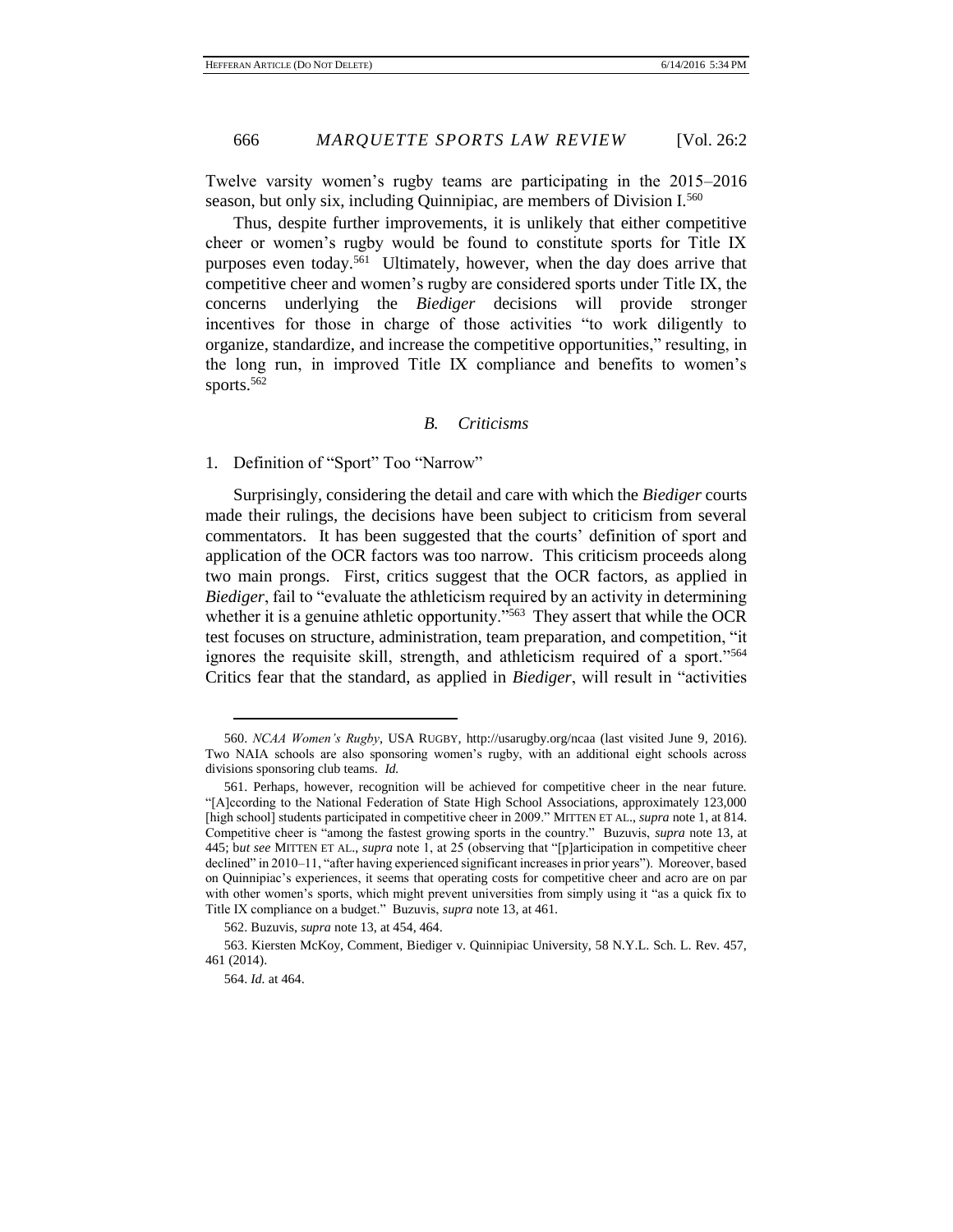requiring little or no physical exertion" satisfying Title IX requirements, as long as they meet the structure, administration, team preparation, and competition factors, "while those activities that require just as much, if not more, physical exertion than current varsity sports (e.g., competitive cheerleading) will not fulfill Title IX requirements."<sup>565</sup> Specifically, the *Biediger* court is accused of "ignoring the athletic nature of the [sic] competitive cheer and the existence of competitive events in favor of traditional stereotypes about 'pom-poms and looking pretty.<sup>21,566</sup> The critics suggest modifying the OCR test to include an athletic component.<sup>567</sup>

Contrary to these assertions, no such modification of the test for determining which activities count as sports for purposes of Title IX is needed. Neither *Biediger* nor the OCR test ignores the athletic nature of the activity in question. The district court and the Second Circuit in *Biediger* both specifically acknowledged "that competitive cheerleading can be physically challenging, requiring competitors to possess 'strength, agility, and grace."<sup>568</sup> However, simply requiring physical exertion and athletic skill is not enough, standing alone, to support a finding that an activity constitutes a sport for purposes of Title IX—those athletic skills must be utilized in a context providing their possessors with genuine intercollegiate-level athletic participation opportunities. Furthermore, the OCR test does account for physical exertion and athletic skill, at least indirectly. If an activity is recognized as an emerging sport by the NCAA, it is entitled to a presumption that it constitutes a sport for purposes of Title IX.<sup>569</sup> The NCAA's Criteria for Emerging Sports defines a sport as "an institutional activity *involving physical exertion* with the purpose of competition versus other teams or individuals within a collegiate competition structure," and which "includes regularly scheduled team and/or individual, head-to-head competition (at least five) within a defined competitive season(s); and standardized rules with rating/scoring systems ratified by official regulatory agencies and governing bodies."<sup>570</sup> Thus, if an activity is classified as an emerging sport, which

 $\overline{a}$ 

569. *See* Monroe, *supra* note 14, at 2.

570. CRITERIA FOR EMERGING SPORTS, *supra* note 133 (emphasis added); *see also* Buzuvis, *supra* note 13, at 456–57. Of course, the emerging sports framework itself is not above criticism. Some commentators have suggested that, in practice, the sports that were approved as emerging sports have

<sup>565.</sup> *Id.* at 464–65.

<sup>566.</sup> Buzuvis, *supra* note 13, at 453.

<sup>567.</sup> McKoy, *supra* note 563, at 467–68.

<sup>568.</sup> Biediger v. Quinnipiac Univ., 691 F.3d 85, 105 (2d Cir. 2012) (quoting Biediger v. Quinnipiac Univ., 728 F. Supp. 2d 62, 101 (D. Conn. 2010)); *see also* Sowder et al., *supra* note 181 (identifying fitness, endurance, strength, power, agility, and flexibility as physical elements embodied by cheerleading).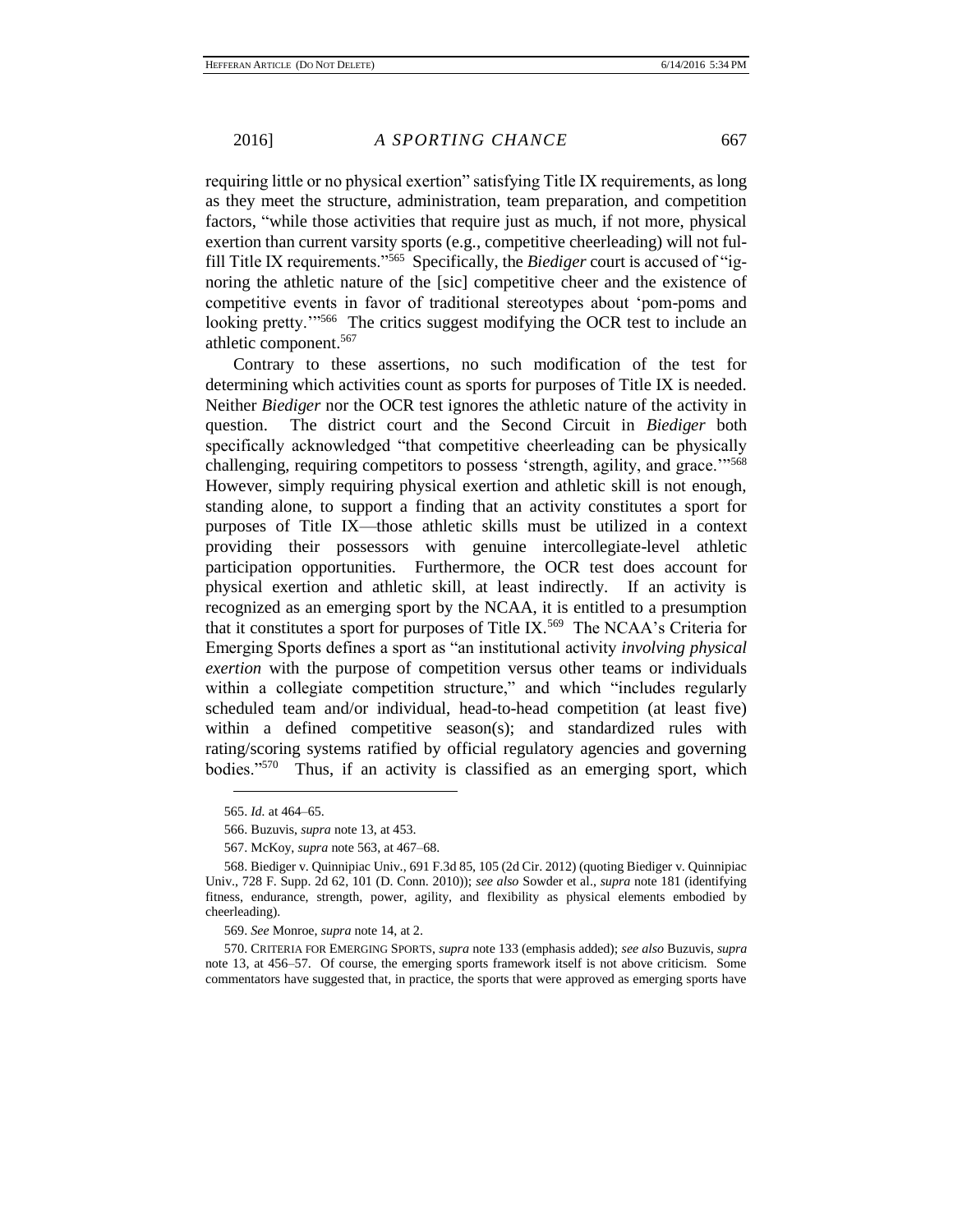accounts for the physical exertion involved in the activity, it will be presumed to be a sport for purposes of the OCR test for determining what constitutes a sport under Title IX.

The other prong of the criticism concerns the comparative approach adopted by both OCR and the *Biediger* courts, which "only consider[s] an activity to be 'athletic' if it is similar to already-existing varsity sports."<sup>571</sup> Critics believe that "evaluating whether a newly developed activity has similar competitive opportunities to existing sports undermines the goal of creating equal opportunity because teams engaging in new activities cannot survive this rigorous standard."<sup>572</sup> According to this line of reasoning, upon their initiation, new activities cannot possibly offer competitive opportunities comparable to existing sports that had years to develop, so time to invest resources in these activities is needed before they can hope to satisfy the OCR test.<sup>573</sup> Budgetary restraints, however, may make schools reluctant to invest in new activities that are not immediately compliant with Title IX.<sup>574</sup> Therefore, new activities that meet the administrative factors of the OCR test should receive a grace period in which competitive opportunities may grow and athletes can still be counted toward Title IX compliance.<sup>575</sup>

No such grace period is needed. Again, this proposal ignores the implications of attaining emerging sport status, which would help to assuage concerns regarding recognition of new activities.<sup>576</sup> Moreover, even if emerging sports cannot be counted for purposes of the substantial proportionality prong—a conclusion the district court assiduously avoided reaching<sup>577</sup>—that does not mean they are irrelevant for purposes of Title IX. The court itself recognized that new activities would "require an incubation

simply constituted the women's version of an already established men's sport, rather than a purely female-driven activity, and have appealed more to women of a higher socioeconomic status. *See* MITTEN ET AL., *supra* note 1, at 776, 801; Buzuvis, *supra* note 13, at 462–63.

<sup>571.</sup> *See* Glatt, *supra* note 12, at 307.

<sup>572.</sup> McKoy, *supra* note 563, at 461.

<sup>573.</sup> *Id.* at 465.

<sup>574.</sup> *Id.*

<sup>575.</sup> *Id.* at 469.

<sup>576.</sup> OCR itself has expressly stated that its test is designed "to encourage compliance with the Title IX athletics regulations in a flexible manner that expands, rather than limits, student athletic opportunities." Monroe, *supra* note 14, at 4 (emphasis omitted). The factors are designed "to provide institutions with information to include new sports in their athletics programs, such as those athletic activities not yet recognized by governing athletics organizations and those featured at the Olympic games, if they so choose." *Id.*

<sup>577.</sup> Biediger v. Quinnipiac Univ., 928 F. Supp. 2d 414, 462 (D. Conn. 2013).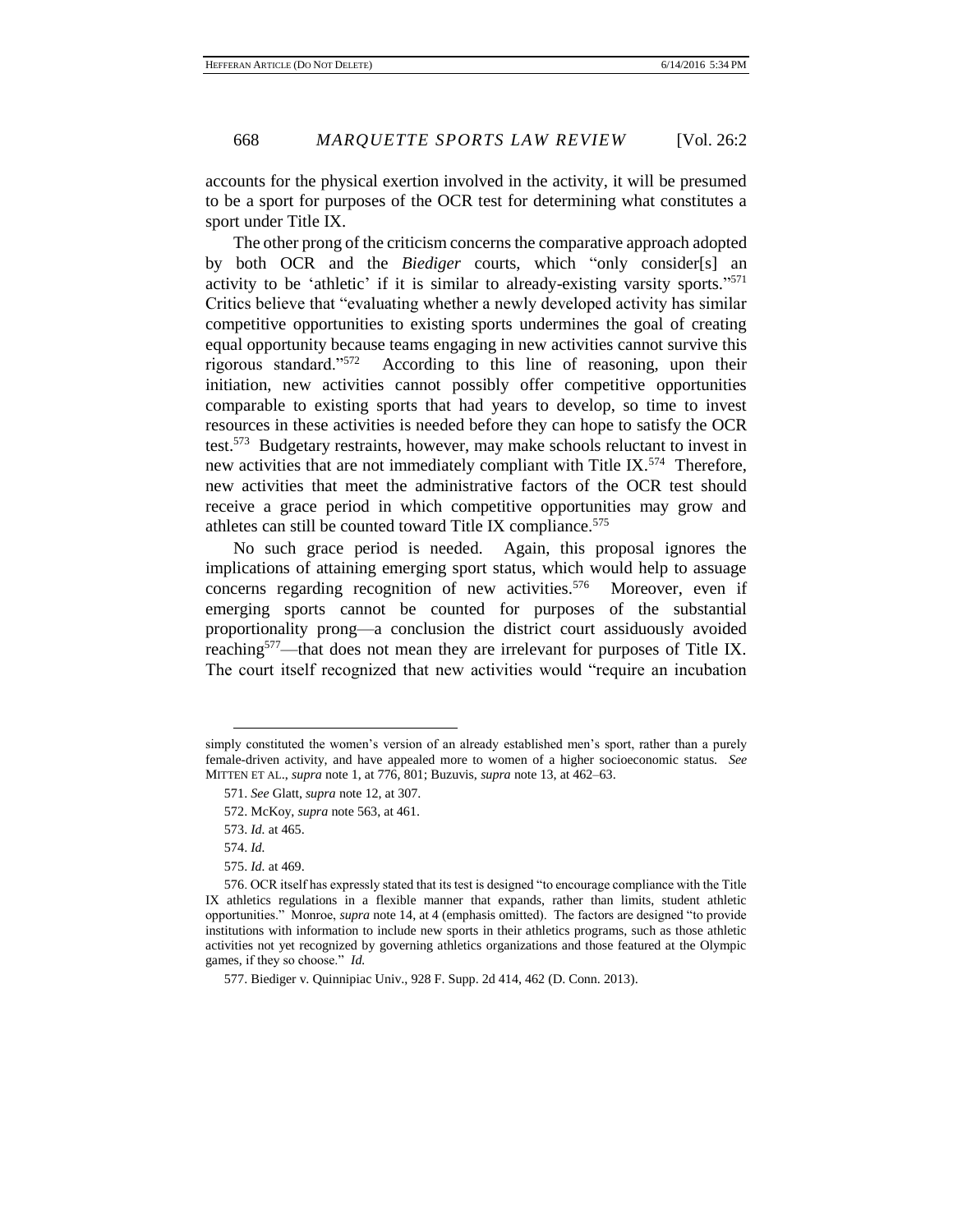period in which to grow and develop."<sup>578</sup> The court, therefore, emphasized that "it seems all but certain that sponsorship of emerging sports could count toward compliance under prongs two or three."<sup>579</sup> Accordingly, the problem in *Biediger* was not the fact that new activities may never be considered in the Title IX analysis, but that "Quinnipiac has taken a prong-two approach to solving a prong-one problem."<sup>580</sup> Therefore, even if new activities might not always be taken into account under the first prong of the three-part test, this is only because they are more appropriately considered elsewhere in the Title IX analysis.

# 2. Deference

Another area of criticism has been the level of deference the *Biediger* courts accorded to the various OCR pronouncements. Critics charge that the district court erroneously "assumed without analysis that the 2008 Letter interpreted a regulation and thereby qualified for [heightened] *Martin* deference."<sup>581</sup> Rather, low-level *Skidmore* deference should have been applied, and the 2008 OCR Letter should have been found unpersuasive.<sup>582</sup> Again, this criticism misses the mark.

The basis for the assertion that the 2008 OCR Letter is not entitled to *Martin* deference appears to be that the 2008 OCR Letter could not have been interpreting ambiguity in the language of any regulation, because the applicable regulation under 34 C.F.R. § 106.41(c) "gives no guidance on the word 'athletic,' merely calling on universities to provide 'equal athletic opportunity.'"<sup>583</sup> To the contrary, the regulation states that whether universities provide "equal athletic opportunity" will be determined based on "[w]hether the selection of sports and levels of competition effectively accommodate the interests and abilities of members of both sexes."<sup>584</sup> What is meant by "sports" remains unclear from the regulation, and it was this ambiguous language that OCR interpreted in the 2008 OCR Letter, thereby

<sup>578.</sup> *Id.*

<sup>579.</sup> *Id.* Of course, the district court did not need to make such a finding, as Quinnipiac defended itself solely on the basis of the substantial proportionality prong. *Id.* at 458.

<sup>580.</sup> *Id.* at 471.

<sup>581.</sup> Glatt, *supra* note 12, at 315.

<sup>582.</sup> *See id.* at 315–21.

<sup>583.</sup> *Id.* at 315–16.

<sup>584. 34</sup> C.F.R. § 106.41(c)(1) (2016).